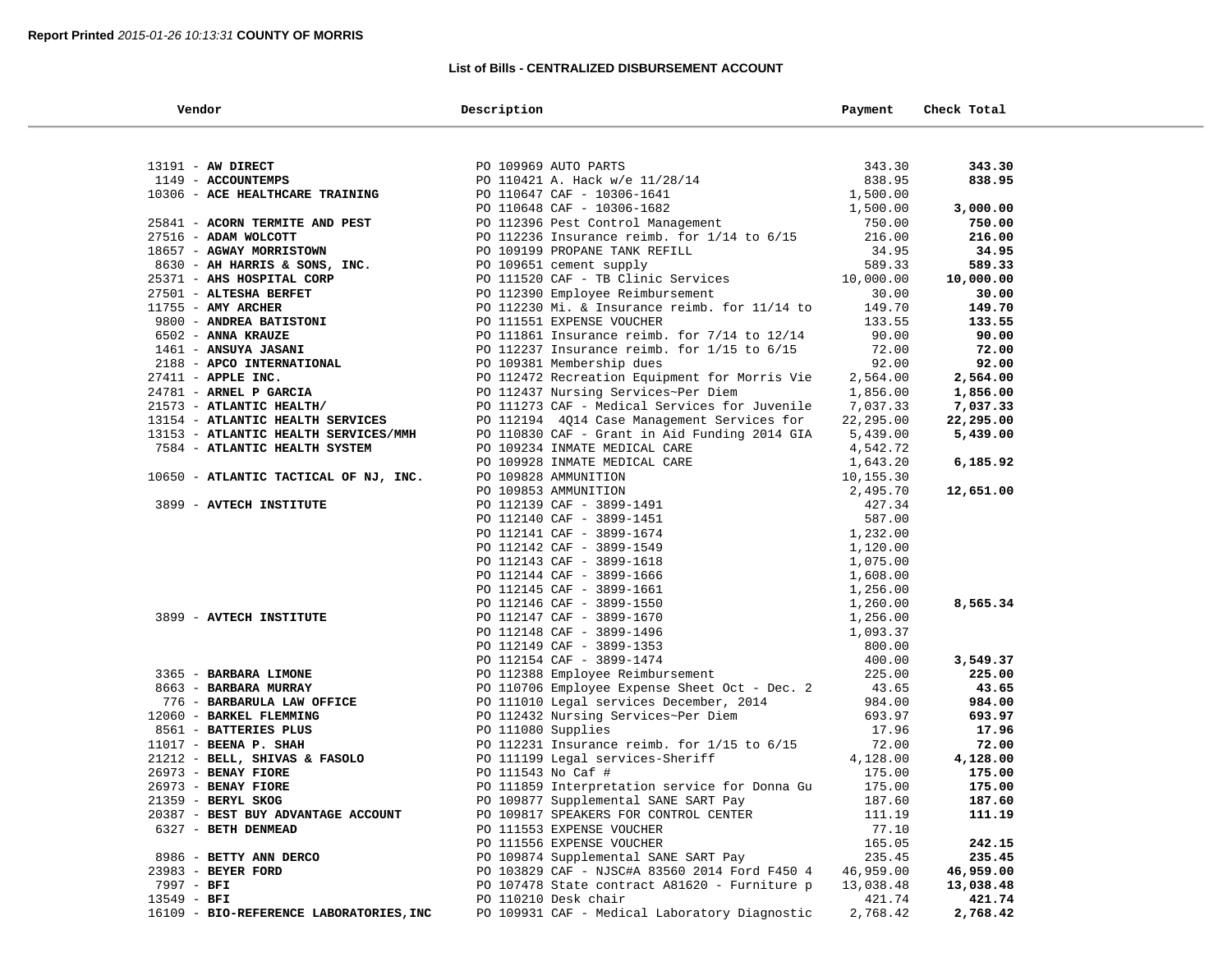|                                                                                                                                                                       |                 | 13239 - <b>BOB BARKER COMPANY, INC.</b><br>26170 - <b>BODELIN, INC.</b><br>26170 - <b>BODELIN, INC.</b><br>26170 - <b>BODELIN, INC.</b><br>298.00<br>298.00<br>299.31<br>299.31<br>299.31<br>299.31<br>2011387 Boro of Butler Electric<br>273.31<br>273.31 |                       | 1,056.11           |
|-----------------------------------------------------------------------------------------------------------------------------------------------------------------------|-----------------|------------------------------------------------------------------------------------------------------------------------------------------------------------------------------------------------------------------------------------------------------------|-----------------------|--------------------|
|                                                                                                                                                                       |                 |                                                                                                                                                                                                                                                            |                       | 598.00             |
|                                                                                                                                                                       |                 |                                                                                                                                                                                                                                                            |                       |                    |
|                                                                                                                                                                       |                 |                                                                                                                                                                                                                                                            |                       | 522.62             |
| 2485 - BOROUGH OF BUTLER                                                                                                                                              |                 |                                                                                                                                                                                                                                                            |                       | 568.08             |
| 11735 - BOROUGH OF WHARTON                                                                                                                                            |                 |                                                                                                                                                                                                                                                            |                       | 1,000.00           |
|                                                                                                                                                                       |                 |                                                                                                                                                                                                                                                            |                       | 66.50              |
| 13497 - BROOKSIDE DINER & RESTAURANT                                                                                                                                  |                 |                                                                                                                                                                                                                                                            |                       | 632.50             |
|                                                                                                                                                                       |                 | PO 109264 Cable Service for December 2014 thr 11.83                                                                                                                                                                                                        |                       | 11.83              |
|                                                                                                                                                                       |                 |                                                                                                                                                                                                                                                            | 652.48                | 652.48             |
| 20526 - CABLEVISION<br>13856 - CABLEVISION<br>13856 - CABLEVISION<br>8451 - CABLEVISION<br>27035 - CARLO N DURAN<br>1615 - CAROL SPENCER<br>25474 - CABDELLE L. CALLY |                 | PO 109377 Online Services<br>PO 110090 Online Services<br>PO 110651 Cable Service<br>PO 112440 Nursing Services~Per Diem                                                                                                                                   | 419.75                | 419.75             |
|                                                                                                                                                                       |                 |                                                                                                                                                                                                                                                            | 40.56                 | 40.56              |
|                                                                                                                                                                       |                 |                                                                                                                                                                                                                                                            | 296.00                | 296.00             |
|                                                                                                                                                                       |                 | PO 111425 Travel expenses                                                                                                                                                                                                                                  | 181.76                | 181.76             |
| 25474 - CARRELLE L CALIXTE                                                                                                                                            |                 | PO 112416 Nursing Services~Per Diem                                                                                                                                                                                                                        | 3,066.75              | 3,066.75           |
| 5087 - CATERERS OF EXCELLENCE/ BON                                                                                                                                    |                 | PO 110675 2014 Unencumbered - Mental Health F 441.80                                                                                                                                                                                                       |                       | 441.80             |
| 4598 - CDW GOVERNMENT LLC                                                                                                                                             |                 |                                                                                                                                                                                                                                                            | 1,425.29              | 1,425.29           |
| 13726 - CENTRAL JERSEY TITLE CO INC                                                                                                                                   |                 | PO 107408 Hard Drives<br>PO 110309 Amended Titles                                                                                                                                                                                                          | 1,966.00              | 1,966.00           |
| 20487 - CENTURYLINK                                                                                                                                                   |                 | PO 111233 Telephone - (T1 Century)                                                                                                                                                                                                                         | 1,785.33              | 1,785.33           |
| 24625 - CFCS - HOPE HOUSE                                                                                                                                             |                 | PO 110852 CAF - Grant in Aid Funding 2014 Se                                                                                                                                                                                                               | 6,540.00              | 6,540.00           |
| 24625 - CFCS - HOPE HOUSE                                                                                                                                             |                 | PO 110884 CAF - Grant-in-Aid Funding for 2014                                                                                                                                                                                                              | 2,441.00              | 2,441.00           |
| 24625 - CFCS - HOPE HOUSE                                                                                                                                             |                 |                                                                                                                                                                                                                                                            | 3,300.00              | 3,300.00           |
|                                                                                                                                                                       |                 | PO 111263 CAF - Chapter 51 ADOLESCENT SERVIC<br>PO 111523 CAF - Chapter 51 CH51 1406 SEPT & O                                                                                                                                                              | 3,845.00              | 3,845.00           |
| 24625 - CFCS - HOPE HOUSE<br>24625 - CFCS - HOPE HOUSE                                                                                                                |                 | PO 111533 CAF - Grant in Aid Funding 2014                                                                                                                                                                                                                  | 574.00                | 574.00             |
|                                                                                                                                                                       |                 | PO 111534 CAF - 2014 Funding through the Peer                                                                                                                                                                                                              |                       |                    |
| 24625 - CFCS - HOPE HOUSE<br>24625 - CFCS - HOPE HOUSE<br>24625 - CFCS - HOPE HOUSE                                                                                   |                 | PO 111535 CAF - Grant in Aid Funding 2014                                                                                                                                                                                                                  | 5,042.00              | 5,042.00           |
|                                                                                                                                                                       |                 |                                                                                                                                                                                                                                                            | 3,271.00              | 3,271.00           |
|                                                                                                                                                                       |                 | PO 112133 CAF - Grant-in-Aid Funding for 2014<br>PO 112190 2014 Funding through the Older Amer                                                                                                                                                             | 738.00<br>327.00      | 738.00<br>327.00   |
| 24625 - CFCS - HOPE HOUSE<br>24625 - CFCS - HOPE HOUSE<br>24625 - CFCS - HOPE HOUSE<br>24625 - CFCS - HOPE HOUSE<br>24625 - CFCS - HOPE HOUSE                         |                 | PO 112193 2014 Funding through the Peer Group                                                                                                                                                                                                              |                       |                    |
| 24625 - CFCS - HOPE HOUSE<br>24625 - CFCS - HOPE HOUSE<br>22500 - CHARLES MOORE                                                                                       |                 |                                                                                                                                                                                                                                                            | 6, 201.00             | 6,201.00           |
|                                                                                                                                                                       |                 | PO 112352 Grant in Aid Funding 2014                                                                                                                                                                                                                        | 4,966.00              | 4,966.00           |
|                                                                                                                                                                       |                 | PO 110806 Reimb. for Cell Phone                                                                                                                                                                                                                            | 60.00                 | 60.00              |
| 26185 - CHRISTIAN ROSSY<br>1682 - CHRISTINE MARION                                                                                                                    |                 | PO 112220 Voucher for week of 1/5/15 thru 1/1                                                                                                                                                                                                              | 695.00                | 695.00             |
|                                                                                                                                                                       |                 | PO 110700 Expense Sheet July - Dec. 2014                                                                                                                                                                                                                   | 76.45<br>18,000.00    | 76.45              |
| 11824 - CIVIL DYNAMICS INC                                                                                                                                            |                 | PO 112028 CAF - Rehabilitation of Leddells Po                                                                                                                                                                                                              | 72.00                 | 18,000.00<br>72.00 |
|                                                                                                                                                                       |                 | PO 111200 Legal services-M.C. Labor                                                                                                                                                                                                                        | 1,632.00              | 1,632.00           |
| 25571 - CLEARY GIACOBBE ALFIERI &<br>13857 - CLIFFSIDE BODY CORP                                                                                                      |                 | PO 110107 9 FT DUMP BODY REPLACEMENT - VEHICL                                                                                                                                                                                                              | 10,762.00             | 10,762.00          |
| 20928 - CLINICAL RESEARCH ACADEMY                                                                                                                                     |                 | PO 110661 CAF - 20928-1693                                                                                                                                                                                                                                 | 3,200.00              | 3,200.00           |
| 27037 - COLLETE K NYANARO                                                                                                                                             |                 | PO 112418 Nursing Services~Per Diem                                                                                                                                                                                                                        | 296.00                | 296.00             |
| 26074 - COMMUNICATIONS SERVICE                                                                                                                                        |                 | PO 105797 Sheriff's vehicles equipment instal                                                                                                                                                                                                              | 3,920.00              | 3,920.00           |
| 9486 - COMPLETE SECURITY SYSTEMS, INC.                                                                                                                                |                 | PO 105657 CAF - Various Security System Upgra                                                                                                                                                                                                              | 11,090.00             | 11,090.00          |
| $13969$ - CONROY'S                                                                                                                                                    |                 | PO 110773 Invoice for flowers at the ReOrg. M                                                                                                                                                                                                              | 172.99                | 172.99             |
| 8043 - CONTRACT PHARMACY SERVICES INC                                                                                                                                 |                 | PO 109927 CAF - Pharmaceutical and Related Se                                                                                                                                                                                                              | 24,850.65             | 24,850.65          |
| 12612 - COPPER SERVICES                                                                                                                                               |                 | PO 104415 Telephone Conferencing Service                                                                                                                                                                                                                   | 1,268.98              | 1,268.98           |
| 21755 - CORE PROMOTIONS, LLC                                                                                                                                          |                 | PO 110674 FY 2015 Countywide Training - Preve                                                                                                                                                                                                              | 242.82                | 242.82             |
| 14643 - CORNERSTONE FAMILY                                                                                                                                            |                 | PO 111559 No Caf #                                                                                                                                                                                                                                         | 3,589.00              |                    |
|                                                                                                                                                                       |                 | PO 111532 CAF - Operation of the Adult Day Ca 17,500.74                                                                                                                                                                                                    |                       | 21,089.74          |
| 14644 - CORNERSTONE FAMILY PROGRAMS                                                                                                                                   |                 | PO 110880 CAF - Grant in Aid Funding 2014 GIA                                                                                                                                                                                                              | 4,681.00              |                    |
|                                                                                                                                                                       |                 | PO 111544 CAF - 2014 Funding through the Peer                                                                                                                                                                                                              | 9,001.00              |                    |
|                                                                                                                                                                       |                 | PO 111545 CAF - Grant in Aid Funding 2014                                                                                                                                                                                                                  | 469.00                |                    |
|                                                                                                                                                                       |                 | PO 111546 no caf #                                                                                                                                                                                                                                         | 570.00                |                    |
|                                                                                                                                                                       |                 | PO 111560 CAF - 2014 Funding through the Olde                                                                                                                                                                                                              | 2,665.00              |                    |
|                                                                                                                                                                       |                 | PO 111561 CAF - 2014 Funding through the Peer                                                                                                                                                                                                              |                       |                    |
|                                                                                                                                                                       |                 | PO 111694 2014 Funding through the Peer Group                                                                                                                                                                                                              | 19,630.00<br>4,023.00 |                    |
|                                                                                                                                                                       |                 | PO 111696 Grant in Aid Funding 2014                                                                                                                                                                                                                        | 6, 175.00             | 47,214.00          |
| 14029 - COUNTY COLLEGE OF MORRIS                                                                                                                                      |                 | PO 107766 registration form course #88353 dat                                                                                                                                                                                                              | 169.00                |                    |
|                                                                                                                                                                       |                 | PO 108331 registration form course 88110 date                                                                                                                                                                                                              | 760.00                | 929.00             |
| 14027 - COUNTY COLLEGE OF MORRIS                                                                                                                                      |                 | PO 111428 Expenditures in connection with maj                                                                                                                                                                                                              | 131,128.97            | 131,128.97         |
| 14022 - COUNTY COLLEGE OF MORRIS                                                                                                                                      |                 | PO 112590 2ND HALF 1/15 OPERATING BUDGET                                                                                                                                                                                                                   | 568,256.75            | 568,256.75         |
| 14031 - COUNTY CONCRETE CORP.                                                                                                                                         | PO 110082 MASON |                                                                                                                                                                                                                                                            | 519.30                | 519.30             |
| 13 - COUNTY OF MORRIS                                                                                                                                                 |                 | PO 110856 OT Reimbursement for HazMat                                                                                                                                                                                                                      | 1,992.07              | 1,992.07           |
| 13 - COUNTY OF MORRIS                                                                                                                                                 |                 | PO 110857 Salary Reimbursement to Health Mana                                                                                                                                                                                                              | 18,305.19             | 18,305.19          |
|                                                                                                                                                                       |                 |                                                                                                                                                                                                                                                            |                       |                    |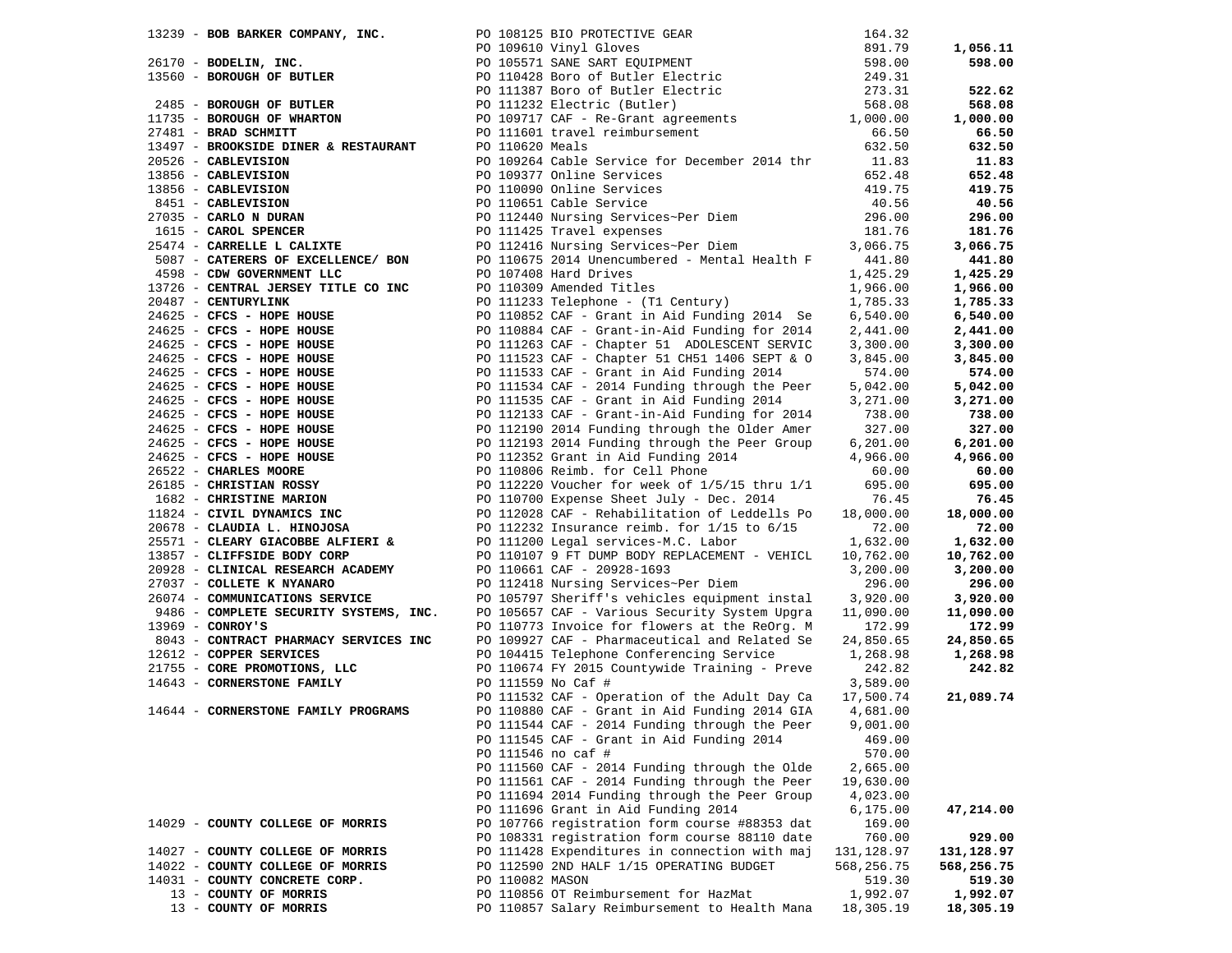|                                                                       | 13 - COUNTY OF MORRIS<br>13 - COUNTY OF MORRIS<br>13 - COUNTY OF MORRIS<br>13 - COUNTY OF MORRIS<br>13 - COUNTY OF MORRIS<br>14041 - COUNTY WELDING SUPPLY CO<br>14041 - COUNTY WELDING SUPPLY CO<br>24317 - CURR INC.<br>24317 - CURTIS JAME |                    | 126,921.94         |
|-----------------------------------------------------------------------|-----------------------------------------------------------------------------------------------------------------------------------------------------------------------------------------------------------------------------------------------|--------------------|--------------------|
|                                                                       |                                                                                                                                                                                                                                               |                    | 368.86             |
|                                                                       |                                                                                                                                                                                                                                               |                    | 9,638.34           |
|                                                                       |                                                                                                                                                                                                                                               |                    |                    |
|                                                                       |                                                                                                                                                                                                                                               |                    | 91.17              |
|                                                                       |                                                                                                                                                                                                                                               |                    | 10,080.00          |
|                                                                       |                                                                                                                                                                                                                                               |                    | 137.00             |
|                                                                       |                                                                                                                                                                                                                                               |                    | 405.50             |
|                                                                       |                                                                                                                                                                                                                                               |                    |                    |
|                                                                       |                                                                                                                                                                                                                                               |                    |                    |
|                                                                       |                                                                                                                                                                                                                                               |                    |                    |
|                                                                       |                                                                                                                                                                                                                                               |                    |                    |
|                                                                       |                                                                                                                                                                                                                                               |                    |                    |
|                                                                       |                                                                                                                                                                                                                                               |                    |                    |
|                                                                       |                                                                                                                                                                                                                                               |                    |                    |
|                                                                       |                                                                                                                                                                                                                                               |                    |                    |
|                                                                       |                                                                                                                                                                                                                                               |                    |                    |
|                                                                       |                                                                                                                                                                                                                                               |                    |                    |
|                                                                       |                                                                                                                                                                                                                                               |                    |                    |
|                                                                       |                                                                                                                                                                                                                                               |                    |                    |
|                                                                       |                                                                                                                                                                                                                                               |                    |                    |
|                                                                       |                                                                                                                                                                                                                                               |                    |                    |
|                                                                       | 141/23 - DAILY RECORD (110703 Contract Awarus 44.)<br>14123 - DAILY RECORD (110703 Contract Awarus 44.)<br>14123 - DAILY RECORD (110703 Legal Notices 110.92 459+32<br>14123 - DAILY RECORD (110703 Legal Notices 12/2/14 Meeting 1           |                    |                    |
|                                                                       |                                                                                                                                                                                                                                               |                    |                    |
|                                                                       |                                                                                                                                                                                                                                               |                    |                    |
|                                                                       |                                                                                                                                                                                                                                               |                    |                    |
|                                                                       |                                                                                                                                                                                                                                               |                    |                    |
|                                                                       |                                                                                                                                                                                                                                               |                    |                    |
|                                                                       | 20382 - DAY CHEWROLMF INC PO 111539 CAF - Grant in Aid Funding 2014 - 121,788.80 123,884.00<br>1911/112 - DAYCOF VILLAGES OF NUT, INC. PO 111633 CAF - NUSCHAR2326<br>2011/12 - DEER ABANK PO 111633 Reperine Woodler- In CHEC 10             |                    |                    |
|                                                                       |                                                                                                                                                                                                                                               |                    |                    |
|                                                                       |                                                                                                                                                                                                                                               |                    |                    |
|                                                                       |                                                                                                                                                                                                                                               |                    |                    |
|                                                                       |                                                                                                                                                                                                                                               |                    |                    |
|                                                                       |                                                                                                                                                                                                                                               |                    |                    |
|                                                                       |                                                                                                                                                                                                                                               |                    |                    |
|                                                                       |                                                                                                                                                                                                                                               |                    |                    |
|                                                                       |                                                                                                                                                                                                                                               |                    |                    |
|                                                                       |                                                                                                                                                                                                                                               |                    |                    |
|                                                                       |                                                                                                                                                                                                                                               |                    |                    |
|                                                                       |                                                                                                                                                                                                                                               |                    |                    |
|                                                                       |                                                                                                                                                                                                                                               |                    |                    |
|                                                                       |                                                                                                                                                                                                                                               |                    |                    |
|                                                                       |                                                                                                                                                                                                                                               |                    |                    |
|                                                                       |                                                                                                                                                                                                                                               |                    |                    |
|                                                                       |                                                                                                                                                                                                                                               |                    |                    |
|                                                                       |                                                                                                                                                                                                                                               |                    |                    |
|                                                                       |                                                                                                                                                                                                                                               |                    |                    |
|                                                                       |                                                                                                                                                                                                                                               |                    |                    |
|                                                                       |                                                                                                                                                                                                                                               |                    |                    |
|                                                                       | 6503 - DIANA BICZAK <b>DEPART 1989</b> PO 112238 Insurance reimb. for 1/15 to 6/15 72.00                                                                                                                                                      |                    | 72.00              |
| 26686 - DIEGNAN & BROPHY, LLC.                                        | PO 110907 APS - legal services rendered                                                                                                                                                                                                       | 1,931.34           | 1,931.34           |
| 552 - DIENANE ETIENNE                                                 | PO 112239 Insurance reimb. for 1/15 to 6/15                                                                                                                                                                                                   | 72.00              | 72.00              |
| 5793 - DIPALI PATEL                                                   | PO 112233 Insurance reimb. for $1/15$ to $6/15$                                                                                                                                                                                               | 72.00              | 72.00              |
| 24349 - DIRECT ENERGY BUSINESS MARKETING                              | PO 111496 GAS - DIRECT ENERGY - 1316                                                                                                                                                                                                          | 26,991.33          | 26,991.33          |
| 24349 - DIRECT ENERGY BUSINESS MARKETING                              | PO 111497 GAS - DIRECT ENERGY - LONG VALLEY                                                                                                                                                                                                   | 323.18             | 323.18             |
| 24349 - DIRECT ENERGY BUSINESS MARKETING                              | PO 112053 GAS - 1317                                                                                                                                                                                                                          | 2,079.42           | 2,079.42           |
| 14312 - DIRECT SUPPLY INC                                             | PO 112479 Plant Operation                                                                                                                                                                                                                     | 716.85             |                    |
|                                                                       | PO 112479 Plant Operation                                                                                                                                                                                                                     | 138.49             | 855.34             |
| 24335 - DISCOVERY BENEFITS INC.                                       | PO 110071 COBRA Payment for November 2014                                                                                                                                                                                                     | 65.00              | 65.00              |
| 27465 - DMC PROMOTIONS & SIGNS OF SENSE                               | PO 111925 printing on banner for passports                                                                                                                                                                                                    | 674.29             | 674.29             |
| 14384 - DOVER HOUSING AUTHORITY                                       | PO 110883 CAF - Grant in Aid Funding 2014 GIA                                                                                                                                                                                                 | 1,104.82           | 1,104.82           |
| 11691 - DYNAMIC IMAGING SYSTMES INC<br>8791 - R-TRK COMPUTER TRAINING | PO 109796 CONTRACT PAYMENT FOR PICTURELINK<br>PO 111602 CAF - 8791-1483                                                                                                                                                                       | 5,626.00<br>799.40 | 5,626.00<br>799.40 |
|                                                                       |                                                                                                                                                                                                                                               |                    |                    |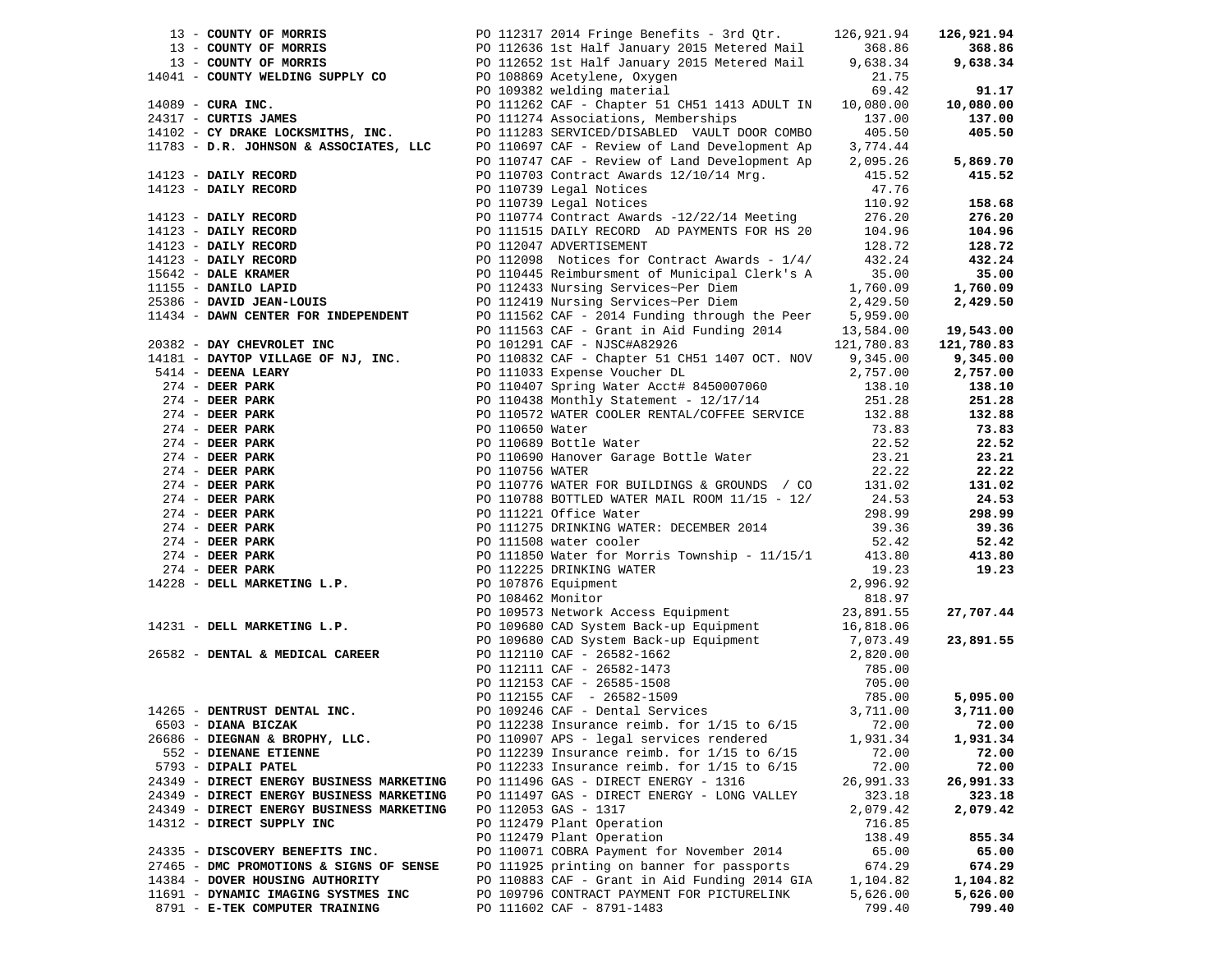| 3160 - EASTWICK COLLEGE                  | PO 110518 CAF - 3160-1190<br>1,200.00                                                                                                                                                                                                                                  |                  | 1,200.00  |
|------------------------------------------|------------------------------------------------------------------------------------------------------------------------------------------------------------------------------------------------------------------------------------------------------------------------|------------------|-----------|
|                                          | 3160 - <b>EASTWICK COLLEGE</b><br>20110518 CAF - 1160-1190 CAP - 3160-1190<br>20112689 CAF - Office Alterations at the Dov<br>2011388<br>20117 <b>FIX MARQUEZ</b><br>2011279 - <b>EDWARD BRETT</b><br>20117 - <b>EDWARD SLEARNING CENTER</b><br>20117 - <b>EDWARD </b> |                  |           |
|                                          |                                                                                                                                                                                                                                                                        |                  | 22,575.38 |
|                                          |                                                                                                                                                                                                                                                                        |                  | 1,498.50  |
|                                          |                                                                                                                                                                                                                                                                        |                  | 90.00     |
|                                          |                                                                                                                                                                                                                                                                        |                  | 22.88     |
|                                          |                                                                                                                                                                                                                                                                        |                  |           |
|                                          |                                                                                                                                                                                                                                                                        |                  | 412.00    |
|                                          |                                                                                                                                                                                                                                                                        |                  | 444.00    |
|                                          |                                                                                                                                                                                                                                                                        |                  | 4,119.70  |
|                                          |                                                                                                                                                                                                                                                                        |                  | 4,166.48  |
|                                          |                                                                                                                                                                                                                                                                        |                  |           |
|                                          |                                                                                                                                                                                                                                                                        |                  | 14,729.00 |
|                                          |                                                                                                                                                                                                                                                                        |                  | 30.00     |
|                                          |                                                                                                                                                                                                                                                                        |                  |           |
|                                          |                                                                                                                                                                                                                                                                        |                  | 299.00    |
|                                          |                                                                                                                                                                                                                                                                        |                  | 616.24    |
|                                          |                                                                                                                                                                                                                                                                        |                  | 3,549.41  |
|                                          |                                                                                                                                                                                                                                                                        |                  |           |
|                                          | PO 111661 NATURAL GAS - LONG VALLEY<br>PO 112424 Nursing Services~Per Diem                                                                                                                                                                                             | 343.12<br>696.00 | 592.02    |
| 27141 - ELLEN M. NOLL                    |                                                                                                                                                                                                                                                                        |                  | 696.00    |
| 2047 - EMPLOYMENT HORIZONS, INC.         |                                                                                                                                                                                                                                                                        |                  |           |
|                                          | PO 111279 JANITORIAL SERVICE: NOVEMBER 2014 842.00<br>PO 111736 CAF - Lawn Cutting and Office Clean 34,069.00                                                                                                                                                          |                  | 34,911.00 |
|                                          |                                                                                                                                                                                                                                                                        |                  | 750.00    |
|                                          |                                                                                                                                                                                                                                                                        |                  |           |
|                                          |                                                                                                                                                                                                                                                                        |                  | 983.00    |
|                                          |                                                                                                                                                                                                                                                                        |                  | 30.00     |
|                                          |                                                                                                                                                                                                                                                                        |                  | 11,497.00 |
|                                          |                                                                                                                                                                                                                                                                        |                  |           |
|                                          |                                                                                                                                                                                                                                                                        |                  | 150.66    |
|                                          |                                                                                                                                                                                                                                                                        |                  | 1,500.00  |
|                                          |                                                                                                                                                                                                                                                                        |                  |           |
|                                          |                                                                                                                                                                                                                                                                        |                  | 8,011.25  |
|                                          |                                                                                                                                                                                                                                                                        |                  | 563.20    |
|                                          |                                                                                                                                                                                                                                                                        |                  |           |
|                                          | 2047 - <b>ENFLORENT HORIZONS, INC.</b><br>2011/275 JAMITORIAL ESPICIES INTEGRAL ESPICIES (1918) 2012/276 JAMITORIAL ESPICIES (1918) 2012/276 JAMITORIAL 2013-01<br>2011/275 CAP - Law Cutting and Office Clean 34,069.00<br>2012/27 - <b>E</b>                         |                  |           |
|                                          |                                                                                                                                                                                                                                                                        |                  | 1,496.00  |
|                                          |                                                                                                                                                                                                                                                                        |                  | 23,105.00 |
|                                          |                                                                                                                                                                                                                                                                        |                  | 16,138.23 |
|                                          |                                                                                                                                                                                                                                                                        |                  |           |
|                                          |                                                                                                                                                                                                                                                                        |                  | 1,527.50  |
|                                          |                                                                                                                                                                                                                                                                        |                  | 554.50    |
|                                          |                                                                                                                                                                                                                                                                        |                  | 4,871.69  |
|                                          |                                                                                                                                                                                                                                                                        |                  | 109.74    |
|                                          |                                                                                                                                                                                                                                                                        |                  |           |
|                                          |                                                                                                                                                                                                                                                                        |                  | 1,160.00  |
|                                          |                                                                                                                                                                                                                                                                        |                  | 413.14    |
|                                          |                                                                                                                                                                                                                                                                        |                  | 3,415.25  |
|                                          |                                                                                                                                                                                                                                                                        |                  | 4,038.30  |
|                                          |                                                                                                                                                                                                                                                                        |                  | 13,736.25 |
|                                          |                                                                                                                                                                                                                                                                        |                  | 17,980.00 |
|                                          |                                                                                                                                                                                                                                                                        |                  | 2,835.00  |
|                                          |                                                                                                                                                                                                                                                                        | 13,713.13        | 13,713.13 |
|                                          |                                                                                                                                                                                                                                                                        |                  | 1,101.00  |
| 15241 - HORIZON BLUE CROSS BLUE SHIELD   | PO 112200 January 2015 Mosquito Dental                                                                                                                                                                                                                                 | 687.22           | 687.22    |
| 10414 - HUBER & ASSOCIATES               |                                                                                                                                                                                                                                                                        |                  |           |
|                                          | PO 111548 COMPETENCY EVALUATION OF APS                                                                                                                                                                                                                                 | 400.00           |           |
|                                          | PO 111554 COMPETENCY EVALUATION OF APS                                                                                                                                                                                                                                 | 400.00           | 800.00    |
| 20545 - HUDSON COUNTY MEADOWVIEW         | PO 110494 County Legal Settlement for Various                                                                                                                                                                                                                          | 40,128.84        | 40,128.84 |
| $8808$ - ILA TALWAR                      | PO 112273 Insurance reimb. from $1/15$ to $6/15$                                                                                                                                                                                                                       | 90.00            | 90.00     |
| 26660 - ILIFF-RUGGIERO FUNERAL HOME INC. | PO 110711 CAF - Remove Deceased Human Remains                                                                                                                                                                                                                          | 2,100.00         | 2,100.00  |
| 10767 - ILLIENE CHARLES, RN              | PO 112423 Nursing Services~Per Diem                                                                                                                                                                                                                                    | 2,905.24         | 2,905.24  |
| 20210 - INDUSTRIAL CHEM LABS & SERVICE   | PO 109824 SEWER CLEANER                                                                                                                                                                                                                                                | 696.64           | 696.64    |
| 20421 - INDUSTRIAL CONTROLS              | PO 108757 SERVICE AGREEMENT                                                                                                                                                                                                                                            | 1,450.00         | 1,450.00  |
| 4592 - INFORMATION & TECHNOLOGY          | PO 110602 CAF - 4592-1648                                                                                                                                                                                                                                              | 2,048.00         | 2,048.00  |
|                                          | PO 110608 CAF - 25019-1271                                                                                                                                                                                                                                             |                  |           |
| 25019 - INSTITUTE FOR THERAPEUTIC        |                                                                                                                                                                                                                                                                        | 3,200.00         | 3,200.00  |
| 15647 - INTEGRA REALTY RESOURCES-        | PO 96645 OSTF - MCPC - NYS&W Trails - 2013                                                                                                                                                                                                                             | 21,450.00        | 21,450.00 |
| 25455 - INTERNATIONAL ACADEMIES OF       | PO 108184 Education, School, Training                                                                                                                                                                                                                                  | 50.00            | 50.00     |
| 27446 - JAIME SHANAPHY                   | PO 109880 Supplemental SANE SART Nurse Pay                                                                                                                                                                                                                             | 180.80           | 180.80    |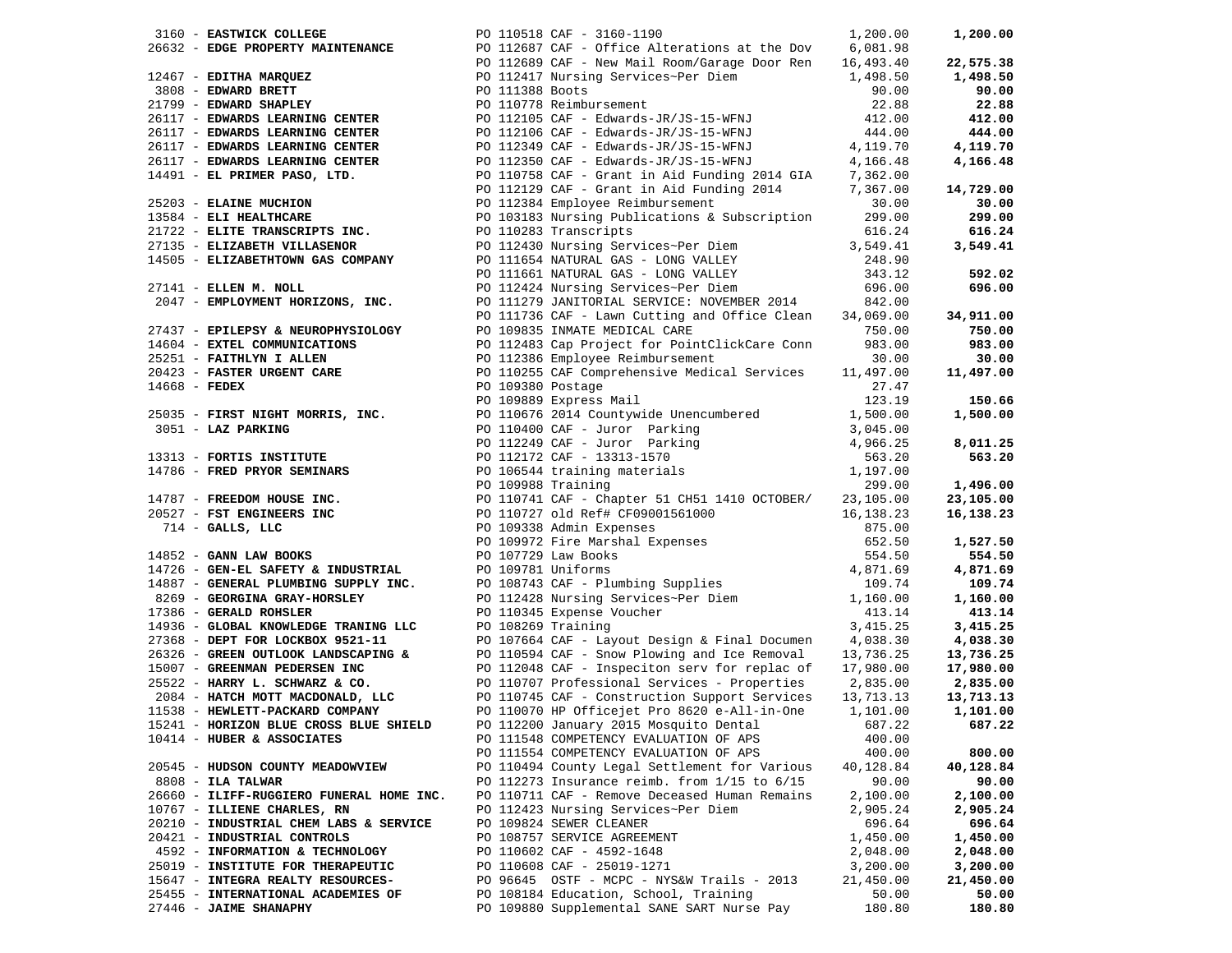|                                                                                                                | 1916-62 - JAMES BRIWSON 1920 THE 20111209 Travel Experimental SANE SAT PO 112488 CAF - Qualified Physician to Overse 1,685.00 1<br>1912497 - JAMES MAGERE 1920 112488 CAF - Qualified Physician to Overse 1,685.00 1<br>192497 -  |           | 51.70             |
|----------------------------------------------------------------------------------------------------------------|-----------------------------------------------------------------------------------------------------------------------------------------------------------------------------------------------------------------------------------|-----------|-------------------|
|                                                                                                                |                                                                                                                                                                                                                                   |           | 1,685.00          |
|                                                                                                                |                                                                                                                                                                                                                                   |           | 76.69             |
|                                                                                                                |                                                                                                                                                                                                                                   |           |                   |
|                                                                                                                |                                                                                                                                                                                                                                   |           | $201.00$<br>31.00 |
|                                                                                                                |                                                                                                                                                                                                                                   |           | 377.82            |
|                                                                                                                |                                                                                                                                                                                                                                   |           | 60.00             |
|                                                                                                                |                                                                                                                                                                                                                                   |           | 90.00             |
|                                                                                                                |                                                                                                                                                                                                                                   |           | 60.00             |
|                                                                                                                |                                                                                                                                                                                                                                   |           | 30.00             |
|                                                                                                                |                                                                                                                                                                                                                                   |           | 46.99             |
|                                                                                                                |                                                                                                                                                                                                                                   |           | 655.03            |
|                                                                                                                |                                                                                                                                                                                                                                   |           |                   |
|                                                                                                                |                                                                                                                                                                                                                                   |           | 345.83            |
|                                                                                                                |                                                                                                                                                                                                                                   |           | 65.52             |
|                                                                                                                |                                                                                                                                                                                                                                   |           | 31.24             |
|                                                                                                                |                                                                                                                                                                                                                                   |           | 78.24             |
|                                                                                                                |                                                                                                                                                                                                                                   |           | 38.11             |
|                                                                                                                |                                                                                                                                                                                                                                   |           | 21.88             |
|                                                                                                                |                                                                                                                                                                                                                                   |           | 22.24             |
|                                                                                                                |                                                                                                                                                                                                                                   |           | 546.70            |
|                                                                                                                |                                                                                                                                                                                                                                   |           | 110.76            |
|                                                                                                                |                                                                                                                                                                                                                                   |           | 3,852.88          |
|                                                                                                                |                                                                                                                                                                                                                                   |           | 17,142.13         |
|                                                                                                                |                                                                                                                                                                                                                                   |           | 834.06            |
| 960 - JERSEY CENTRAL POWER & LIGHT<br>960 - JERSEY CENTRAL POWER & LIGHT<br>960 - JERSEY CENTRAL POWER & LIGHT |                                                                                                                                                                                                                                   |           | 37,315.84         |
|                                                                                                                |                                                                                                                                                                                                                                   |           | 294.60            |
|                                                                                                                |                                                                                                                                                                                                                                   |           | 685.55            |
|                                                                                                                |                                                                                                                                                                                                                                   |           | 3,431.05          |
|                                                                                                                |                                                                                                                                                                                                                                   |           | 659.38            |
|                                                                                                                |                                                                                                                                                                                                                                   |           | 84.83             |
|                                                                                                                |                                                                                                                                                                                                                                   |           | 36.78             |
|                                                                                                                |                                                                                                                                                                                                                                   |           | 19,539.43         |
|                                                                                                                |                                                                                                                                                                                                                                   |           |                   |
|                                                                                                                |                                                                                                                                                                                                                                   |           | 6,400.00          |
|                                                                                                                |                                                                                                                                                                                                                                   |           |                   |
|                                                                                                                |                                                                                                                                                                                                                                   |           | 180.85<br>30.00   |
|                                                                                                                |                                                                                                                                                                                                                                   |           |                   |
|                                                                                                                |                                                                                                                                                                                                                                   |           | 72.00             |
|                                                                                                                |                                                                                                                                                                                                                                   |           |                   |
|                                                                                                                |                                                                                                                                                                                                                                   |           |                   |
|                                                                                                                |                                                                                                                                                                                                                                   |           | 138.20            |
|                                                                                                                |                                                                                                                                                                                                                                   |           | 60.00             |
|                                                                                                                |                                                                                                                                                                                                                                   |           | 4,976.00          |
|                                                                                                                |                                                                                                                                                                                                                                   |           |                   |
|                                                                                                                |                                                                                                                                                                                                                                   |           |                   |
|                                                                                                                | 960 - JERSEY CENTRAL POWER & LIGHT PO 111490 ELECTRIC - COMP CENTRE 17.142.13<br>960 - JERSEY CENTRAL POWER & LIGHT PO 111491 ELECTRIC - MAREANTS 17.142.13<br>960 - JERSEY CENTRAL POWER & LIGHT PO 111493 ELECTRIC - MAREANTS 2 |           | 2,644.92          |
|                                                                                                                |                                                                                                                                                                                                                                   |           | 257.00            |
|                                                                                                                |                                                                                                                                                                                                                                   |           | 3,140.00          |
|                                                                                                                |                                                                                                                                                                                                                                   |           | 60.00             |
|                                                                                                                |                                                                                                                                                                                                                                   |           | 169.40            |
|                                                                                                                | PO 112241 Insurance reimb. for 1/15 to 6/15 72.00 72.00                                                                                                                                                                           |           |                   |
| 11239 - KAREN WEBSTER                                                                                          | PO 111555 EXPENSE VOUCHER                                                                                                                                                                                                         | 28.80     | 28.80             |
| 27488 - KAUFMAN, SEMERARO & LEIBMAN, LLP                                                                       | PO 110908 Legal Services Morris County advs.                                                                                                                                                                                      | 5,906.89  | 5,906.89          |
| 15565 - KELLER & KIRKPATRICK                                                                                   | PO 110729 CAF - Construction Admin & Inspecti                                                                                                                                                                                     | 768.00    |                   |
|                                                                                                                | PO 110733 CAF - Engineering Consultants for V                                                                                                                                                                                     | 10,868.00 | 11,636.00         |
| 9635 - KENNON SURVEYING SERVICES, INC                                                                          | PO 110306 Boundary Survey                                                                                                                                                                                                         | 57,315.00 | 57,315.00         |
| 15587 - KEYSTONE PUBLIC SAFETY INC.                                                                            | PO 108982 Software maintenance                                                                                                                                                                                                    | 3,300.00  | 3,300.00          |
| 795 - KINGS SUPERMARKET INC                                                                                    | PO 111280 FULL DAY TRAINING/STAFF MEETING                                                                                                                                                                                         | 211.95    | 211.95            |
| 26521 - KRISTIAN MCMORLAND                                                                                     | PO 112192 Reimb. for Cell Phone                                                                                                                                                                                                   | 60.00     | 60.00             |
| 15682 - LANDMARK 1 APPRAISAL, LLC                                                                              | PO 110743 CAF - Appraisal Services for Aresty                                                                                                                                                                                     | 3,950.00  | 3,950.00          |
| 12726 - LANGUAGE LINE SERVICES                                                                                 | PO 109831 LANGUAGE TRANSLATION SERVICE                                                                                                                                                                                            | 484.50    | 484.50            |
| 20143 - LASCOMP INSTITUTE                                                                                      | PO 110612 CAF - 20143-1469                                                                                                                                                                                                        | 4,000.00  | 4,000.00          |
| 25486 - LASZLO CSENGETO                                                                                        | PO 111863 Mileage reimb. for 12/14                                                                                                                                                                                                | 33.60     | 33.60             |
|                                                                                                                |                                                                                                                                                                                                                                   |           |                   |
| 20653 - LEGAL SERVICES OF NORTHWEST                                                                            | PO 111531 CAF - 2014 Funding through the Olde                                                                                                                                                                                     | 26,460.00 | 26,460.00         |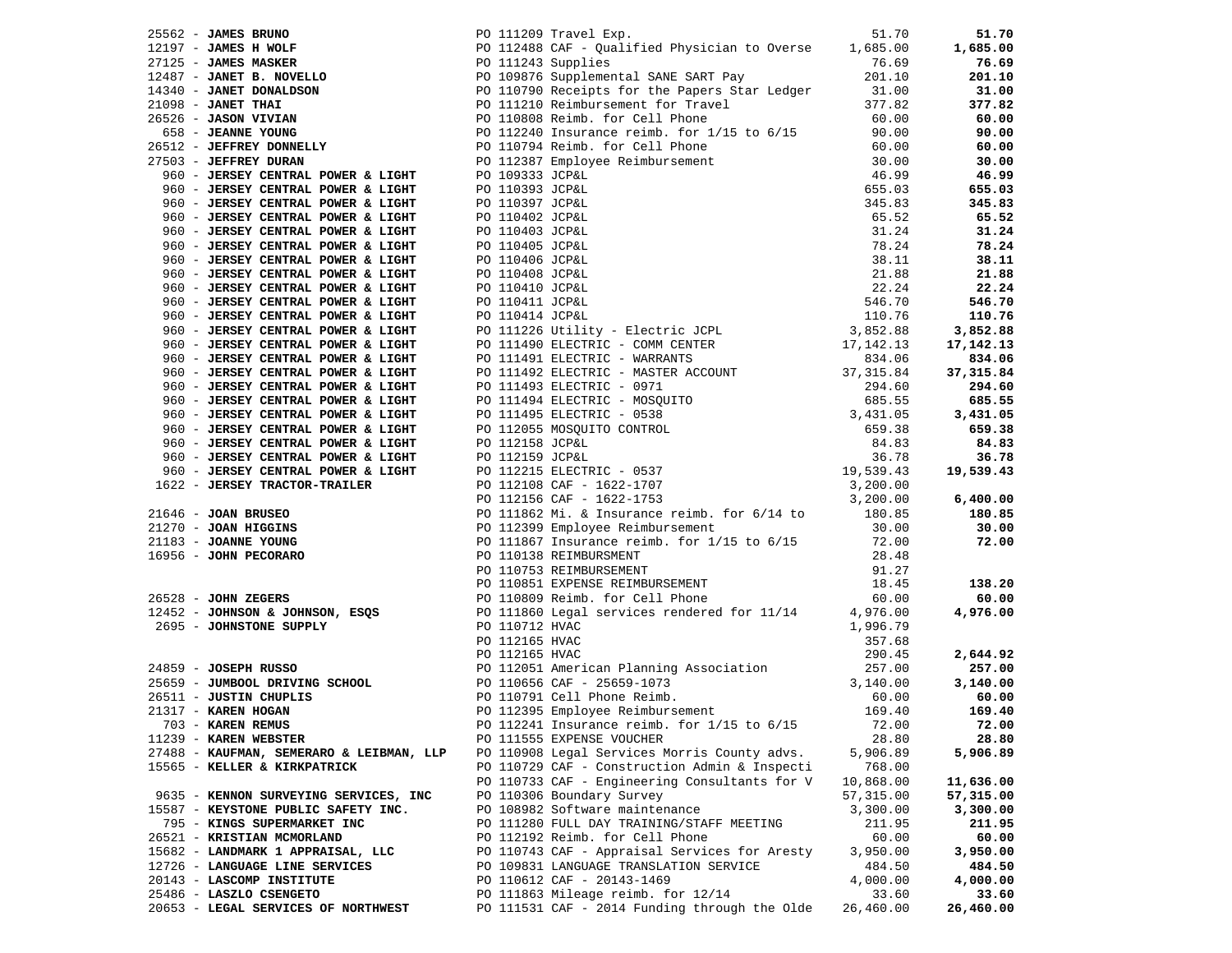| $27072$ - LEIGH CARTER                                      | PO 112083 travel reimbursement                                                                                                                                                                                                                   | 66.96            | 66.96     |
|-------------------------------------------------------------|--------------------------------------------------------------------------------------------------------------------------------------------------------------------------------------------------------------------------------------------------|------------------|-----------|
| 15775 - LIFESAVERS INC                                      | PO 109608 Education, School, Training                                                                                                                                                                                                            | 35.00            | 35.00     |
|                                                             | 15816 - LONGFELLOWS SANDWICH DELI PO 110699 Dinner for December 18, 2014 CBA Me                                                                                                                                                                  | 87.92            | 87.92     |
| 15816 - LONGFELLOWS SANDWICH DELI                           |                                                                                                                                                                                                                                                  | 1,143.97         | 1,143.97  |
| 21100 - LOUISE R. MACCHIA                                   | PO 112438 Nursing Services~Per Diem<br>PO 112439 Nursing Services~Per Diem                                                                                                                                                                       | 277.50           | 277.50    |
| 6525 - LOURDES DEGUZMAN                                     | PO 112242 Insurance reimb. for $1/15$ to $6/15$                                                                                                                                                                                                  | 72.00            | 72.00     |
| 53 - LOVEYS PIZZA & GRILL                                   | PO 110759 MEAL RECEIPTS                                                                                                                                                                                                                          | 1,330.12         |           |
|                                                             | PO 111054 Resident Rewards - November 2014                                                                                                                                                                                                       | 128.62           | 1,458.74  |
| 2144 - M C POLICE CHIEF'S ASSOCIATION                       | PO 108839 Annual Membership & Dues Please Ord                                                                                                                                                                                                    | 350.00           | 350.00    |
| 15883 - M.C. BAR ASSOCIATION                                | PO 110084 Holiday Meeting                                                                                                                                                                                                                        | 320.00           | 320.00    |
| 15899 - M.C. ORGANIZATION FOR                               | PO 112135 CAF - 2014 Funding through the Olde                                                                                                                                                                                                    | 3,118.00         |           |
|                                                             | PO 112136 No cf #                                                                                                                                                                                                                                | 1,055.00         | 4,173.00  |
| 15926 - M.C. SCHOOL OF TECHNOLOGY                           |                                                                                                                                                                                                                                                  | 1,076.77         |           |
|                                                             | PO 110535 CAF - 15926-1548<br>PO 110537 CAF - 15926-1547<br>PO 112427 Nursing Services~Per Diem                                                                                                                                                  | 794.50           | 1,871.27  |
| 20783 - MA. LIZA IMPERIAL                                   |                                                                                                                                                                                                                                                  | 2,987.75         | 2,987.75  |
|                                                             |                                                                                                                                                                                                                                                  |                  |           |
| 7568 - MADUKWE IMO IBOKO, RN                                |                                                                                                                                                                                                                                                  | 1,776.00         | 1,776.00  |
| 21026 - MAGGIE CALDERWOOD                                   |                                                                                                                                                                                                                                                  | 125.00           | 125.00    |
| 3210 - MANPOWER                                             | PO 112420 Nursing Services-Per Diem<br>PO 112420 Nursing Services-Per Diem<br>PO 11272 Annual Fee Reimbursement<br>PO 109566 temporary staffing<br>PO 109567 temporary staffing<br>PO 112385 Employee Reimbursement<br>PO 112421 Nursing Service | 907.20<br>907.20 |           |
|                                                             |                                                                                                                                                                                                                                                  |                  | 1,814.40  |
| 25202 - MARGARET E MINOTT                                   |                                                                                                                                                                                                                                                  | 30.00<br>725.00  | 30.00     |
|                                                             |                                                                                                                                                                                                                                                  |                  | 725.00    |
|                                                             |                                                                                                                                                                                                                                                  | 13.28            | 13.28     |
|                                                             |                                                                                                                                                                                                                                                  | 2,150.40         | 2,150.40  |
|                                                             | PO 112243 Insurance reimb. for $1/15$ to $6/15$                                                                                                                                                                                                  | 72.00            | 72.00     |
|                                                             |                                                                                                                                                                                                                                                  | 1,896.63         | 1,896.63  |
|                                                             | 25202 - MARGARET E MINOTT<br>25080 - MARIA CARMELITA OBLINA<br>4388 - MARIA ROSARIO<br>26678 - MARION ENNIS<br>2639 - MARISOL HEREDIA<br>2639 - MARISOL HEREDIA<br>20112425 Nursing Services~Per Diem<br>20112425 Nursing Services~Per Diem<br>  | 386.40           | 386.40    |
| 11023 - MARTHA YAGHI                                        | PO 112441 Nursing Services~Per Diem                                                                                                                                                                                                              | 1,184.00         | 1,184.00  |
| 3769 - MARTIN LUTHER KING                                   | PO 112394 Observance Meeting                                                                                                                                                                                                                     | 100.00           | 100.00    |
| 1836 - MC MUA TRANSFER STATION                              | PO 111278 DUMPSTER SERVICE: DECEMBER 2014                                                                                                                                                                                                        | 350.00           | 350.00    |
| 11199 - MC ORGANIZATION FOR HISPANIC                        | PO 112130 CAF - Grant in Aid Funding 2014                                                                                                                                                                                                        | 6,340.94         | 6,340.94  |
| 12460 - MEDIA SUPPLY, INC.                                  | PO 110086 Investigative Expense                                                                                                                                                                                                                  | 1,160.00         | 1,160.00  |
| 8443 - MELOJANE CELESTINO                                   | PO 112422 Nursing Services~Per Diem                                                                                                                                                                                                              | 1,480.00         | 1,480.00  |
| 16133 - MERCER COUNTY COMMUNITY                             | PO 112658 Chargeback for Fall 2014 for Morris                                                                                                                                                                                                    | 750.36           | 750.36    |
| 16158 - MGL PRINTING SOLUTIONS                              | PO 110396 W2 Forms & Envelopes                                                                                                                                                                                                                   | 1,151.00         | 1,151.00  |
| 26517 - MICHAEL HENDERSON                                   | PO 110796 Reimb. for Cell Phone<br>PO 112426 Nursing Services~Per Diem                                                                                                                                                                           | 60.00            | 60.00     |
| 27136 - MICHAEL ZINN                                        |                                                                                                                                                                                                                                                  | 2,368.00         | 2,368.00  |
| 24951 - MICHELLE CAPILI                                     | PO 112429 Nursing Services~Per Diem<br>PO 109822 PART FOR BOILER<br>PO 109892 Business Cards                                                                                                                                                     | 296.00           | 296.00    |
| 16207 - MILLER & CHITTY CO INC                              |                                                                                                                                                                                                                                                  | 882.00           | 882.00    |
| 16223 - MINUTEMAN PRESS                                     |                                                                                                                                                                                                                                                  | 99.40            | 99.40     |
| 25428 - MIRLENE ESTRIPLET                                   | PO 112434 Nursing Services~Per Diem                                                                                                                                                                                                              | 4,227.25         | 4,227.25  |
| 6953 - MOBILEX USA                                          | PO 109245 CAF - On-Site Radiology Services                                                                                                                                                                                                       | 510.00           |           |
|                                                             | PO 109797 CAF - On-Site Radiology Services                                                                                                                                                                                                       | 442.00           | 952.00    |
| $27452$ - MOLINA FOODS, LLC                                 | PO 111052 Breakfast Catering 12/18/14                                                                                                                                                                                                            | 348.75           | 348.75    |
| 27502 - MONICA BROWN                                        | PO 112391 Employee Reimbursement                                                                                                                                                                                                                 | 30.00            | 30.00     |
| 16273 - MOORE MEDICAL LLC                                   | PO 109798 CAF - Medical Supplies & OTC Suppli                                                                                                                                                                                                    | 4,345.99         |           |
|                                                             | PO 110007 Nursing Handbooks & Med Room Suppli                                                                                                                                                                                                    | 214.24           | 4,560.23  |
|                                                             | PO 111504 CAF - Freeholder Special Projects                                                                                                                                                                                                      | 5,062.50         | 5,062.50  |
| 13106 - MORRIS ARTS<br>19483 - M.C. MUA<br>19482 - M.C. MUA | PO 110430 CAF - Solid Waste Collection Servic                                                                                                                                                                                                    | 6,964.60         | 6,964.60  |
| 19483 - M.C. MUA                                            | PO 110431 REFUSE REMOVAL                                                                                                                                                                                                                         | 293.37           | 293.37    |
| 1800 - MORRIS COUNTY PARK COMMISSION                        | PO 109293 Open Space Legal Reimbursement                                                                                                                                                                                                         | 28,790.12        | 28,790.12 |
| 4812 - MORRIS COUNTY PREVENTION                             | PO 111512 CAF - JJ-1412 Morris county Prevent                                                                                                                                                                                                    | 700.00           | 700.00    |
| 10666 - MORRIS COUNTY SHERIFF'S OFFICE                      | PO 111657 2014 Funding through the Older Amer                                                                                                                                                                                                    | 2,970.00         | 2,970.00  |
| 16321 - MORRISTOWN LUMBER &                                 | PO 109857 ICE MELT                                                                                                                                                                                                                               | 935.64           | 935.64    |
| 16338 - MORRISTOWN NEIGHBORHOOD HOUSE                       | PO 110881 CAF - Grant in Aid Funding 2014 GIA                                                                                                                                                                                                    | 3,281.00         |           |
|                                                             | PO 110882 CAF - Grant in Aid Funding 2014 GIA                                                                                                                                                                                                    | 9,500.00         |           |
|                                                             | PO 111267 CAF - JJ-1404                                                                                                                                                                                                                          | 5,362.00         | 18,143.00 |
| 16340 - MORRISTOWN PARKING AUTHORITY                        | PO 110734 PARKING MAINTENANCE FEE - ADDITIONA                                                                                                                                                                                                    | 6,300.00         |           |
|                                                             | PO 110736 PARKING MAINTENANCE FEE - 170                                                                                                                                                                                                          | 35,700.00        |           |
|                                                             | PO 110738 PARKING MAINTENANCE FEE                                                                                                                                                                                                                | 5,340.00         |           |
|                                                             | PO 110746 INCREMENTAL BOND                                                                                                                                                                                                                       | 1,713.95         |           |
|                                                             | PO 112358 ELECTRIC - SCHUYLER ANNEX PARKING                                                                                                                                                                                                      | 710.36           | 49,764.31 |
| 16382 - MOUNT OLIVE CHILD CARE AND                          |                                                                                                                                                                                                                                                  |                  |           |
| 26376 - MR. DRIVING SCHOOL INC.                             | PO 111264 CAF - Grant in Aid Funding 2014 GIA                                                                                                                                                                                                    | 22,425.00        | 22,425.00 |
|                                                             | PO 110506 CAF - 26376-1665                                                                                                                                                                                                                       | 3,110.00         | 3,110.00  |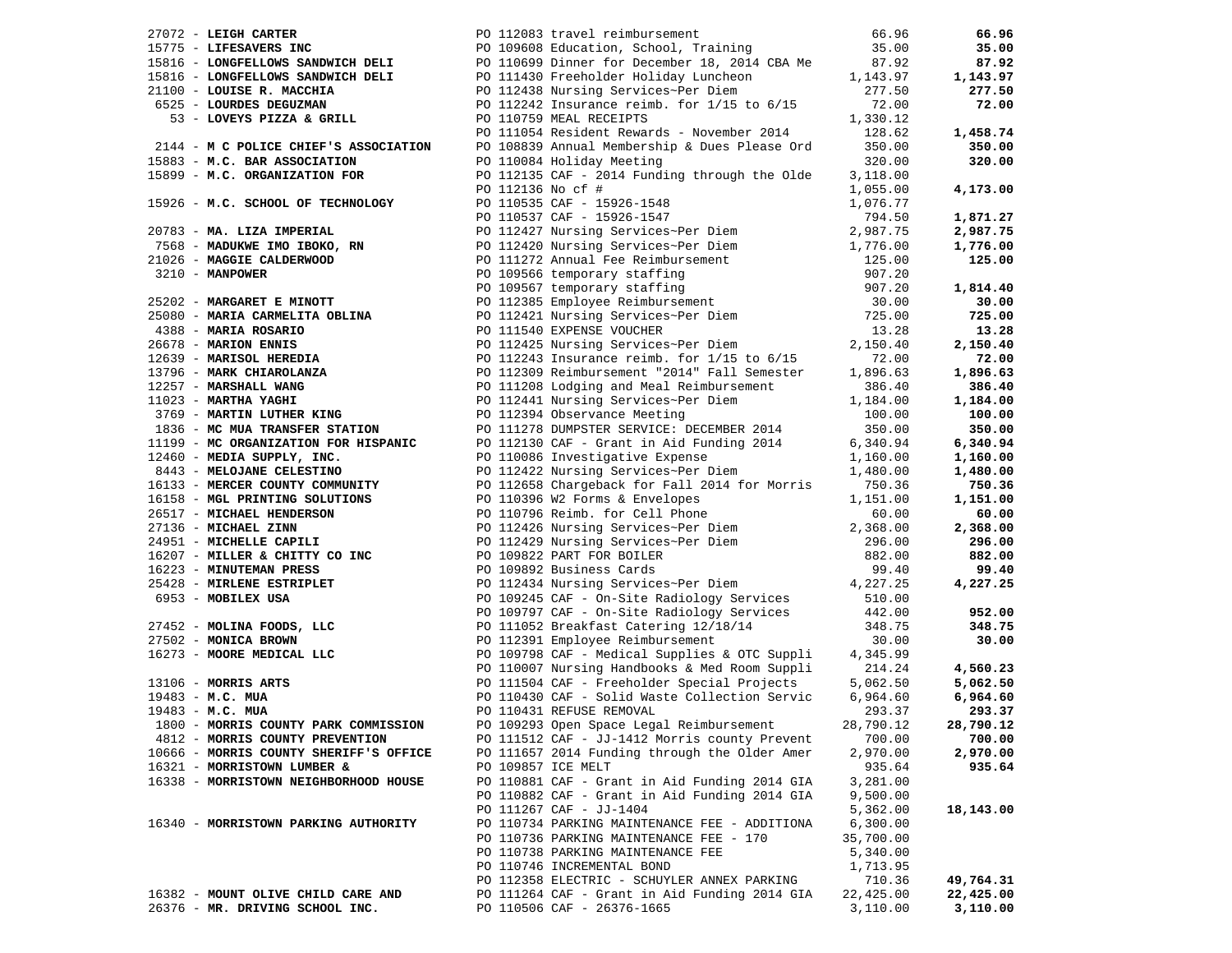| 21858 - MUNICIPAL CAPITAL CORP   | PO 110374 Copier lease                                                                                         | 956.43               | 956.43    |
|----------------------------------|----------------------------------------------------------------------------------------------------------------|----------------------|-----------|
| 21858 - MUNICIPAL CAPITAL CORP   | PO 110394 Leasing Charges for the Ricoh MP C4 1,016.21<br>PO 110395 Treasurer's Copier 4th Quarter 2014 764.32 |                      | 1,016.21  |
| 21858 - MUNICIPAL CAPITAL CORP   |                                                                                                                |                      | 764.32    |
| 21858 - MUNICIPAL CAPITAL CORP   | PO 110812 Copier Lease                                                                                         | 586.83               | 586.83    |
| 21858 - MUNICIPAL CAPITAL CORP   | PO 110909 Invoice 10338-09 Board of Elections                                                                  | 856.19               | 856.19    |
| 21858 - MUNICIPAL CAPITAL CORP   | PO 111423 Richoh copier lease                                                                                  | 1,208.42             | 1,208.42  |
| 21858 - MUNICIPAL CAPITAL CORP   | PO 111564 OFFICE MACHINE RENTAL                                                                                | 1,539.86             |           |
|                                  | PO 111564 OFFICE MACHINE RENTAL                                                                                | 465.80               | 2,005.66  |
| 21858 - MUNICIPAL CAPITAL CORP   | PO 111788 Back Copier Lease Dec. 2014-Feb. 20                                                                  | 1,487.37             | 1,487.37  |
| 21858 - MUNICIPAL CAPITAL CORP   | PO 111870 Rental charges for 9 copiers $(11/1/77793.96$                                                        |                      | 7,793.96  |
| 21858 - MUNICIPAL CAPITAL CORP   | PO 111871 Rental charges for 2 copiers - $(11/1, 627.78)$                                                      |                      | 1,627.78  |
| 21858 - MUNICIPAL CAPITAL CORP   | PO 111872 Lease payment for digital copier fo                                                                  | 781.20               | 781.20    |
| $16757 - N$ P E L R A            | PO 111916 Membership                                                                                           | 200.00               | 200.00    |
| 19523 - N.J. NATURAL GAS COMPANY | PO 111638 NATURAL GAS - MONTVILLE                                                                              | 912.15               |           |
|                                  | PO 111639 NATURAL GAS - WHARTON BRIDGE GEN                                                                     | 26.10                |           |
|                                  | PO 111641 NATURAL GAS - WHARTON BRIDGE GEN                                                                     | 26.10                |           |
|                                  | PO 111642 NATURAL GAS - DOVER PROBATION                                                                        | 183.52               |           |
|                                  | PO 111644 NATURAL GAS - DOVER PROBATION                                                                        | 273.30               |           |
|                                  | PO 111646 NATURAL GAS - WHARTON ROADS                                                                          | 395.74               |           |
|                                  | PO 111647 NATURAL GAS - WHARTON ROADS                                                                          | 715.57               |           |
|                                  | PO 111648 NATURAL GAS - WHARTON BRIDGES                                                                        | 803.47               | 3,335.95  |
| 19523 - N.J. NATURAL GAS COMPANY | PO 111650 NATURAL GAS - WHARTON BRIDGES                                                                        | 1,562.35             |           |
|                                  | PO 111652 NATURAL GAS - WHARTON OFF                                                                            | 114.88               |           |
|                                  |                                                                                                                | 173.26               | 1,850.49  |
| 27500 - NATASHA JOHNSON          | PO 111653 NATURAL GAS - WHARTON OFF<br>PO 112389 Employee Reimbursement                                        | 30.00                | 30.00     |
| 16533 - NEW HOPE FOUNDATION INC. | PO 110728 CAF - Chapter 51 CH51 1418                                                                           | 2,750.00             |           |
|                                  | PO 110730 CAF - Chapter 51 CH51 1404 OCT-NOV 11,475.00                                                         |                      |           |
|                                  | PO 110732 CAF - Chapter 51 CH51 1419                                                                           | 10,789.00            |           |
|                                  | PO 110744 CAF - Chapter 51 CH51 1422 DETOX                                                                     | 2,448.00             |           |
|                                  | PO 111524 CAF - Chapter 51 CH51-1422 DETOX                                                                     | 1,428.00             |           |
|                                  | PO 110853 CAF - Grant in Aid Funding 2014 GIA                                                                  | 17,685.00            |           |
|                                  | PO 110833 CAF - Chapter 51 CH51 1422                                                                           | 2,652.00             | 49,227.00 |
| 14560 - NEW JERSEY AIDS SERVICES | PO 110726 CAF - Grant in Aid Funding 2014 GIA                                                                  | 10,140.00            | 10,140.00 |
| 16552 - NEWBRIDGE SERVICES INC   | PO 110498 CAF - NEWSER-15M-WIA                                                                                 | 3,132.00             |           |
|                                  | PO 110499 CAF - NEWSER-15M-WIA                                                                                 | 778.00               |           |
|                                  | PO 110628 CAF - NEWSER-15M-WIA                                                                                 | 505.00               |           |
|                                  | PO 110629 CAF - NEWSER-15M-WIA                                                                                 | 505.00               |           |
|                                  | PO 111607 CAF - Subgrant Agreement # NEWSER-1                                                                  | 739.25               |           |
|                                  | PO 110798 CAF - NEWSER-15M-WIA                                                                                 | 250.00               |           |
|                                  | PO 110799 CAF - NEWSER-15M-WIA                                                                                 | 1,028.00             |           |
|                                  | PO 110800 CAF - NEWSER-15M-WIA                                                                                 | 1,028.00             | 7,965.25  |
| 16552 - NEWBRIDGE SERVICES INC   | PO 110517 CAF - NEWSER-14M-WIA                                                                                 | 770.00               |           |
|                                  | PO 110528 CAF - NEWSER-15M-WIA<br>PO 110529 CAF - NEWSER-15M-WIA                                               | 778.00               |           |
|                                  |                                                                                                                | 4,142.00             |           |
|                                  | PO 110530 CAF - NEWSER-15M-WIA                                                                                 | 505.00               |           |
|                                  | PO 110531 CAF - NEWSER-15M-WIA                                                                                 | 3,132.00             |           |
|                                  | PO 110533 CAF - NEWSER-15M-WIA                                                                                 | 1,043.00             |           |
|                                  | PO 110534 CAF - NEWSER-15M-WIA                                                                                 | 3,637.00             |           |
|                                  | PO 110497 CAF - NEWSER-15M-WIA                                                                                 | 3,132.00             | 17,139.00 |
| 16552 - NEWBRIDGE SERVICES INC   | PO 110801 CAF - NEWSER-15M-WIA                                                                                 | 1,028.00             |           |
|                                  | PO 110802 CAF - NEWSER-15M-WIA                                                                                 | 3,132.00             |           |
|                                  | PO 111656 CAF - 2014 Funding through the Olde                                                                  | 5,407.00             |           |
|                                  | PO 111658 No Caf #                                                                                             | 665.00               |           |
|                                  | PO 111659 Grant in Aid Funding 2014                                                                            | 1,490.00             |           |
|                                  | PO 111662 2014 Funding through the Older Amer                                                                  | 26,466.00            |           |
|                                  | PO 111665 NO CAF #                                                                                             | 972.00               |           |
|                                  | PO 112112 CAF - NEWSER-15M-WIA<br>PO 112123 CAF - NEWSER-15M-WIA                                               | 3,729.00             | 42,889.00 |
| 16552 - NEWBRIDGE SERVICES INC   |                                                                                                                | 3,224.00             |           |
|                                  | PO 112124 CAF - NEWSER-15M-WIA                                                                                 | 3,224.00<br>3,729.00 |           |
|                                  | PO 112125 CAF - NEWSER-15M-WIA<br>PO 112126 CAF - NEWSER-15M-WIA                                               | 615.00               |           |
|                                  | PO 112127 CAF - NEWSER-15M-WIA                                                                                 | 647.00               | 11,439.00 |
| $10662$ - NMS LABS               | PO 110709 CAF - Toxicological Testing Service                                                                  | 3,582.35             |           |
|                                  |                                                                                                                |                      |           |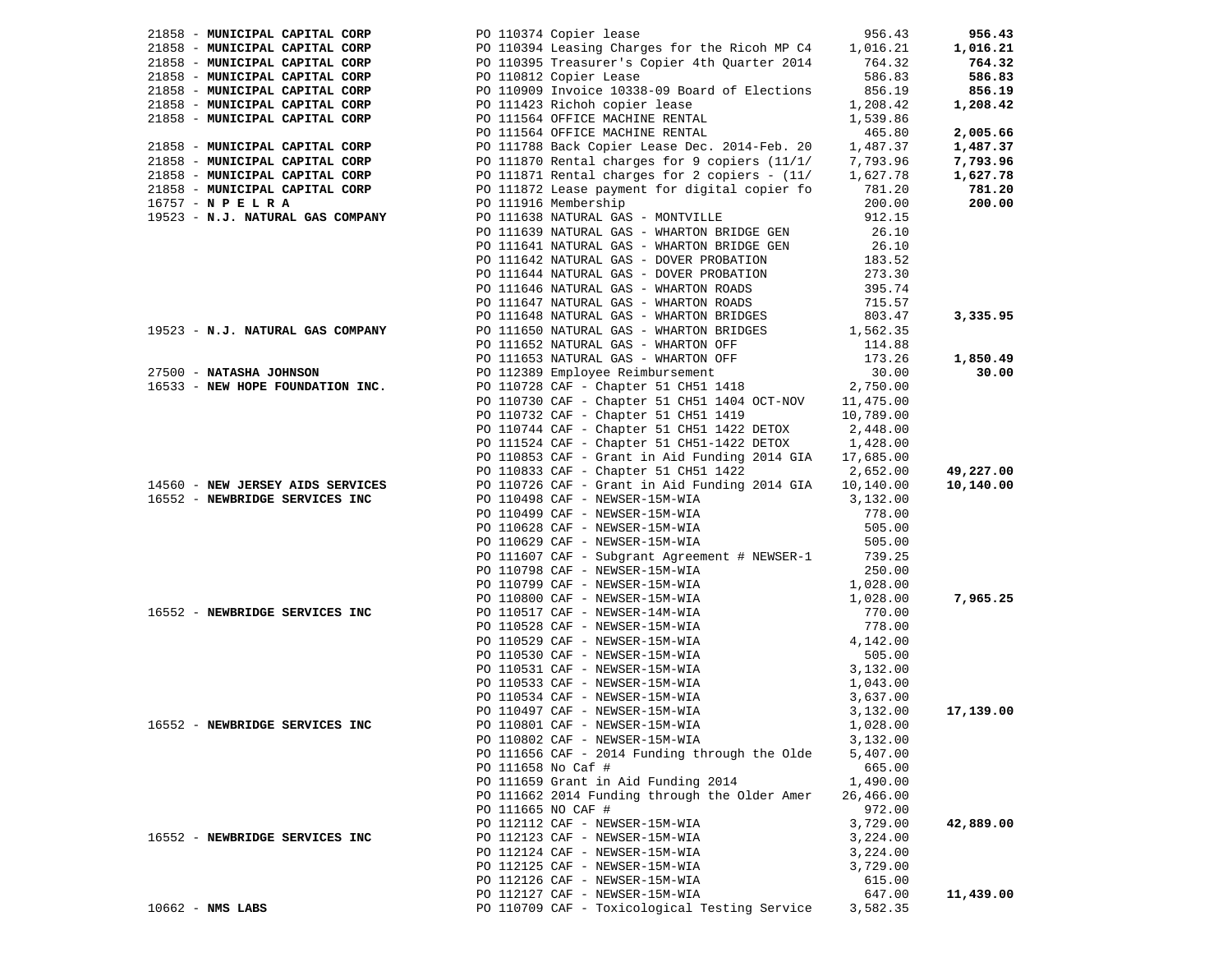|                                                                    |                 | PO 112118 CAF - Toxicological Testing Service                                                                                                                                                                                                                                         | 5,258.00           | 8,840.35             |
|--------------------------------------------------------------------|-----------------|---------------------------------------------------------------------------------------------------------------------------------------------------------------------------------------------------------------------------------------------------------------------------------------|--------------------|----------------------|
| 20702 - NORTH AMERICAN RESCUE LLC PO 110904 Emergency Gear         |                 |                                                                                                                                                                                                                                                                                       | 2,553.80           |                      |
|                                                                    |                 |                                                                                                                                                                                                                                                                                       |                    | 2,553.80             |
|                                                                    |                 | 16742 - NORTHERN SAFETY CO. INC.<br>16742 - NORTHERN SAFETY CO. INC.<br>26726 - OFFICE CONCEPTS GROUP, INC.<br>26726 - OFFICE CONCEPTS GROUP, INC.<br>26726 - OFFICE OF TEMPORARY ASSISTANCE<br>20246 - OFFICE OF TEMPORARY ASSISTANCE<br>                                            | 303.61<br>2,713.00 | 303.61               |
|                                                                    |                 |                                                                                                                                                                                                                                                                                       |                    | 2,713.00             |
|                                                                    |                 |                                                                                                                                                                                                                                                                                       | 307.35             | 307.35               |
|                                                                    |                 |                                                                                                                                                                                                                                                                                       | 40,000.00          | 40,000.00            |
|                                                                    |                 | PO 111869 Estimated Co. Share for TANF Recipi 7,000.00<br>PO 110423 J. Morris pkg 12/14, w/e 11/28/14, 3,168.75                                                                                                                                                                       |                    | 7,000.00<br>3,168.75 |
| 4654 - OFFICE TEAM                                                 |                 |                                                                                                                                                                                                                                                                                       | 3,168.75           |                      |
| 4654 - OFFICE TEAM<br>4654 - OFFICE TEAM<br>12038 - OPEN TEXT INC. |                 |                                                                                                                                                                                                                                                                                       | 675.00             | 675.00               |
|                                                                    |                 | PO 110495 J. Morris w/e 12/26/14<br>PO 102534 Software Maintenance                                                                                                                                                                                                                    | 3,200.00           | 3,200.00             |
|                                                                    |                 | 10287 - PANCIELLO CONSTRUCTION LLC<br>PO 110721 CAF - Labor Rates Concrete Replacem 2,380.00<br>PO 112221 CAF - Labor Rates Concrete Replacem 6,900.00                                                                                                                                |                    |                      |
|                                                                    |                 |                                                                                                                                                                                                                                                                                       |                    | 9,280.00             |
|                                                                    |                 | 16890 <b>- PARSIPPANY-TROY HILLS</b><br>2748 <b>- PATRICIA STEWART</b><br>2748 <b>- PATRICIA STEWART</b><br>2748 <b>- PATRICIA STEWART</b><br>2748 <b>- PATRICIA STEWART</b><br>275.000.00<br>2748 <b>- PATRICIA STEWART</b><br>27.000.00<br>27.63<br>27.000.00<br>27.63<br>27.90<br> |                    | 2,000.00             |
|                                                                    |                 |                                                                                                                                                                                                                                                                                       |                    | 32.63                |
|                                                                    |                 |                                                                                                                                                                                                                                                                                       |                    | 77.90                |
|                                                                    |                 |                                                                                                                                                                                                                                                                                       |                    |                      |
|                                                                    |                 | PO 110508 CAF - PHILS-14Y-WIA<br>DO 110500 CAF - PHILS-14Y-WIA                                                                                                                                                                                                                        | 3,961.00           |                      |
|                                                                    |                 | PO 110509 CAF - PHILS-15Y-WIA 6,852.00<br>PO 110603 CAF - PHILS-14Y-WIA 1,294.00                                                                                                                                                                                                      |                    |                      |
|                                                                    |                 |                                                                                                                                                                                                                                                                                       |                    | 19,464.00            |
|                                                                    |                 |                                                                                                                                                                                                                                                                                       |                    | 23,750.00            |
|                                                                    |                 |                                                                                                                                                                                                                                                                                       |                    | 39.66                |
|                                                                    |                 |                                                                                                                                                                                                                                                                                       |                    |                      |
|                                                                    |                 |                                                                                                                                                                                                                                                                                       |                    | 90.29                |
|                                                                    |                 |                                                                                                                                                                                                                                                                                       |                    |                      |
|                                                                    |                 | 17047 - PINO CONSULTING GROUP INC.<br>17084 - POLAND SPRING WATER CO.<br>17084 - POLAND SPRING WATER CO.<br>294.00<br>17084 - POLAND SPRING WATER CO.<br>29.750.00<br>29.66<br>27.750.00<br>27.94.00<br>27.94 - POLAND SPRING WATER CO.<br>27.94.0                                    |                    |                      |
|                                                                    |                 |                                                                                                                                                                                                                                                                                       |                    | 2,240.10             |
|                                                                    |                 |                                                                                                                                                                                                                                                                                       |                    |                      |
|                                                                    |                 | PO 110714 CAF - Review Grant Applications for 840.00                                                                                                                                                                                                                                  |                    | 2,930.00             |
|                                                                    |                 | 21397 - PRESERVATION DESIGN PARTNERSHIP LLC PO 110708 CAF - C1113-1 - Consultants for his 190.00                                                                                                                                                                                      |                    | 190.00               |
|                                                                    |                 |                                                                                                                                                                                                                                                                                       |                    |                      |
|                                                                    |                 |                                                                                                                                                                                                                                                                                       |                    |                      |
|                                                                    |                 |                                                                                                                                                                                                                                                                                       |                    | 23,753.00            |
|                                                                    |                 |                                                                                                                                                                                                                                                                                       |                    |                      |
|                                                                    |                 |                                                                                                                                                                                                                                                                                       |                    | 2,291.02             |
|                                                                    |                 |                                                                                                                                                                                                                                                                                       |                    | 2,000.00             |
|                                                                    |                 |                                                                                                                                                                                                                                                                                       |                    | 426.00               |
|                                                                    |                 |                                                                                                                                                                                                                                                                                       |                    | 21.98                |
|                                                                    |                 |                                                                                                                                                                                                                                                                                       |                    | 3,742.00             |
|                                                                    |                 |                                                                                                                                                                                                                                                                                       |                    | 1,384.76             |
|                                                                    |                 |                                                                                                                                                                                                                                                                                       |                    | 3,200.00             |
|                                                                    |                 |                                                                                                                                                                                                                                                                                       |                    | 2,320.00             |
|                                                                    |                 |                                                                                                                                                                                                                                                                                       |                    | 767.40               |
|                                                                    |                 |                                                                                                                                                                                                                                                                                       |                    |                      |
|                                                                    |                 |                                                                                                                                                                                                                                                                                       |                    | 839.85               |
|                                                                    |                 |                                                                                                                                                                                                                                                                                       |                    |                      |
|                                                                    |                 |                                                                                                                                                                                                                                                                                       |                    | 5,256.20             |
|                                                                    |                 |                                                                                                                                                                                                                                                                                       |                    | 28,667.94            |
| 87 - REMINGTON ARMS COMPANY LLC                                    |                 | PO 109832 TRAINING                                                                                                                                                                                                                                                                    | 775.00             | 775.00               |
| 7422 - RENE AXELROD                                                |                 | PO 110701 Employee Expenses September - Decem                                                                                                                                                                                                                                         | 65.45              | 65.45                |
| 9163 - RICHARD COOK                                                |                 | PO 111092 Reimbursement                                                                                                                                                                                                                                                               | 101.70             | 101.70               |
| 10730 - RICHARD GRUBB & ASSOC., INC.                               |                 | PO 111876 CAF - Architects, Archaeologists, E                                                                                                                                                                                                                                         | 6,958.00           | 6,958.00             |
| 19767 - RIDGEDALE PIZZA & RESTAURANT                               | PO 110619 Meals |                                                                                                                                                                                                                                                                                       | 195.50             | 195.50               |
| 13770 - ROBERT A. CHARMOY, DMD PA                                  |                 | PO 111431 Dental Program                                                                                                                                                                                                                                                              | 60.00              | 60.00                |
| 20142 - ROBOTECH CAD SOLUTIONS                                     |                 | PO 110536 CAF - 20142-1722                                                                                                                                                                                                                                                            | 1,600.00           | 1,600.00             |
| 17369 - ROCKAWAY BOROUGH                                           |                 | PO 110702 CAF - 2015 Municipal Alliance Funds                                                                                                                                                                                                                                         | 537.18             | 537.18               |
| 26509 - ROGER ARMSTRONG                                            |                 | PO 110789 Cell Phone Reimb.                                                                                                                                                                                                                                                           | 60.00              | 60.00                |
| 26515 - RONALD FOSTER                                              |                 | PO 110795 Reimb. for Cell Phone                                                                                                                                                                                                                                                       | 60.00              | 60.00                |
| 25500 - ROSALIE LAMONTE                                            |                 | PO 110643 Travel Reimbursement                                                                                                                                                                                                                                                        | 27.20              | 27.20                |
| 7805 - ROSE DUMAPIT                                                |                 | PO 112431 Nursing Services~Per Diem                                                                                                                                                                                                                                                   | 1,221.00           | 1,221.00             |
| 24397 - ROSEMARY BATANE COBCOBO                                    |                 | PO 112436 Nursing Services~Per Diem                                                                                                                                                                                                                                                   | 1,480.00           | 1,480.00             |
| 9938 - RUTGERS CENTER FOR CONTINUING                               |                 | PO 110501 CAF - 9938-1343                                                                                                                                                                                                                                                             | 2,032.00           |                      |
|                                                                    |                 | PO 110502 CAF - 9938-1663                                                                                                                                                                                                                                                             | 1,600.00           |                      |
|                                                                    |                 | PO 110503 CAF - 9938-1716                                                                                                                                                                                                                                                             | 1,819.00           |                      |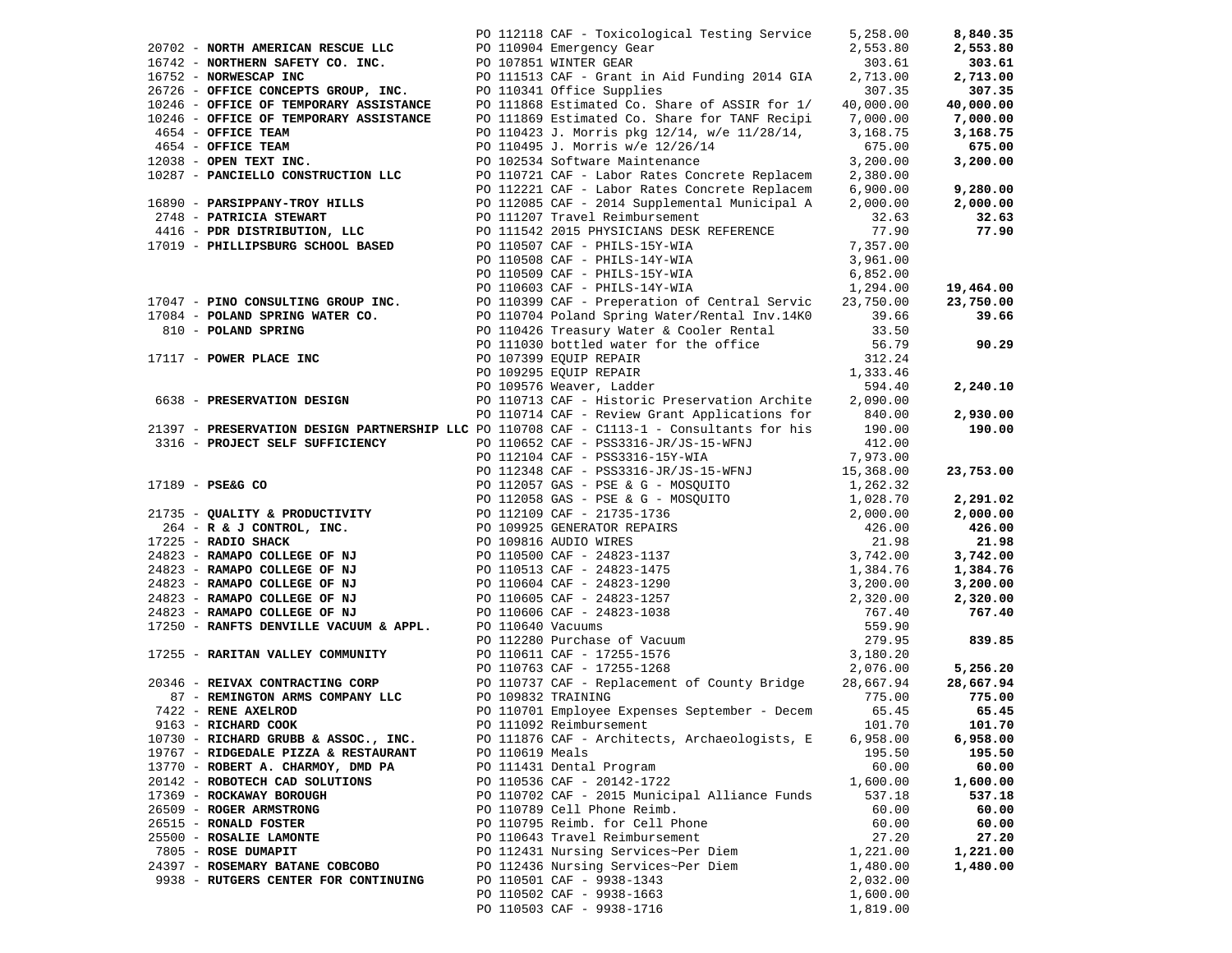|                                                                                          | PO 110654 CAF - 9938-1501<br>PO 112150 CAF - 9938-1628<br>PO 112151 CAF - 9938-1698<br>PO 112152 CAF - 9938-1603<br>PO 110653 CAF - 24895-1617<br>PO 111549 CONTINUED EDUCATION                                                              | 3,116.00           |                       |
|------------------------------------------------------------------------------------------|----------------------------------------------------------------------------------------------------------------------------------------------------------------------------------------------------------------------------------------------|--------------------|-----------------------|
|                                                                                          |                                                                                                                                                                                                                                              | 519.00             |                       |
|                                                                                          |                                                                                                                                                                                                                                              | 1,820.00           |                       |
|                                                                                          |                                                                                                                                                                                                                                              | 2,132.00           | 13,038.00             |
| 24895 - RUTGERS OCPE                                                                     |                                                                                                                                                                                                                                              | 1,545.00           | 1,545.00              |
| 17443 - RUTGERS STATE UNIVERSITY OF NJ                                                   |                                                                                                                                                                                                                                              | 40.00              | 40.00                 |
| 27172 - RUTGERS THE STATE UNIVERSITY OF NJ PO 110578 Registration for Mosquito ID, Biolo |                                                                                                                                                                                                                                              | 2,600.00           |                       |
|                                                                                          | PO 110579 Registration for Russell Berger for                                                                                                                                                                                                | 2,600.00           | 5,200.00              |
| 27044 - RUTGERS, THE STATE UNIVERSITY                                                    | PO 110504 CAF - 27044-1767                                                                                                                                                                                                                   | 3,200.00           |                       |
|                                                                                          | PO 110505 CAF - 27044-1729                                                                                                                                                                                                                   | 3,200.00           | 6,400.00              |
| 4327 - SAINT CLARE'S HOSPITAL                                                            | PO 112224 CAF - Grant in Aid Funding 2014                                                                                                                                                                                                    | 112,665.00         |                       |
|                                                                                          | PO 112207 CAF - Grant in Aid Funding 2014 GIA 15,994.00                                                                                                                                                                                      |                    |                       |
|                                                                                          | PO 112208 CAF - Grant in Aid Funding 2014 GIA                                                                                                                                                                                                | 36,145.00          | 164,804.00            |
| 665 - SALVATORE CONTINI                                                                  | PO 111864 Insurance reimb. for $7/14$ to $12/14$                                                                                                                                                                                             | 72.00              | 72.00                 |
|                                                                                          |                                                                                                                                                                                                                                              |                    | 131.40                |
|                                                                                          |                                                                                                                                                                                                                                              |                    | 72.00                 |
|                                                                                          |                                                                                                                                                                                                                                              |                    | 72.00                 |
|                                                                                          |                                                                                                                                                                                                                                              |                    | 60.00                 |
|                                                                                          |                                                                                                                                                                                                                                              |                    | 852.87                |
|                                                                                          |                                                                                                                                                                                                                                              |                    | 255.40                |
|                                                                                          |                                                                                                                                                                                                                                              |                    | 71.47                 |
|                                                                                          |                                                                                                                                                                                                                                              |                    | 309.54                |
| 6981 - SODEXO INC & AFFILIATES                                                           | PO 112337 CAF - Dietary Services 7,345.85<br>PO 112357 CAF - Dietary Services 11,793.39                                                                                                                                                      |                    | 7,345.85              |
| 6981 - SODEXO INC & AFFILIATES                                                           |                                                                                                                                                                                                                                              |                    | 11,793.39             |
| 27447 - SOLOMON PAGE GROUP LLC                                                           |                                                                                                                                                                                                                                              |                    | 1,775.00              |
| 21769 - SOPHIE WESTFIELD                                                                 | PO 110401 K. Massage w/e 12/20/14 1,775.00<br>PO 111600 Expense reimbursement. 9.80<br>PO 110418 WATER - HIGHVIEW 558.15<br>PO 110424 WATER - MONTHLY 7,779.70                                                                               |                    | 9.80                  |
| 17755 - SOUTHEAST MORRIS COUNTY                                                          |                                                                                                                                                                                                                                              |                    | 558.15                |
| 17755 - SOUTHEAST MORRIS COUNTY                                                          |                                                                                                                                                                                                                                              |                    | 7,779.70              |
| 17755 - SOUTHEAST MORRIS COUNTY                                                          | PO 110749 WATER - FIRE LINES & HYDRANTS 5,916.32<br>PO 110750 WATER - HILL 3,225.74                                                                                                                                                          |                    | 5,916.32              |
| 17755 - SOUTHEAST MORRIS COUNTY                                                          | PO 110750 WATER - HILL                                                                                                                                                                                                                       | 3,225.74           | 3,225.74              |
| 4611 - STAPLES ADVANTAGE                                                                 |                                                                                                                                                                                                                                              |                    | 150.31                |
| 4611 - STAPLES ADVANTAGE                                                                 | PO 110409 Misc. Office Supplies<br>PO 110417 Supplies Invoice<br>PO 110425 Supplies Invoice<br>PO 110425 Supplies Invoice<br>PO 110437 OFFICE SUPPLIES<br>128.46                                                                             |                    | 52.26                 |
| 4611 - STAPLES ADVANTAGE                                                                 |                                                                                                                                                                                                                                              |                    | 46.18                 |
| 4611 - STAPLES ADVANTAGE                                                                 | PO 110437 OFFICE SUPPLIES                                                                                                                                                                                                                    | 128.46             | 128.46                |
| 4611 - STAPLES ADVANTAGE                                                                 | PO 110439 Inv. 3250380614, 3251589264, 325158                                                                                                                                                                                                | 430.39             | 430.39                |
| 4611 - STAPLES ADVANTAGE                                                                 | PO 110448 Office Supplies - Heritage Commissi                                                                                                                                                                                                | 61.90              | 61.90                 |
| 4611 - STAPLES ADVANTAGE                                                                 | PO 110470 Office Supplies<br>PO 110637 Office Supplies<br>PO 110649 Office Supplies<br>PO 110684 Office Supplies<br>PO 110685 Office Supplies<br>PO 110752 SUPPLIES                                                                          | 1,987.51           | 1,987.51              |
| 4611 - STAPLES ADVANTAGE                                                                 |                                                                                                                                                                                                                                              | 285.95             | 285.95                |
| 4611 - STAPLES ADVANTAGE                                                                 |                                                                                                                                                                                                                                              | 569.06             | 569.06                |
| 4611 - STAPLES ADVANTAGE                                                                 |                                                                                                                                                                                                                                              | 71.17              | 71.17                 |
| 4611 - STAPLES ADVANTAGE                                                                 |                                                                                                                                                                                                                                              | 98.98              | 98.98                 |
| 4611 - STAPLES ADVANTAGE                                                                 |                                                                                                                                                                                                                                              | 1,589.22           | 1,589.22              |
| 4611 - STAPLES ADVANTAGE                                                                 | PO 110826 SUPPLIES FOR SURROGATE'S OFFICE 310.38                                                                                                                                                                                             |                    | 310.38                |
| 4611 - STAPLES ADVANTAGE                                                                 | PO 111017 Office & Kitchen Supplies<br>PO 111014 Office & Kitchen Supplies<br>PO 111214 Office Supplies<br>PO 111237 Office supplies<br>PO 111237 Office supplies<br>PO 111427 office supplies<br>PO 111432 Office supplies<br>PO 111436 Off |                    | 498.38                |
| 4611 - STAPLES ADVANTAGE                                                                 |                                                                                                                                                                                                                                              |                    | 11.35                 |
| 4611 - STAPLES ADVANTAGE                                                                 |                                                                                                                                                                                                                                              |                    | 5,277.90              |
| 4611 - STAPLES ADVANTAGE                                                                 |                                                                                                                                                                                                                                              |                    | 370.59                |
| 4611 - STAPLES ADVANTAGE                                                                 |                                                                                                                                                                                                                                              |                    | 299.40                |
| 4611 - STAPLES ADVANTAGE                                                                 |                                                                                                                                                                                                                                              |                    | 38.25                 |
| 4611 - STAPLES ADVANTAGE                                                                 | PO 111436 Office supplies 439.33                                                                                                                                                                                                             |                    | 439.33                |
| 4611 - STAPLES ADVANTAGE                                                                 | PO 111457 Entry Rug                                                                                                                                                                                                                          | 375.19             | 375.19                |
| 4611 - STAPLES ADVANTAGE                                                                 | PO 111557 OFFICE SUPPLIES                                                                                                                                                                                                                    | 199.99             | 199.99                |
| 4611 - STAPLES ADVANTAGE                                                                 | PO 111855 Office Supplies                                                                                                                                                                                                                    | 1,222.64           | 1,222.64              |
| 5021 - AEROFUND FINANCIAL INC.                                                           | PO 110514 CAF - Agreement STATSHUT-15M-JARC                                                                                                                                                                                                  | 3,742.20           |                       |
|                                                                                          | PO 110515 CAF - Agreement STATSHUT-15M-JARC                                                                                                                                                                                                  | 3,742.20           |                       |
|                                                                                          | PO 110516 CAF - Agreement STATSHUT-15M-JARC                                                                                                                                                                                                  | 3,742.20           |                       |
|                                                                                          | PO 112285 CAF - Agreement STATSHUT-15M-JARC                                                                                                                                                                                                  | 2,993.76           |                       |
|                                                                                          | PO 112286 CAF - Agreement STATSHUT-15M-JARC                                                                                                                                                                                                  | 2,993.76           |                       |
| 4541 - STERLING DISANTO & ASSOC LLC                                                      | PO 112287 CAF - Agreement STATSHUT-15M-JARC                                                                                                                                                                                                  | 3,742.20           | 20,956.32<br>4,500.00 |
| 17875 - STORY TELLING ARTS INC                                                           | PO 110735 CAF - Appraisal Services for Aresty<br>PO 111268 CAF - Grant in Aid Funding 2014                                                                                                                                                   | 4,500.00           |                       |
| 549 - SUDESH MEHTA                                                                       | PO 112245 Insurance reimb. for 1/15 to 6/15                                                                                                                                                                                                  | 6, 240.00<br>72.00 | 6,240.00<br>72.00     |
| 6158 - SUSAN JOHNSON                                                                     | PO 111206 Meal Reimbursement                                                                                                                                                                                                                 | 40.00              | 40.00                 |
|                                                                                          |                                                                                                                                                                                                                                              |                    |                       |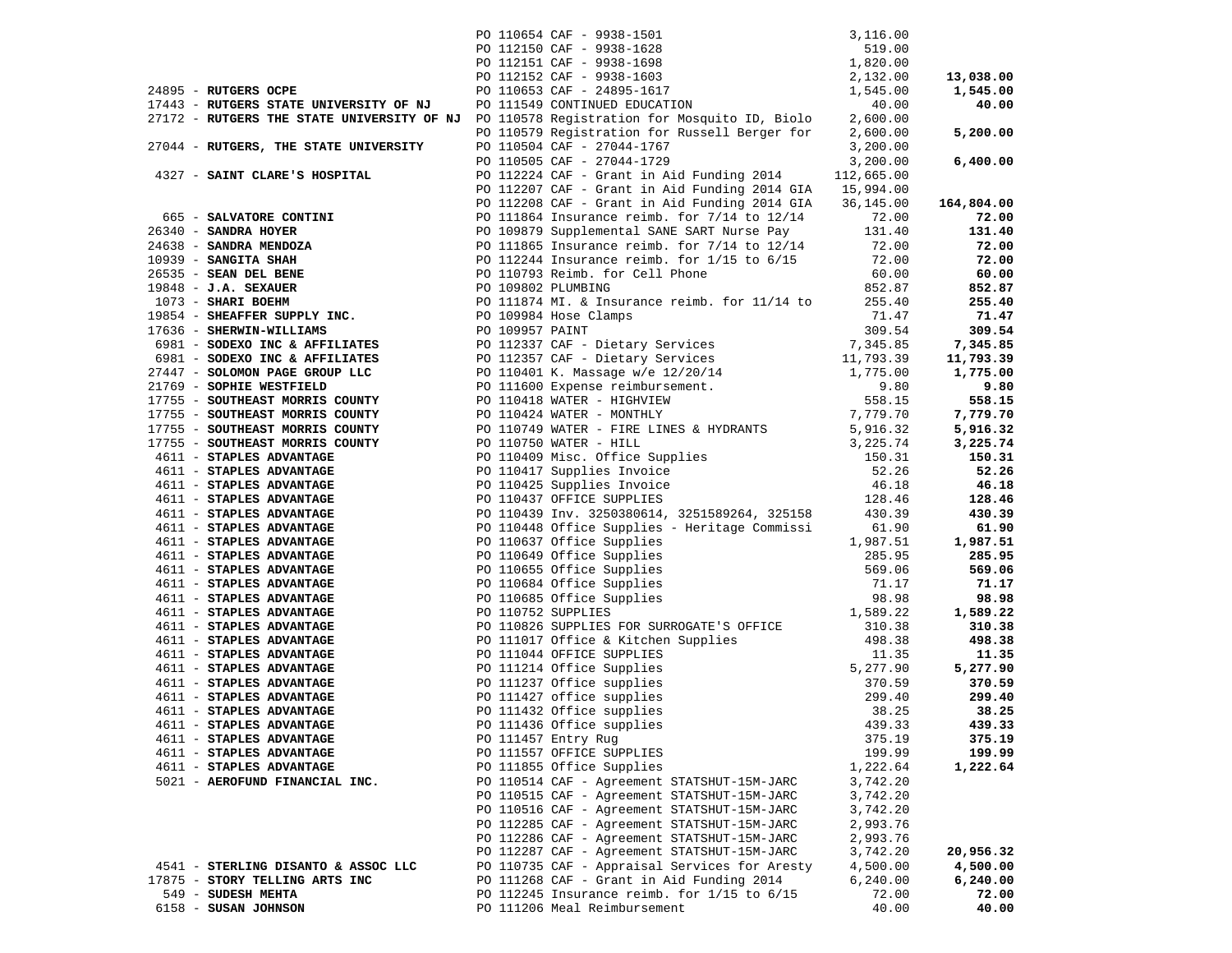| 25400 - SUZIE COLLIN<br>25400 - SUZIE COLIN PRINCIPS TROPHY PO 119813 Nursing Services-Per Diem 3, 219.74<br>21296 - TLESSEARCH INC PO 119918 PLAQUE AND ENGRAVING AND MORTING (524.00<br>26.80 - TLESSEARCH INC PO 110141 CAF - Design and Construction                                                                                                                                                                                                                                                               | PO 112435 Nursing Services~Per Diem<br>DE TROPHY PO 109818 PLAQUE AND ENGRAVING                  | 3,219.74   | 3,219.74  |
|------------------------------------------------------------------------------------------------------------------------------------------------------------------------------------------------------------------------------------------------------------------------------------------------------------------------------------------------------------------------------------------------------------------------------------------------------------------------------------------------------------------------|--------------------------------------------------------------------------------------------------|------------|-----------|
|                                                                                                                                                                                                                                                                                                                                                                                                                                                                                                                        |                                                                                                  |            | 48.80     |
|                                                                                                                                                                                                                                                                                                                                                                                                                                                                                                                        |                                                                                                  |            | 6,524.00  |
|                                                                                                                                                                                                                                                                                                                                                                                                                                                                                                                        |                                                                                                  |            |           |
|                                                                                                                                                                                                                                                                                                                                                                                                                                                                                                                        |                                                                                                  |            | 3,355.90  |
|                                                                                                                                                                                                                                                                                                                                                                                                                                                                                                                        |                                                                                                  |            | 2,386.50  |
|                                                                                                                                                                                                                                                                                                                                                                                                                                                                                                                        |                                                                                                  |            | 9.30      |
|                                                                                                                                                                                                                                                                                                                                                                                                                                                                                                                        |                                                                                                  |            | 518.10    |
|                                                                                                                                                                                                                                                                                                                                                                                                                                                                                                                        |                                                                                                  |            | 11,271.36 |
|                                                                                                                                                                                                                                                                                                                                                                                                                                                                                                                        |                                                                                                  |            | 35,530.00 |
|                                                                                                                                                                                                                                                                                                                                                                                                                                                                                                                        |                                                                                                  |            | 1,415.00  |
|                                                                                                                                                                                                                                                                                                                                                                                                                                                                                                                        |                                                                                                  |            | 132.00    |
|                                                                                                                                                                                                                                                                                                                                                                                                                                                                                                                        |                                                                                                  |            | 2,697.13  |
|                                                                                                                                                                                                                                                                                                                                                                                                                                                                                                                        |                                                                                                  |            | 361.86    |
|                                                                                                                                                                                                                                                                                                                                                                                                                                                                                                                        |                                                                                                  |            | 4,070.46  |
|                                                                                                                                                                                                                                                                                                                                                                                                                                                                                                                        |                                                                                                  |            | 50.00     |
|                                                                                                                                                                                                                                                                                                                                                                                                                                                                                                                        |                                                                                                  |            | 1,067.00  |
| 1122 - TOWNSHIP OF MORRIS                                                                                                                                                                                                                                                                                                                                                                                                                                                                                              | PO 109261 SEWER- TWP MORRIS<br>PO 112054 WATER - PSTA<br>PO 110906 County Counsel legal services | 87,851.30  | 87,851.30 |
| 16913 - TOWNSHIP OF PARSIPPANY -                                                                                                                                                                                                                                                                                                                                                                                                                                                                                       |                                                                                                  | 4,613.45   | 4,613.45  |
| 12333 - TRIMBOLI & PRUSINOWSKI, LLC<br>24804 - TRITEC OFFICE EQUIPMENT INC                                                                                                                                                                                                                                                                                                                                                                                                                                             |                                                                                                  | 2,299.16   | 2,299.16  |
| 24804 - TRITEC OFFICE EQUIPMENT INC                                                                                                                                                                                                                                                                                                                                                                                                                                                                                    |                                                                                                  | 95.76      | 95.76     |
| 24804 - TRITEC OFFICE EQUIPMENT INC                                                                                                                                                                                                                                                                                                                                                                                                                                                                                    | PO 110902 Color Copies Serial # W512LB01192<br>PO 111422 Color copies<br>PO 111541 COLOR COPIES  | 539.35     | 539.35    |
| 24804 - TRITEC OFFICE EQUIPMENT INC                                                                                                                                                                                                                                                                                                                                                                                                                                                                                    | PO 111541 COLOR COPIES                                                                           | 42.07      | 42.07     |
| 24804 - TRITEC OFFICE EQUIPMENT INC                                                                                                                                                                                                                                                                                                                                                                                                                                                                                    | PO 112049 Ricoh 3002 color usage $10/01/14-12/$ 297.71                                           |            | 297.71    |
| 24804 - TRITEC OFFICE EQUIPMENT INC                                                                                                                                                                                                                                                                                                                                                                                                                                                                                    | PO 112132 Color Copies                                                                           | 82.74      | 82.74     |
| 24804 - TRITEC OFFICE EQUIPMENT INC                                                                                                                                                                                                                                                                                                                                                                                                                                                                                    | PO 112226 RENTAL AGREEMENT *RICOH* MPC4502A-R 293.79                                             |            | 293.79    |
| 24804 - TRITEC OFFICE EQUIPMENT INC                                                                                                                                                                                                                                                                                                                                                                                                                                                                                    | PO 112269 Invoice for color copies<br>PO 112293 color copies<br>PO 112339 Copy Costs             | 114.03     | 114.03    |
| 24804 - TRITEC OFFICE EQUIPMENT INC                                                                                                                                                                                                                                                                                                                                                                                                                                                                                    |                                                                                                  | 299.95     | 299.95    |
| 24804 - TRITEC OFFICE EQUIPMENT INC<br>9285 - U.S. SECURITY ASSOCIATES, INC.                                                                                                                                                                                                                                                                                                                                                                                                                                           | PO 112339 Copy Costs                                                                             | 67.76      | 67.76     |
|                                                                                                                                                                                                                                                                                                                                                                                                                                                                                                                        | PO 109734 CAF - Unarmed Security Guards 6,184.85                                                 |            |           |
|                                                                                                                                                                                                                                                                                                                                                                                                                                                                                                                        | PO 111857 Security Officer                                                                       | 2,368.85   |           |
|                                                                                                                                                                                                                                                                                                                                                                                                                                                                                                                        | PO 112234 Security Officer (12/26/14 - 01/01/ 496.40                                             |            | 9,050.10  |
| 18233 - UNITED PARCEL SERVICE                                                                                                                                                                                                                                                                                                                                                                                                                                                                                          | PO 111924 summary on account # 6x7742                                                            | 113.00     | 113.00    |
| 21867 - UNITED WAY OF NORTHERN                                                                                                                                                                                                                                                                                                                                                                                                                                                                                         | PO 112209 CAF - Grant in Aid Funding 2014 GIA 2,500.00                                           |            | 2,500.00  |
| 15732 - UNIVERSAL UNIFORM SALES CO INC                                                                                                                                                                                                                                                                                                                                                                                                                                                                                 | PO 109856 CAF - Custom Fitted Uniforms 51.95<br>PO 110305 Boundary Survey 11,289.00              |            | 51.95     |
| 18285 - VAN CLEEF ENGINEERING ASSOC                                                                                                                                                                                                                                                                                                                                                                                                                                                                                    |                                                                                                  |            | 11,289.00 |
|                                                                                                                                                                                                                                                                                                                                                                                                                                                                                                                        |                                                                                                  |            | 30.00     |
|                                                                                                                                                                                                                                                                                                                                                                                                                                                                                                                        |                                                                                                  |            | 1,147.00  |
|                                                                                                                                                                                                                                                                                                                                                                                                                                                                                                                        |                                                                                                  |            | 117.00    |
|                                                                                                                                                                                                                                                                                                                                                                                                                                                                                                                        |                                                                                                  |            | 281.05    |
|                                                                                                                                                                                                                                                                                                                                                                                                                                                                                                                        |                                                                                                  |            | 11,336.09 |
|                                                                                                                                                                                                                                                                                                                                                                                                                                                                                                                        |                                                                                                  |            | 498.98    |
|                                                                                                                                                                                                                                                                                                                                                                                                                                                                                                                        |                                                                                                  |            | 60.66     |
|                                                                                                                                                                                                                                                                                                                                                                                                                                                                                                                        |                                                                                                  |            | 805.30    |
| 11,289.00<br>25245 <b>- VELLIA SAVORY</b><br>25245 <b>- VELLIA SAVORY</b><br>26245 <b>- VELLIA SAVORY</b><br>285 <b>- VERIZON</b><br>286 <b>- VERIZON</b><br>286 <b>- VERIZON</b><br>286 <b>- VERIZON</b><br>286 <b>- VERIZON</b><br>286 <b>- VERIZON</b><br>286 <b>- VERIZON</b><br>286 <b>- VERIZON</b><br><br>1855 - VERA BLOSSOM<br>1286 - VERIZON<br>1286 - VERIZON<br>1286 - VERIZON<br>1506 - VERIZON<br>1058 - VERIZON<br>1286 - VERIZON<br>10668 - VERIZON<br>10668 - VERIZON CABS<br>1348 - VERIZON WIRELESS |                                                                                                  |            | 65.99     |
|                                                                                                                                                                                                                                                                                                                                                                                                                                                                                                                        | PO 110039 Telephone Services - T1 American To 809.86                                             |            | 809.86    |
|                                                                                                                                                                                                                                                                                                                                                                                                                                                                                                                        | PO 109200 GPS TRACKING SERVICE                                                                   | 90.20      |           |
|                                                                                                                                                                                                                                                                                                                                                                                                                                                                                                                        | PO 109370 Cell phones                                                                            | 59.33      |           |
|                                                                                                                                                                                                                                                                                                                                                                                                                                                                                                                        | PO 109830 CELL PHONES                                                                            | 247.84     |           |
|                                                                                                                                                                                                                                                                                                                                                                                                                                                                                                                        | PO 109855 GPS TRACKING SERVICE                                                                   | 90.22      | 487.59    |
| 14319 - VISITING NURSE ASSOC. OF                                                                                                                                                                                                                                                                                                                                                                                                                                                                                       | PO 111669 2014 Funding through the Peer Group                                                    | 27,510.00  |           |
|                                                                                                                                                                                                                                                                                                                                                                                                                                                                                                                        | PO 111676 2014 Funding through the Peer Group                                                    | 31, 319.94 |           |
|                                                                                                                                                                                                                                                                                                                                                                                                                                                                                                                        | PO 111679 2014 Funding through the Peer Group                                                    | 12,249.00  |           |
|                                                                                                                                                                                                                                                                                                                                                                                                                                                                                                                        | PO 111683 CAF - Grant in Aid Funding 2014                                                        | 16,007.00  | 87,085.94 |
| $8384 - VMC$                                                                                                                                                                                                                                                                                                                                                                                                                                                                                                           | PO 111536 CAF - 2014 Funding through the Olde                                                    | 6,292.00   |           |
|                                                                                                                                                                                                                                                                                                                                                                                                                                                                                                                        | PO 111537 CAF - 2014 Funding through the Olde                                                    | 6,702.00   |           |
|                                                                                                                                                                                                                                                                                                                                                                                                                                                                                                                        | PO 111538 CAF - 2014 Funding through the Olde                                                    | 6,571.00   | 19,565.00 |
| 25832 - VOIANCE LANGUAGE SERVICES, LLC                                                                                                                                                                                                                                                                                                                                                                                                                                                                                 | PO 111235 Interpreter fees                                                                       | 621.54     | 621.54    |
| 6146 - W.B. MASON COMPANY INC                                                                                                                                                                                                                                                                                                                                                                                                                                                                                          | PO 110705 Office Supplies - Calculator & Tone                                                    | 87.54      |           |
|                                                                                                                                                                                                                                                                                                                                                                                                                                                                                                                        | PO 111858 Office Supplies                                                                        | 3,630.37   |           |
|                                                                                                                                                                                                                                                                                                                                                                                                                                                                                                                        | PO 111222 Office Supplies                                                                        | 181.94     |           |
|                                                                                                                                                                                                                                                                                                                                                                                                                                                                                                                        | PO 111529 Office Supplies                                                                        | 64.21      | 3,964.06  |
| 26518 - WALTER JONES                                                                                                                                                                                                                                                                                                                                                                                                                                                                                                   | PO 110805 Reimb. for Cell Phone                                                                  | 60.00      | 60.00     |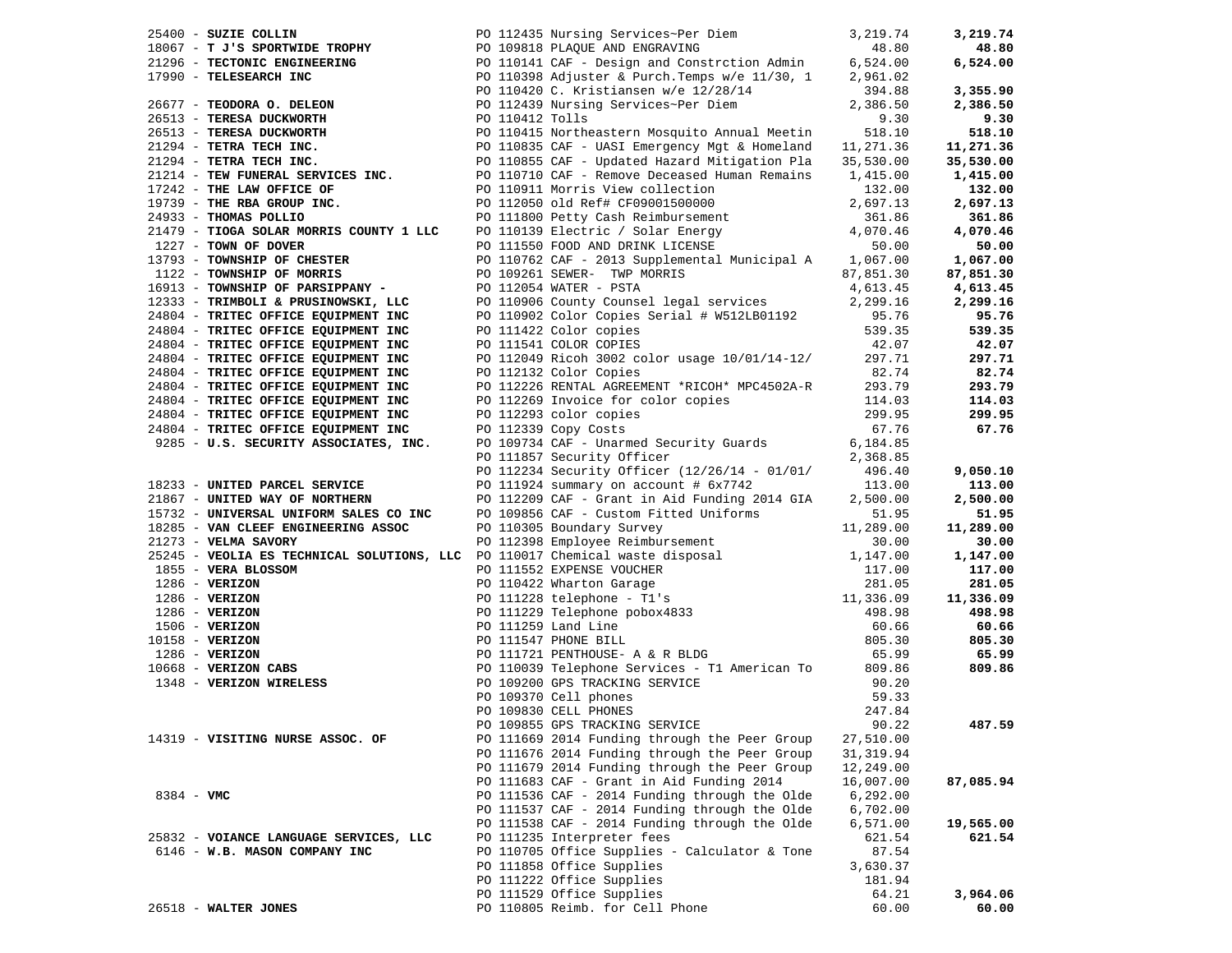| PO 110623 CAF - 18388-1637<br>1,425.00                                |                                        |  |
|-----------------------------------------------------------------------|----------------------------------------|--|
|                                                                       |                                        |  |
| PO 110624 CAF - 18388-1630<br>1,010.00                                |                                        |  |
| PO 110626 CAF - 18388-1660<br>1,425.00                                |                                        |  |
| PO 110627 CAF - 18388-1638<br>712.50                                  |                                        |  |
| 1,425.00<br>PO 110630 CAF - 18388-1651                                |                                        |  |
| PO 110631 CAF - 18388-1639<br>1,425.00                                |                                        |  |
| PO 110632 CAF - 18388-1614<br>479.75<br>9,327.25                      |                                        |  |
| PO 110633 CAF - 18388-1613<br>1,010.00                                | 18388 - WARREN COUNTY COMMUNITY COLL.  |  |
| PO 110635 CAF - 18388-1636<br>1,010.00                                |                                        |  |
| PO 111603 CAF - 18388-1656<br>1,425.00<br>3,445.00                    |                                        |  |
| PO 112168 CAF - 18389-1193<br>550.56                                  | 18389 - WARREN COUNTY TECHNICAL SCHOOL |  |
| PO 112170 CAF - 18389-1121<br>550.56                                  |                                        |  |
| PO 112174 CAF - 18389-1568<br>448.14                                  |                                        |  |
| PO 112175 CAF - 18389-1562<br>448.14                                  |                                        |  |
| PO 112179 CAF - 18389-1482<br>434.56                                  |                                        |  |
| PO 112181 CAF - 18389-1585<br>162.96                                  |                                        |  |
| PO 112182 CAF - 18389-1609<br>420.98                                  |                                        |  |
| PO 112183 CAF - 18389-1586<br>434.56<br>3,450.46                      |                                        |  |
| PO 112184 CAF - 18389-1601<br>448.14                                  | 18389 - WARREN COUNTY TECHNICAL SCHOOL |  |
| PO 112185 CAF - 18389-1610<br>122.22                                  |                                        |  |
| PO 112186 CAF - 18389-1590<br>550.56                                  |                                        |  |
| PO 112187 CAF - 18389-1117<br>550.56                                  |                                        |  |
| PO 112188 CAF - 18389-1133<br>550.56<br>2,222.04                      |                                        |  |
| PO 106727 REFUSE REMOVAL<br>586.50<br>586.50                          | 18400 - WASTE MANAGEMENT OF NEW JERSEY |  |
| PO 106657 Equipment<br>3,790.00                                       | 13392 - WEBSTER PLUMBING &             |  |
| PO 109820 SEWER CLEARINGS<br>1,886.80                                 |                                        |  |
| PO 110903 OEM Repair<br>310.60<br>5,987.40                            |                                        |  |
| PO 110617 Resident Medication<br>630.68<br>630.68                     | 453 - WHITES HEALTHCARE                |  |
| PO 111053 Resident Medication CoPays May & No<br>1,690.43<br>1,690.43 | 10826 - WHITES HEALTHCARE              |  |
| PO 110807 Reimb. for Cell Phone<br>60.00<br>60.00                     | 26523 - WILLIAM MOTT                   |  |
| PO 110609 CAF - 8335-1203<br>1,390.00                                 | 8335 - WILLIAM PATERSON UNIVERSITY     |  |
| PO 112284 CAF - 8335-1471<br>2,852.62<br>4,242.62                     |                                        |  |
| PO 109386 medical supplies<br>16.50<br>16.50                          | 20132 - ZEE MEDICAL INC.               |  |

3,201,416.37 TOTAL **3,201,416.37** 

|  |  |  |  |                                               | 3,201,416.37 |
|--|--|--|--|-----------------------------------------------|--------------|
|  |  |  |  |                                               |              |
|  |  |  |  | Total to be paid from Fund 13 Dedicated Trust | 178,862.04   |
|  |  |  |  | Total to be paid from Fund 04 County Capital  | 427,045.48   |
|  |  |  |  | Total to be paid from Fund 02 Grant Fund      | 562,909.26   |
|  |  |  |  | Total to be paid from Fund 01 Current Fund    | 2,032,599.59 |
|  |  |  |  |                                               |              |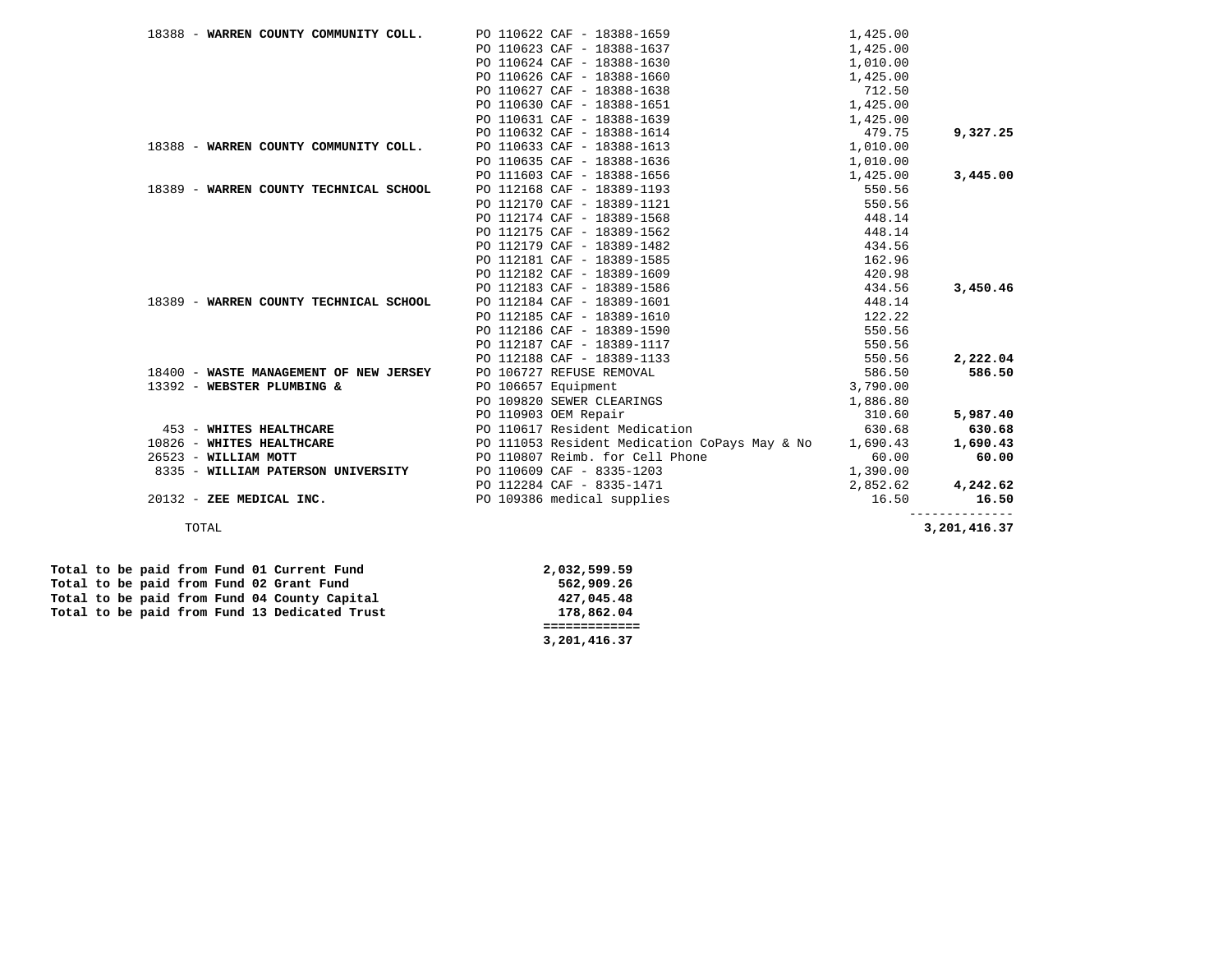## **List of Bills (Department/Account Detail) - CENTRALIZED DISBURSEMENT ACCOUNT**

| Account                            | <b>PO #</b><br>Vendor                                    | Description                              | Payment  | Account Total          |
|------------------------------------|----------------------------------------------------------|------------------------------------------|----------|------------------------|
|                                    |                                                          | <b>Current Fund</b>                      |          |                        |
| <b>County Administrator</b>        |                                                          |                                          |          |                        |
|                                    | 111916 N P E L R A                                       | 2015 Annual Membership Allison Stapleton | 200.00   |                        |
| 01-201-20-100100-023               | Associations and Memberships                             | TOTAL FOR ACCOUNT                        |          | 200.00                 |
|                                    |                                                          |                                          |          |                        |
|                                    | 112652 COUNTY OF MORRIS                                  | 1st Half January 2015 Metered Mail       | 14.65    |                        |
| 01-201-20-100100-068               | Postage & Metered Mail                                   | TOTAL FOR ACCOUNT                        |          | 14.65                  |
|                                    | 111423 MUNICIPAL CAPITAL CORP                            | Copier lease for Administration 12/1/14  | 1,208.42 |                        |
| $01 - 201 - 20 - 100100 - 164$     | Office Machines - Rental                                 | TOTAL FOR ACCOUNT                        |          | 1,208.42               |
|                                    |                                                          |                                          |          |                        |
|                                    | 111432 STAPLES ADVANTAGE                                 | Reinforced hanging folder                | 25.26    |                        |
|                                    | 111432 STAPLES ADVANTAGE                                 | Post it flags                            | 12.99    |                        |
|                                    | 111427 STAPLES ADVANTAGE                                 | Certificate cover navy 5ct               | 199.60   |                        |
|                                    | 111427 STAPLES ADVANTAGE                                 | Certificate cover navy 5ct               | 99.80    |                        |
|                                    | 111436 STAPLES ADVANTAGE                                 | Purell hand sanitizer 12oz, ARC Letter s | 439.33   |                        |
| 01-203-20-100100-058               | (2014) Office Supplies & Stationery                      | TOTAL FOR ACCOUNT                        |          | 776.98                 |
|                                    |                                                          |                                          |          |                        |
|                                    | 111425 CAROL SPENCER                                     | Travel $9/3/14 - 12/8/14$                | 181.76   |                        |
| 01-203-20-100100-082               | (2014) Travel Expense                                    | TOTAL FOR ACCOUNT                        |          | 181.76                 |
|                                    | 109338 GALLS, LLC                                        | Admin gear per attached Order Confirmati | 875.00   |                        |
|                                    |                                                          |                                          |          |                        |
| 01-203-20-100100-084               | (2014) Other Outside Services                            | TOTAL FOR ACCOUNT                        |          | 875.00                 |
|                                    | 111422 TRITEC OFFICE EQUIPMENT INC                       | Ricoh color copies $10/01/14 - 12/31/14$ | 539.35   |                        |
|                                    | $01-203-20-100100-164$ (2014) Office Machines - Rental   | TOTAL FOR ACCOUNT                        |          | 539.35                 |
|                                    | 105797 COMMUNICATIONS SERVICE                            | Labor to install equipment in unmarked C | 1,200.00 |                        |
|                                    |                                                          |                                          |          |                        |
|                                    | 105797 COMMUNICATIONS SERVICE                            | Labor to install equipment in Ford Inter | 2,720.00 |                        |
|                                    | 01-203-20-100100-167 (2014) Transportation Vehicles      | TOTAL FOR ACCOUNT                        |          | 3,920.00               |
|                                    |                                                          |                                          |          | ============           |
|                                    | TOTAL for County Administrator                           |                                          |          | 7,716.16               |
|                                    |                                                          |                                          |          |                        |
| <b>Personnel</b>                   | 112652 COUNTY OF MORRIS                                  |                                          | 166.18   |                        |
|                                    |                                                          | 1st Half January 2015 Metered Mail       |          |                        |
|                                    | 01-201-20-105100-068 Postage & Metered Mail              | TOTAL FOR ACCOUNT                        |          | 166.18                 |
|                                    | 110210 BFI                                               | Work Chair Acct#0000059160 Quote# 000022 | 421.74   |                        |
|                                    | 01-203-20-105100-058 (2014) Office Supplies & Stationery | TOTAL FOR ACCOUNT                        |          | 421.74                 |
|                                    |                                                          |                                          |          |                        |
|                                    | TOTAL for Personnel                                      |                                          |          | ============<br>587.92 |
|                                    |                                                          |                                          |          |                        |
|                                    |                                                          |                                          |          |                        |
| <b>Board of Chosen Freeholders</b> | 112652 COUNTY OF MORRIS                                  | 1st Half January 2015 Metered Mail       | 136.95   |                        |
|                                    |                                                          |                                          |          |                        |
|                                    | 112652 COUNTY OF MORRIS                                  | 1st Half January 2015 Metered Mail       | 138.02   |                        |
| 01-201-20-110100-068               | Postage & Metered Mail                                   | TOTAL FOR ACCOUNT                        |          | 274.97                 |
|                                    | 110773 CONROY'S                                          | Boutonniers                              | 162.00   |                        |
|                                    | 110773 CONROY'S                                          | Delivery Charges                         | 10.99    |                        |
| 01-201-20-110100-079               | Special Projects                                         | TOTAL FOR ACCOUNT                        |          | 172.99                 |
|                                    |                                                          |                                          |          |                        |
|                                    |                                                          |                                          |          |                        |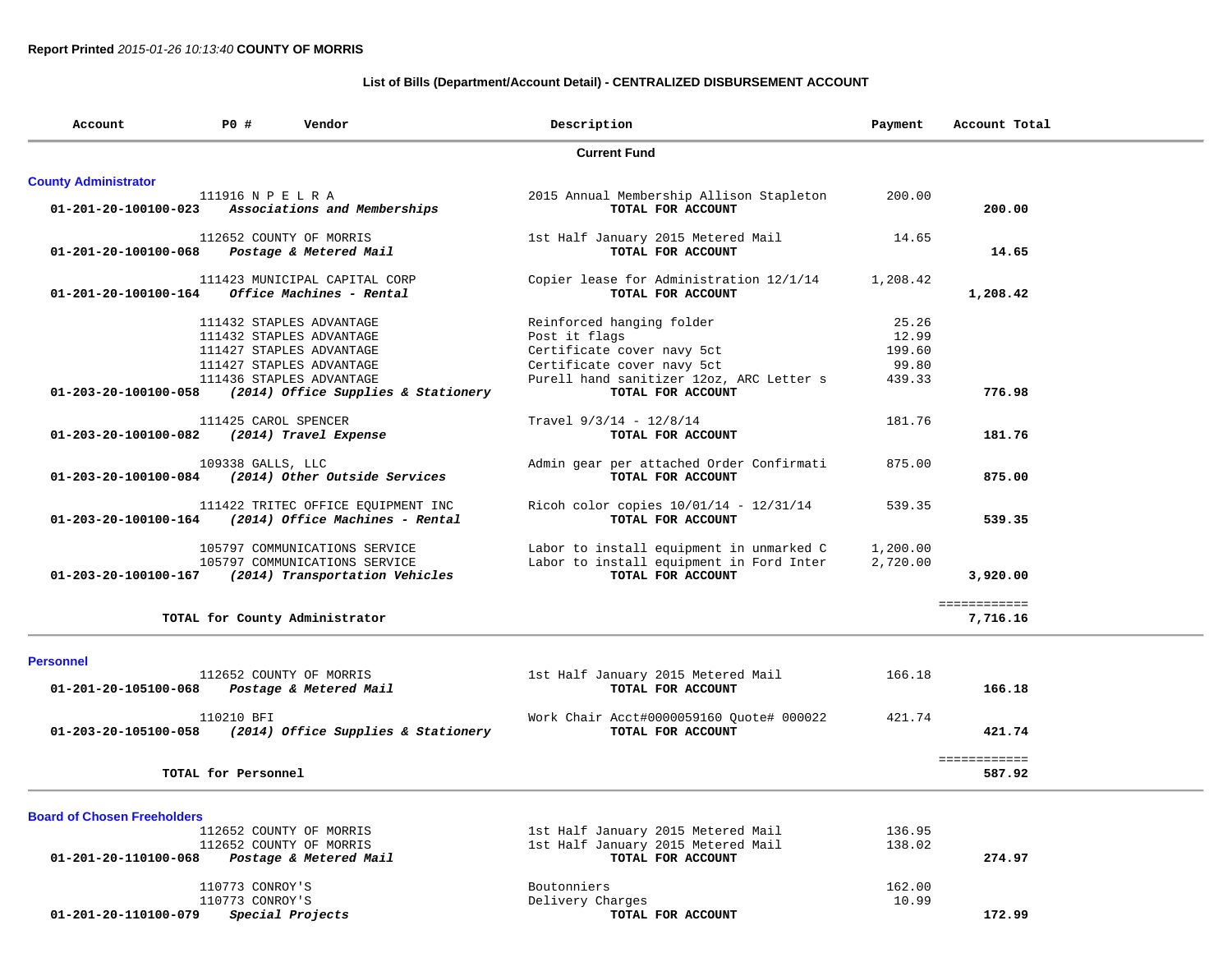| 110417 STAPLES ADVANTAGE                                    | Binders                                  | 26.46    |              |  |
|-------------------------------------------------------------|------------------------------------------|----------|--------------|--|
| 110417 STAPLES ADVANTAGE                                    | Papermate Black Pens                     | 12.90    |              |  |
| 110417 STAPLES ADVANTAGE                                    | Papermate blue Pens                      | 12.90    |              |  |
| 110425 STAPLES ADVANTAGE                                    | 8.5 x 11 paper                           | 34.58    |              |  |
| 110425 STAPLES ADVANTAGE                                    | Steno Books                              | 2.05     |              |  |
| 110425 STAPLES ADVANTAGE                                    | Legal Size Folders                       | 9.55     |              |  |
| 01-203-20-110100-058<br>(2014) Office Supplies & Stationery | TOTAL FOR ACCOUNT                        |          | 98.44        |  |
| 111430 LONGFELLOWS SANDWICH DELI                            | 12/22/14 Freeholder Holiday Luncheon     | 1,143.97 |              |  |
| 111504 MORRIS ARTS                                          | Art Services to Morris View 4th Ouarter  | 1,375.00 |              |  |
| 111504 MORRIS ARTS                                          | Atrium Art Gallery 4th Quarter 2014      | 1,437.50 |              |  |
| 111504 MORRIS ARTS                                          | Annual Contribution 4th Quarter 2014     | 2,250.00 |              |  |
| 01-203-20-110100-079<br>(2014) Special Projects             | TOTAL FOR ACCOUNT                        |          | 6,206.47     |  |
| 112269 TRITEC OFFICE EOUIPMENT INC                          | ID#6156 color copies 10/01/14-12/31/14   | 114.03   |              |  |
| 110394 MUNICIPAL CAPITAL CORP                               | Leasing Charges for the Ricoh C4502A Cop | 1,016.21 |              |  |
| (2014) Office Machines - Rental<br>01-203-20-110100-164     | TOTAL FOR ACCOUNT                        |          | 1,130.24     |  |
|                                                             |                                          |          | ============ |  |
| TOTAL for Board of Chosen Freeholders                       |                                          |          | 7,883.11     |  |
|                                                             |                                          |          |              |  |

|  | <b>Clerk of the Board</b> |
|--|---------------------------|
|  |                           |

| TOTAL for Clerk of the Board                                                           |                                                   |                | 1,283.68              |
|----------------------------------------------------------------------------------------|---------------------------------------------------|----------------|-----------------------|
| 110790 JANET DONALDSON<br>01-203-20-110105-095<br>(2014) Other Administrative Supplies | Daily Record and Star Ledger<br>TOTAL FOR ACCOUNT | 31.00          | 31.00<br>============ |
|                                                                                        |                                                   |                |                       |
| (2014) Advertising<br>01-203-20-110105-022                                             | TOTAL FOR ACCOUNT                                 |                | 820.44                |
| 110703 DAILY RECORD                                                                    | Morristown Pathology Services                     | 50.84          |                       |
| 110703 DAILY RECORD                                                                    | NW Financial Group                                | 49.96<br>53.04 |                       |
| 110703 DAILY RECORD<br>110703 DAILY RECORD                                             | Nisivoccia & Company<br>Arlantic Health           | 51.28          |                       |
| 110703 DAILY RECORD                                                                    | PMA Management Corp.                              | 53.04          |                       |
| 110703 DAILY RECORD                                                                    | Qual-Lynx, Inc.                                   | 53.04          |                       |
| 110703 DAILY RECORD                                                                    | IPC Hospitalist                                   | 51.72          |                       |
| 110703 DAILY RECORD                                                                    | Acct # ASB 70021774 Nisivoccia & Company          | 52.60          |                       |
| 110774 DAILY RECORD                                                                    | Van Cleef $(p/d \ 12/29)$                         | 53.48          |                       |
| 110774 DAILY RECORD                                                                    | Robinson Aerial (p/d 12/29)                       | 54.36          |                       |
| 110774 DAILY RECORD                                                                    | Senior Salon Services (p/d 12/29)                 | 54.36          |                       |
| 110774 DAILY RECORD                                                                    | Visiting Dental (p/d 12/29)                       | 57.00          |                       |
| 110774 DAILY RECORD                                                                    | Senior Salon $(p/d \ 12/29)$                      | 57.00          |                       |
| 112047 DAILY RECORD                                                                    | ASB-03668474 AIR HANDLER UPGRADE CH 2015          | 128.72         |                       |
| $01 - 201 - 20 - 110105 - 022$ Advertising                                             | TOTAL FOR ACCOUNT                                 |                | 432.24                |
| 112098 DAILY RECORD                                                                    | Special counsel                                   | 63.60          |                       |
| 112098 DAILY RECORD                                                                    | General Counsel/Litigation                        | 52.60          |                       |
| 112098 DAILY RECORD                                                                    | Special Bond Counsel (p/d 1/10)                   | 69.32          |                       |
| 112098 DAILY RECORD                                                                    | Appraisers/Right of way Negotiators (p/d          | 50.84          |                       |
| 112098 DAILY RECORD                                                                    | Special Counsel $(p/d \ 1/10)$                    | 49.08          |                       |
| 112098 DAILY RECORD                                                                    | Professional certified shorthand reporti          | 48.64          |                       |
| 112098 DAILY RECORD                                                                    | Title Insurance $(p/d \ 1/10)$                    | 49.52          |                       |
| 112098 DAILY RECORD                                                                    | Mediator( $p/d$ 1/10)                             | 48.64          |                       |

#### **County Clerk**

 **01-201-20-120100-068** *Postage & Metered Mail* **TOTAL FOR ACCOUNT 1,710.92**

108331 COUNTY COLLEGE OF MORRIS registration forms for the following Dor 760.00<br>107766 COUNTY COLLEGE OF MORRIS registration form for Laura Roberts cour 169.00

112652 COUNTY OF MORRIS<br>
1,710.92<br> **1,710.92**<br> **1,710.92**<br> **1,710.92** 

registration form for Laura Roberts cour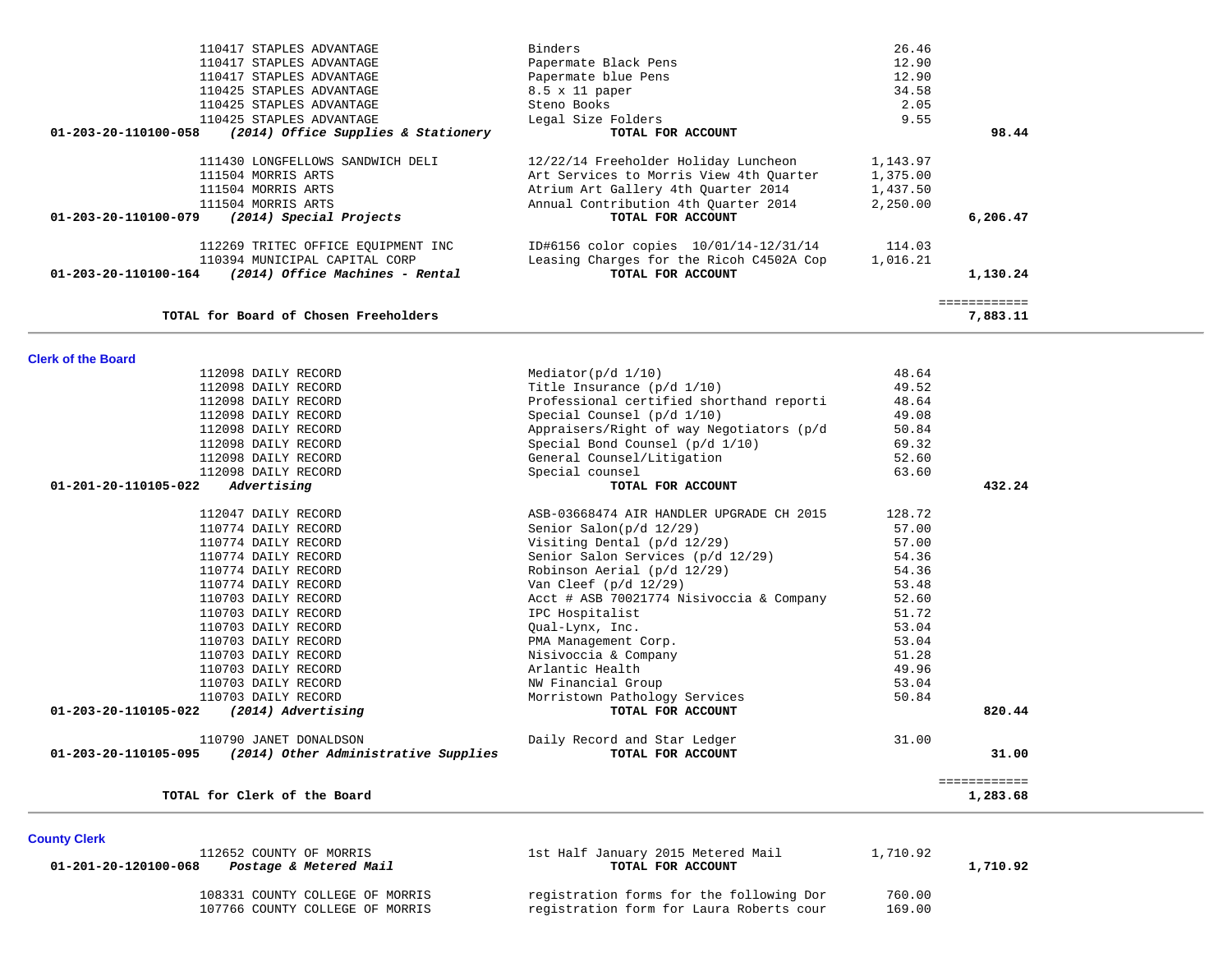| 01-203-20-120100-039<br>(2014) Education, Schools & Training                             | TOTAL FOR ACCOUNT                                                                    |          | 929.00                   |  |
|------------------------------------------------------------------------------------------|--------------------------------------------------------------------------------------|----------|--------------------------|--|
| 111925 DMC PROMOTIONS & SIGNS OF SENSE<br>01-203-20-120100-069<br>(2014) Printing        | item #33nesroll 33widex78.74high retract<br>TOTAL FOR ACCOUNT                        | 674.29   | 674.29                   |  |
| 111924 UNITED PARCEL SERVICE<br>01-203-20-120100-084<br>(2014) Other Outside Services    | summary on account #6x7742 weekly servic<br>TOTAL FOR ACCOUNT                        | 113.00   | 113.00                   |  |
| 111030 POLAND SPRING<br>01-203-20-120100-095<br>(2014) Other Administrative Supplies     | Acct #0429033129 bottled water 11/15/14<br>TOTAL FOR ACCOUNT                         | 56.79    | 56.79                    |  |
| TOTAL for County Clerk                                                                   |                                                                                      |          | ============<br>3,484.00 |  |
| <b>County Board of Elections</b>                                                         |                                                                                      |          |                          |  |
| 112652 COUNTY OF MORRIS                                                                  | 1st Half January 2015 Metered Mail                                                   | 7.20     |                          |  |
| 01-201-20-121100-068<br>Postage & Metered Mail                                           | TOTAL FOR ACCOUNT                                                                    |          | 7.20                     |  |
| 112220 CHRISTIAN ROSSY                                                                   | Monday, January 5, 2015 8:30AM-4:00PM (1                                             | 70.00    |                          |  |
| 112220 CHRISTIAN ROSSY                                                                   | Tuesday, January 6, 2015 8:30AM-4:00PM (                                             | 70.00    |                          |  |
| 112220 CHRISTIAN ROSSY                                                                   | Wednesday, January 7, 2015 8:30AM-4:00PM                                             | 70.00    |                          |  |
| 112220 CHRISTIAN ROSSY                                                                   | Thursday, January 8, 2015 8:30AM-4:00PM                                              | 70.00    |                          |  |
| 112220 CHRISTIAN ROSSY                                                                   | Friday, January 9, 2015 8:30AM-4:00PM (1                                             | 70.00    |                          |  |
| 112220 CHRISTIAN ROSSY                                                                   | Monday, January 12, 2015 8:30AM-4:00PM (                                             | 70.00    |                          |  |
| 112220 CHRISTIAN ROSSY                                                                   | Tuesday, January 13, 2015 8:30AM-3:30PM                                              | 65.00    |                          |  |
| 112220 CHRISTIAN ROSSY                                                                   | Wednesday, January 14, 2015 8:30AM-4:00P                                             | 70.00    |                          |  |
| 112220 CHRISTIAN ROSSY                                                                   | Thursday, January 15, 2015 8:30AM-4:00PM                                             | 70.00    |                          |  |
| 112220 CHRISTIAN ROSSY                                                                   | Friday, January 16, 2015 8:30AM-4:00PM (                                             | 70.00    |                          |  |
| Election Officer<br>01-201-20-121100-096                                                 | TOTAL FOR ACCOUNT                                                                    |          | 695.00                   |  |
|                                                                                          |                                                                                      |          |                          |  |
| 110909 MUNICIPAL CAPITAL CORP<br>01-201-20-121100-164<br><i>Office Machines - Rental</i> | Contract 10338 Board of Elections Office<br>TOTAL FOR ACCOUNT                        | 856.19   | 856.19                   |  |
|                                                                                          |                                                                                      |          |                          |  |
|                                                                                          |                                                                                      |          | ============             |  |
| TOTAL for County Board of Elections                                                      |                                                                                      |          | 1,558.39                 |  |
| <b>Superintendent of Elections</b>                                                       |                                                                                      |          |                          |  |
| 112652 COUNTY OF MORRIS                                                                  | 1st Half January 2015 Metered Mail                                                   | 1,879.91 |                          |  |
| 01-201-20-121105-068<br>Postage & Metered Mail                                           | TOTAL FOR ACCOUNT                                                                    |          | 1,879.91                 |  |
|                                                                                          |                                                                                      |          |                          |  |
| 109264 CABLEVISION                                                                       | Cable Service for December 2014- January<br>December Meeting & Holiday Party12/12/14 | 11.83    |                          |  |
| 110445 DALE KRAMER<br>(2014) National Voter Registration<br>01-203-20-121105-057         | TOTAL FOR ACCOUNT                                                                    | 35.00    | 46.83                    |  |
|                                                                                          |                                                                                      |          |                          |  |
| 110439 STAPLES ADVANTAGE                                                                 | Item #442901 Bic Roundstick BP Med Blk 6                                             | 122.60   |                          |  |
| 110439 STAPLES ADVANTAGE                                                                 | Item #521740 Correction Fluid Pen/Ink 20                                             | 3.60     |                          |  |
| 110439 STAPLES ADVANTAGE                                                                 | Item #556292 S.I.HVYDUTYDATE $1-1/4x1-13/$                                           | 149.13   |                          |  |
| 110439 STAPLES ADVANTAGE                                                                 | Item #556369 Cust self ink stamp 1-1/2IN                                             | 53.00    |                          |  |
| 110439 STAPLES ADVANTAGE                                                                 | Item #215098 2015 MO. Deskpad Virgin Pap                                             | 45.78    |                          |  |
| 110439 STAPLES ADVANTAGE                                                                 | Item #086791 2015 Daily Ataglnc Refill 3                                             | 3.98     |                          |  |
| 110439 STAPLES ADVANTAGE                                                                 | Item #467951 SPLS Light Moves\$Store Tape                                            | 9.49     |                          |  |
| 110439 STAPLES ADVANTAGE                                                                 | Item #581379 2015 AAG Monthly Brown 8x11                                             | 19.92    |                          |  |
| 110439 STAPLES ADVANTAGE                                                                 | Item #071457 15 AAG YR WALLCAL ERAS 24 x                                             | 22.89    |                          |  |
| 01-203-20-121105-058<br>(2014) Office Supplies & Stationery                              | TOTAL FOR ACCOUNT                                                                    |          | 430.39                   |  |
|                                                                                          | 10/31/14 - 11/30/14 Invoice Date 11/30/1                                             |          |                          |  |
| 110704 POLAND SPRING WATER CO.                                                           | TOTAL FOR ACCOUNT                                                                    | 39.66    |                          |  |
| (2014) Other Administrative Supplies<br>01-203-20-121105-095                             |                                                                                      |          | 39.66                    |  |
|                                                                                          |                                                                                      |          | ============             |  |
| TOTAL for Superintendent of Elections                                                    |                                                                                      |          | 2,396.79                 |  |
|                                                                                          |                                                                                      |          |                          |  |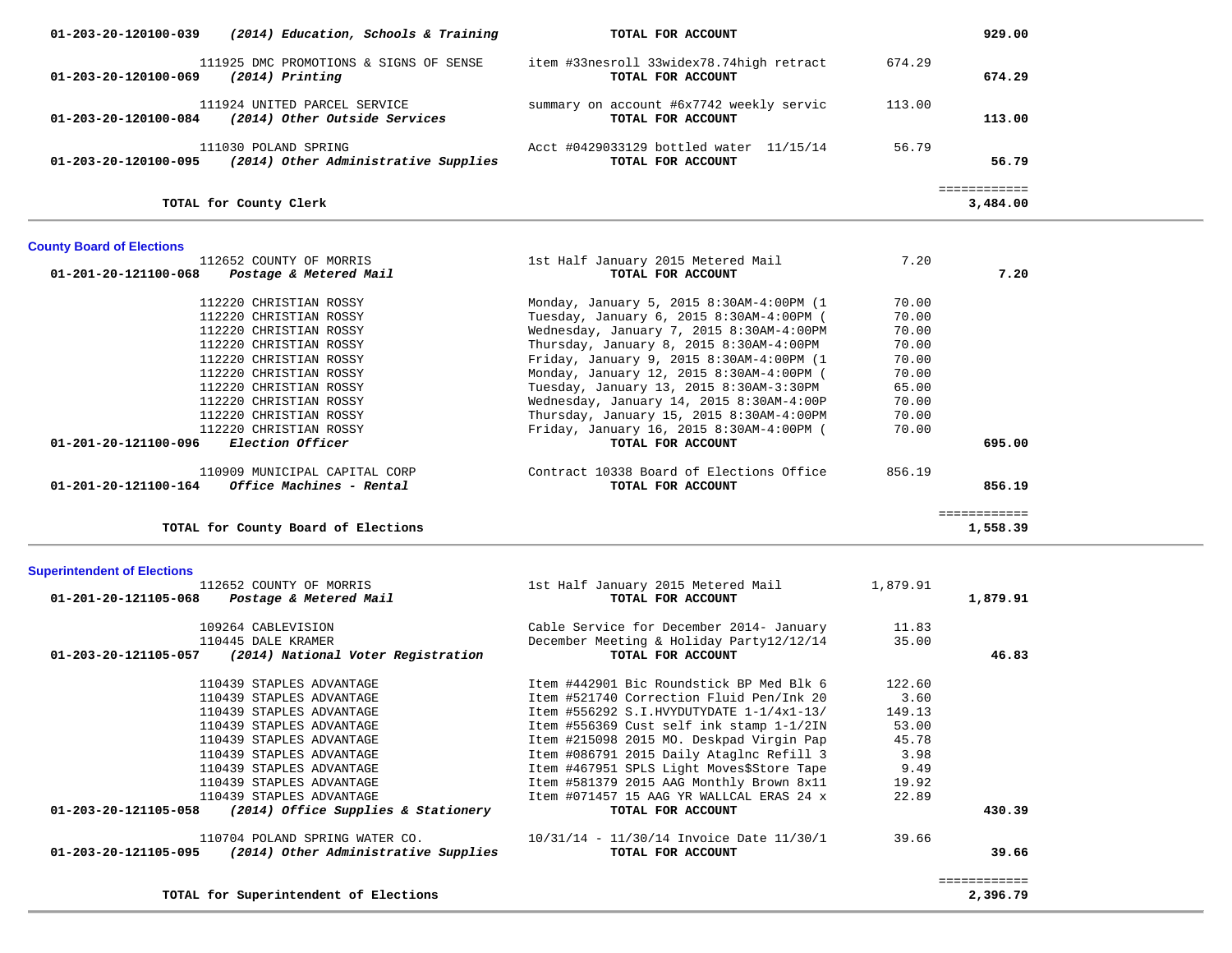**County Elections (Cty Clerk)**

|                      | 112652 COUNTY OF MORRIS |                        |  |  |
|----------------------|-------------------------|------------------------|--|--|
| 01-201-20-121110-068 |                         | Postage & Metered Mail |  |  |

1st Half January 2015 Metered Mail 128.13  **017AL FOR ACCOUNT 128.13** 

|                                        | _____________<br>____________ |
|----------------------------------------|-------------------------------|
| TOTAL for County Elections (Cty Clerk) | 128.13                        |

| <b>County Treasurer</b>                                 |                                    |          |          |
|---------------------------------------------------------|------------------------------------|----------|----------|
| 112652 COUNTY OF MORRIS                                 | 1st Half January 2015 Metered Mail | 69.07    |          |
| 01-201-20-130100-068<br>Postage & Metered Mail          | TOTAL FOR ACCOUNT                  |          | 69.07    |
| 110495 OFFICE TEAM                                      | J. Morris w/e 12/26/14             | 675.00   |          |
| 110421 ACCOUNTEMPS                                      | A.Hack w/e 11/28/14                | 838.95   |          |
| 110423 OFFICE TEAM                                      | J. Morris 12/14 Parking            | 75.00    |          |
| 110423 OFFICE TEAM                                      | J.Morris w/e 11/28/14              | 506.25   |          |
| 110423 OFFICE TEAM                                      | J. Morris w/e 12/5/14              | 875.00   |          |
| 110423 OFFICE TEAM                                      | J. Morris w/e 12/12/14             | 875.00   |          |
| 110423 OFFICE TEAM                                      | J. Morris w/e 12/19/14             | 837.50   |          |
| 110401 SOLOMON PAGE GROUP LLC                           | K. Massage $w/e$ 12/20/14          | 1,775.00 |          |
| (2014) Outside Salaries & Wages<br>01-203-20-130100-016 | TOTAL FOR ACCOUNT                  |          | 6,457.70 |

|           | 744.00    | W2 Laser: 4-up Box 500/PK                | 110396 MGL PRINTING SOLUTIONS                           |
|-----------|-----------|------------------------------------------|---------------------------------------------------------|
|           | 330.00    | W2 Envelopes                             | 110396 MGL PRINTING SOLUTIONS                           |
|           | 77.00     | SHIPPING & HANDLING                      | 110396 MGL PRINTING SOLUTIONS                           |
| 1,151.00  |           | TOTAL FOR ACCOUNT                        | (2014) Data Processing Supplies<br>01-203-20-130100-037 |
|           | 26.91     | 5 Gal Nestle Pure Life Drinking Water    | 110426 POLAND SPRING                                    |
|           | 5.60      | 9 oz Plastic Cups                        | 110426 POLAND SPRING                                    |
|           | 0.99      | Cooler Rental                            | 110426 POLAND SPRING                                    |
|           | 23,750.00 | Professional services rendered prep of c | 110399 PINO CONSULTING GROUP INC.                       |
| 23,783.50 |           | TOTAL FOR ACCOUNT                        | (2014) Other Outside Services<br>01-203-20-130100-084   |
|           | 764.32    | Ricoh MP 5002SP Copier, Treasurer's Offi | 110395 MUNICIPAL CAPITAL CORP                           |
| 764.32    |           | TOTAL FOR ACCOUNT                        | (2014) Office Machines - Rental<br>01-203-20-130100-164 |
|           |           |                                          |                                                         |

**TOTAL for County Treasurer 32,225.59**

============<br>32,225.59

| <b>Purchasing Division</b>                                                |                                                         |        |          |
|---------------------------------------------------------------------------|---------------------------------------------------------|--------|----------|
| 112652 COUNTY OF MORRIS<br>01-201-20-130105-068<br>Postage & Metered Mail | 1st Half January 2015 Metered Mail<br>TOTAL FOR ACCOUNT | 289.19 | 289.19   |
|                                                                           |                                                         |        |          |
| 110420 TELESEARCH INC                                                     | C. Kristiansen w/e 12/28/14                             | 394.88 |          |
| 110398 TELESEARCH INC                                                     | C.Kristiansen w/e 11/30/14                              | 107.25 |          |
| 110398 TELESEARCH INC                                                     | C.Kristiansen w/e 12/7/14                               | 546.00 |          |
| 110398 TELESEARCH INC                                                     | C. Kristiansen, Pkg Fee 12/14                           | 75.00  |          |
| 110398 TELESEARCH INC                                                     | C.Kristiansen w/e 12/14/14                              | 570.38 |          |
| 110398 TELESEARCH INC                                                     | C.Kristiansen w/e 12/21/14                              | 526.50 |          |
| (2014) Outside Salaries and Wages<br>01-203-20-130105-016                 | TOTAL FOR ACCOUNT                                       |        | 2,220.01 |
| 112225 DEER PARK                                                          | 0434495552<br>11/15/14-12/14/14                         | 19.23  |          |
| (2014) Other Administrative Supplies<br>01-203-20-130105-095              | TOTAL FOR ACCOUNT                                       |        | 19.23    |
| 112226 TRITEC OFFICE EQUIPMENT INC                                        | ID#6000<br>CC-COLOR BILLING FOR: 10/01/201              | 293.79 |          |
| (2014) Office Machines - Rental<br>01-203-20-130105-164                   | TOTAL FOR ACCOUNT                                       |        | 293.79   |
|                                                                           |                                                         |        |          |
| TOTAL for Purchasing Division                                             |                                                         |        | 2,822.22 |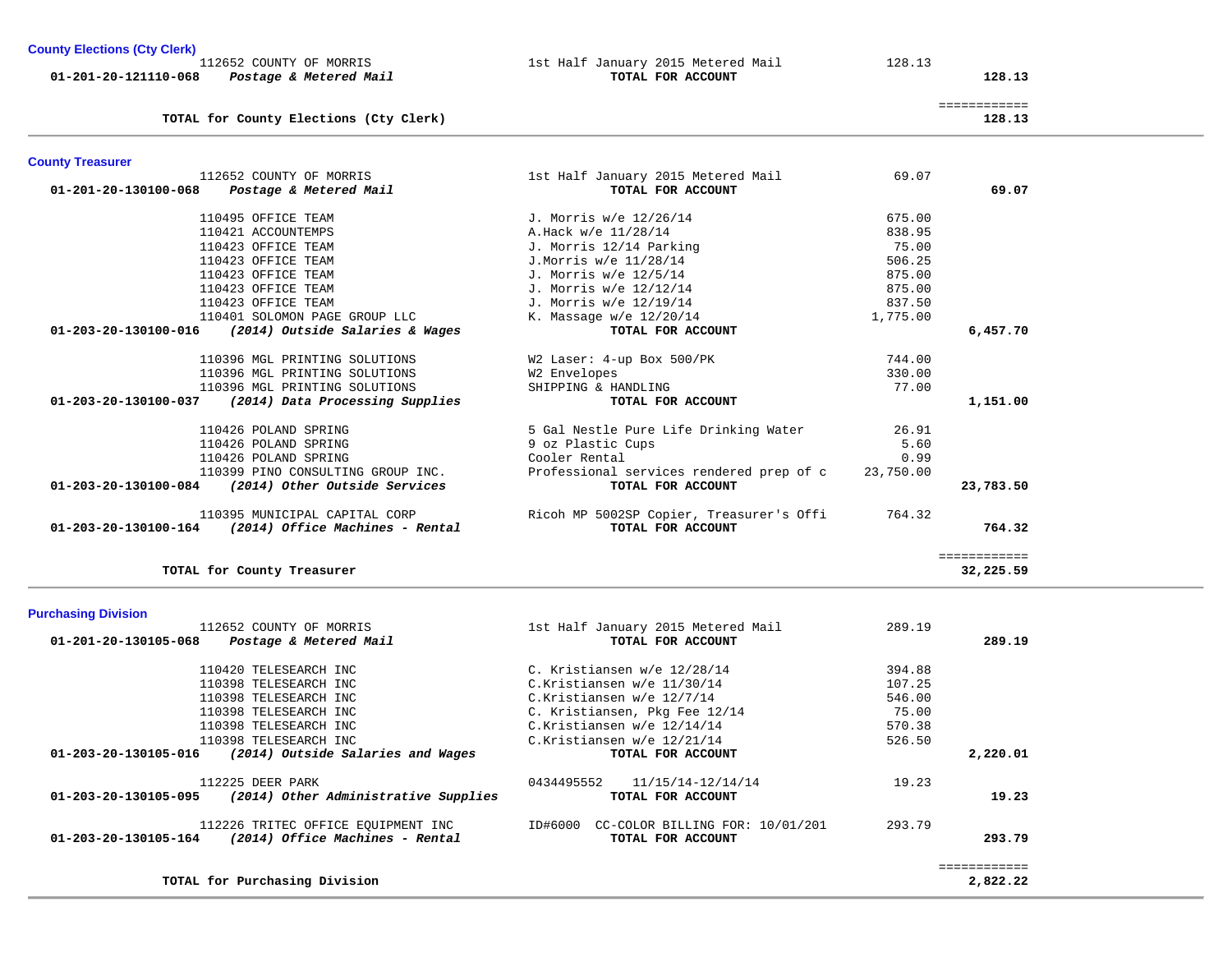| <b>Office Services</b>            |                                                          |                                       |          |                           |  |
|-----------------------------------|----------------------------------------------------------|---------------------------------------|----------|---------------------------|--|
|                                   | 110788 DEER PARK                                         | 5 GALLON BOTTLES OF DRINKING WATER    | 17.94    |                           |  |
|                                   | 110788 DEER PARK                                         | SLEEVES 90Z DRINKING CUPS             | 5.60     |                           |  |
|                                   | 110788 DEER PARK                                         | WATER COOLER RENTAL                   | 0.99     |                           |  |
|                                   | 01-203-20-130110-058 (2014) Office Supplies & Stationery | TOTAL FOR ACCOUNT                     |          | 24.53                     |  |
|                                   |                                                          |                                       |          | ============              |  |
|                                   | TOTAL for Office Services                                |                                       |          | 24.53                     |  |
| <b>Information Technology Div</b> |                                                          |                                       |          |                           |  |
|                                   | 112652 COUNTY OF MORRIS                                  | 1st Half January 2015 Metered Mail    | 7.50     |                           |  |
| 01-201-20-140100-068              | Postage & Metered Mail                                   | TOTAL FOR ACCOUNT                     |          | 7.50                      |  |
|                                   | TOTAL for Information Technology Div                     |                                       |          | ============<br>7.50      |  |
|                                   |                                                          |                                       |          |                           |  |
| <b>County Board of Taxation</b>   |                                                          |                                       |          |                           |  |
|                                   | 112652 COUNTY OF MORRIS                                  | 1st Half January 2015 Metered Mail    | 122.25   |                           |  |
| 01-201-20-150100-068              | Postage & Metered Mail                                   | TOTAL FOR ACCOUNT                     |          | 122.25                    |  |
|                                   | 110374 MUNICIPAL CAPITAL CORP                            | Quarterly payment Nov. Dec. Jan. 2015 | 956.43   |                           |  |
|                                   | $01-203-20-150100-164$ (2014) Office Machines - Rental   | TOTAL FOR ACCOUNT                     |          | 956.43                    |  |
|                                   | 111529 W.B. MASON COMPANY INC                            | Tape, Magic                           | 43.06    |                           |  |
|                                   | 111529 W.B. MASON COMPANY INC                            | Desk Calendar                         | 21.15    |                           |  |
|                                   | 01-203-20-150100-299 (2014) Transfers                    | TOTAL FOR ACCOUNT                     |          | 64.21                     |  |
|                                   |                                                          |                                       |          | ============              |  |
|                                   | TOTAL for County Board of Taxation                       |                                       |          | 1,142.89                  |  |
| <b>County Counsel</b>             |                                                          |                                       |          |                           |  |
|                                   | 112652 COUNTY OF MORRIS                                  | 1st Half January 2015 Metered Mail    | 61.90    |                           |  |
| 01-201-20-155100-068              | Postage & Metered Mail                                   | TOTAL FOR ACCOUNT                     |          | 61.90                     |  |
|                                   | 111010 BARBARULA LAW OFFICE                              | Sovereign Citizen                     | 252.00   |                           |  |
|                                   | 111010 BARBARULA LAW OFFICE                              | Udrija                                | 732.00   |                           |  |
|                                   | 111199 BELL, SHIVAS & FASOLO                             | Bonus Incentive Employer              | 4,128.00 |                           |  |
|                                   | 111200 CLEARY GIACOBBE ALFIERI &                         | County Labor                          | 1,632.00 |                           |  |
|                                   | 110907 DIEGNAN & BROPHY, LLC.                            | Owen Keefe                            | 132.00   |                           |  |
|                                   | 110907 DIEGNAN & BROPHY, LLC.                            | Sylvia Roberts                        | 852.00   |                           |  |
|                                   | 110907 DIEGNAN & BROPHY, LLC.                            | Joseph Valosky                        | 412.14   |                           |  |
|                                   | 110907 DIEGNAN & BROPHY, LLC.                            | Joseph P. Valosky (son)               | 487.20   |                           |  |
|                                   | 110907 DIEGNAN & BROPHY, LLC.                            | Hedy Chundak                          | 48.00    |                           |  |
|                                   | 110908 KAUFMAN, SEMERARO & LEIBMAN, LLP                  | Litigation                            | 5,906.89 |                           |  |
|                                   | 110911 THE LAW OFFICE OF                                 | Poculosky, Edward                     | 132.00   |                           |  |
|                                   | 110906 TRIMBOLI & PRUSINOWSKI, LLC                       | Nemeth, C. (disc.)                    | 24.00    |                           |  |
|                                   | 110906 TRIMBOLI & PRUSINOWSKI, LLC                       | Jeudy, Anne Marie                     | 48.00    |                           |  |
|                                   | 110906 TRIMBOLI & PRUSINOWSKI, LLC                       | Soules, Megan (disc.)                 | 823.16   |                           |  |
|                                   | 110906 TRIMBOLI & PRUSINOWSKI, LLC                       | Gibson, Phyllis (disc.)               | 24.00    |                           |  |
|                                   | 110906 TRIMBOLI & PRUSINOWSKI, LLC                       | General                               | 1,380.00 |                           |  |
| 01-203-20-155100-051              | $(2014)$ Legal                                           | TOTAL FOR ACCOUNT                     |          | 17,013.39                 |  |
|                                   |                                                          |                                       |          | ============<br>17,075.29 |  |
|                                   | TOTAL for County Counsel                                 |                                       |          |                           |  |
|                                   |                                                          |                                       |          |                           |  |

**County Surrogate** 

 112652 COUNTY OF MORRIS 1st Half January 2015 Metered Mail 304.64  **01-201-20-160100-068** *Postage & Metered Mail* **TOTAL FOR ACCOUNT 304.64**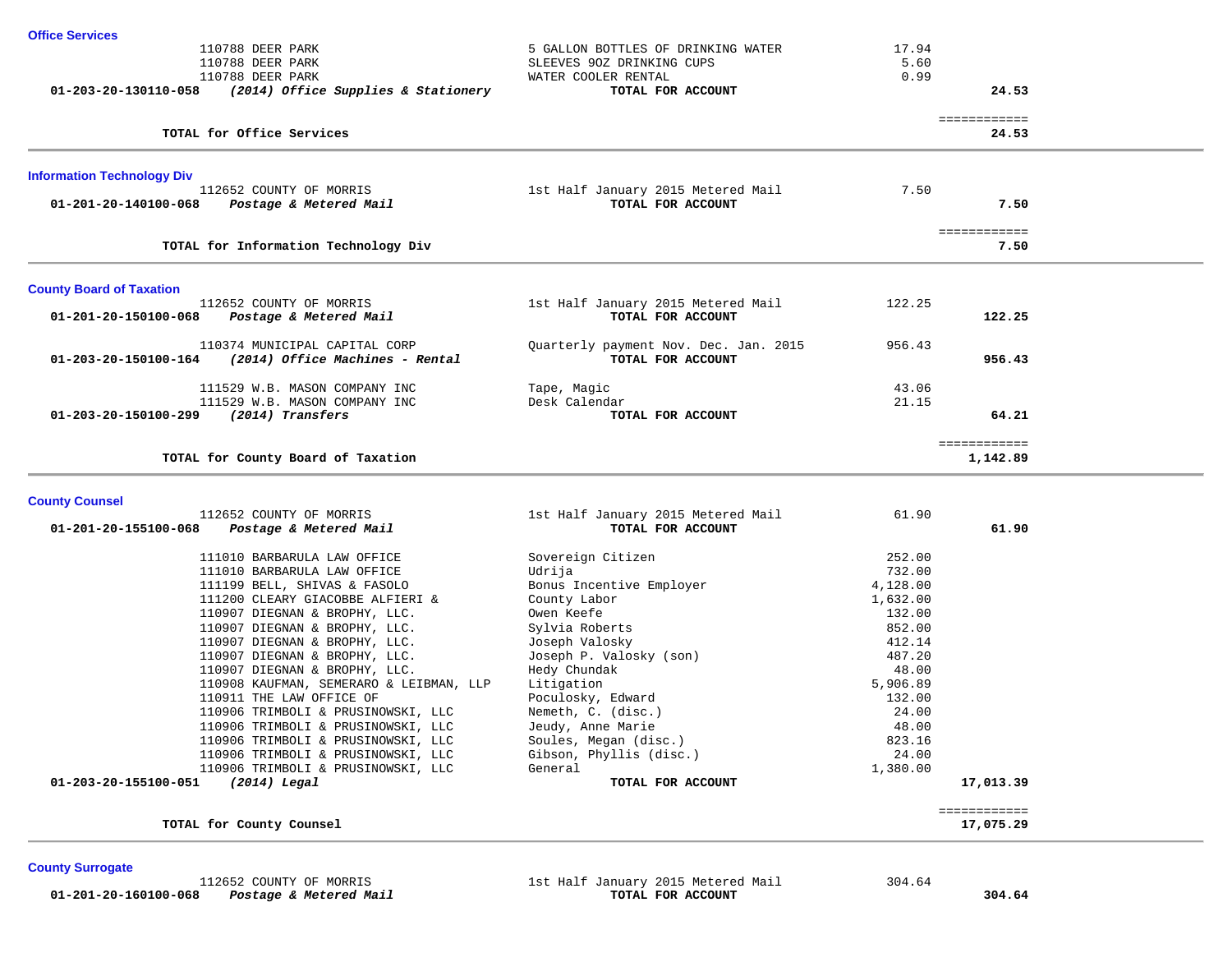|                    | 110138 JOHN PECORARO                                               | MONTHLY PLANNER                          | 20.19        |                           |
|--------------------|--------------------------------------------------------------------|------------------------------------------|--------------|---------------------------|
|                    | 110138 JOHN PECORARO                                               | DAYMINDER RECYCLED MONTHLY PLANNER       | 8.29         |                           |
|                    | 110753 JOHN PECORARO                                               | EXPENSE REIMBURSEMENT                    | 91.27        |                           |
|                    | 110756 DEER PARK                                                   | 11/15-12/14,0434552170                   | 22.22        |                           |
|                    | $01-203-20-160100-095$ (2014) Other Administrative Supplies        | TOTAL FOR ACCOUNT                        |              | 141.97                    |
|                    |                                                                    |                                          |              | ============              |
|                    | TOTAL for County Surrogate                                         |                                          |              | 2,364.66                  |
| <b>Engineering</b> |                                                                    |                                          |              |                           |
|                    | 112652 COUNTY OF MORRIS                                            | 1st Half January 2015 Metered Mail       | 4.07         |                           |
|                    | 112652 COUNTY OF MORRIS                                            | 1st Half January 2015 Metered Mail       | 10.71        |                           |
|                    | 112652 COUNTY OF MORRIS                                            | 1st Half January 2015 Metered Mail       | 2.40         |                           |
|                    | 01-201-20-165100-068 Postage & Metered Mail                        | TOTAL FOR ACCOUNT                        |              | 17.18                     |
|                    | 112051 JOSEPH RUSSO                                                | American Planning Association Membership | 257.00       |                           |
|                    | $01 - 203 - 20 - 165100 - 023$ (2014) Associations and Memberships | TOTAL FOR ACCOUNT                        |              | 257.00                    |
|                    | 110341 OFFICE CONCEPTS GROUP, INC.                                 | Office supplies for the Engineering & Tr | 307.35       |                           |
|                    | $01-203-20-165100-058$ (2014) Office Supplies & Stationery         | TOTAL FOR ACCOUNT                        |              | 307.35                    |
|                    | 110345 GERALD ROHSLER                                              | NJTPA Meetings Parking & Mileage and add | 413.14       |                           |
|                    | 01-203-20-165100-084 (2014) Other Outside Services                 | TOTAL FOR ACCOUNT                        |              | 413.14                    |
|                    | 107664 DEPT FOR LOCKBOX 9521-11                                    | RGAD 404 290 PUTTY5 DRAWER LATERAL FILE6 | 9,615.00     |                           |
|                    | 107664 DEPT FOR LOCKBOX 9521-11                                    | Less 58% NJ STATE CONTRACT DISCOUNT      | $-5, 576.70$ |                           |
|                    | 01-203-20-165100-162 (2014) Furniture & Fixtures                   | TOTAL FOR ACCOUNT                        |              | 4,038.30                  |
|                    | 112049 TRITEC OFFICE EOUIPMENT INC                                 | Ricoh MPC 3002Serial No. W92L900554Machi | 297.71       |                           |
|                    | $01-203-20-165100-164$ (2014) Office Machines - Rental             | TOTAL FOR ACCOUNT                        |              | 297.71                    |
|                    | 110107 CLIFFSIDE BODY CORP                                         | 9 FT GALION STEEL DUMP BODY WITH 1/2 CAB | 5,293.95     |                           |
|                    | $01-203-20-165100-258$ (2014) Equipment                            | TOTAL FOR ACCOUNT                        |              | 5,293.95                  |
|                    | TOTAL for Engineering                                              |                                          |              | ============<br>10,624.63 |
|                    |                                                                    |                                          |              |                           |

# **01-201-20-160100-095** *Other Administrative Supplies* **TOTAL FOR ACCOUNT 18.45** 110826 STAPLES ADVANTAGE 12/12,7128299797 155.85 110826 STAPLES ADVANTAGE 12/11,7127813799 62.39 110826 STAPLES ADVANTAGE 12/09,7128364844 92.14 110752 STAPLES ADVANTAGE 12/04,7127292079 59.57 110752 STAPLES ADVANTAGE 12/5,7128215605 36.62 110752 STAPLES ADVANTAGE 12/04,7127509892 251.25 110752 STAPLES ADVANTAGE 12/02.7126029921 -26.90 110752 STAPLES ADVANTAGE 10/097124385798 31.28 110752 STAPLES ADVANTAGE 12/5,7109835854 407.79 110752 STAPLES ADVANTAGE 6/23,7122900049 508.45<br>110752 STAPLES ADVANTAGE 6.77 8/23,7122900049 56.77 110752 STAPLES ADVANTAGE 8/23,7122900049 56.77 110752 STAPLES ADVANTAGE 7/17,7102935531 91.30 110752 STAPLES ADVANTAGE 12/5,7109791225 280.86 110752 STAPLES ADVANTAGE 12/18,7128364844 - 92.14 110752 STAPLES ADVANTAGE 6/10,7118617761 -15.63  **01-203-20-160100-058** *(2014) Office Supplies & Stationery* **TOTAL FOR ACCOUNT 1,899.60** 110138 JOHN PECORARO MONTHLY PLANNER 20.19

110851 JOHN PECORARO EXPENSE REIMBURSEMENT 18.45

**Heritage Commission** 

 **01-201-20-175100-068** *Postage & Metered Mail* **TOTAL FOR ACCOUNT 3.29**

112652 COUNTY OF MORRIS 1st Half January 2015 Metered Mail 3.29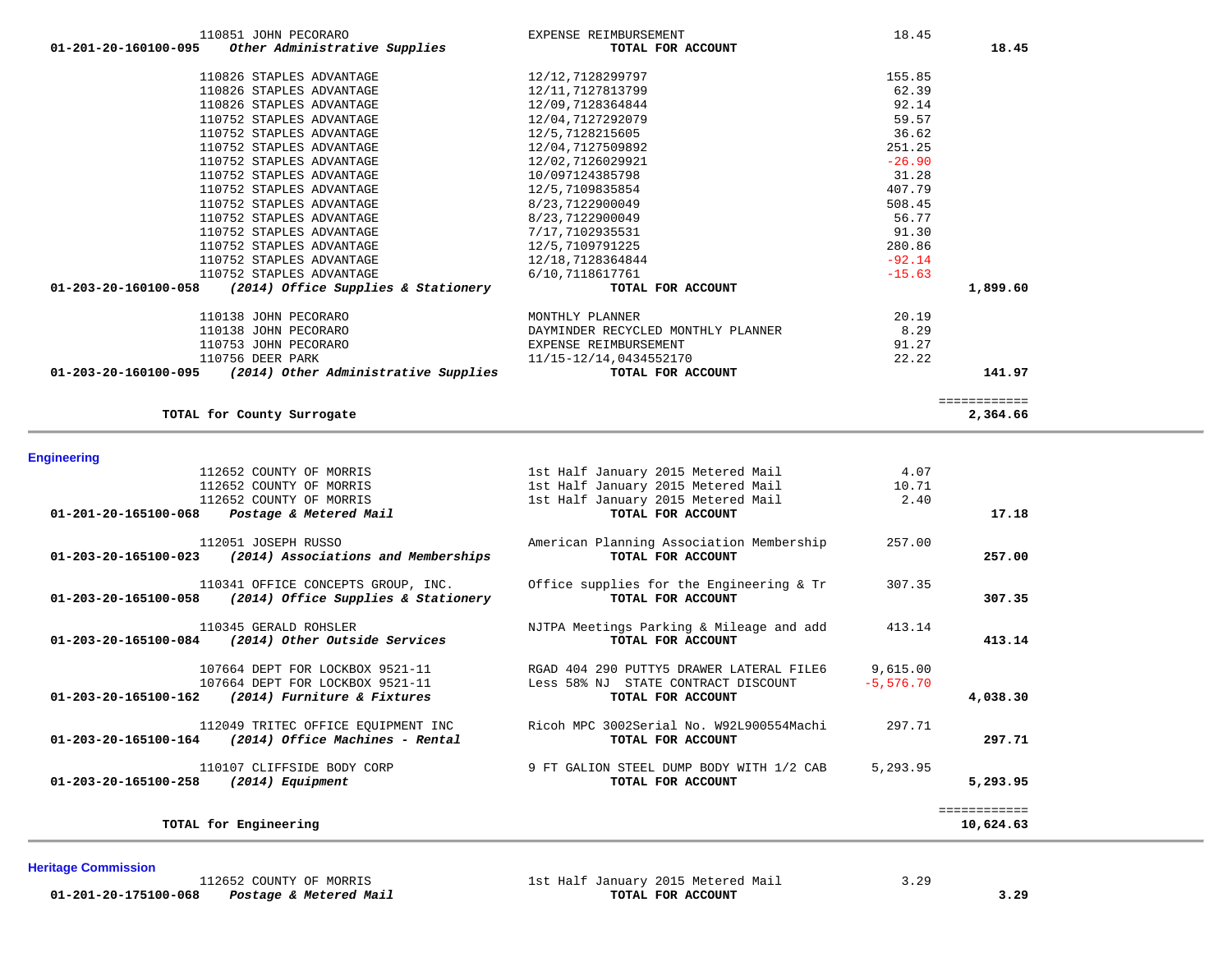**01-203-20-175100-079** *(2014) Special Projects* **TOTAL FOR ACCOUNT 61.90**

110448 STAPLES ADVANTAGE Folders - Item #811394 61.90

| TOTAL for Heritage Commission                                     |                                          |          | ============<br>65.19 |
|-------------------------------------------------------------------|------------------------------------------|----------|-----------------------|
| <b>Planning Board</b>                                             |                                          |          |                       |
| 112652 COUNTY OF MORRIS                                           | 1st Half January 2015 Metered Mail       | 4.80     |                       |
| 112652 COUNTY OF MORRIS                                           | 1st Half January 2015 Metered Mail       | 61.87    |                       |
| 01-201-20-180100-068 Postage & Metered Mail                       | TOTAL FOR ACCOUNT                        |          | 66.67                 |
| 111788 MUNICIPAL CAPITAL CORP                                     | Back office quarterly copier lease for J | 991.58   |                       |
| Office Machines - Rental<br>01-201-20-180100-164                  | TOTAL FOR ACCOUNT                        |          | 991.58                |
| 111033 DEENA LEARY                                                | Fall 2014 Semester at Rutgers University | 2,757.00 |                       |
| 01-203-20-180100-039<br>(2014) Education Schools & Training       | TOTAL FOR ACCOUNT                        |          | 2,757.00              |
| 111017 STAPLES ADVANTAGE                                          | Office & Kitchen Supplies - Order #71287 | 351.41   |                       |
| 111017 STAPLES ADVANTAGE                                          | Order #7128740908-000-002                | 68.69    |                       |
| 111017 STAPLES ADVANTAGE                                          | Order #7128740908-000-003                | 78.28    |                       |
| 110705 W.B. MASON COMPANY INC                                     | Office Supplies - Calculator & Toner Ord | 87.54    |                       |
| $01-203-20-180100-058$ (2014) Office Supplies & Stationery        | TOTAL FOR ACCOUNT                        |          | 585.92                |
| 110699 LONGFELLOWS SANDWICH DELI                                  | Dinner sandwiches and refreshments for t | 87.92    |                       |
| 110701 RENE AXELROD                                               | Employee expenses for MCPB meetings - Se | 65.45    |                       |
| 01-203-20-180100-059 (2014) Other General Expenses                | TOTAL FOR ACCOUNT                        |          | 153.37                |
| 110739 DAILY RECORD                                               | Acct # ASB-187835 Legal Notice w/affidav | 48.20    |                       |
| 110739 DAILY RECORD                                               | Legal Notice w/affidavit published 12/15 | 62.72    |                       |
| $01 - 203 - 20 - 180100 - 070$ (2014) Publication & Subscriptions | TOTAL FOR ACCOUNT                        |          | 110.92                |
| 110700 CHRISTINE MARION                                           | Employee travel expenses for various mee | 76.45    |                       |
| 01-203-20-180100-082<br>(2014) Travel Expense                     | TOTAL FOR ACCOUNT                        |          | 76.45                 |
| 111788 MUNICIPAL CAPITAL CORP                                     | Back office quarterly copier lease for t | 495.79   |                       |
| 01-203-20-180100-164<br>(2014) Office Machines - Rental           | TOTAL FOR ACCOUNT                        |          | 495.79                |
|                                                                   |                                          |          | ============          |
| TOTAL for Planning Board                                          |                                          |          | 5.237.70              |

TOTAL for Planning Board

**County Weights & Measures** 1st Half January 2015 Metered Mail 4.72  **01-201-22-201100-068** *Postage & Metered Mail* **TOTAL FOR ACCOUNT 4.72** 111283 CY DRAKE LOCKSMITHS, INC. OPENED VAULT DOOR/DISABLED LOCK 405.50  **01-201-22-201100-258** *Equipment* **TOTAL FOR ACCOUNT 405.50** 111280 KINGS SUPERMARKET INC STAFF MEETING/TRAINING 211.95  **01-203-22-201100-059** *(2014) Other General Expenses* **TOTAL FOR ACCOUNT 211.95** 111275 DEER PARK 39.36 0426700738 1/15/14 - 12/14/14 39.36 111279 EMPLOYMENT HORIZONS, INC. JANITORAIL SERVICE: NOV. 2014 842.00 111278 MC MUA TRANSFER STATION CUSTOMER # WEIGHTSM 350.00  **01-203-22-201100-084** *(2014) Other Outside Services* **TOTAL FOR ACCOUNT 1,231.36** 111492 JERSEY CENTRAL POWER & LIGHT 100 007 051 277 - WEIGHTS AND MEASURES D 804.45  **01-203-22-201100-137** *(2014) Electricity* **TOTAL FOR ACCOUNT 804.45** 111496 DIRECT ENERGY BUSINESS MARKETING WEIGHTS & MEASURES (612830/612936 542.35

 **01-203-22-201100-141** *(2014) Natural Gas* **TOTAL FOR ACCOUNT 542.35**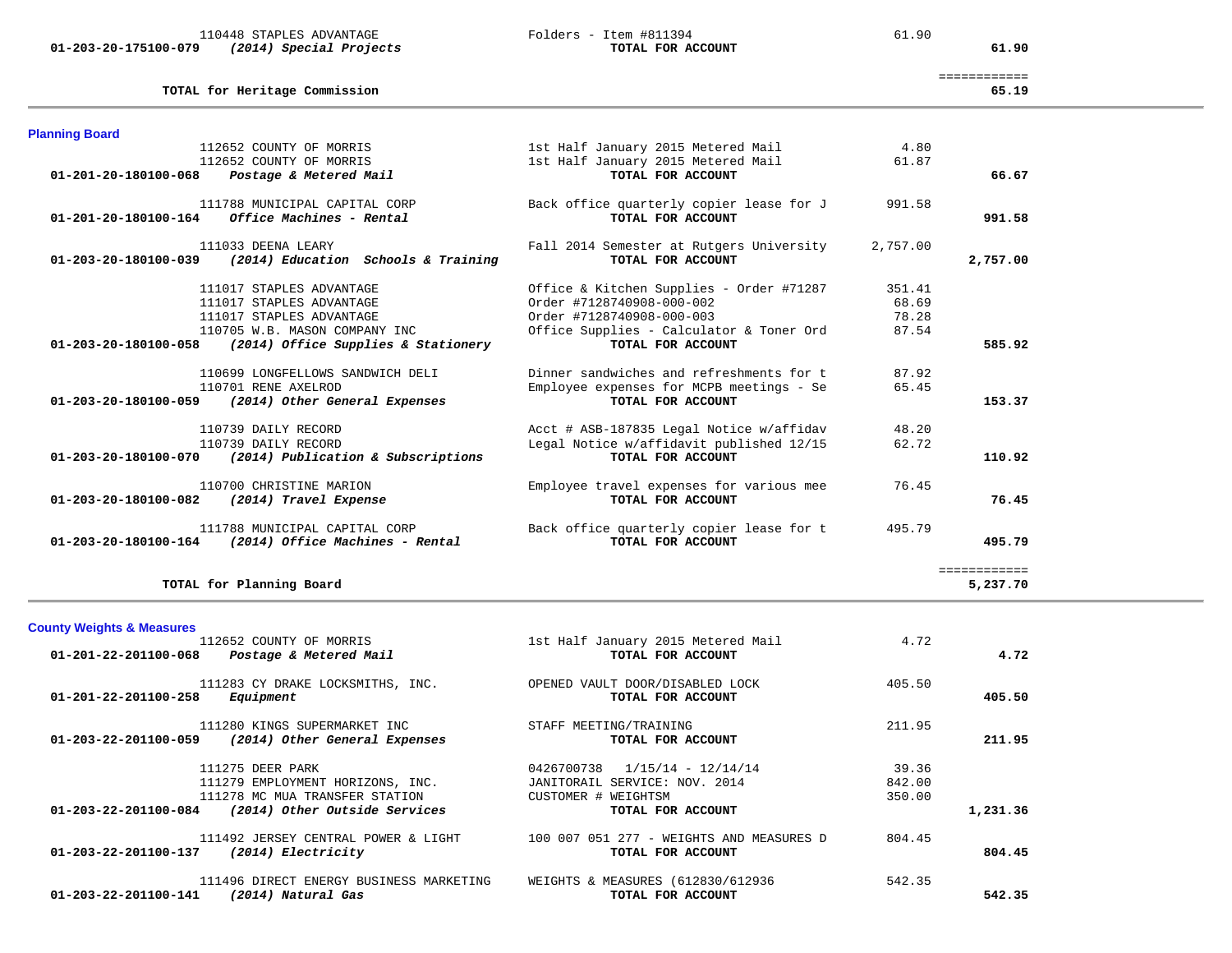|                                                                                    |                                                                   |          | ============             |  |
|------------------------------------------------------------------------------------|-------------------------------------------------------------------|----------|--------------------------|--|
| TOTAL for County Weights & Measures                                                |                                                                   |          | 3,200.33                 |  |
| <b>Employee Group Insurance</b>                                                    |                                                                   |          |                          |  |
| 112200 HORIZON BLUE CROSS BLUE SHIELD                                              | January 2015 Mosquito Dental #050124502                           | 687.22   |                          |  |
| 01-201-23-220100-090<br>Employee Group Insurance Expenditures                      | TOTAL FOR ACCOUNT                                                 |          | 687.22                   |  |
| TOTAL for Employee Group Insurance                                                 |                                                                   |          | ============<br>687.22   |  |
|                                                                                    |                                                                   |          |                          |  |
| <b>Office of Emergency Management</b><br>112652 COUNTY OF MORRIS                   | 1st Half January 2015 Metered Mail                                | 2.40     |                          |  |
| 112652 COUNTY OF MORRIS                                                            | 1st Half January 2015 Metered Mail                                | 1.44     |                          |  |
| 01-201-25-252100-068<br>Postage & Metered Mail                                     | TOTAL FOR ACCOUNT                                                 |          | 3.84                     |  |
| 111080 BATTERIES PLUS                                                              | 4-1.5 V Watch Battery, 12/11/14                                   | 17.96    |                          |  |
| 108269 GLOBAL KNOWLEDGE TRANING LLC                                                | Course # 5340C CCNAX-CCNA Boot Camp v2.0                          | 3,415.25 |                          |  |
| 110903 WEBSTER PLUMBING &                                                          | OEM Garage kitchen replacement work 10/1                          | 310.60   |                          |  |
| 109972 GALLS, LLC                                                                  | Fire Marshal equipment per attached quot                          | 637.50   |                          |  |
| 109972 GALLS, LLC                                                                  | Shipping                                                          | 15.00    |                          |  |
| 01-203-25-252100-059 (2014) Other General Expenses                                 | TOTAL FOR ACCOUNT                                                 |          | 4,396.31                 |  |
| TOTAL for Office of Emergency Management                                           |                                                                   |          | ============<br>4,400.15 |  |
|                                                                                    |                                                                   |          |                          |  |
| <b>Communications Center</b>                                                       |                                                                   |          |                          |  |
| 112652 COUNTY OF MORRIS<br>Postage & Metered Mail<br>01-201-25-252105-068          | 1st Half January 2015 Metered Mail<br>TOTAL FOR ACCOUNT           | 14.47    | 14.47                    |  |
|                                                                                    |                                                                   |          |                          |  |
| 109381 APCO INTERNATIONAL                                                          | $11/4/14$ , member# 370612, full member (ti<br>Annual dues - NENA | 92.00    |                          |  |
| 111274 CURTIS JAMES<br>(2014) Associations and Memberships<br>01-203-25-252105-023 | TOTAL FOR ACCOUNT                                                 | 137.00   | 229.00                   |  |
| 108184 INTERNATIONAL ACADEMIES OF                                                  | 10/28/14, EFD Recertification, S.Walsh                            | 50.00    |                          |  |
| 109608 LIFESAVERS INC                                                              | 11/25/14, Admin fee for CPR Cards (paper                          | 30.00    |                          |  |
| 109608 LIFESAVERS INC                                                              | 11/25/14, Admin fee for CPR Cards (paper                          | 5.00     |                          |  |
| 01-203-25-252105-039<br>(2014) Education Schools & Training                        | TOTAL FOR ACCOUNT                                                 |          | 85.00                    |  |
| 111237 STAPLES ADVANTAGE                                                           | 12/5/14, NYC1054187, Office supplies, or                          | 26.98    |                          |  |
| 111237 STAPLES ADVANTAGE                                                           | 12/5/14, NYC1054187, Office supplies, or                          | 17.18    |                          |  |
| 111237 STAPLES ADVANTAGE                                                           | 12/3/14, NYC1054187, Office supplies, or                          | 227.41   |                          |  |
| 111237 STAPLES ADVANTAGE                                                           | 12/3/14, NYC1054187, Office supplies, or                          | 50.14    |                          |  |
| 111237 STAPLES ADVANTAGE                                                           | 12/10/14, NYC1054187, Office supplies, o                          | 48.88    |                          |  |
| 111243 JAMES MASKER                                                                | 12/2/14, 12/10/14, shelves, brackets, ot                          | 76.69    |                          |  |
| 01-203-25-252105-058<br>(2014) Office Supplies & Stationery                        | TOTAL FOR ACCOUNT                                                 |          | 447.28                   |  |
| 109380 FEDEX                                                                       | 11/17/14, acct# 3876-2044-3, tracking# 7                          | 27.47    |                          |  |
| 01-203-25-252105-068<br>(2014) Postage & Metered Mail                              | TOTAL FOR ACCOUNT                                                 |          | 27.47                    |  |
| 108982 KEYSTONE PUBLIC SAFETY INC.                                                 | 11/18/14, SOW#138172, NSCIC Interface en                          | 3,000.00 |                          |  |
| 108982 KEYSTONE PUBLIC SAFETY INC.                                                 | 11/18/14, SOW#138180, Recommendation out                          | 300.00   |                          |  |
| (2014) Software Maintenance<br>01-203-25-252105-078                                | TOTAL FOR ACCOUNT                                                 |          | 3,300.00                 |  |
| 111235 VOIANCE LANGUAGE SERVICES, LLC                                              | 11/30/14, Interpreter fees, 11/1/14-11/3                          | 621.54   |                          |  |
| (2014) Interpretor Fees<br>01-203-25-252105-117                                    | TOTAL FOR ACCOUNT                                                 |          | 621.54                   |  |
| 111232 BOROUGH OF BUTLER                                                           | 3680-0, 12/4/14, Denise Drive cell tower                          | 568.08   |                          |  |
| 111226 JERSEY CENTRAL POWER & LIGHT                                                | 100 078 772 546, 12/4/14, Weldon Rd Oak                           | 478.42   |                          |  |
| 111226 JERSEY CENTRAL POWER & LIGHT                                                | 100 078 771 605, 12/15/14, George St Dov                          | 423.04   |                          |  |
| 111226 JERSEY CENTRAL POWER & LIGHT                                                | 100 100 194 933, 12/16/14, High Ridge Rd                          | 454.41   |                          |  |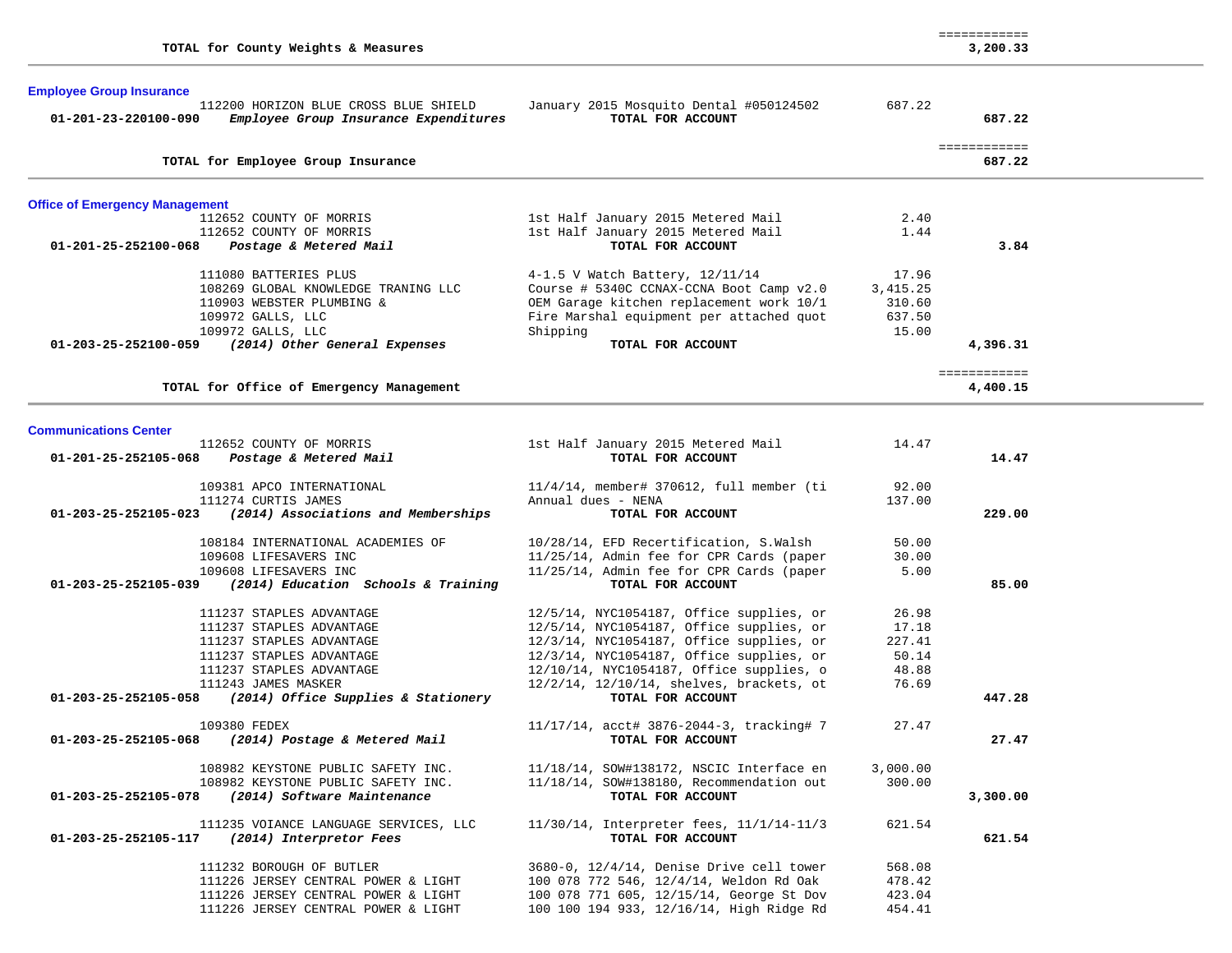| 111226 JERSEY CENTRAL POWER & LIGHT<br>111226 JERSEY CENTRAL POWER & LIGHT<br>111226 JERSEY CENTRAL POWER & LIGHT<br>111226 JERSEY CENTRAL POWER & LIGHT<br>111226 JERSEY CENTRAL POWER & LIGHT<br>(2014) Electricity<br>01-203-25-252105-137 | 100 097 970 519, 12/18/14, W Hanover Dr<br>100 097 920 035, 12/19/14, W Springtown<br>100 082 995 745, 12/23/14, Conkling Rd A<br>100 078 770 714, 12/26/14, Conkling Rd F<br>100 078 774 427, 12/29/14, Ross Dr Boont<br>TOTAL FOR ACCOUNT | 1,068.21<br>262.85<br>9.73<br>586.58<br>569.64     | 4,420.96                  |  |
|-----------------------------------------------------------------------------------------------------------------------------------------------------------------------------------------------------------------------------------------------|---------------------------------------------------------------------------------------------------------------------------------------------------------------------------------------------------------------------------------------------|----------------------------------------------------|---------------------------|--|
| 109680 DELL MARKETING L.P.<br>01-203-25-252105-161<br>(2014) Communications Equipment                                                                                                                                                         | Quote 695046947, 11/11/14, CAD System ba<br>TOTAL FOR ACCOUNT                                                                                                                                                                               | 16,818.06                                          | 16,818.06                 |  |
| 107876 DELL MARKETING L.P.<br>106657 WEBSTER PLUMBING &<br>01-203-25-252105-258<br>(2014) Equipment                                                                                                                                           | 10/27/14, Quote# 1016142430557, New PCs<br>Quote 081314-38/13/14, OEM Garage, conne<br>TOTAL FOR ACCOUNT                                                                                                                                    | 2,996.92<br>3,790.00                               | 6,786.92                  |  |
| TOTAL for Communications Center                                                                                                                                                                                                               |                                                                                                                                                                                                                                             |                                                    | ============<br>32,750.70 |  |
| <b>County Medical Examiner Office</b>                                                                                                                                                                                                         |                                                                                                                                                                                                                                             |                                                    |                           |  |
| 112652 COUNTY OF MORRIS<br>01-201-25-254100-068<br>Postage & Metered Mail                                                                                                                                                                     | 1st Half January 2015 Metered Mail<br>TOTAL FOR ACCOUNT                                                                                                                                                                                     | 13.76                                              | 13.76                     |  |
| 110711 ILIFF-RUGGIERO FUNERAL HOME INC.<br>110710 TEW FUNERAL SERVICES INC.<br>(2014) Other General Expenses<br>01-203-25-254100-059                                                                                                          | Livery Sussex 12/14<br>Livery Warren County 12/14<br>TOTAL FOR ACCOUNT                                                                                                                                                                      | 2,100.00<br>1,415.00                               | 3,515.00                  |  |
| 110709 NMS LABS<br>110709 NMS LABS<br>110709 NMS LABS<br>112118 NMS LABS<br>112118 NMS LABS                                                                                                                                                   | Morris Toxicology 11/14<br>Sussex Toxicology 11/14<br>Warren Toxicology 11/14<br>Morris Toxicology 12/14<br>Sussex Toxicology 12/14                                                                                                         | 2,089.00<br>873.35<br>620.00<br>4,193.00<br>660.00 |                           |  |
| 112118 NMS LABS                                                                                                                                                                                                                               | Warren Toxicology 12/14                                                                                                                                                                                                                     | 405.00                                             |                           |  |
| 01-203-25-254100-084 (2014) Other Outside Services                                                                                                                                                                                            | TOTAL FOR ACCOUNT                                                                                                                                                                                                                           |                                                    | 8,840.35                  |  |
| TOTAL for County Medical Examiner Office                                                                                                                                                                                                      |                                                                                                                                                                                                                                             |                                                    | ============<br>12,369.11 |  |
|                                                                                                                                                                                                                                               |                                                                                                                                                                                                                                             |                                                    |                           |  |
| 112652 COUNTY OF MORRIS<br>01-201-25-270100-068<br>Postage & Metered Mail                                                                                                                                                                     | 1st Half January 2015 Metered Mail<br>TOTAL FOR ACCOUNT                                                                                                                                                                                     | 754.80                                             | 754.80                    |  |
| 108839 M C POLICE CHIEF'S ASSOCIATION<br>108839 M C POLICE CHIEF'S ASSOCIATION<br>$01-203-25-270100-023$ (2014) Associations and Memberships                                                                                                  | Initiation Fee - Morris County Police Ch<br>Annual Dues - 2014 P. DiGavero<br>TOTAL FOR ACCOUNT                                                                                                                                             | 50.00<br>300.00                                    | 350.00                    |  |
| 112309 MARK CHIAROLANZA<br>112309 MARK CHIAROLANZA<br>111092 RICHARD COOK                                                                                                                                                                     | Tuition/last semester/Kean University<br>Books - "Local Tax Policy & Essential Mi<br>Lodging - (1) Night @ Fairfield Inn/Marr                                                                                                               | 1,821.00<br>75.63<br>101.70                        |                           |  |
| <b>County Sheriff's Department</b><br>01-203-25-270100-039<br>(2014) Education Schools & Training<br>110438 DEER PARK<br>01-203-25-270100-059<br>(2014) Other General Expenses                                                                | TOTAL FOR ACCOUNT<br>$11/15/14 - 12/14/14$ ,<br>TOTAL FOR ACCOUNT                                                                                                                                                                           | 251.28                                             | 1,998.33<br>251.28        |  |
| 109734 U.S. SECURITY ASSOCIATES, INC.<br>109734 U.S. SECURITY ASSOCIATES, INC.<br>109734 U.S. SECURITY ASSOCIATES, INC.<br>01-203-25-270100-084<br>(2014) Other Outside Services                                                              | GUARDS - 10/31/14 - 11/06/14, Inv dtd 11<br>GUARDS - 11/04/14 - 11/13/14, Inv dtd 11<br>GUARDS - 11/14/14 - 11/20/14, Inv dtd 11<br>TOTAL FOR ACCOUNT                                                                                       | 1,902.76<br>1,906.24<br>2,375.85                   | 6,184.85                  |  |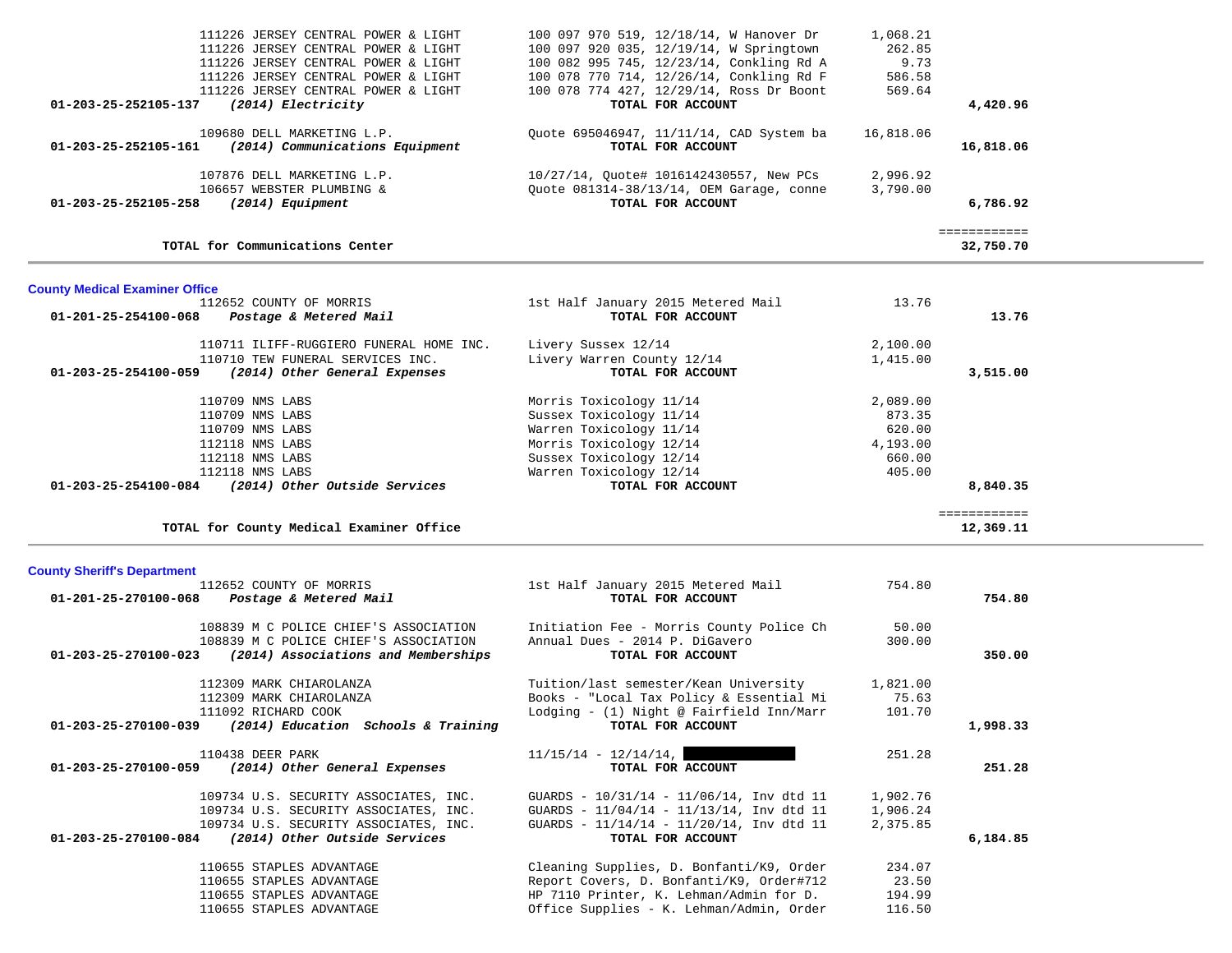| 01-203-25-270100-095<br>(2014) Other Administrative Supplies                                                                                                                                                                                                                                                                                                                                                                                                                                                                                                                                                                                                                                                           | TOTAL FOR ACCOUNT                                                                                                                                                                                                                                                                                                                                                                                                                                                                                                                                                                                                                                                                                                                                                                                                                                                                                                                                                                                                                                                                                                                                                                                   |                                                                                                                                                                                                                                        | 569.06                    |  |
|------------------------------------------------------------------------------------------------------------------------------------------------------------------------------------------------------------------------------------------------------------------------------------------------------------------------------------------------------------------------------------------------------------------------------------------------------------------------------------------------------------------------------------------------------------------------------------------------------------------------------------------------------------------------------------------------------------------------|-----------------------------------------------------------------------------------------------------------------------------------------------------------------------------------------------------------------------------------------------------------------------------------------------------------------------------------------------------------------------------------------------------------------------------------------------------------------------------------------------------------------------------------------------------------------------------------------------------------------------------------------------------------------------------------------------------------------------------------------------------------------------------------------------------------------------------------------------------------------------------------------------------------------------------------------------------------------------------------------------------------------------------------------------------------------------------------------------------------------------------------------------------------------------------------------------------|----------------------------------------------------------------------------------------------------------------------------------------------------------------------------------------------------------------------------------------|---------------------------|--|
| 110637 STAPLES ADVANTAGE<br>110637 STAPLES ADVANTAGE<br>110637 STAPLES ADVANTAGE<br>(2014) Equipment<br>01-203-25-270100-258                                                                                                                                                                                                                                                                                                                                                                                                                                                                                                                                                                                           | Shredder & Desk Calendars, S. Gonzalez/W<br>Espon scanner, S. Gonzalez/Warrants, Inv<br>(4) Garmin GPS Navigators for Legal/K. Le<br>TOTAL FOR ACCOUNT                                                                                                                                                                                                                                                                                                                                                                                                                                                                                                                                                                                                                                                                                                                                                                                                                                                                                                                                                                                                                                              | 1,015.68<br>315.87<br>655.96                                                                                                                                                                                                           | 1,987.51                  |  |
| TOTAL for County Sheriff's Department                                                                                                                                                                                                                                                                                                                                                                                                                                                                                                                                                                                                                                                                                  |                                                                                                                                                                                                                                                                                                                                                                                                                                                                                                                                                                                                                                                                                                                                                                                                                                                                                                                                                                                                                                                                                                                                                                                                     |                                                                                                                                                                                                                                        | ============<br>12,095.83 |  |
| <b>County Prosecutor's Office</b>                                                                                                                                                                                                                                                                                                                                                                                                                                                                                                                                                                                                                                                                                      |                                                                                                                                                                                                                                                                                                                                                                                                                                                                                                                                                                                                                                                                                                                                                                                                                                                                                                                                                                                                                                                                                                                                                                                                     |                                                                                                                                                                                                                                        |                           |  |
| 111272 MAGGIE CALDERWOOD<br>01-201-25-275100-023<br>Associations and Memberships                                                                                                                                                                                                                                                                                                                                                                                                                                                                                                                                                                                                                                       | 2015 Annual Fee for Certified Attorneys*<br>TOTAL FOR ACCOUNT                                                                                                                                                                                                                                                                                                                                                                                                                                                                                                                                                                                                                                                                                                                                                                                                                                                                                                                                                                                                                                                                                                                                       | 125.00                                                                                                                                                                                                                                 | 125.00                    |  |
| 112652 COUNTY OF MORRIS<br>01-201-25-275100-068<br>Postage & Metered Mail                                                                                                                                                                                                                                                                                                                                                                                                                                                                                                                                                                                                                                              | 1st Half January 2015 Metered Mail<br>TOTAL FOR ACCOUNT                                                                                                                                                                                                                                                                                                                                                                                                                                                                                                                                                                                                                                                                                                                                                                                                                                                                                                                                                                                                                                                                                                                                             | 1,323.82                                                                                                                                                                                                                               | 1,323.82                  |  |
| 112394 MARTIN LUTHER KING<br>01-201-25-275100-088<br>Meeting Exp Advisory Board Etc                                                                                                                                                                                                                                                                                                                                                                                                                                                                                                                                                                                                                                    | Martin Luther King Jr. - Breakfast - $1/1$<br>TOTAL FOR ACCOUNT                                                                                                                                                                                                                                                                                                                                                                                                                                                                                                                                                                                                                                                                                                                                                                                                                                                                                                                                                                                                                                                                                                                                     | 100.00                                                                                                                                                                                                                                 | 100.00                    |  |
| 109874 BETTY ANN DERCO<br>109874 BETTY ANN DERCO<br>109874 BETTY ANN DERCO<br>109874 BETTY ANN DERCO<br>109874 BETTY ANN DERCO<br>109877 BERYL SKOG<br>109877 BERYL SKOG<br>109877 BERYL SKOG<br>109877 BERYL SKOG<br>109877 BERYL SKOG<br>109876 JANET B. NOVELLO<br>109876 JANET B. NOVELLO<br>109876 JANET B. NOVELLO<br>109876 JANET B. NOVELLO<br>109876 JANET B. NOVELLO<br>109876 JANET B. NOVELLO<br>109880 JAIME SHANAPHY<br>109880 JAIME SHANAPHY<br>109880 JAIME SHANAPHY<br>109880 JAIME SHANAPHY<br>109880 JAIME SHANAPHY<br>109880 JAIME SHANAPHY<br>109879 SANDRA HOYER<br>109879 SANDRA HOYER<br>109879 SANDRA HOYER<br>109879 SANDRA HOYER<br>01-203-25-275100-016<br>(2014) Outside Salaries & Wages | Supplemental Reg. On Call Hourly Pay-Aug<br>Supplemental Reg On Call Hours - Septemb<br>Supplemental Reg.On Call Hourly Pay-Octo<br>Supplemental Weekend and Holiday-October<br>Supplemental Case Pay -October 2014 (141<br>Reg.On Call Supplemental Pay-October 201<br>Supplemental Weekend & Holiday Pay-Octob<br>Supplemental Case Pay (10/4/14 141004MRM<br>Reg.On Call Supplemental Pay - November<br>Supplemental Weekend & Holdiay Pay- Nove<br>Reg. Supplemental On Call Pay -August 20<br>Reg.Supplemental On Call Pay- October 20<br>Reg.Supplemental On Call Pay -July 2014<br>Reg.Supplemental On Call Pay- November<br>Weekend & Holiday Supplemental Pay - Nov<br>Supplemental Case Pay - November 2014 (1<br>Reg.On Call Hourly Supplement-June/July<br>Reg.On Call Hourly Supplement -August 20<br>Reg.On Call Hourly Supplemental Pay- Sep<br>Supplemental Case Pay (140903MRMM24 & 14<br>Reg.On Call Hourly Supplement-October 20<br>Weekend & Holiday Supplemental Pay-Octo<br>Reg.On Call Supplemental Pay for October<br>Reg.On Call Supplemental Pay-November 20<br>Weekend & Holiday Supplemental Pay - Nov<br>Supplemental Case Pay- 11/15/14 #141115M<br>TOTAL FOR ACCOUNT | 17.40<br>17.70<br>33.60<br>16.75<br>150.00<br>47.20<br>12.00<br>75.00<br>42.40<br>11.00<br>12.00<br>38.40<br>27.90<br>28.80<br>19.00<br>75.00<br>10.50<br>5.10<br>12.00<br>100.00<br>25.20<br>28.00<br>26.80<br>9.60<br>20.00<br>75.00 | 936.35                    |  |
| 109370 VERIZON WIRELESS<br>01-203-25-275100-031<br>(2014) Cellular Phones/Pagers                                                                                                                                                                                                                                                                                                                                                                                                                                                                                                                                                                                                                                       | Account #882249917-00001 10/10-11/09<br>TOTAL FOR ACCOUNT                                                                                                                                                                                                                                                                                                                                                                                                                                                                                                                                                                                                                                                                                                                                                                                                                                                                                                                                                                                                                                                                                                                                           | 59.33                                                                                                                                                                                                                                  | 59.33                     |  |
| 111214 STAPLES ADVANTAGE<br>(2014) Data Processing Supplies<br>01-203-25-275100-037                                                                                                                                                                                                                                                                                                                                                                                                                                                                                                                                                                                                                                    | Account #NYC 1054187 Ink & Toner<br>TOTAL FOR ACCOUNT                                                                                                                                                                                                                                                                                                                                                                                                                                                                                                                                                                                                                                                                                                                                                                                                                                                                                                                                                                                                                                                                                                                                               | 1,078.50                                                                                                                                                                                                                               | 1,078.50                  |  |
| 102534 OPEN TEXT INC.<br>(2014) Equipment Service Agreements<br>01-203-25-275100-044                                                                                                                                                                                                                                                                                                                                                                                                                                                                                                                                                                                                                                   | Fax Appliance Enterprise Redundant Fract<br>TOTAL FOR ACCOUNT                                                                                                                                                                                                                                                                                                                                                                                                                                                                                                                                                                                                                                                                                                                                                                                                                                                                                                                                                                                                                                                                                                                                       | 3,200.00                                                                                                                                                                                                                               | 3,200.00                  |  |
| 107729 GANN LAW BOOKS<br>107729 GANN LAW BOOKS<br>$(2014)$ Law Books<br>01-203-25-275100-050                                                                                                                                                                                                                                                                                                                                                                                                                                                                                                                                                                                                                           | Customer # 000190-0 2015 Edition NJ Atto<br>Shipping<br>TOTAL FOR ACCOUNT                                                                                                                                                                                                                                                                                                                                                                                                                                                                                                                                                                                                                                                                                                                                                                                                                                                                                                                                                                                                                                                                                                                           | 544.00<br>10.50                                                                                                                                                                                                                        | 554.50                    |  |
| 109892 MINUTEMAN PRESS                                                                                                                                                                                                                                                                                                                                                                                                                                                                                                                                                                                                                                                                                                 | Business Cards: Michelle Rhinesmith                                                                                                                                                                                                                                                                                                                                                                                                                                                                                                                                                                                                                                                                                                                                                                                                                                                                                                                                                                                                                                                                                                                                                                 | 99.40                                                                                                                                                                                                                                  |                           |  |

-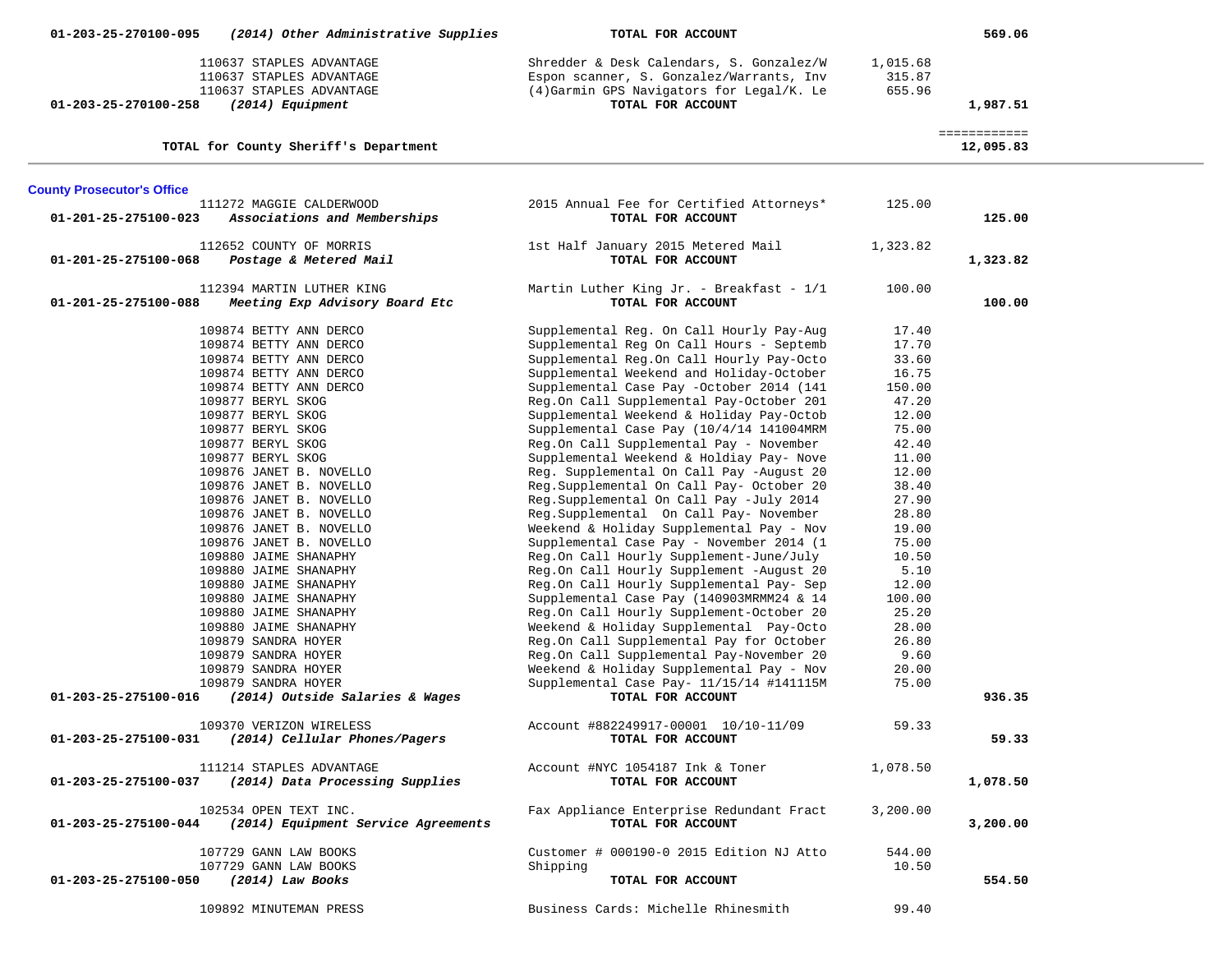| 111214 STAPLES ADVANTAGE                                      | Account #NYC 1054187 Misc. Office Suppli | 548.29    |                           |
|---------------------------------------------------------------|------------------------------------------|-----------|---------------------------|
| 111214 STAPLES ADVANTAGE                                      | Account #NYC 1054187 Misc. Office Suppli | 105.24    |                           |
| 111214 STAPLES ADVANTAGE                                      | Account #NYC 1054187 Misc. Office Suppli | 298.50    |                           |
| 111214 STAPLES ADVANTAGE                                      | Account #NYC 1054187 Misc.Office Supplie | 278.73    |                           |
| 111214 STAPLES ADVANTAGE                                      | Account#NYC 1054187 Misc.Office Supples  | 278.24    |                           |
| 111222 W.B. MASON COMPANY INC                                 | Customer #C1033751 **Binders             | 4.42      |                           |
| 111222 W.B. MASON COMPANY INC                                 | Customer#C1033751**Misc.Office Supplies  | 155.42    |                           |
| 111222 W.B. MASON COMPANY INC                                 | Customer#C1033751** Binders              | 22.10     |                           |
| (2014) Office Supplies & Stationery<br>01-203-25-275100-058   | TOTAL FOR ACCOUNT                        |           | 1,790.34                  |
| 109889 FEDEX                                                  | Account #105105762 (11/7/14)             | 59.17     |                           |
| 109889 FEDEX                                                  | Account#105105762 (11/25/14)             | 42.77     |                           |
| 109889 FEDEX                                                  | Account#105105762 (11/14/14)             | 21.25     |                           |
| 01-203-25-275100-068<br>(2014) Postage & Metered Mail         | TOTAL FOR ACCOUNT                        |           | 123.19                    |
| 107408 CDW GOVERNMENT LLC                                     | WE MY PASSPORT ULTRA USB 1TB BLK - QUOTE | 1,343.80  |                           |
| 107408 CDW GOVERNMENT LLC                                     | SHIPPING                                 | 81.49     |                           |
| 110283 ELITE TRANSCRIPTS INC.                                 | State v Willis, P.*Req.AP Jordao         | 222.18    |                           |
| 110283 ELITE TRANSCRIPTS INC.                                 | <b>DVD</b>                               | 2.50      |                           |
| 110283 ELITE TRANSCRIPTS INC.                                 | State v Bejjani, Fadi ** AP Kabse        | 389.06    |                           |
| 110283 ELITE TRANSCRIPTS INC.                                 | <b>DVD</b>                               | 2.50      |                           |
| (2014) Transcripts<br>01-203-25-275100-081                    | TOTAL FOR ACCOUNT                        |           | 2,041.53                  |
| 111209 JAMES BRUNO                                            | Meal Reimbursement for N.J. Sex Crime O  | 51.70     |                           |
| 111210 JANET THAI                                             | Lodging and meal reimbursement for NJ S  | 377.82    |                           |
| 111208 MARSHALL WANG                                          | New Jersey Sex Crimes Information Sharin | 386.40    |                           |
| 111207 PATRICIA STEWART                                       | Mileage Reimbursement- Co-Ordinator's Lu | 32.63     |                           |
| 111206 SUSAN JOHNSON                                          | NJ Sex Crimes Information Sharing Confer | 40.00     |                           |
| 01-203-25-275100-082<br>(2014) Travel Expense                 | TOTAL FOR ACCOUNT                        |           | 888.55                    |
|                                                               |                                          |           |                           |
| 110084 M.C. BAR ASSOCIATION                                   | Tickets for the Morris County Bar Associ | 320.00    |                           |
| 01-203-25-275100-088<br>(2014) Meeting Exp Advisory Board Etc | TOTAL FOR ACCOUNT                        |           | 320.00                    |
| 109377 CABLEVISION                                            | Account #07876-629289-01-7 11/08/14-12   | 82.88     |                           |
| 109377 CABLEVISION                                            | Account#07876-629490-01-0 11/08/14-12/0  | 149.85    |                           |
| 109377 CABLEVISION                                            | Accoun#07876-625785-01-9 1101/14-11/30/  | 229.85    |                           |
| 109377 CABLEVISION                                            | Account#07876-616338-01-7 11/01/14-11/3  | 189.90    |                           |
| 110090 CABLEVISION                                            | Account #07876-616338-01-7 12/01/14-12/  | 189.90    |                           |
| 110090 CABLEVISION                                            | Account #07876-625785-01-9 12/01/14-12/  | 229.85    |                           |
| 105657 COMPLETE SECURITY SYSTEMS, INC.                        | Replacement of DVR's that support curren | 11,090.00 |                           |
| 111259 VERIZON                                                | Account#973285537182057Y 11/14/14        | 30.33     |                           |
| 111259 VERIZON                                                | Account#973285537182057Y 12/14/14        | 30.33     |                           |
| 110086 MEDIA SUPPLY, INC.                                     | Ouote #1048 ***CD's                      | 540.00    |                           |
| 110086 MEDIA SUPPLY, INC.                                     | <b>DVDs</b>                              | 540.00    |                           |
| 110086 MEDIA SUPPLY, INC.                                     | Paper Sleeves                            | 80.00     |                           |
| (2014) Investigation Expense<br>01-203-25-275100-118          | TOTAL FOR ACCOUNT                        |           | 13,382.89                 |
| 111221 DEER PARK                                              | Account #0434996856 - 11/15-12/14/14     | 298.99    |                           |
| 01-203-25-275100-147<br>$(2014)$ Water                        | TOTAL FOR ACCOUNT                        |           | 298.99                    |
| 111214 STAPLES ADVANTAGE                                      | Account #NYC 1054187 Shredder for SEU    | 2,690.40  |                           |
| 01-203-25-275100-162<br>(2014) Furniture & Fixtures           | TOTAL FOR ACCOUNT                        |           | 2,690.40                  |
| TOTAL for County Prosecutor's Office                          |                                          |           | ============<br>28,913.39 |

**County Jail** 

 **01-201-25-280100-044** *Equipment Service Agreements* **TOTAL FOR ACCOUNT 5,626.00**

109796 DYNAMIC IMAGING SYSTMES INC CONTRACT PAYMENT FOR PICTURELINK FROM 1. 5,626.00

 **01-201-25-280100-068** *Postage & Metered Mail* **TOTAL FOR ACCOUNT 386.78**

112652 COUNTY OF MORRIS<br>
1st Half January 2015 Metered Mail 386.78<br>
1st Half January 2015 Metered Mail 386.78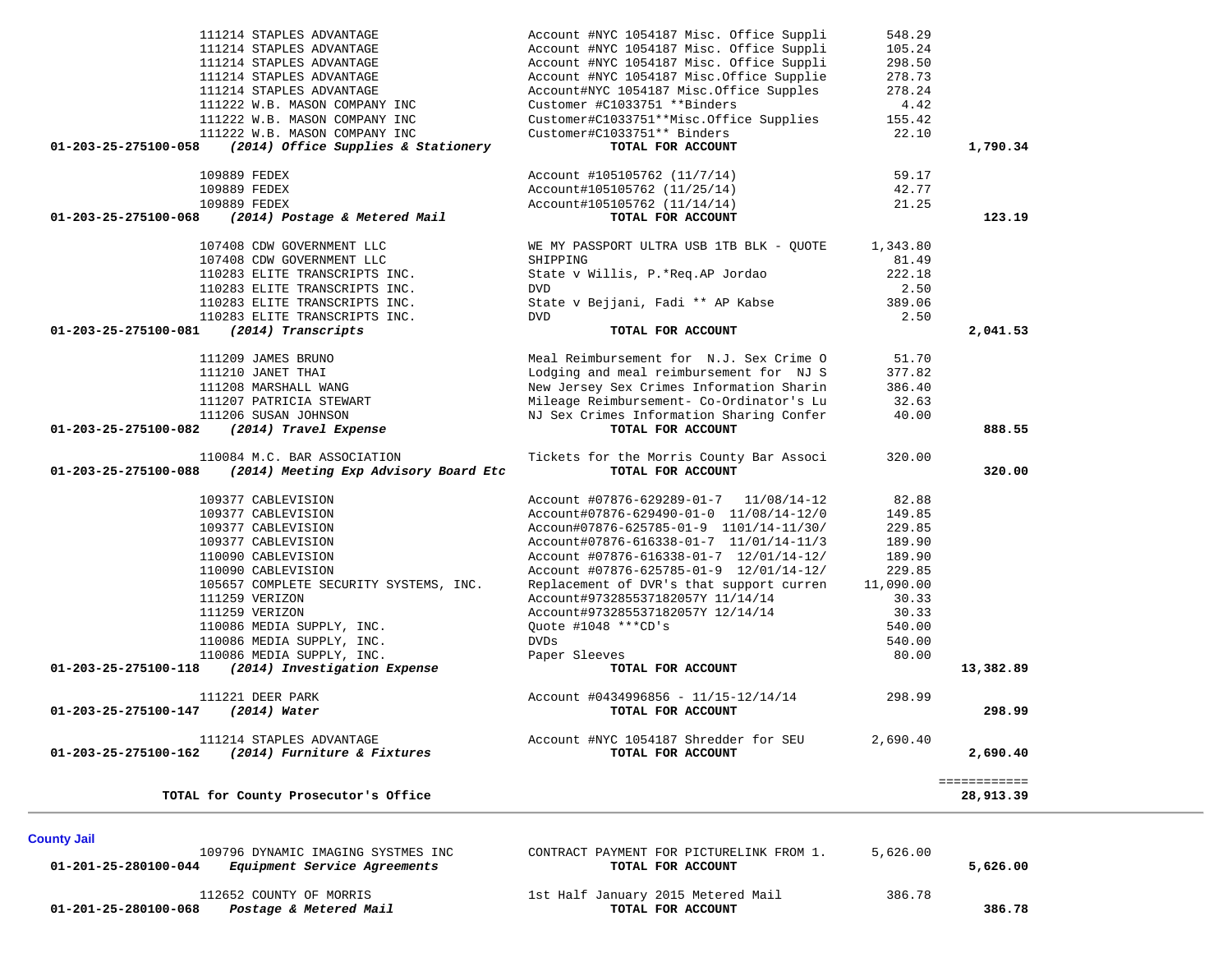109830 VERIZON WIRELESS CELL PHONES DATED 10.26.14 247.84  **01-203-25-280100-031** *(2014) Cellular Phones/Pagers* **TOTAL FOR ACCOUNT 247.84** 109832 REMINGTON ARMS COMPANY LLC HANDGUN ARMORERS COURSE IN SEPT.2014 775.00  **01-203-25-280100-039** *(2014) Education Schools & Training* **TOTAL FOR ACCOUNT 775.00** 109199 AGWAY MORRISTOWN BROPANE TANK REFILL DATED 10.29.14 134.95<br>109817 BEST BUY ADVANTAGE ACCOUNT SPEAKERS FOR CONTROL CENTER DATED 11.17. 111.19<br>109816 RADIO SHACK 10.000 AUDIO WIRES DATED 11.19.14 12.99<br>109200 VERIZON 109855 VERIZON WIRELESS 742028358-00001 GPS TRACKING 10/24-11/2 90.22  **01-203-25-280100-059** *(2014) Other General Expenses* **TOTAL FOR ACCOUNT 348.54** 109831 LANGUAGE LINE SERVICES 9020110022 LANGUAGE TRANSLATION SERVICE 484.50 109818 T J'S SPORTWIDE TROPHY PLAQUE AND ENGRAVING DATED 11.19.14 48.80  $109820$  WEBSTER PLUMBING & SEWER CLEARING DATED  $10.28.14$   $1,298.00$ 109820 WEBSTER PLUMBING & SEWER CLEARING DATED 11.13.14 588.80 **101-203-25-280100-084** *(2014) Other Outside Services* **SEWER CLEARING DATED 11.13.14** 588.80 2,420.10 109828 ATLANTIC TACTICAL OF NJ, INC. AMMUNITION DATED 10.30.14. NJ STATE CONT 10,155.30 109853 ATLANTIC TACTICAL OF NJ, INC. AMMUNITION DATED 12.1.14. NJ STATE CONTR 2,495.70  **01-203-25-280100-115** *(2014) Ammunition* **TOTAL FOR ACCOUNT 12,651.00** 109928 ATLANTIC HEALTH SYSTEM MEDICAL CARE FOR K.LULL DATED 11.18.14 1,643.20 109234 ATLANTIC HEALTH SYSTEM MEDICAL CARE FOR D.FILOSETAABREU DATED 1 1,011.88 109234 ATLANTIC HEALTH SYSTEM MEDICAL CARE FOR J.BROWN DATED 10.24.14 3,530.84 109931 BIO-REFERENCE LABORATORIES,INC INMATE LAB WORK DATED 11.30.14 2,768.42 109927 CONTRACT PHARMACY SERVICES INC INMATE MEDICATION FOR NOV.2014 DATED 11. 24,755.65 109927 CONTRACT PHARMACY SERVICES INC FLU VACCINE DATED 11.30.14 P5.00 95.00<br>109246 DENTRUST DENTAL INC. INMATE DENTAL CARE FOR OCT.2014 DATED 11 3,711.00 109835 EPILEPSY & NEUROPHYSIOLOGY MEDICAL CARE FOR S.KNEER DATED 8.12.14 750.00<br>109245 MOBILEX USA INMATE XRAYS FOR OCT.2014 DATED 11.1.14 510.00<br>109797 MOBILEX USA 109798 MOORE MEDICAL LLC MEDICAL SUPPLIES DATED 11.11.14 2,811.81 109798 MOORE MEDICAL LLC MEDICAL SUPPLIES DATED 11.21.14 50.26  **01-203-25-280100-189** *(2014) Medical* **TOTAL FOR ACCOUNT 43,563.98** 109856 UNIVERSAL UNIFORM SALES CO INC UNIFORMS FOR LOMAX DATED 11.5.14 51.95  **01-203-25-280100-202** *(2014) Uniform And Accessories* **TOTAL FOR ACCOUNT 51.95** 109824 INDUSTRIAL CHEM LABS & SERVICE SEWER CLEANER DATED 11.19.14 696.64  **01-203-25-280100-249** *(2014) Bldg Maintenance Supplies* **TOTAL FOR ACCOUNT 696.64** 109857 MORRISTOWN LUMBER & ICE MELT DATED 11.1.14 935.64  **01-203-25-280100-251** *(2014) Ground Maintenance Supplies* **TOTAL FOR ACCOUNT 935.64** 109925 R & J CONTROL, INC. GENERATOR REPAIRS DATED 11.25.14 426.00 109822 MILLER & CHITTY CO INC 0014340000 PART FOR BOILER DATED 11.20 882.00  **01-203-25-280100-262** *(2014) Machinery Repairs & Parts* **TOTAL FOR ACCOUNT 1,308.00** 108125 BOB BARKER COMPANY, INC. BIO PROTECTIVE GEAR DATED 10.6.14 164.32  **01-203-25-280100-266** *(2014) Safety Items* **TOTAL FOR ACCOUNT 164.32** ============ 69,175,79 **TOTAL for County Jail 69,175.79**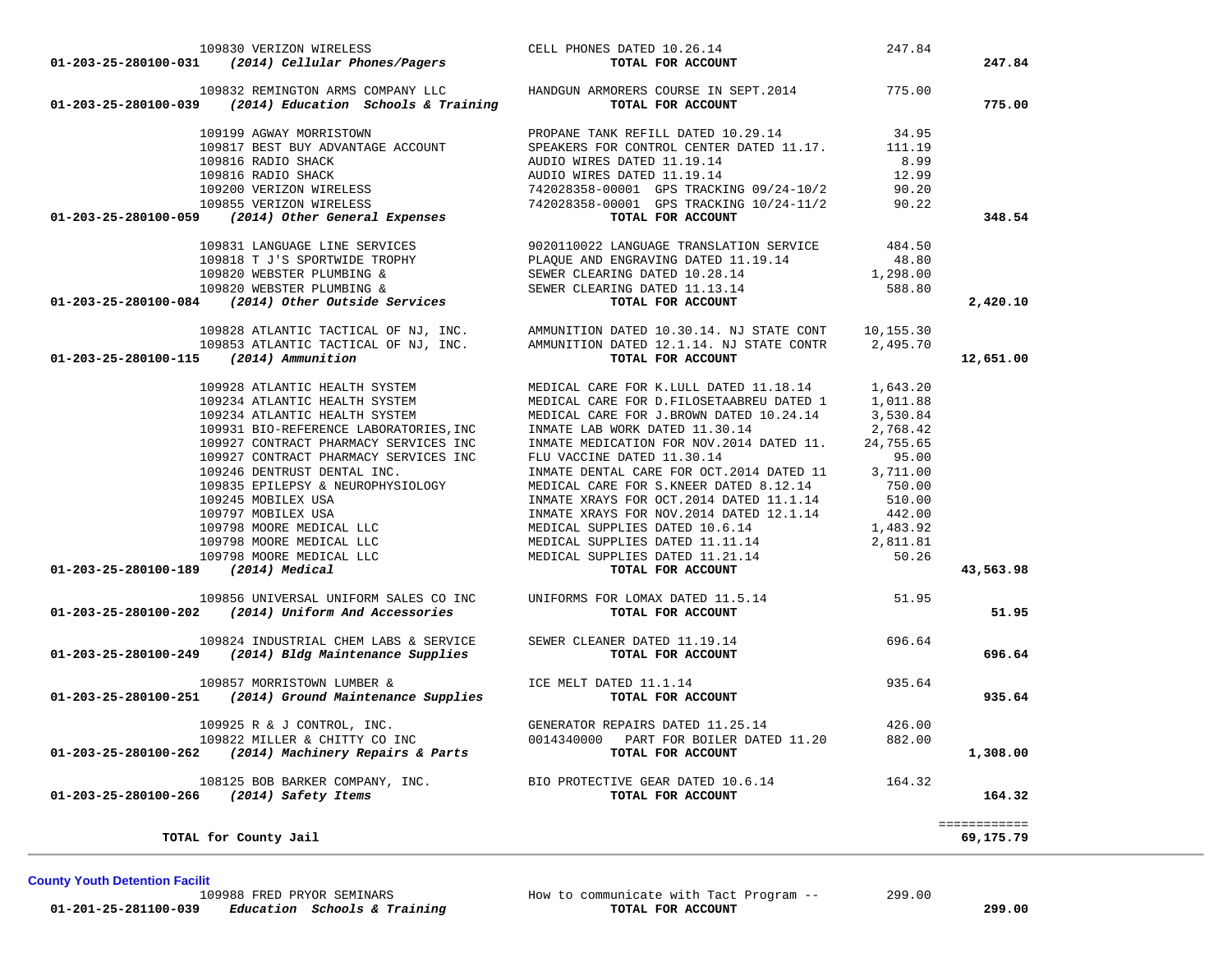| 112652 COUNTY OF MORRIS<br>01-201-25-281100-068 Postage & Metered Mail         | 1st Half January 2015 Metered Mail<br>TOTAL FOR ACCOUNT      | 157.64   | 157.64       |
|--------------------------------------------------------------------------------|--------------------------------------------------------------|----------|--------------|
| 110651 CABLEVISION<br>01-203-25-281100-039 (2014) Education Schools & Training | Cable Service and Power to Learn Filter<br>TOTAL FOR ACCOUNT | 40.56    | 40.56        |
| 110778 EDWARD SHAPLEY                                                          | Cooking Class Supplies - BJs                                 | 11.98    |              |
| 110778 EDWARD SHAPLEY                                                          | Cooking Class Supplies - Acme                                | 10.90    |              |
| 110649 STAPLES ADVANTAGE                                                       | chairmat                                                     | 150.78   |              |
| 110649 STAPLES ADVANTAGE                                                       | Table Cover, portfilio                                       | 15.04    |              |
| 110649 STAPLES ADVANTAGE                                                       | Plastic cups                                                 | 11.91    |              |
| 110649 STAPLES ADVANTAGE                                                       | Napkins                                                      | 17.40    |              |
| 110649 STAPLES ADVANTAGE                                                       | Napkins                                                      | 10.80    |              |
| 110649 STAPLES ADVANTAGE                                                       | Napkins                                                      | 10.80    |              |
| 110649 STAPLES ADVANTAGE                                                       | 3 tab manila folders                                         | 3.07     |              |
| 110649 STAPLES ADVANTAGE                                                       | Desk Calendars                                               | 66.15    |              |
| 01-203-25-281100-059 (2014) Other General Expenses                             | TOTAL FOR ACCOUNT                                            |          | 308.83       |
| 111457 STAPLES ADVANTAGE                                                       | Waterhog Entryway Rug                                        | 375.19   |              |
| $01 - 203 - 25 - 281100 - 162$ (2014) Furniture & Fixtures                     | TOTAL FOR ACCOUNT                                            |          | 375.19       |
| 110650 DEER PARK                                                               | Bottled Water                                                | 73.83    |              |
| 112357 SODEXO INC & AFFILIATES                                                 | Contractual Charges 11/29/14 through 1/2                     | 2,769.00 |              |
| 112357 SODEXO INC & AFFILIATES                                                 | Meals                                                        | 5,477.92 |              |
| 112357 SODEXO INC & AFFILIATES                                                 | Snacks                                                       | 3,546.47 |              |
| 01-203-25-281100-185<br>(2014) Food                                            | TOTAL FOR ACCOUNT                                            |          | 11,867.22    |
| 109610 BOB BARKER COMPANY, INC.                                                | Vinyl Gloves                                                 | 774.00   |              |
| 109610 BOB BARKER COMPANY, INC.                                                | Freight                                                      | 117.79   |              |
| 110617 WHITES HEALTHCARE                                                       | Medications for August                                       | 144.45   |              |
| 110617 WHITES HEALTHCARE                                                       | Medications for September                                    | 486.23   |              |
| 01-203-25-281100-189 (2014) Medical                                            | TOTAL FOR ACCOUNT                                            |          | 1,522.47     |
| 110640 RANFTS DENVILLE VACUUM & APPL. Sanitaire SC886 Vacuums                  |                                                              | 559.90   |              |
| 01-203-25-281100-258 (2014) Equipment                                          | TOTAL FOR ACCOUNT                                            |          | 559.90       |
|                                                                                |                                                              |          | ============ |
| TOTAL for County Youth Detention Facilit                                       |                                                              |          | 15,130.81    |

## **Road Repairs**

| 01-201-26-290100-058 | 110812 MUNICIPAL CAPITAL CORP<br><i>Office Supplies &amp; Stationery</i> | Savin C9120 Ricoh C2051 Jan. - Feb. 2015<br>TOTAL FOR ACCOUNT | 391.22 | 391.22 |
|----------------------|--------------------------------------------------------------------------|---------------------------------------------------------------|--------|--------|
|                      | 112652 COUNTY OF MORRIS                                                  | 1st Half January 2015 Metered Mail                            | 24.40  |        |
| 01-201-26-290100-068 | Postage & Metered Mail                                                   | TOTAL FOR ACCOUNT                                             |        | 24.40  |
|                      | 111388 EDWARD BRETT                                                      | work boots per contract                                       | 90.00  |        |
|                      | $01-201-26-290100-207$ Uniform & Clothing Allowance                      | TOTAL FOR ACCOUNT                                             |        | 90.00  |
|                      | 110812 MUNICIPAL CAPITAL CORP                                            | Savin C9120 Ricoh C2051 Dec. 2014                             | 195.61 |        |
|                      | 110685 STAPLES ADVANTAGE                                                 | copier paper, sturdy daily journal                            | 98.98  |        |
|                      | 112132 TRITEC OFFICE EQUIPMENT INC                                       | Ricoh MPC2051 ID: 5919 V9725600327 10/1-                      | 82.74  |        |
| 01-203-26-290100-058 | (2014) Office Supplies & Stationery                                      | TOTAL FOR ACCOUNT                                             |        | 377.33 |
|                      | 110422 VERIZON                                                           | Wharton Garage 973 361 2726 132 16Y Bill                      | 281.05 |        |
| 01-203-26-290100-146 | (2014) Telephone                                                         | TOTAL FOR ACCOUNT                                             |        | 281.05 |
|                      | 110620 BROOKSIDE DINER & RESTAURANT                                      | meals $3/21 - 12/5/2014$                                      | 550.00 |        |
|                      | 110620 BROOKSIDE DINER & RESTAURANT                                      | 15% Gratuity                                                  | 82.50  |        |
|                      | 110619 RIDGEDALE PIZZA & RESTAURANT                                      | Meals $12/1 - 12/31/2014$                                     | 170.00 |        |
|                      | 110619 RIDGEDALE PIZZA & RESTAURANT                                      | 15% Gratuity                                                  | 25.50  |        |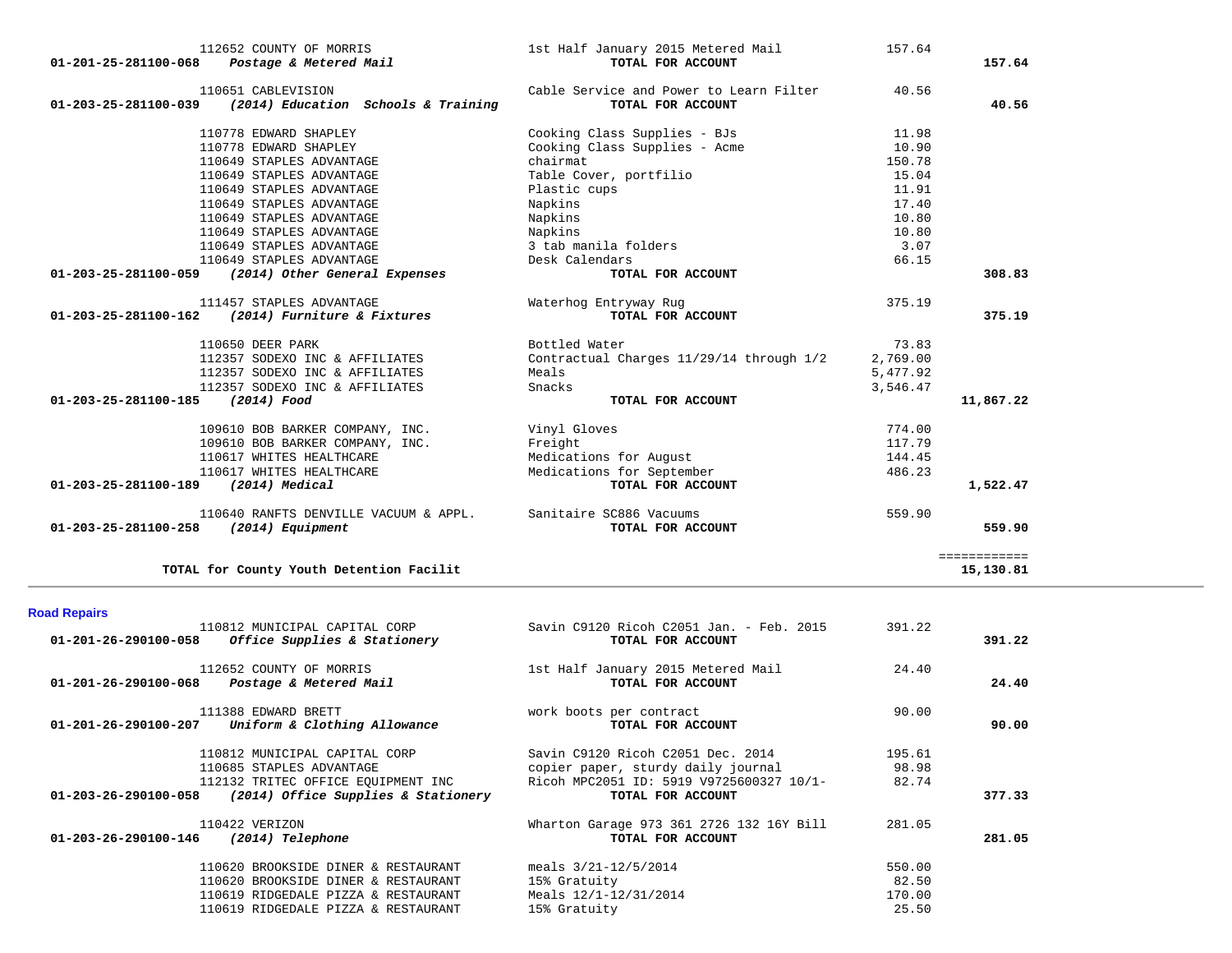| 01-203-26-290100-188                  | (2014) Meals                                                                  | TOTAL FOR ACCOUNT                                                                 |                        | 828.00                   |  |
|---------------------------------------|-------------------------------------------------------------------------------|-----------------------------------------------------------------------------------|------------------------|--------------------------|--|
|                                       | 109781 GEN-EL SAFETY & INDUSTRIAL                                             | Jacket/Parka M,L,XL,2X,3X,4X Three Seaso                                          | 4,871.69               |                          |  |
|                                       | 01-203-26-290100-207 (2014) Uniform & Clothing Allowance                      | TOTAL FOR ACCOUNT                                                                 |                        | 4,871.69                 |  |
|                                       | 108869 COUNTY WELDING SUPPLY CO                                               | acetylene, oxygen                                                                 | 8.85                   |                          |  |
|                                       | 108869 COUNTY WELDING SUPPLY CO                                               | hose end                                                                          | 12.90                  |                          |  |
|                                       | 109984 SHEAFFER SUPPLY INC.                                                   | hose clamps                                                                       | 71.47                  |                          |  |
| $01-203-26-290100-238$ (2014) Signage |                                                                               | TOTAL FOR ACCOUNT                                                                 |                        | 93.22                    |  |
|                                       | 110690 DEER PARK<br>01-203-26-290100-266 (2014) Safety Items                  | 0434540159 bottle water billing date 11/<br>TOTAL FOR ACCOUNT                     | 23.21                  | 23.21                    |  |
|                                       | TOTAL for Road Repairs                                                        |                                                                                   |                        | ============<br>6,980.12 |  |
| <b>Bridges and Culverts</b>           |                                                                               |                                                                                   |                        |                          |  |
|                                       | 109651 AH HARRIS & SONS, INC.                                                 | (6) Silpro Mascrete Gray<br>#80 Bag 40/S                                          | 589.33                 |                          |  |
|                                       | 01-203-26-292100-237 (2014) Sand/Cement Mix                                   | TOTAL FOR ACCOUNT                                                                 |                        | 589.33                   |  |
|                                       | 109382 COUNTY WELDING SUPPLY CO                                               | UN1001 Acetylene, Dissolved 2.1CWS Mediu                                          | 69.42                  |                          |  |
| 01-203-26-292100-248                  | (2014) Welding-Oxygen-Acetylene Etc                                           | TOTAL FOR ACCOUNT                                                                 |                        | 69.42                    |  |
|                                       |                                                                               |                                                                                   |                        |                          |  |
|                                       | 109386 ZEE MEDICAL INC.<br>01-203-26-292100-266 (2014) Safety Items           | Cherry Cough Drops 125/BX<br>TOTAL FOR ACCOUNT                                    | 16.50                  | 16.50                    |  |
|                                       |                                                                               |                                                                                   |                        |                          |  |
|                                       |                                                                               |                                                                                   |                        | ============             |  |
|                                       | TOTAL for Bridges and Culverts                                                |                                                                                   |                        | 675.25                   |  |
| <b>Shade Tree Commission</b>          |                                                                               |                                                                                   |                        |                          |  |
|                                       | 110684 STAPLES ADVANTAGE                                                      | sturdy daily diary, deskpads                                                      | 71.17                  |                          |  |
|                                       | 01-203-26-300100-058 (2014) Office Supplies & Stationery                      | TOTAL FOR ACCOUNT                                                                 |                        | 71.17                    |  |
|                                       |                                                                               |                                                                                   |                        |                          |  |
|                                       | 110689 DEER PARK<br>01-203-26-300100-098 (2014) Other Operating&Repair Supply | 0434593380 bottle water/cups billing per<br>TOTAL FOR ACCOUNT                     | 22.52                  | 22.52                    |  |
|                                       |                                                                               |                                                                                   |                        |                          |  |
|                                       | 109576 POWER PLACE INC                                                        | Weaver 2 Floating Dees, Ladder Snap                                               | 594.40                 |                          |  |
|                                       | 01-203-26-300100-262 (2014) Machinery Repairs & Parts                         | TOTAL FOR ACCOUNT                                                                 |                        | 594.40                   |  |
|                                       |                                                                               |                                                                                   |                        | ============             |  |
|                                       | TOTAL for Shade Tree Commission                                               |                                                                                   |                        | 688.09                   |  |
|                                       |                                                                               |                                                                                   |                        |                          |  |
| <b>Buildings &amp; Grounds</b>        |                                                                               |                                                                                   |                        |                          |  |
|                                       | 110734 MORRISTOWN PARKING AUTHORITY                                           | JANUARY 2015 - PARKING MAINTENANCE FEE                                            | 2,100.00               |                          |  |
|                                       | 110734 MORRISTOWN PARKING AUTHORITY                                           | FEBRUARY 2015 - PARKING MAINTENANCE FEE                                           | 2,100.00               |                          |  |
|                                       | 110734 MORRISTOWN PARKING AUTHORITY                                           | MARCH 2015 - PARKING MAINTENANCE FEE                                              | 2,100.00               |                          |  |
|                                       | 110736 MORRISTOWN PARKING AUTHORITY<br>110736 MORRISTOWN PARKING AUTHORITY    | JANUARY 2015 - PARKING MAINTENANCE FEE<br>FEBRUARY 2015 - PARKING MAINTENANCE FEE | 11,900.00<br>11,900.00 |                          |  |
|                                       | 110736 MORRISTOWN PARKING AUTHORITY                                           | MARCH 2015 - PARKING MAINTENANCE FEE                                              | 11,900.00              |                          |  |
|                                       | 110738 MORRISTOWN PARKING AUTHORITY                                           | PARKING MAINTENANCE FEE/ JANUARY 2015                                             | 5,340.00               |                          |  |
|                                       | 01-201-26-310100-062 Parking Lot Rental                                       | TOTAL FOR ACCOUNT                                                                 |                        | 47,340.00                |  |
|                                       |                                                                               |                                                                                   |                        |                          |  |
|                                       | 110746 MORRISTOWN PARKING AUTHORITY                                           | INCREMENTAL BOND/ JANUARY 2015                                                    | 1,713.95               |                          |  |
| 01-201-26-310100-267                  | Incremental Bond Costs                                                        | TOTAL FOR ACCOUNT                                                                 |                        | 1,713.95                 |  |
|                                       | 108757 INDUSTRIAL CONTROLS                                                    | RE: REINSTALL TRENDSERVER PRO/ 11-12-14                                           | 1,450.00               |                          |  |
|                                       | $01-203-26-310100-044$ (2014) Equipment Service Agreements                    | TOTAL FOR ACCOUNT                                                                 |                        | 1,450.00                 |  |
|                                       |                                                                               |                                                                                   |                        |                          |  |
|                                       | 110437 STAPLES ADVANTAGE                                                      | RE: OFFICE SUPPLIES/ 09-10-14                                                     | 77.94                  |                          |  |
|                                       | 110437 STAPLES ADVANTAGE                                                      | RE: OFFICE SUPPLIES/ 12-06-14                                                     | 50.52                  |                          |  |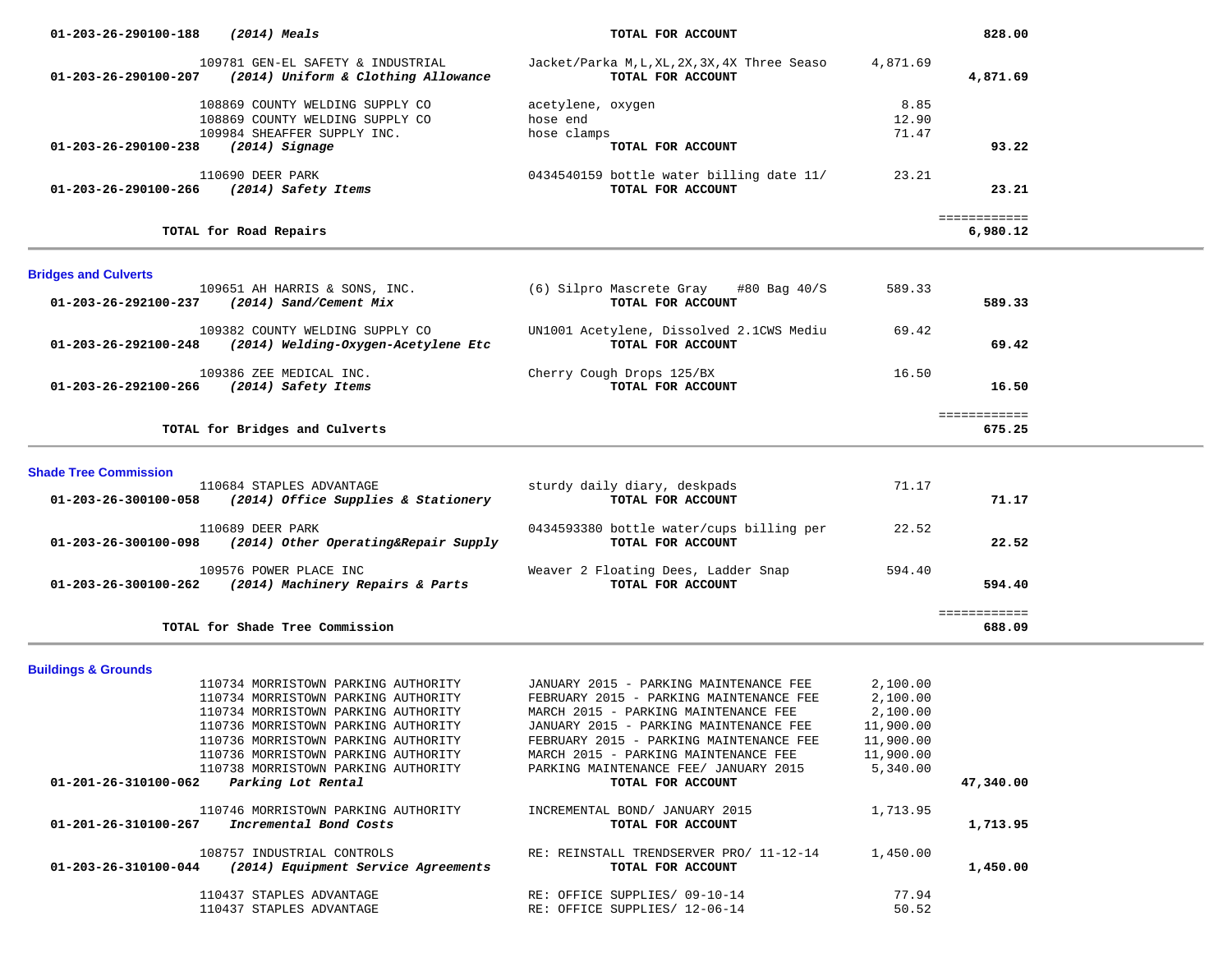| 111736 EMPLOYMENT HORIZONS, INC.<br>110759 LOVEYS PIZZA & GRILL RECERNING SERVICES - DECEMBER 2014/ DATED 14,069.00<br>110759 LOVEYS PIZZA & GRILL RE: MEAL RECEIPTS/ 11-01-14 THRU 12-31-1 1,330.12<br><b>TOTAL FOR ACCOUNT</b><br>0434507703/ DATED 11-15-2014 THRU 12-14- 131.02<br>110776 DEER PARK<br>$01-203-26-310100-095$ (2014) Other Administrative Supplies<br>TOTAL FOR ACCOUNT<br>WO72779/ RE: R-7 BLDG/ 10-01-14 586.50<br>106727 WASTE MANAGEMENT OF NEW JERSEY<br>100055/ WASTE COLLECTION - NOVEMBER 2014 5,436.60<br>100055/ TIPPING FEES - NOVEMBER 2014/12 1,528.00<br>110430 M.C. MUA<br>110430 M.C. MUA<br>110430 M.C. MOA<br>110431 M.C. MUA<br>000291/ RE: REFUSE REMOVAL/ NOVEMBER 201<br><b>000291/ RE: REFUSE REMOVAL/ NOVEMBER 201</b><br><b>TOTAL FOR ACCOUNT</b><br>7,844.47<br>107851 NORTHERN SAFETY CO. INC. WO73704/ RE: WINTER GEAR/ 10-23-14 303.61<br>01-203-26-310100-207 (2014) Uniform & Clothing Allowance<br>TOTAL FOR ACCOUNT<br>$\begin{array}{cccc} & 110082 & \text{COUNTY CONCRETE CORP.} & \text{RE: WEIGHTS & MEASURES/ 12-01-14} & 38.28 \\ & 110082 & \text{COUNTY CONCRETE CORP.} & \text{RE: WEIGHTS & MEASURES/ 12-02-14} & 449.42 \\ & 110082 & \text{COUNTY CONCRETE CORP.} & \text{RE: WEIGHTS & MEASURES/ 12-03-14} & 31.60 \\ & 110082 & \text{COUNTY CONCRETE CORP.} & \text{RE: WEIGHTS & MEASURES/ 12-03-14} & 31$<br>109957 SHERWIN-WILLIAMS WO73610/ RE: PSTA/ 11-25-14 309.54<br>TOTAL FOR ACCOUNT<br>$01-203-26-310100-234$ (2014) Paint<br>852.87<br>109.74<br>01-203-26-310100-235 (2014) Pipes - Others<br>TOTAL FOR ACCOUNT<br>110107 CLIFFSIDE BODY CORP GALIONP624DA LH DOUBLE ACTING HYDRAULIC<br>8 (2014) Equipment TOTAL FOR ACCOUNT<br>5,468.05<br>$01-203-26-310100-258$ (2014) Equipment<br>109295 POWER PLACE INC RE: EQUIP REPAIR/11-18-14<br>680.97<br>RE: EQUIP REPAIR/ 11-24-14<br>RE: EQUIP REPAIR/ 11-24-14<br>MO73367/ RE: B&G - HILL/ 10-08-14<br><b>TOTAL FOR ACCOUNT</b><br>109295 POWER PLACE INC<br>652.49<br>107399 POWER PLACE INC<br>312.24<br>107399 POWER PLACE INC<br>01-203-26-310100-262 (2014) Machinery Repairs & Parts<br>$\begin{array}{cccccc} 112165 & \text{JOHNSTONE SUPPLY} & & & & & & & & & & & 112165 & \text{JOHNSTONE SUPPLY} & & & & & & & & & & 112165 & \text{JOHNSTONE SUPPLY} & & & & & & & & & & 112165 & \text{JOHNSTONE SUPPLY} & & & & & & & & & & & 110712 & \text{JOHNSTONE SUPPLY} & & & & & & & & & & & & & 110712 & \text{JOHNSTONE SUPPLY} & & & & & & & & & & & & & & & 110712 & \text{JOHNSTONE SUPPLY} & & & & & & & & & & & & & & & &$<br>============<br>TOTAL for Buildings & Grounds<br>26.54<br>111044 STAPLES ADVANTAGE<br>MARKERS<br>15.19<br>111044 STAPLES ADVANTAGE<br>INTEROFFICE ENVELOPE<br>$-30.38$<br>111044 STAPLES ADVANTAGE<br>CREDIT<br>(2014) Office Supplies & Stationery<br>01-203-26-315100-058<br>TOTAL FOR ACCOUNT<br>109969 AW DIRECT<br>343.30<br>BACK UP LIGHT, WORK LIGHT<br>110572 DEER PARK<br>$0435051180, 11/15/14 - 12/14/14$<br>132.88 | 112249 LAZ PARKING<br>01-203-26-310100-062 (2014) Parking Lot Rental | 590803109/ JUROR PKG - DECEMBER 2014/ DA<br>TOTAL FOR ACCOUNT | 4,966.25 | 8,011.25   |
|--------------------------------------------------------------------------------------------------------------------------------------------------------------------------------------------------------------------------------------------------------------------------------------------------------------------------------------------------------------------------------------------------------------------------------------------------------------------------------------------------------------------------------------------------------------------------------------------------------------------------------------------------------------------------------------------------------------------------------------------------------------------------------------------------------------------------------------------------------------------------------------------------------------------------------------------------------------------------------------------------------------------------------------------------------------------------------------------------------------------------------------------------------------------------------------------------------------------------------------------------------------------------------------------------------------------------------------------------------------------------------------------------------------------------------------------------------------------------------------------------------------------------------------------------------------------------------------------------------------------------------------------------------------------------------------------------------------------------------------------------------------------------------------------------------------------------------------------------------------------------------------------------------------------------------------------------------------------------------------------------------------------------------------------------------------------------------------------------------------------------------------------------------------------------------------------------------------------------------------------------------------------------------------------------------------------------------------------------------------------------------------------------------------------------------------------------------------------------------------------------------------------------------------------------------------------------------------------------------------------------------------------------------------------------------------------------------------------------------------------------------------------------------------------------------------------------------------------------------------------------------------------------------------------------------------------------------------------------------------------------------------|----------------------------------------------------------------------|---------------------------------------------------------------|----------|------------|
|                                                                                                                                                                                                                                                                                                                                                                                                                                                                                                                                                                                                                                                                                                                                                                                                                                                                                                                                                                                                                                                                                                                                                                                                                                                                                                                                                                                                                                                                                                                                                                                                                                                                                                                                                                                                                                                                                                                                                                                                                                                                                                                                                                                                                                                                                                                                                                                                                                                                                                                                                                                                                                                                                                                                                                                                                                                                                                                                                                                                              |                                                                      |                                                               |          |            |
|                                                                                                                                                                                                                                                                                                                                                                                                                                                                                                                                                                                                                                                                                                                                                                                                                                                                                                                                                                                                                                                                                                                                                                                                                                                                                                                                                                                                                                                                                                                                                                                                                                                                                                                                                                                                                                                                                                                                                                                                                                                                                                                                                                                                                                                                                                                                                                                                                                                                                                                                                                                                                                                                                                                                                                                                                                                                                                                                                                                                              |                                                                      |                                                               |          |            |
|                                                                                                                                                                                                                                                                                                                                                                                                                                                                                                                                                                                                                                                                                                                                                                                                                                                                                                                                                                                                                                                                                                                                                                                                                                                                                                                                                                                                                                                                                                                                                                                                                                                                                                                                                                                                                                                                                                                                                                                                                                                                                                                                                                                                                                                                                                                                                                                                                                                                                                                                                                                                                                                                                                                                                                                                                                                                                                                                                                                                              |                                                                      |                                                               |          | 35,399.12  |
|                                                                                                                                                                                                                                                                                                                                                                                                                                                                                                                                                                                                                                                                                                                                                                                                                                                                                                                                                                                                                                                                                                                                                                                                                                                                                                                                                                                                                                                                                                                                                                                                                                                                                                                                                                                                                                                                                                                                                                                                                                                                                                                                                                                                                                                                                                                                                                                                                                                                                                                                                                                                                                                                                                                                                                                                                                                                                                                                                                                                              |                                                                      |                                                               |          |            |
|                                                                                                                                                                                                                                                                                                                                                                                                                                                                                                                                                                                                                                                                                                                                                                                                                                                                                                                                                                                                                                                                                                                                                                                                                                                                                                                                                                                                                                                                                                                                                                                                                                                                                                                                                                                                                                                                                                                                                                                                                                                                                                                                                                                                                                                                                                                                                                                                                                                                                                                                                                                                                                                                                                                                                                                                                                                                                                                                                                                                              |                                                                      |                                                               |          | 131.02     |
|                                                                                                                                                                                                                                                                                                                                                                                                                                                                                                                                                                                                                                                                                                                                                                                                                                                                                                                                                                                                                                                                                                                                                                                                                                                                                                                                                                                                                                                                                                                                                                                                                                                                                                                                                                                                                                                                                                                                                                                                                                                                                                                                                                                                                                                                                                                                                                                                                                                                                                                                                                                                                                                                                                                                                                                                                                                                                                                                                                                                              |                                                                      |                                                               |          |            |
|                                                                                                                                                                                                                                                                                                                                                                                                                                                                                                                                                                                                                                                                                                                                                                                                                                                                                                                                                                                                                                                                                                                                                                                                                                                                                                                                                                                                                                                                                                                                                                                                                                                                                                                                                                                                                                                                                                                                                                                                                                                                                                                                                                                                                                                                                                                                                                                                                                                                                                                                                                                                                                                                                                                                                                                                                                                                                                                                                                                                              |                                                                      |                                                               |          |            |
|                                                                                                                                                                                                                                                                                                                                                                                                                                                                                                                                                                                                                                                                                                                                                                                                                                                                                                                                                                                                                                                                                                                                                                                                                                                                                                                                                                                                                                                                                                                                                                                                                                                                                                                                                                                                                                                                                                                                                                                                                                                                                                                                                                                                                                                                                                                                                                                                                                                                                                                                                                                                                                                                                                                                                                                                                                                                                                                                                                                                              |                                                                      |                                                               |          |            |
|                                                                                                                                                                                                                                                                                                                                                                                                                                                                                                                                                                                                                                                                                                                                                                                                                                                                                                                                                                                                                                                                                                                                                                                                                                                                                                                                                                                                                                                                                                                                                                                                                                                                                                                                                                                                                                                                                                                                                                                                                                                                                                                                                                                                                                                                                                                                                                                                                                                                                                                                                                                                                                                                                                                                                                                                                                                                                                                                                                                                              |                                                                      |                                                               |          |            |
|                                                                                                                                                                                                                                                                                                                                                                                                                                                                                                                                                                                                                                                                                                                                                                                                                                                                                                                                                                                                                                                                                                                                                                                                                                                                                                                                                                                                                                                                                                                                                                                                                                                                                                                                                                                                                                                                                                                                                                                                                                                                                                                                                                                                                                                                                                                                                                                                                                                                                                                                                                                                                                                                                                                                                                                                                                                                                                                                                                                                              |                                                                      |                                                               |          |            |
|                                                                                                                                                                                                                                                                                                                                                                                                                                                                                                                                                                                                                                                                                                                                                                                                                                                                                                                                                                                                                                                                                                                                                                                                                                                                                                                                                                                                                                                                                                                                                                                                                                                                                                                                                                                                                                                                                                                                                                                                                                                                                                                                                                                                                                                                                                                                                                                                                                                                                                                                                                                                                                                                                                                                                                                                                                                                                                                                                                                                              |                                                                      |                                                               |          |            |
|                                                                                                                                                                                                                                                                                                                                                                                                                                                                                                                                                                                                                                                                                                                                                                                                                                                                                                                                                                                                                                                                                                                                                                                                                                                                                                                                                                                                                                                                                                                                                                                                                                                                                                                                                                                                                                                                                                                                                                                                                                                                                                                                                                                                                                                                                                                                                                                                                                                                                                                                                                                                                                                                                                                                                                                                                                                                                                                                                                                                              |                                                                      |                                                               |          | 303.61     |
|                                                                                                                                                                                                                                                                                                                                                                                                                                                                                                                                                                                                                                                                                                                                                                                                                                                                                                                                                                                                                                                                                                                                                                                                                                                                                                                                                                                                                                                                                                                                                                                                                                                                                                                                                                                                                                                                                                                                                                                                                                                                                                                                                                                                                                                                                                                                                                                                                                                                                                                                                                                                                                                                                                                                                                                                                                                                                                                                                                                                              |                                                                      |                                                               |          |            |
|                                                                                                                                                                                                                                                                                                                                                                                                                                                                                                                                                                                                                                                                                                                                                                                                                                                                                                                                                                                                                                                                                                                                                                                                                                                                                                                                                                                                                                                                                                                                                                                                                                                                                                                                                                                                                                                                                                                                                                                                                                                                                                                                                                                                                                                                                                                                                                                                                                                                                                                                                                                                                                                                                                                                                                                                                                                                                                                                                                                                              |                                                                      |                                                               |          |            |
|                                                                                                                                                                                                                                                                                                                                                                                                                                                                                                                                                                                                                                                                                                                                                                                                                                                                                                                                                                                                                                                                                                                                                                                                                                                                                                                                                                                                                                                                                                                                                                                                                                                                                                                                                                                                                                                                                                                                                                                                                                                                                                                                                                                                                                                                                                                                                                                                                                                                                                                                                                                                                                                                                                                                                                                                                                                                                                                                                                                                              |                                                                      |                                                               |          |            |
|                                                                                                                                                                                                                                                                                                                                                                                                                                                                                                                                                                                                                                                                                                                                                                                                                                                                                                                                                                                                                                                                                                                                                                                                                                                                                                                                                                                                                                                                                                                                                                                                                                                                                                                                                                                                                                                                                                                                                                                                                                                                                                                                                                                                                                                                                                                                                                                                                                                                                                                                                                                                                                                                                                                                                                                                                                                                                                                                                                                                              |                                                                      |                                                               |          | 519.30     |
|                                                                                                                                                                                                                                                                                                                                                                                                                                                                                                                                                                                                                                                                                                                                                                                                                                                                                                                                                                                                                                                                                                                                                                                                                                                                                                                                                                                                                                                                                                                                                                                                                                                                                                                                                                                                                                                                                                                                                                                                                                                                                                                                                                                                                                                                                                                                                                                                                                                                                                                                                                                                                                                                                                                                                                                                                                                                                                                                                                                                              |                                                                      |                                                               |          |            |
|                                                                                                                                                                                                                                                                                                                                                                                                                                                                                                                                                                                                                                                                                                                                                                                                                                                                                                                                                                                                                                                                                                                                                                                                                                                                                                                                                                                                                                                                                                                                                                                                                                                                                                                                                                                                                                                                                                                                                                                                                                                                                                                                                                                                                                                                                                                                                                                                                                                                                                                                                                                                                                                                                                                                                                                                                                                                                                                                                                                                              |                                                                      |                                                               |          | 309.54     |
|                                                                                                                                                                                                                                                                                                                                                                                                                                                                                                                                                                                                                                                                                                                                                                                                                                                                                                                                                                                                                                                                                                                                                                                                                                                                                                                                                                                                                                                                                                                                                                                                                                                                                                                                                                                                                                                                                                                                                                                                                                                                                                                                                                                                                                                                                                                                                                                                                                                                                                                                                                                                                                                                                                                                                                                                                                                                                                                                                                                                              |                                                                      |                                                               |          |            |
|                                                                                                                                                                                                                                                                                                                                                                                                                                                                                                                                                                                                                                                                                                                                                                                                                                                                                                                                                                                                                                                                                                                                                                                                                                                                                                                                                                                                                                                                                                                                                                                                                                                                                                                                                                                                                                                                                                                                                                                                                                                                                                                                                                                                                                                                                                                                                                                                                                                                                                                                                                                                                                                                                                                                                                                                                                                                                                                                                                                                              |                                                                      |                                                               |          |            |
|                                                                                                                                                                                                                                                                                                                                                                                                                                                                                                                                                                                                                                                                                                                                                                                                                                                                                                                                                                                                                                                                                                                                                                                                                                                                                                                                                                                                                                                                                                                                                                                                                                                                                                                                                                                                                                                                                                                                                                                                                                                                                                                                                                                                                                                                                                                                                                                                                                                                                                                                                                                                                                                                                                                                                                                                                                                                                                                                                                                                              |                                                                      |                                                               |          | 962.61     |
|                                                                                                                                                                                                                                                                                                                                                                                                                                                                                                                                                                                                                                                                                                                                                                                                                                                                                                                                                                                                                                                                                                                                                                                                                                                                                                                                                                                                                                                                                                                                                                                                                                                                                                                                                                                                                                                                                                                                                                                                                                                                                                                                                                                                                                                                                                                                                                                                                                                                                                                                                                                                                                                                                                                                                                                                                                                                                                                                                                                                              |                                                                      |                                                               |          |            |
|                                                                                                                                                                                                                                                                                                                                                                                                                                                                                                                                                                                                                                                                                                                                                                                                                                                                                                                                                                                                                                                                                                                                                                                                                                                                                                                                                                                                                                                                                                                                                                                                                                                                                                                                                                                                                                                                                                                                                                                                                                                                                                                                                                                                                                                                                                                                                                                                                                                                                                                                                                                                                                                                                                                                                                                                                                                                                                                                                                                                              |                                                                      |                                                               |          | 5,468.05   |
|                                                                                                                                                                                                                                                                                                                                                                                                                                                                                                                                                                                                                                                                                                                                                                                                                                                                                                                                                                                                                                                                                                                                                                                                                                                                                                                                                                                                                                                                                                                                                                                                                                                                                                                                                                                                                                                                                                                                                                                                                                                                                                                                                                                                                                                                                                                                                                                                                                                                                                                                                                                                                                                                                                                                                                                                                                                                                                                                                                                                              |                                                                      |                                                               |          |            |
|                                                                                                                                                                                                                                                                                                                                                                                                                                                                                                                                                                                                                                                                                                                                                                                                                                                                                                                                                                                                                                                                                                                                                                                                                                                                                                                                                                                                                                                                                                                                                                                                                                                                                                                                                                                                                                                                                                                                                                                                                                                                                                                                                                                                                                                                                                                                                                                                                                                                                                                                                                                                                                                                                                                                                                                                                                                                                                                                                                                                              |                                                                      |                                                               |          |            |
|                                                                                                                                                                                                                                                                                                                                                                                                                                                                                                                                                                                                                                                                                                                                                                                                                                                                                                                                                                                                                                                                                                                                                                                                                                                                                                                                                                                                                                                                                                                                                                                                                                                                                                                                                                                                                                                                                                                                                                                                                                                                                                                                                                                                                                                                                                                                                                                                                                                                                                                                                                                                                                                                                                                                                                                                                                                                                                                                                                                                              |                                                                      |                                                               |          |            |
|                                                                                                                                                                                                                                                                                                                                                                                                                                                                                                                                                                                                                                                                                                                                                                                                                                                                                                                                                                                                                                                                                                                                                                                                                                                                                                                                                                                                                                                                                                                                                                                                                                                                                                                                                                                                                                                                                                                                                                                                                                                                                                                                                                                                                                                                                                                                                                                                                                                                                                                                                                                                                                                                                                                                                                                                                                                                                                                                                                                                              |                                                                      |                                                               |          | 1,645.70   |
|                                                                                                                                                                                                                                                                                                                                                                                                                                                                                                                                                                                                                                                                                                                                                                                                                                                                                                                                                                                                                                                                                                                                                                                                                                                                                                                                                                                                                                                                                                                                                                                                                                                                                                                                                                                                                                                                                                                                                                                                                                                                                                                                                                                                                                                                                                                                                                                                                                                                                                                                                                                                                                                                                                                                                                                                                                                                                                                                                                                                              |                                                                      |                                                               |          |            |
|                                                                                                                                                                                                                                                                                                                                                                                                                                                                                                                                                                                                                                                                                                                                                                                                                                                                                                                                                                                                                                                                                                                                                                                                                                                                                                                                                                                                                                                                                                                                                                                                                                                                                                                                                                                                                                                                                                                                                                                                                                                                                                                                                                                                                                                                                                                                                                                                                                                                                                                                                                                                                                                                                                                                                                                                                                                                                                                                                                                                              |                                                                      |                                                               |          |            |
|                                                                                                                                                                                                                                                                                                                                                                                                                                                                                                                                                                                                                                                                                                                                                                                                                                                                                                                                                                                                                                                                                                                                                                                                                                                                                                                                                                                                                                                                                                                                                                                                                                                                                                                                                                                                                                                                                                                                                                                                                                                                                                                                                                                                                                                                                                                                                                                                                                                                                                                                                                                                                                                                                                                                                                                                                                                                                                                                                                                                              |                                                                      |                                                               |          |            |
|                                                                                                                                                                                                                                                                                                                                                                                                                                                                                                                                                                                                                                                                                                                                                                                                                                                                                                                                                                                                                                                                                                                                                                                                                                                                                                                                                                                                                                                                                                                                                                                                                                                                                                                                                                                                                                                                                                                                                                                                                                                                                                                                                                                                                                                                                                                                                                                                                                                                                                                                                                                                                                                                                                                                                                                                                                                                                                                                                                                                              |                                                                      |                                                               |          |            |
|                                                                                                                                                                                                                                                                                                                                                                                                                                                                                                                                                                                                                                                                                                                                                                                                                                                                                                                                                                                                                                                                                                                                                                                                                                                                                                                                                                                                                                                                                                                                                                                                                                                                                                                                                                                                                                                                                                                                                                                                                                                                                                                                                                                                                                                                                                                                                                                                                                                                                                                                                                                                                                                                                                                                                                                                                                                                                                                                                                                                              |                                                                      |                                                               |          |            |
|                                                                                                                                                                                                                                                                                                                                                                                                                                                                                                                                                                                                                                                                                                                                                                                                                                                                                                                                                                                                                                                                                                                                                                                                                                                                                                                                                                                                                                                                                                                                                                                                                                                                                                                                                                                                                                                                                                                                                                                                                                                                                                                                                                                                                                                                                                                                                                                                                                                                                                                                                                                                                                                                                                                                                                                                                                                                                                                                                                                                              |                                                                      |                                                               |          | 2,354.47   |
|                                                                                                                                                                                                                                                                                                                                                                                                                                                                                                                                                                                                                                                                                                                                                                                                                                                                                                                                                                                                                                                                                                                                                                                                                                                                                                                                                                                                                                                                                                                                                                                                                                                                                                                                                                                                                                                                                                                                                                                                                                                                                                                                                                                                                                                                                                                                                                                                                                                                                                                                                                                                                                                                                                                                                                                                                                                                                                                                                                                                              |                                                                      |                                                               |          |            |
|                                                                                                                                                                                                                                                                                                                                                                                                                                                                                                                                                                                                                                                                                                                                                                                                                                                                                                                                                                                                                                                                                                                                                                                                                                                                                                                                                                                                                                                                                                                                                                                                                                                                                                                                                                                                                                                                                                                                                                                                                                                                                                                                                                                                                                                                                                                                                                                                                                                                                                                                                                                                                                                                                                                                                                                                                                                                                                                                                                                                              |                                                                      |                                                               |          | 113,581.55 |
| <b>Motor Services Center</b>                                                                                                                                                                                                                                                                                                                                                                                                                                                                                                                                                                                                                                                                                                                                                                                                                                                                                                                                                                                                                                                                                                                                                                                                                                                                                                                                                                                                                                                                                                                                                                                                                                                                                                                                                                                                                                                                                                                                                                                                                                                                                                                                                                                                                                                                                                                                                                                                                                                                                                                                                                                                                                                                                                                                                                                                                                                                                                                                                                                 |                                                                      |                                                               |          |            |
|                                                                                                                                                                                                                                                                                                                                                                                                                                                                                                                                                                                                                                                                                                                                                                                                                                                                                                                                                                                                                                                                                                                                                                                                                                                                                                                                                                                                                                                                                                                                                                                                                                                                                                                                                                                                                                                                                                                                                                                                                                                                                                                                                                                                                                                                                                                                                                                                                                                                                                                                                                                                                                                                                                                                                                                                                                                                                                                                                                                                              |                                                                      |                                                               |          |            |
|                                                                                                                                                                                                                                                                                                                                                                                                                                                                                                                                                                                                                                                                                                                                                                                                                                                                                                                                                                                                                                                                                                                                                                                                                                                                                                                                                                                                                                                                                                                                                                                                                                                                                                                                                                                                                                                                                                                                                                                                                                                                                                                                                                                                                                                                                                                                                                                                                                                                                                                                                                                                                                                                                                                                                                                                                                                                                                                                                                                                              |                                                                      |                                                               |          |            |
|                                                                                                                                                                                                                                                                                                                                                                                                                                                                                                                                                                                                                                                                                                                                                                                                                                                                                                                                                                                                                                                                                                                                                                                                                                                                                                                                                                                                                                                                                                                                                                                                                                                                                                                                                                                                                                                                                                                                                                                                                                                                                                                                                                                                                                                                                                                                                                                                                                                                                                                                                                                                                                                                                                                                                                                                                                                                                                                                                                                                              |                                                                      |                                                               |          |            |
|                                                                                                                                                                                                                                                                                                                                                                                                                                                                                                                                                                                                                                                                                                                                                                                                                                                                                                                                                                                                                                                                                                                                                                                                                                                                                                                                                                                                                                                                                                                                                                                                                                                                                                                                                                                                                                                                                                                                                                                                                                                                                                                                                                                                                                                                                                                                                                                                                                                                                                                                                                                                                                                                                                                                                                                                                                                                                                                                                                                                              |                                                                      |                                                               |          |            |
|                                                                                                                                                                                                                                                                                                                                                                                                                                                                                                                                                                                                                                                                                                                                                                                                                                                                                                                                                                                                                                                                                                                                                                                                                                                                                                                                                                                                                                                                                                                                                                                                                                                                                                                                                                                                                                                                                                                                                                                                                                                                                                                                                                                                                                                                                                                                                                                                                                                                                                                                                                                                                                                                                                                                                                                                                                                                                                                                                                                                              |                                                                      |                                                               |          | 11.35      |
|                                                                                                                                                                                                                                                                                                                                                                                                                                                                                                                                                                                                                                                                                                                                                                                                                                                                                                                                                                                                                                                                                                                                                                                                                                                                                                                                                                                                                                                                                                                                                                                                                                                                                                                                                                                                                                                                                                                                                                                                                                                                                                                                                                                                                                                                                                                                                                                                                                                                                                                                                                                                                                                                                                                                                                                                                                                                                                                                                                                                              |                                                                      |                                                               |          |            |
|                                                                                                                                                                                                                                                                                                                                                                                                                                                                                                                                                                                                                                                                                                                                                                                                                                                                                                                                                                                                                                                                                                                                                                                                                                                                                                                                                                                                                                                                                                                                                                                                                                                                                                                                                                                                                                                                                                                                                                                                                                                                                                                                                                                                                                                                                                                                                                                                                                                                                                                                                                                                                                                                                                                                                                                                                                                                                                                                                                                                              |                                                                      |                                                               |          |            |
| (2014) Other Operating&Repair Supply<br>TOTAL FOR ACCOUNT<br>01-203-26-315100-098                                                                                                                                                                                                                                                                                                                                                                                                                                                                                                                                                                                                                                                                                                                                                                                                                                                                                                                                                                                                                                                                                                                                                                                                                                                                                                                                                                                                                                                                                                                                                                                                                                                                                                                                                                                                                                                                                                                                                                                                                                                                                                                                                                                                                                                                                                                                                                                                                                                                                                                                                                                                                                                                                                                                                                                                                                                                                                                            |                                                                      |                                                               |          | 476.18     |

 **01-203-26-310100-058** *(2014) Office Supplies & Stationery* **TOTAL FOR ACCOUNT 128.46**

110400 LAZ PARKING 590803109/ JUROR PKG - NOVEMBER 2014/ DA 3,045.00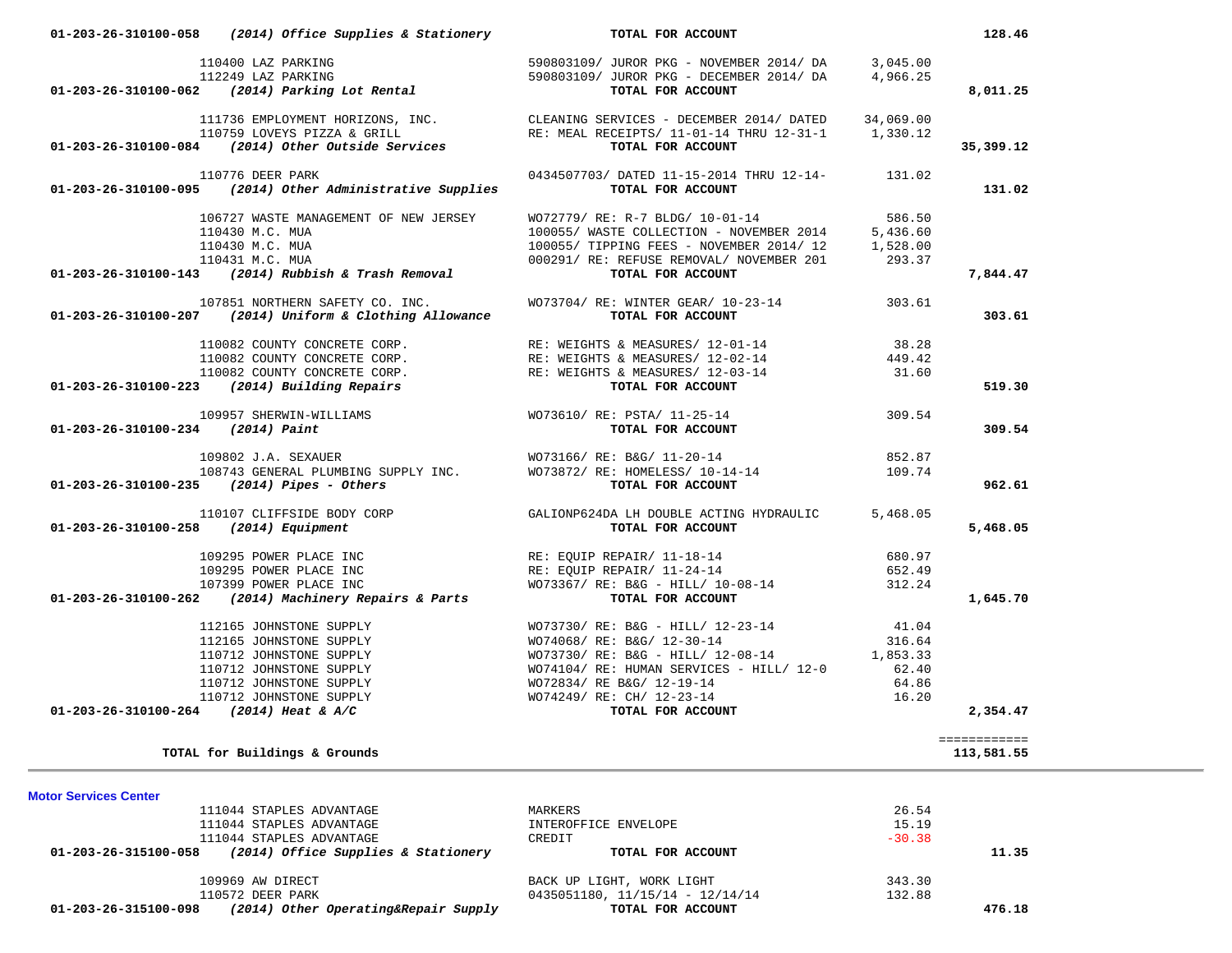|                                          | 2,600.00                                                                                                                                                                                                                                                                                                                                                                                                                                                                                                                                                                                                                        |                                                                                                                                                                                                 |
|------------------------------------------|---------------------------------------------------------------------------------------------------------------------------------------------------------------------------------------------------------------------------------------------------------------------------------------------------------------------------------------------------------------------------------------------------------------------------------------------------------------------------------------------------------------------------------------------------------------------------------------------------------------------------------|-------------------------------------------------------------------------------------------------------------------------------------------------------------------------------------------------|
| Registration for Michael Rosellini to at | 2,600.00                                                                                                                                                                                                                                                                                                                                                                                                                                                                                                                                                                                                                        |                                                                                                                                                                                                 |
| TOTAL FOR ACCOUNT                        |                                                                                                                                                                                                                                                                                                                                                                                                                                                                                                                                                                                                                                 | 5,200.00                                                                                                                                                                                        |
|                                          |                                                                                                                                                                                                                                                                                                                                                                                                                                                                                                                                                                                                                                 |                                                                                                                                                                                                 |
|                                          |                                                                                                                                                                                                                                                                                                                                                                                                                                                                                                                                                                                                                                 |                                                                                                                                                                                                 |
|                                          |                                                                                                                                                                                                                                                                                                                                                                                                                                                                                                                                                                                                                                 |                                                                                                                                                                                                 |
|                                          |                                                                                                                                                                                                                                                                                                                                                                                                                                                                                                                                                                                                                                 |                                                                                                                                                                                                 |
|                                          |                                                                                                                                                                                                                                                                                                                                                                                                                                                                                                                                                                                                                                 |                                                                                                                                                                                                 |
|                                          |                                                                                                                                                                                                                                                                                                                                                                                                                                                                                                                                                                                                                                 |                                                                                                                                                                                                 |
|                                          |                                                                                                                                                                                                                                                                                                                                                                                                                                                                                                                                                                                                                                 |                                                                                                                                                                                                 |
|                                          |                                                                                                                                                                                                                                                                                                                                                                                                                                                                                                                                                                                                                                 |                                                                                                                                                                                                 |
|                                          | 60.00                                                                                                                                                                                                                                                                                                                                                                                                                                                                                                                                                                                                                           |                                                                                                                                                                                                 |
| Reimb. for Cell Phone Oct., Nov. & Dec.  | 60.00                                                                                                                                                                                                                                                                                                                                                                                                                                                                                                                                                                                                                           |                                                                                                                                                                                                 |
| Reimb. for Cell Phone Oct., Nov. & Dec.  | 60.00                                                                                                                                                                                                                                                                                                                                                                                                                                                                                                                                                                                                                           |                                                                                                                                                                                                 |
| Reimb for Cell Phone Oct. Nov. & Dec. 20 | 60.00                                                                                                                                                                                                                                                                                                                                                                                                                                                                                                                                                                                                                           |                                                                                                                                                                                                 |
| Reimb. for Cell Phone for Oct., Nov. & D | 60.00                                                                                                                                                                                                                                                                                                                                                                                                                                                                                                                                                                                                                           |                                                                                                                                                                                                 |
| TOTAL FOR ACCOUNT                        |                                                                                                                                                                                                                                                                                                                                                                                                                                                                                                                                                                                                                                 | 720.00                                                                                                                                                                                          |
|                                          |                                                                                                                                                                                                                                                                                                                                                                                                                                                                                                                                                                                                                                 |                                                                                                                                                                                                 |
|                                          |                                                                                                                                                                                                                                                                                                                                                                                                                                                                                                                                                                                                                                 |                                                                                                                                                                                                 |
| TOTAL FOR ACCOUNT                        |                                                                                                                                                                                                                                                                                                                                                                                                                                                                                                                                                                                                                                 | 527.40                                                                                                                                                                                          |
|                                          |                                                                                                                                                                                                                                                                                                                                                                                                                                                                                                                                                                                                                                 |                                                                                                                                                                                                 |
|                                          |                                                                                                                                                                                                                                                                                                                                                                                                                                                                                                                                                                                                                                 |                                                                                                                                                                                                 |
|                                          |                                                                                                                                                                                                                                                                                                                                                                                                                                                                                                                                                                                                                                 |                                                                                                                                                                                                 |
|                                          |                                                                                                                                                                                                                                                                                                                                                                                                                                                                                                                                                                                                                                 |                                                                                                                                                                                                 |
|                                          |                                                                                                                                                                                                                                                                                                                                                                                                                                                                                                                                                                                                                                 | 288.41                                                                                                                                                                                          |
|                                          | 95.76                                                                                                                                                                                                                                                                                                                                                                                                                                                                                                                                                                                                                           |                                                                                                                                                                                                 |
| TOTAL FOR ACCOUNT                        |                                                                                                                                                                                                                                                                                                                                                                                                                                                                                                                                                                                                                                 | 95.76                                                                                                                                                                                           |
|                                          |                                                                                                                                                                                                                                                                                                                                                                                                                                                                                                                                                                                                                                 | ============                                                                                                                                                                                    |
|                                          |                                                                                                                                                                                                                                                                                                                                                                                                                                                                                                                                                                                                                                 | 6,831.57                                                                                                                                                                                        |
|                                          | 110579 RUTGERS THE STATE UNIVERSITY OF NJ<br>110578 RUTGERS THE STATE UNIVERSITY OF NJ<br>Reimb. for Cell Phone Oct., Nov. & Dec.<br>Reimb, for Cell Phone Oct. Nov. & Dec. 2<br>Cell Phone Reimb. for Oct., Nov. & Dec.<br>Reimb. for Cell Phone Oct., Nov. & Dec.<br>Reimb. for Cell Phone Oct. Nov. & Dec. 2<br>Reimb. for Cell Phone Oct., Nov. & Dec.<br>Cell Phone Reimb. for Oct, Nov & Dec. 20<br>Reimb. for Cell Phone Oct., Nov. & Dec.<br>Tolls for Misc. Meetings 2014<br>Hotel and Meal expenses for Northeastern<br>Spring Water 10/31/14 - 11/30/14<br>High-temp glue gun<br>Misc. Supplies<br>TOTAL FOR ACCOUNT | Registration for Russell Berger to atten<br>60.00<br>60.00<br>60.00<br>60.00<br>60.00<br>60.00<br>60.00<br>9.30<br>518.10<br>138.10<br>22.49<br>127.82<br>6012 Color Coppies 10/1/14 - 12/31/14 |

## **Health Management**

|                                | 111520 AHS HOSPITAL CORP                  | For the Month of December 2014            | 10,000.00 |           |
|--------------------------------|-------------------------------------------|-------------------------------------------|-----------|-----------|
| $01 - 203 - 27 - 330100 - 079$ | (2014) Special Projects                   | TOTAL FOR ACCOUNT                         |           | 10,000.00 |
|                                | 110904 NORTH AMERICAN RESCUE LLC          | Confirmation of equipment Order #OR12425  | 2,553.80  |           |
|                                | 110255 FASTER URGENT CARE                 | Flu shots, Cancer screening, Blood work-  | 11,497.00 |           |
| 01-203-27-330100-084           | (2014) Other Outside Services             | TOTAL FOR ACCOUNT                         |           | 14,050.80 |
|                                | 112293 TRITEC OFFICE EOUIPMENT INC        | 10/1/201<br>color copies Machine ID# 6417 | 299.95    |           |
| 01-203-27-330100-210           | (2014) Environmental Compliance           | TOTAL FOR ACCOUNT                         |           | 299.95    |
|                                | 110017 VEOLIA ES TECHNICAL SOLUTIONS, LLC | Quote 0307001997-Transportation and disp  | 1,147.00  |           |
| $01 - 203 - 27 - 330100 - 231$ | (2014) Hazardous Material Disposal        | TOTAL FOR ACCOUNT                         |           | 1,147.00  |
|                                | 111508 DEER PARK                          | 0434540191 billing period 11/15/14-12/14  | 52.42     |           |
| 01-203-27-330100-258           | (2014) Equipment                          | TOTAL FOR ACCOUNT                         |           | 52.42     |
|                                |                                           |                                           |           |           |
|                                | TOTAL for Health Management               |                                           |           | 25,550.17 |

**Human Services**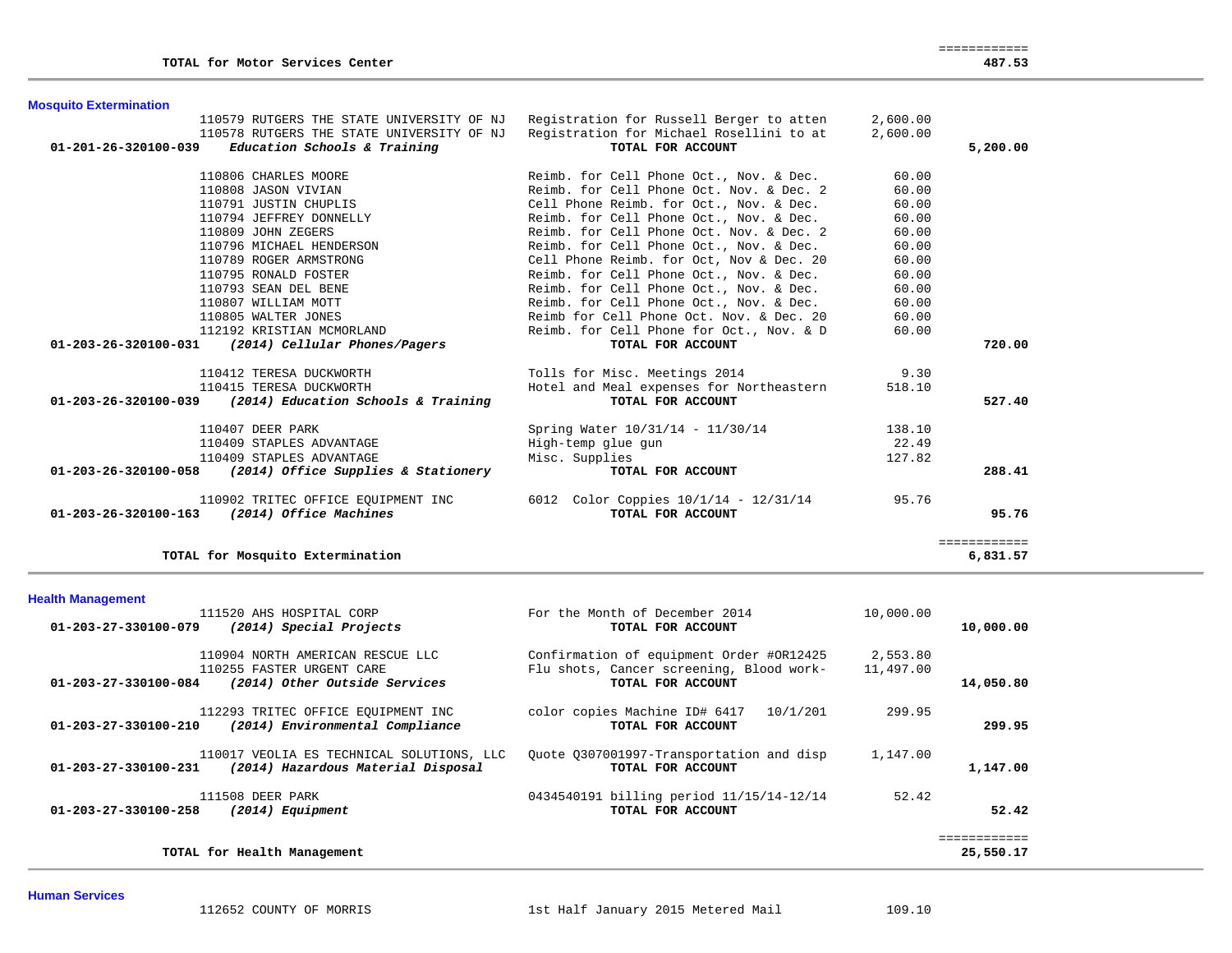| 01-201-27-331100-068                                   | Postage & Metered Mail                                                                                                                                                                                 | TOTAL FOR ACCOUNT                                                                                                                                                                 |                                                          | 109.10                    |  |
|--------------------------------------------------------|--------------------------------------------------------------------------------------------------------------------------------------------------------------------------------------------------------|-----------------------------------------------------------------------------------------------------------------------------------------------------------------------------------|----------------------------------------------------------|---------------------------|--|
| 01-203-27-331100-070                                   | 111515 DAILY RECORD<br>111515 DAILY RECORD<br>(2014) Publication & Subscriptions                                                                                                                       | ASB-189456 for 2015 Advisory Council mee<br>Affidavit of Publication charge<br>TOTAL FOR ACCOUNT                                                                                  | 69.96<br>35.00                                           | 104.96                    |  |
|                                                        | TOTAL for Human Services                                                                                                                                                                               |                                                                                                                                                                                   |                                                          | ============<br>214.06    |  |
| <b>Youth Shelter</b>                                   |                                                                                                                                                                                                        |                                                                                                                                                                                   |                                                          |                           |  |
| 01-201-27-331110-068                                   | 112652 COUNTY OF MORRIS<br>Postage and Metered Mail                                                                                                                                                    | 1st Half January 2015 Metered Mail<br>TOTAL FOR ACCOUNT                                                                                                                           | 10.73                                                    | 10.73                     |  |
| 01-203-27-331110-058                                   | 112339 TRITEC OFFICE EQUIPMENT INC<br>(2014) Office Supplies & Stationery                                                                                                                              | Color Copy costs<br>TOTAL FOR ACCOUNT                                                                                                                                             | 67.76                                                    | 67.76                     |  |
| 01-203-27-331110-059                                   | 111800 THOMAS POLLIO<br>(2014) Other General Expenses                                                                                                                                                  | Petty Cash Reimbursement<br>TOTAL FOR ACCOUNT                                                                                                                                     | 361.86                                                   | 361.86                    |  |
|                                                        | 111054 LOVEYS PIZZA & GRILL<br>111052 MOLINA FOODS, LLC<br>112337 SODEXO INC & AFFILIATES<br>112337 SODEXO INC & AFFILIATES<br>112337 SODEXO INC & AFFILIATES                                          | Resident Rewards - November 2014<br>Holiday Breakfast Catering<br>11-9-14 thru 1-2-15<br>Meals<br>AFI & Other                                                                     | 128.62<br>348.75<br>3,557.90<br>2,031.44<br>1,756.51     |                           |  |
| $01 - 203 - 27 - 331110 - 185$<br>01-203-27-331110-189 | (2014) Food<br>110007 MOORE MEDICAL LLC<br>110007 MOORE MEDICAL LLC<br>110007 MOORE MEDICAL LLC<br>110007 MOORE MEDICAL LLC<br>111053 WHITES HEALTHCARE<br>111273 ATLANTIC HEALTH/<br>$(2014)$ Medical | TOTAL FOR ACCOUNT<br>2015 Nursing handbook<br>Souffle Medicine Cup loz<br>2015 Nursing Handbook<br>Fuel Surcharge<br>Medical Services for Juvenile Detention<br>TOTAL FOR ACCOUNT | 47.79<br>115.80<br>47.79<br>2.86<br>1,690.43<br>7,037.33 | 7,823.22<br>8,942.00      |  |
| 01-203-27-331110-262                                   | 112280 RANFTS DENVILLE VACUUM & APPL.<br>(2014) Machinery Repairs & Parts                                                                                                                              | Sanitaire SC866 Vacuum<br>TOTAL FOR ACCOUNT                                                                                                                                       | 279.95                                                   | 279.95                    |  |
|                                                        | TOTAL for Youth Shelter                                                                                                                                                                                |                                                                                                                                                                                   |                                                          | ============<br>17,485.52 |  |

.

**Office on Aging** 

| 112652 COUNTY OF MORRIS<br>01-201-27-333100-068<br>Postage & Metered Mail | 1st Half January 2015 Metered Mail<br>TOTAL FOR ACCOUNT | 150.74 | 150.74 |
|---------------------------------------------------------------------------|---------------------------------------------------------|--------|--------|
|                                                                           |                                                         |        |        |
| 111543 BENAY FIORE                                                        | PP Rev mtg $1/8/15$ 1 unit @\$175 (total-\$1)           | 175.00 |        |
| 01-201-27-333100-117<br><i>Interpretor Fees</i>                           | TOTAL FOR ACCOUNT                                       |        | 175.00 |
| 111549 RUTGERS STATE UNIVERSITY OF NJ                                     | Date: 11/13/14, Time: 9:30am-3:30pm, Topi               | 40.00  |        |
| (2014) Education Schools & Training<br>01-203-27-333100-039               | TOTAL FOR ACCOUNT                                       |        | 40.00  |
| 111551 ANDREA BATISTONI                                                   | Car Insurance reimbursement for October                 | 12.00  |        |
| 111551 ANDREA BATISTONI                                                   | Car Insurance reimbursement for November                | 12.00  |        |
| 111553 BETH DENMEAD                                                       | Car Insurance reimbursement for Nov-2014                | 12.00  |        |
| 111555 KAREN WEBSTER                                                      | Car Insurance reimbursement for Dec-2014                | 12.00  |        |
| 111552 VERA BLOSSOM                                                       | Car Insurance reimbursement for Nov-2014                | 12.00  |        |
| 111556 BETH DENMEAD                                                       | Car Insurance reimbursement for Dec-2014                | 12.00  |        |
| 01-203-27-333100-048<br>(2014) Insurance                                  | TOTAL FOR ACCOUNT                                       |        | 72.00  |
| 111557 STAPLES ADVANTAGE                                                  | Seb reman tonerhp 35A CB435A, 3 tab fldr                | 73.50  |        |
| (2014) Office Supplies & Stationery<br>01-203-27-333100-058               | TOTAL FOR ACCOUNT                                       |        | 73.50  |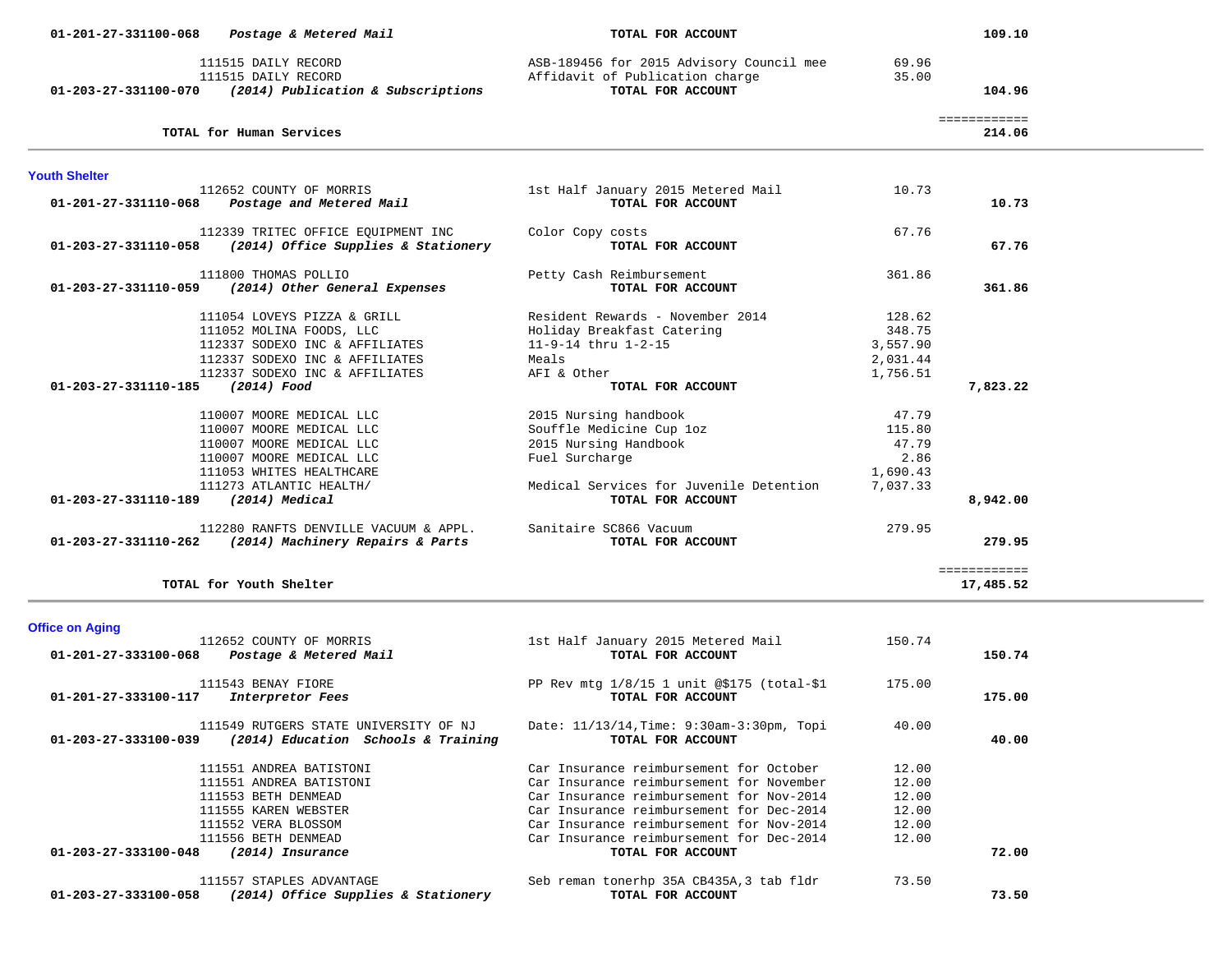| 111541 TRITEC OFFICE EQUIPMENT INC                                                    | Color copies, Machine ID $605610/01/14-1$                     | 42.07                 |              |  |
|---------------------------------------------------------------------------------------|---------------------------------------------------------------|-----------------------|--------------|--|
| 111556 BETH DENMEAD                                                                   | Renewal of Been Verified Membership                           | 96.00                 |              |  |
| (2014) Other General Expenses<br>01-203-27-333100-059                                 | TOTAL FOR ACCOUNT                                             |                       | 138.07       |  |
|                                                                                       |                                                               |                       |              |  |
| 111551 ANDREA BATISTONI                                                               | Miles reimbursement for October 2014                          | 49.70                 |              |  |
| 111551 ANDREA BATISTONI                                                               | Miles reimbursement for November 2014                         | 59.85                 |              |  |
| 111553 BETH DENMEAD                                                                   | Miles reimbursement for Nov 2014                              | 65.10                 |              |  |
| 111555 KAREN WEBSTER                                                                  | Miles reimbursement for Dec-2014                              | 16.80                 |              |  |
| 111540 MARIA ROSARIO                                                                  | Miles reimbursement for Dec-2014                              | 13.28                 |              |  |
| 111552 VERA BLOSSOM                                                                   | Miles reimbursement for Nov-2014                              | 105.00                |              |  |
| 111556 BETH DENMEAD                                                                   | Miles reimbursement for Dec-2014                              | 57.05                 |              |  |
| 01-203-27-333100-082<br>(2014) Travel Expense                                         | TOTAL FOR ACCOUNT                                             |                       | 366.78       |  |
| 111548 HUBER & ASSOCIATES                                                             | Competency Evaluation of APS client(JV)                       | 400.00                |              |  |
| 111554 HUBER & ASSOCIATES                                                             | Competency Evaluation of APS client (S.R)                     | 400.00                |              |  |
| 111542 PDR DISTRIBUTION, LLC                                                          | 2015 Physicians Desk Reference.Discount                       | 77.90                 |              |  |
| 01-203-27-333100-084 (2014) Other Outside Services                                    | TOTAL FOR ACCOUNT                                             |                       | 877.90       |  |
|                                                                                       |                                                               |                       |              |  |
| 111564 MUNICIPAL CAPITAL CORP<br>01-203-27-333100-164 (2014) Office Machines - Rental | Office Machine Rental/ Contract# 10237Ri<br>TOTAL FOR ACCOUNT | 1,539.86              | 1,539.86     |  |
|                                                                                       |                                                               |                       |              |  |
|                                                                                       |                                                               |                       | ============ |  |
| TOTAL for Office on Aging                                                             |                                                               |                       | 3,433.85     |  |
|                                                                                       |                                                               |                       |              |  |
| <b>NJEASE Phase II</b>                                                                |                                                               |                       |              |  |
| 111546 CORNERSTONE FAMILY PROGRAMS JACC Period $10/1/14-12/31/14$ 6 units @\$         |                                                               | 570.00                |              |  |
| 111658 NEWBRIDGE SERVICES INC                                                         | JACC Per. 10/1/14-12/31/14 7 units @\$95                      | 665.00                |              |  |
| 01-203-27-333105-090 (2014) NJEASE Phase II Expenditures                              | TOTAL FOR ACCOUNT                                             |                       | 1,235.00     |  |
|                                                                                       |                                                               |                       | ============ |  |
| TOTAL for NJEASE Phase II                                                             |                                                               |                       | 1,235.00     |  |
|                                                                                       |                                                               |                       |              |  |
| <b>Grant in Aid</b>                                                                   |                                                               |                       |              |  |
| 110726 NEW JERSEY AIDS SERVICES                                                       | RECOVERY GROUP SESSIONS FOR THE LAST QUA                      | 10,140.00             |              |  |
| 01-203-27-342000-454 (2014) Grant in Aid GIA: ERIC JOHNSON                            | TOTAL FOR ACCOUNT                                             |                       | 10,140.00    |  |
| 110883 DOVER HOUSING AUTHORITY                                                        | CHILDCARE STIPEND FOR CLIENT 4TH QUARTER                      | 630.00                |              |  |
| 110883 DOVER HOUSING AUTHORITY                                                        | CHILDCARE STIPEND FOR CLIENT 4TH QUARTER                      | 474.82                |              |  |
| 01-203-27-342000-455<br>(2014) Grant in Aid GIA:DOVER HOUSING AU                      | TOTAL FOR ACCOUNT                                             |                       | 1,104.82     |  |
|                                                                                       |                                                               |                       |              |  |
| 111264 MOUNT OLIVE CHILD CARE AND                                                     | REIMBURSEMENT OF EXPENSES INCURRED FOR P                      | 22,425.00             |              |  |
| (2014) Grant in Aid GIA:MT OLIVE CC & LC<br>01-203-27-342000-456                      | TOTAL FOR ACCOUNT                                             |                       | 22,425.00    |  |
| 110882 MORRISTOWN NEIGHBORHOOD HOUSE                                                  | 4TH QUARTER 2014 SOCCER SESSIONS                              | 1,400.00              |              |  |
|                                                                                       |                                                               |                       |              |  |
| 110882 MORRISTOWN NEIGHBORHOOD HOUSE                                                  | BASKETBALL SESSIONS<br>BASEKETBALL SESSIONS                   | 1,900.00<br>6, 200.00 |              |  |
| 110882 MORRISTOWN NEIGHBORHOOD HOUSE                                                  |                                                               |                       |              |  |
| 110881 MORRISTOWN NEIGHBORHOOD HOUSE                                                  | 4TH QUARTER 2014 GIA SCHOLARSHIP                              | 3,281.00              |              |  |
| 01-203-27-342000-457 (2014) Grant in Aid GIA:MORRISTOWN NGBHD                         | TOTAL FOR ACCOUNT                                             |                       | 12,781.00    |  |
| 110758 EL PRIMER PASO, LTD.                                                           | EDUCATIONAL SERVICES FOR DISADVANTAGED C                      | 1,440.00              |              |  |
| 110758 EL PRIMER PASO, LTD.                                                           | PRESCHOOL CLASSES                                             | 2,772.00              |              |  |
| 110758 EL PRIMER PASO, LTD.                                                           | PRESCHOOL SCHOLARSHIPS                                        | 1,950.00              |              |  |
| 110758 EL PRIMER PASO, LTD.                                                           | AFTERCARE PRG                                                 | 1,200.00              |              |  |
| 112129 EL PRIMER PASO, LTD.                                                           | December 2014 ESL CLASSES                                     | 1,440.00              |              |  |
| 112129 EL PRIMER PASO, LTD.                                                           | PRESCHOOL CLASSES                                             | 2,777.00              |              |  |
| 112129 EL PRIMER PASO, LTD.                                                           | PRESCHOOL SCHOLARSHIPS                                        | 1,950.00              |              |  |
| 112129 EL PRIMER PASO, LTD.                                                           |                                                               |                       |              |  |
| 112130 MC ORGANIZATION FOR HISPANIC                                                   | AFTERSCHOOL PROGRAM                                           | 1,200.00              |              |  |
|                                                                                       | COMMUNITY OUTREACH PROGRAM EL PRIMER PA                       | 1,512.44              |              |  |
| 112130 MC ORGANIZATION FOR HISPANIC                                                   | OUTREACH SERVICES                                             | 4,828.50              |              |  |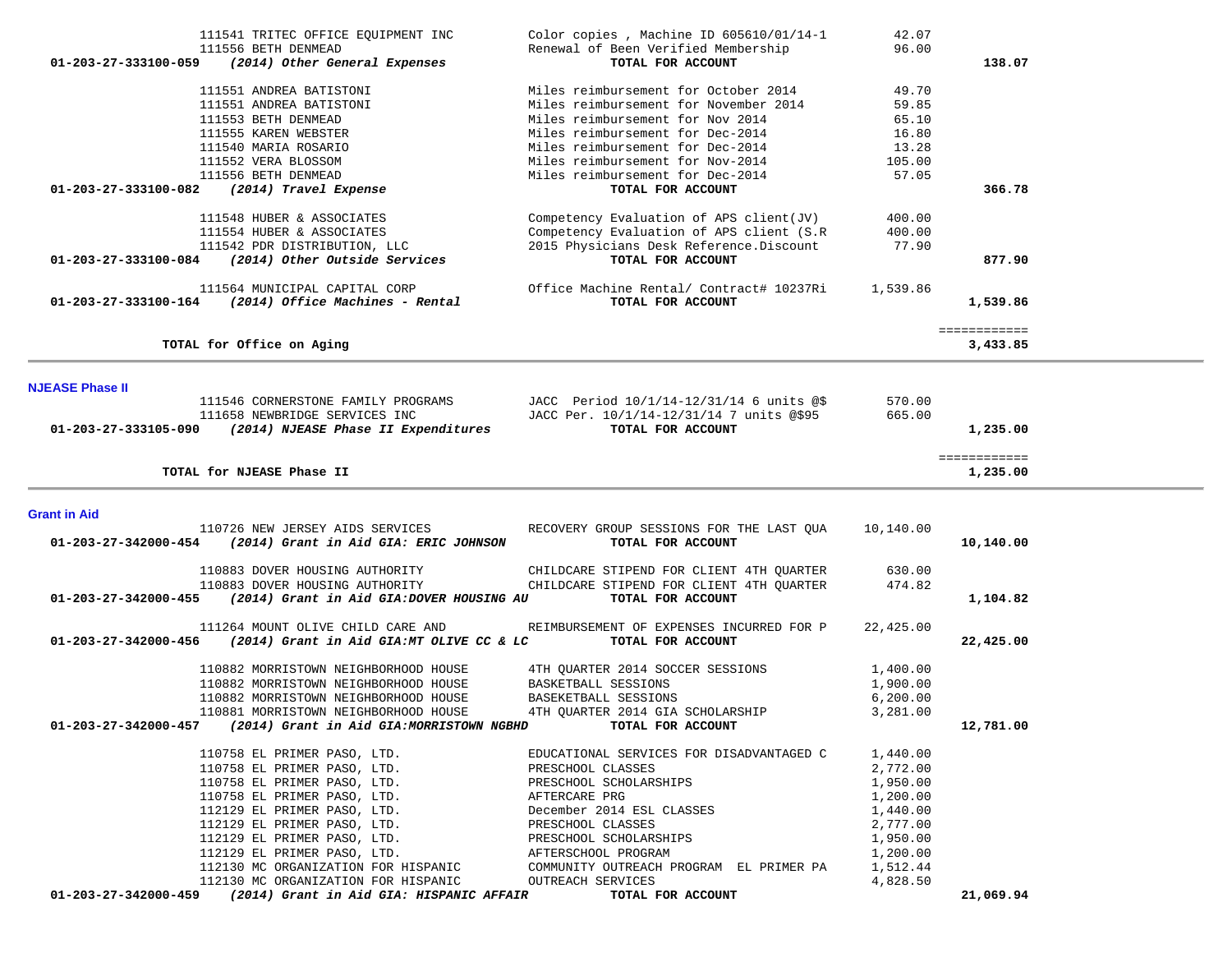|                                         | 111545 CORNERSTONE FAMILY PROGRAMS<br>111696 CORNERSTONE FAMILY PROGRAMS                              | Grant in Aid Funding 2014                                                                                                                                                                                                                                                          | 469.00<br>6, 175.00 |                           |
|-----------------------------------------|-------------------------------------------------------------------------------------------------------|------------------------------------------------------------------------------------------------------------------------------------------------------------------------------------------------------------------------------------------------------------------------------------|---------------------|---------------------------|
|                                         | 110880 CORNERSTONE FAMILY PROGRAMS<br>$01-203-27-342000-462$ (2014) Grant in Aid GIA: FAMILY SERVICES | COST REIMBURSEMENT FOR SOCIAL WORK SERVI 4,681.00<br>TOTAL FOR ACCOUNT                                                                                                                                                                                                             |                     | 11,325.00                 |
|                                         | 110830 ATLANTIC HEALTH SERVICES/MMH                                                                   | services provided for the month of Octob 4,063.00                                                                                                                                                                                                                                  |                     |                           |
|                                         | 110830 ATLANTIC HEALTH SERVICES/MMH                                                                   | services provided for the month of Nov. 1,376.00                                                                                                                                                                                                                                   |                     |                           |
|                                         | 01-203-27-342000-464 (2014) Grant in Aid GIA: MORR MEMOR. HOS TOTAL FOR ACCOUNT                       |                                                                                                                                                                                                                                                                                    |                     | 5,439.00                  |
|                                         |                                                                                                       | 11563 DAWN CENTER FOR INDEPENDENT 31458 CM Per. 10/1/14-12/31/14 13,584.00                                                                                                                                                                                                         |                     |                           |
|                                         | 01-203-27-342000-473 (2014) Grant in Aid GIA:DAWN INC                                                 | TOTAL FOR ACCOUNT                                                                                                                                                                                                                                                                  |                     | 13,584.00                 |
|                                         | 111513 NORWESCAP INC                                                                                  | FAMILY SUFFICIENCY PRG. 4TH QUARTER 60.4 1,613.00<br>BILLABLE HOURS 41.2555 ONE ON ONE COUNS 1,100.00                                                                                                                                                                              |                     |                           |
|                                         | 111513 NORWESCAP INC                                                                                  |                                                                                                                                                                                                                                                                                    |                     |                           |
|                                         | $01-203-27-342000-477$ (2014) Grant in Aid GIA:NORWESCAP                                              | TOTAL FOR ACCOUNT                                                                                                                                                                                                                                                                  |                     | 2,713.00                  |
|                                         | 111535 CFCS - HOPE HOUSE                                                                              | Chore #1439 Per. 11/1/14-11/30/14 96 uni<br>Chore #1439 Per. 11/1/14-11/30/14 96 uni 3,271.00<br>FIX-IT #1425 per. 11/1/14-11/30/14 8.10 574.00<br>Grant in Aid Funding 2014 4,966.00<br>CATHOLIC FAMILY AIDS EDUCATION SESSIONS 738.00<br>THE AIDS CENTER, SUPPORT GROUPS. DAY OF |                     |                           |
|                                         | 111533 CFCS - HOPE HOUSE                                                                              |                                                                                                                                                                                                                                                                                    |                     |                           |
|                                         | 112352 CFCS - HOPE HOUSE                                                                              |                                                                                                                                                                                                                                                                                    |                     |                           |
|                                         | 112133 CFCS - HOPE HOUSE                                                                              |                                                                                                                                                                                                                                                                                    |                     |                           |
|                                         | 110884 CFCS - HOPE HOUSE                                                                              |                                                                                                                                                                                                                                                                                    |                     |                           |
|                                         | 110852 CFCS - HOPE HOUSE                                                                              |                                                                                                                                                                                                                                                                                    |                     |                           |
|                                         | 110852 CFCS - HOPE HOUSE                                                                              |                                                                                                                                                                                                                                                                                    |                     |                           |
|                                         | 110852 CFCS - HOPE HOUSE                                                                              |                                                                                                                                                                                                                                                                                    |                     |                           |
|                                         | 01-203-27-342000-480 (2014) Grant in Aid GIA: HOPEHOUSEOPERTNF                                        | TOTAL FOR ACCOUNT                                                                                                                                                                                                                                                                  |                     | 18,530.00                 |
|                                         | 111683 VISITING NURSE ASSOC. OF                                                                       | Grant in Aid Funding 2014                                                                                                                                                                                                                                                          | 16,007.00           |                           |
|                                         | 01-203-27-342000-481 (2014) Grant in Aid GIA: VNAANJ                                                  | TOTAL FOR ACCOUNT                                                                                                                                                                                                                                                                  |                     | 16,007.00                 |
|                                         |                                                                                                       | 111659 NEWBRIDGE SERVICES INC 6 Grant in Aid Funding 2014<br>01-203-27-342000-483 (2014) Grant in Aid Aid Ment Hlth Cnt-Ne TOTAL FOR ACCOUNT                                                                                                                                       | 1,490.00            |                           |
|                                         |                                                                                                       |                                                                                                                                                                                                                                                                                    |                     | 1,490.00                  |
|                                         |                                                                                                       |                                                                                                                                                                                                                                                                                    |                     |                           |
|                                         |                                                                                                       | 112207 SAINT CLARE'S HOSPITAL Services provided for Supported Living G 15,994.00<br>112224 SAINT CLARE'S HOSPITAL Parsippany Core Services for the 4th qua 112,665.00                                                                                                              |                     |                           |
|                                         | 01-203-27-342000-484 (2014) Grant in Aid Aid Ment Hlth Cnt-St                                         | TOTAL FOR ACCOUNT                                                                                                                                                                                                                                                                  |                     | 128,659.00                |
|                                         | 112209 UNITED WAY OF NORTHERN                                                                         | PAYING THE AMT LEFT IN THE 2014 GRANT FO                                                                                                                                                                                                                                           | 2,500.00            |                           |
|                                         | 01-203-27-342000-485 (2014) Grant in Aid: United Way of North TOTAL FOR ACCOUNT                       |                                                                                                                                                                                                                                                                                    |                     | 2,500.00                  |
|                                         |                                                                                                       | 110853 NEW HOPE FOUNDATION INC. Client bed days for the month of October                                                                                                                                                                                                           | 11,205.00           |                           |
|                                         |                                                                                                       | 110853 NEW HOPE FOUNDATION INC. Client bed days for the month of Novembe 6,480.00                                                                                                                                                                                                  |                     |                           |
|                                         | 01-203-27-342000-491 (2014) Grant in Aid: New Hope                                                    | TOTAL FOR ACCOUNT                                                                                                                                                                                                                                                                  |                     | 17,685.00                 |
|                                         |                                                                                                       | 111268 STORY TELLING ARTS INC Storytelling workshops at the Morris Cou 6,240.00                                                                                                                                                                                                    |                     |                           |
|                                         | 01-203-27-342000-492 (2014) Grant in Aid:Storytelling Arts TOTAL FOR ACCOUNT                          |                                                                                                                                                                                                                                                                                    |                     | 6, 240.00                 |
|                                         |                                                                                                       |                                                                                                                                                                                                                                                                                    |                     | ============              |
|                                         | TOTAL for Grant in Aid                                                                                |                                                                                                                                                                                                                                                                                    |                     | 291,692.76                |
|                                         |                                                                                                       |                                                                                                                                                                                                                                                                                    |                     |                           |
| <b>Seniors, Disabled &amp; Veterans</b> | 111532 CORNERSTONE FAMILY                                                                             | MVADC Pe. 11/1/14-11/30/14 874units@\$34.                                                                                                                                                                                                                                          | 17,500.74           |                           |
| 01-203-27-343100-036                    | (2014) Contracted Services - Adult Day C                                                              | TOTAL FOR ACCOUNT                                                                                                                                                                                                                                                                  |                     | 17,500.74                 |
|                                         |                                                                                                       |                                                                                                                                                                                                                                                                                    |                     |                           |
|                                         |                                                                                                       |                                                                                                                                                                                                                                                                                    |                     | ============<br>17,500.74 |
|                                         | TOTAL for Seniors, Disabled & Veterans                                                                |                                                                                                                                                                                                                                                                                    |                     |                           |
| <b>Morristown MemorHosp-SCS</b>         |                                                                                                       |                                                                                                                                                                                                                                                                                    |                     |                           |

 **01-203-27-343170-090** *(2014) Expenditures* **TOTAL FOR ACCOUNT 22,295.00**

112194 ATLANTIC HEALTH SERVICES 4Q14 Case Management Services for SCHS 22,295.00<br>1 (2014) Expenditures 6 (2015)

============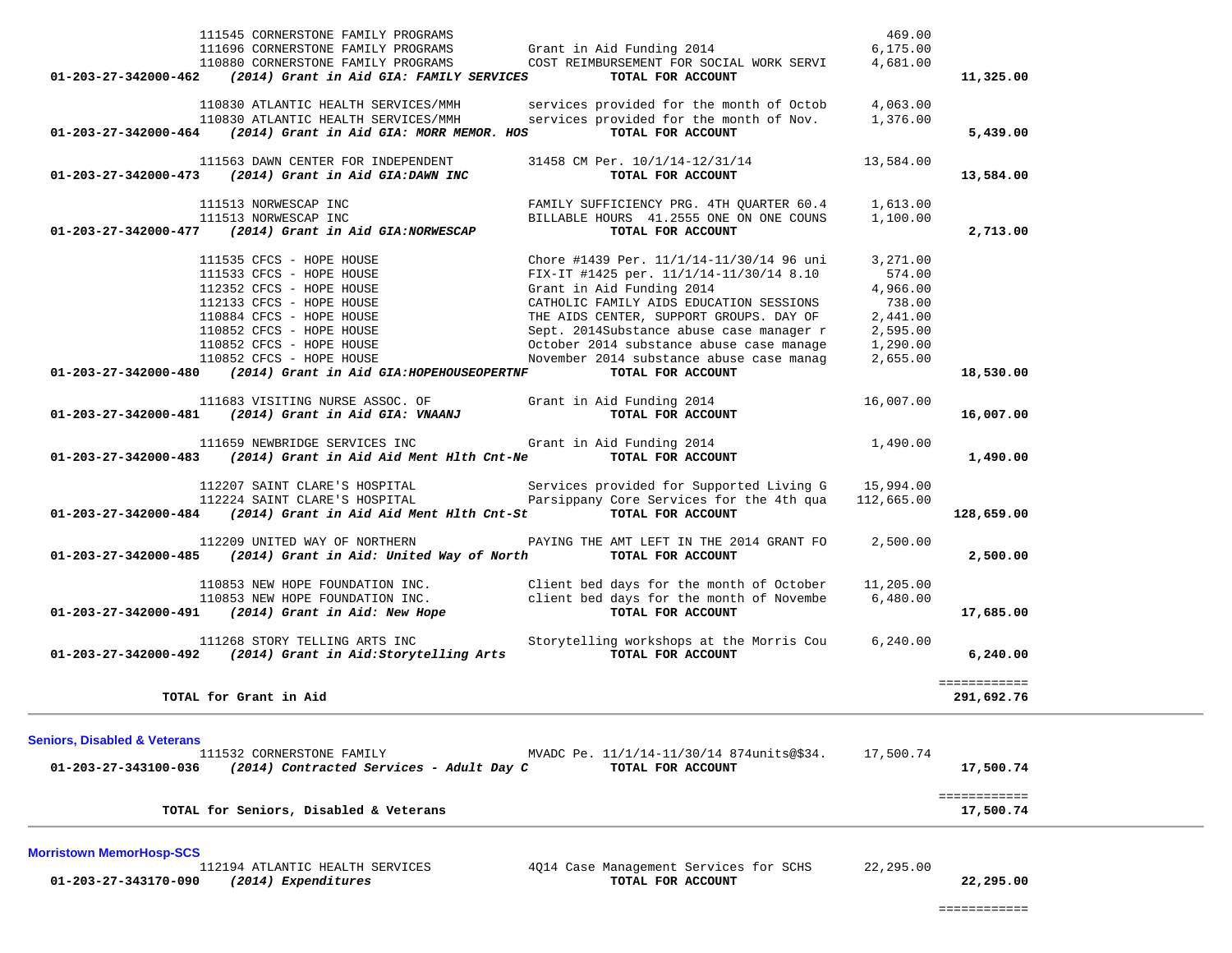| <b>County Board of Social Service</b>                                                  |                                                                                      |                 |           |
|----------------------------------------------------------------------------------------|--------------------------------------------------------------------------------------|-----------------|-----------|
| 111872 MUNICIPAL CAPITAL CORP                                                          | $12/01/14 - 02/28/15$                                                                | 520.80          |           |
| 111871 MUNICIPAL CAPITAL CORP                                                          | $11/1/14 - 01/31/15$                                                                 | 542.60          |           |
| 111870 MUNICIPAL CAPITAL CORP                                                          | Ricoh MPC4502A                                                                       | 2,597.98        |           |
| Office Machines - Rental<br>01-201-27-345100-164                                       | TOTAL FOR ACCOUNT                                                                    |                 | 3,661.38  |
| 111867 JOANNE YOUNG                                                                    | ADM - Insurance reimb. for January to Ju                                             | 72.00           |           |
| 111874 SHARI BOEHM                                                                     | Insurance reimb. for January to June 201                                             | 72.00           |           |
| 112230 AMY ARCHER                                                                      | Insurance reimb. for January to June 201                                             | 72.00           |           |
| 112236 ADAM WOLCOTT                                                                    | Insurance reimb. for January to June 201                                             | 72.00           |           |
| 112237 ANSUYA JASANI                                                                   | MAP - Insurance reimb. for January to Ju                                             | 72.00           |           |
| 112231 BEENA P. SHAH                                                                   | ADM - Insurance reimb. for January to Ju                                             | 72.00           |           |
| 112232 CLAUDIA L. HINOJOSA                                                             | MAP - Insurance reimb. for January to Ju                                             | 72.00           |           |
| 112233 DIPALI PATEL                                                                    | FSS - Insurance reimb. for January to Ju                                             | 72.00           |           |
| 112238 DIANA BICZAK                                                                    | MAP - Insurance reimb. for January to Ju                                             | 72.00           |           |
| 112239 DIENANE ETIENNE                                                                 | MAP - Insurance reimb. for January to Ju                                             | 72.00           |           |
| 112273 ILA TALWAR                                                                      | MAP - Insurance reimb. from January to J                                             | 90.00           |           |
| 112240 JEANNE YOUNG                                                                    | MAP - Insurance reimb. for January to Ju                                             | 90.00           |           |
|                                                                                        | ADM - Insurance reimb. for January to Ju                                             | 72.00           |           |
| 112241 KAREN REMUS<br>112242 LOURDES DEGUZMAN                                          | MAP - Insurance reimb. for January to Ju                                             | 72.00           |           |
| 112243 MARISOL HEREDIA                                                                 | MAP - Insurance reimb. for January to Ju                                             | 72.00           |           |
| 112244 SANGITA SHAH                                                                    | MAP - Insurance reimb. for January to Ju                                             | 72.00           |           |
| 112245 SUDESH MEHTA                                                                    | MAP - Insurance reimb. for January to Ju                                             | 72.00           |           |
| 01-201-27-345100-333<br>Other Allowances                                               | TOTAL FOR ACCOUNT                                                                    |                 | 1,260.00  |
| 111855 STAPLES ADVANTAGE                                                               |                                                                                      |                 |           |
| 111855 STAPLES ADVANTAGE                                                               | Stamp Accupro MB 5LN/ Order #7127477790-<br>Stamp Accupro MB 5LN/ Order #7127477790- | 23.52<br>23.52  |           |
|                                                                                        | Stamp Accupro MB 5LN/Order #7127477790-0                                             |                 |           |
| 111855 STAPLES ADVANTAGE                                                               |                                                                                      | 23.52           |           |
| 111855 STAPLES ADVANTAGE<br>111855 STAPLES ADVANTAGE                                   | Order #7128349117-000-001/12-08-14                                                   | 942.22<br>27.86 |           |
| 111855 STAPLES ADVANTAGE                                                               | Envl 4-3/8X5.75 we/ Order #7128349117-00                                             | 182.00          |           |
| 111858 W.B. MASON COMPANY INC                                                          | Kyocera TK332 Toner Cart BLK/ Order #712<br>Order #S022978920/12-02-14               | 3,542.13        |           |
| 111858 W.B. MASON COMPANY INC                                                          | Order #S023598846/12-16-14                                                           | 88.24           |           |
| 01-203-27-345100-058<br>(2014) Office Supplies & Stationery                            | TOTAL FOR ACCOUNT                                                                    |                 | 4,853.01  |
|                                                                                        |                                                                                      |                 |           |
| 111859 BENAY FIORE                                                                     | Interpretation service for Donna Guardin                                             | 175.00          |           |
| 111850 DEER PARK<br>(2014) Other General Expenses<br>01-203-27-345100-059              | Acct. no. 0434488383/ 11/15/14 - 12/14/1<br>TOTAL FOR ACCOUNT                        | 413.80          | 588.80    |
|                                                                                        |                                                                                      |                 |           |
| 112208 SAINT CLARE'S HOSPITAL<br>(2014) Other Outside Services<br>01-203-27-345100-084 | St Clares Counseling Services GIA 1416.<br>TOTAL FOR ACCOUNT                         | 36,145.00       | 36,145.00 |
|                                                                                        |                                                                                      |                 |           |
| 111872 MUNICIPAL CAPITAL CORP                                                          | Lease payment for 9240G copier 12/12                                                 | 260.40          |           |
| 111871 MUNICIPAL CAPITAL CORP                                                          | Rental charges for 2 Copiers $(6/12)$ - MP                                           | 1,085.18        |           |
| 111870 MUNICIPAL CAPITAL CORP                                                          | (9) Digital copiers - (payment $8/12$ ) - B                                          | 5,195.98        |           |
| (2014) Office Machines - Rental<br>01-203-27-345100-164                                | TOTAL FOR ACCOUNT                                                                    |                 | 6,541.56  |
| 111860 JOHNSON & JOHNSON, ESQS                                                         | Legal services rendered for the month of                                             | 3,624.00        |           |
| 111860 JOHNSON & JOHNSON, ESOS                                                         | Collection - Professional services - FIU                                             | 1,304.00        |           |
| 111860 JOHNSON & JOHNSON, ESQS                                                         | Galletta, Alma v. OTA                                                                | 48.00           |           |
| 111857 U.S. SECURITY ASSOCIATES, INC.                                                  | Payment for Security Officer/ Client #57                                             | 496.40          |           |
| 111857 U.S. SECURITY ASSOCIATES, INC.                                                  | $12/05/14 - 12/11/14$                                                                | 704.45          |           |
| 111857 U.S. SECURITY ASSOCIATES, INC.                                                  | $12/12/14 - 12/18/14$                                                                | 620.50          |           |
| 111857 U.S. SECURITY ASSOCIATES, INC.                                                  | $12/19/14 - 12/25/14$                                                                | 547.50          |           |
| 112234 U.S. SECURITY ASSOCIATES, INC.                                                  | Payment for Security Officer - Client #5                                             | 496.40          |           |
| 01-203-27-345100-325<br>(2014) Special Services                                        | TOTAL FOR ACCOUNT                                                                    |                 | 7,841.25  |
| 110071 DISCOVERY BENEFITS INC.                                                         | COBRA Payment for November 2014 / Custom                                             | 65.00           |           |
| (2014) Hospital Insurance Premiums<br>01-203-27-345100-329                             | TOTAL FOR ACCOUNT                                                                    |                 | 65.00     |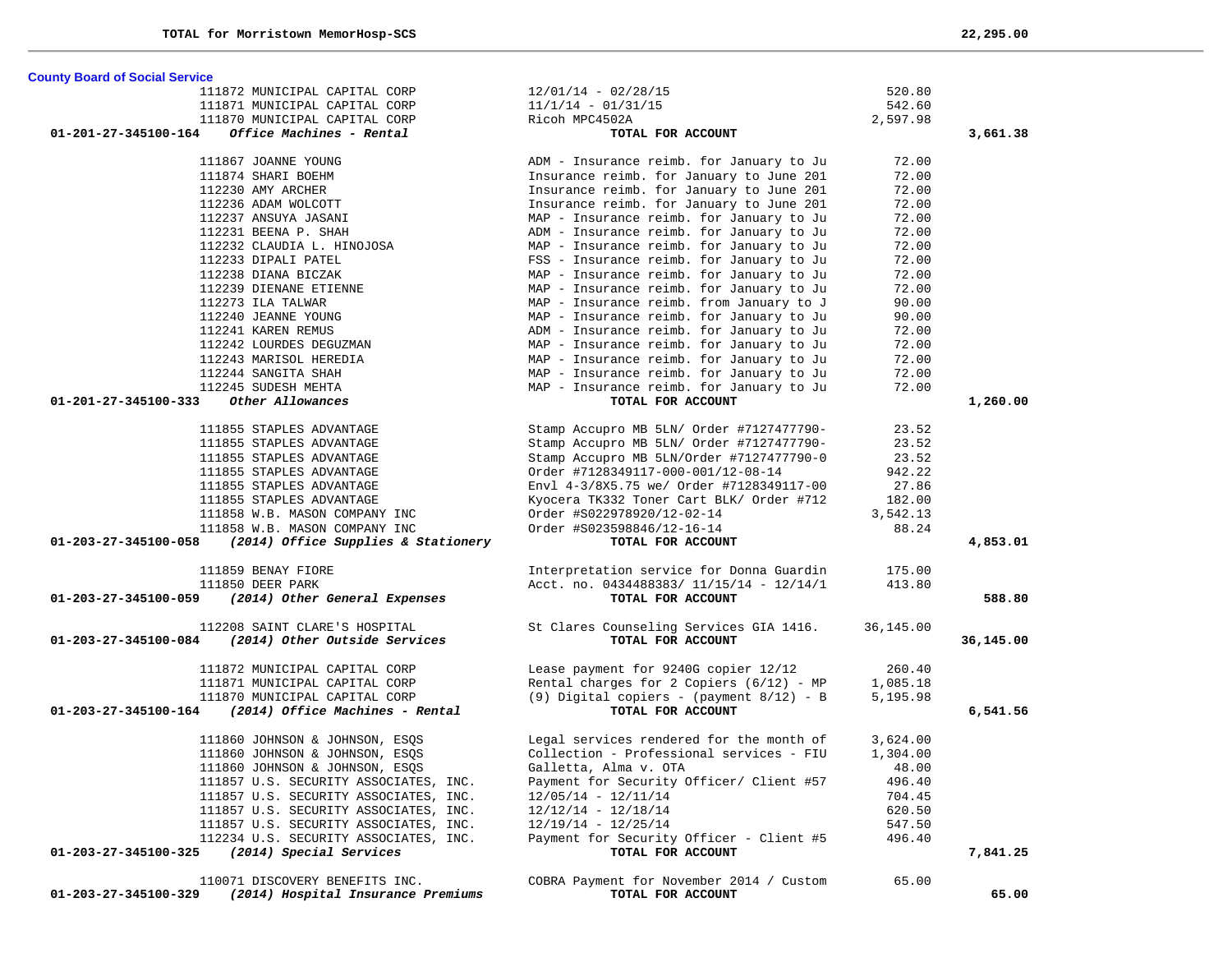| 111862 JOAN BRUSEO<br>111863 LASZLO CSENGETO<br>111874 SHARI BOEHM<br>112230 AMY ARCHER<br>01-203-27-345100-332<br>(2014) Mileage | ADM - Mileage reimb. for June to Novembe<br>ADM - Mileage reimb. for December 2014<br>ADM - Mileage reimb. for November & Dece<br>ADM - Mileage reimb. for November 2014<br>TOTAL FOR ACCOUNT                            | 108.85<br>33.60<br>183.40<br>77.70         | 403.55                    |  |
|-----------------------------------------------------------------------------------------------------------------------------------|--------------------------------------------------------------------------------------------------------------------------------------------------------------------------------------------------------------------------|--------------------------------------------|---------------------------|--|
| 111861 ANNA KRAUZE<br>111862 JOAN BRUSEO<br>111865 SANDRA MENDOZA<br>111864 SALVATORE CONTINI<br>112236 ADAM WOLCOTT              | FSS - Insurance reimb. for July to Decem<br>Insurance reimb. for July to December 20<br>FSS - Insurance reimb. for July to Decem<br>MAP - Insurance reimb. for July to Decem<br>MAP - Insurance reimb. for January to De | 90.00<br>72.00<br>72.00<br>72.00<br>144.00 |                           |  |
| (2014) Other Allowances<br>01-203-27-345100-333                                                                                   | TOTAL FOR ACCOUNT                                                                                                                                                                                                        |                                            | 450.00                    |  |
| 110070 HEWLETT-PACKARD COMPANY<br>(2014) Minor Equipment Purchases<br>01-203-27-345100-334                                        | HP Officejet Pro 8620 e-All-in-One Print<br>TOTAL FOR ACCOUNT                                                                                                                                                            | 1,101.00                                   | 1,101.00                  |  |
| 107478 BFI<br>01-203-27-345100-336<br>(2014) Repairs & Alterations                                                                | Purchase of Furniture - Quote no. 000022<br>TOTAL FOR ACCOUNT                                                                                                                                                            | 13,038.48                                  | 13,038.48                 |  |
| TOTAL for County Board of Social Service                                                                                          |                                                                                                                                                                                                                          |                                            | ============<br>75,949.03 |  |
| <b>DEPARTMENT 349110</b>                                                                                                          |                                                                                                                                                                                                                          |                                            |                           |  |
| 110494 HUDSON COUNTY MEADOWVIEW<br>110494 HUDSON COUNTY MEADOWVIEW<br>110494 HUDSON COUNTY MEADOWVIEW                             | County Legal Settlement S.N. 7/30/14-9/3<br>County Legal Settlement J.C. 6/1/14-9/30<br>County Legal Settlement T.A. 6/1/14-9/30                                                                                         | 8,130.68<br>15,999.08<br>15,999.08         |                           |  |
| (2014) Program Expenditures<br>01-203-27-349110-090                                                                               | TOTAL FOR ACCOUNT                                                                                                                                                                                                        |                                            | 40,128.84                 |  |
| TOTAL for DEPARTMENT 349110                                                                                                       |                                                                                                                                                                                                                          |                                            | ============<br>40,128.84 |  |
| <b>MV:Administration</b>                                                                                                          |                                                                                                                                                                                                                          |                                            |                           |  |
| 112437 ARNEL P GARCIA                                                                                                             | LPN, 1-4-2015 thru 1-17-2015                                                                                                                                                                                             | 1,856.00                                   |                           |  |
| 112432 BARKEL FLEMMING                                                                                                            | LPN, 1-4-2015 thru 1-17-2015                                                                                                                                                                                             | 693.97                                     |                           |  |
| 112440 CARLO N DURAN                                                                                                              | RN, 1-4-2015 thru 1-17-2015                                                                                                                                                                                              | 296.00                                     |                           |  |
| 112416 CARRELLE L CALIXTE                                                                                                         | LPN, 1-4-2015 thru 1-17-2015                                                                                                                                                                                             | 3,066.75                                   |                           |  |
| 112418 COLLETE K NYANARO                                                                                                          | RN, 1-4-2015 thru 1-17-2015                                                                                                                                                                                              | 296.00                                     |                           |  |
| 112433 DANILO LAPID                                                                                                               | RN, 1-4-2015 thru 1-17-2015                                                                                                                                                                                              | 1,760.09                                   |                           |  |
| 112419 DAVID JEAN-LOUIS                                                                                                           | LPN, 1-4-2015 thru 1-17-2015                                                                                                                                                                                             | 2,429.50                                   |                           |  |
| 112417 EDITHA MARQUEZ                                                                                                             | RN, 1-4-2015 thru 1-17-2015                                                                                                                                                                                              | 1,498.50                                   |                           |  |
| 112430 ELIZABETH VILLASENOR                                                                                                       | RN, 1-4-2015 thru 1-17-2015                                                                                                                                                                                              | 3,549.41                                   |                           |  |
| 112424 ELLEN M. NOLL                                                                                                              | LPN, 1-4-2015 thru 1-17-2015                                                                                                                                                                                             | 696.00                                     |                           |  |
| 112428 GEORGINA GRAY-HORSLEY                                                                                                      | LPN, 1-4-2015 thru 1-17-2015<br>RN, 1-4-2015 thru 1-17-2015                                                                                                                                                              | 1,160.00                                   |                           |  |
| 112423 ILLIENE CHARLES, RN<br>112438 LOUISE R. MACCHIA                                                                            | RN, 1-4-2015 thru 1-17-2015                                                                                                                                                                                              | 2,905.24<br>277.50                         |                           |  |
| 112427 MA. LIZA IMPERIAL                                                                                                          | RN, 1-4-2015 thru 1-17-2015                                                                                                                                                                                              | 2,987.75                                   |                           |  |
| 112420 MADUKWE IMO IBOKO, RN                                                                                                      | RN, 1-4-2015 thru 1-17-2015                                                                                                                                                                                              | 1,776.00                                   |                           |  |
| 112421 MARIA CARMELITA OBLINA                                                                                                     | LPN, 1-4-2015 thru 1-17-2015                                                                                                                                                                                             | 725.00                                     |                           |  |
| 112425 MARION ENNIS                                                                                                               | LPN, 1-4-2015 thru 1-17-2015                                                                                                                                                                                             | 2,150.40                                   |                           |  |
| 112441 MARTHA YAGHI                                                                                                               | RN, 1-4-2015 thru 1-17-2015                                                                                                                                                                                              | 1,184.00                                   |                           |  |
| 112422 MELOJANE CELESTINO                                                                                                         | RN, 1-4-2015 thru 1-17-2015                                                                                                                                                                                              | 1,480.00                                   |                           |  |
| 112426 MICHAEL ZINN                                                                                                               | RN, 1-4-2015 thru 1-17-2015                                                                                                                                                                                              | 2,368.00                                   |                           |  |
| 112429 MICHELLE CAPILI                                                                                                            | RN, 1-4-2015 thru 1-17-2015                                                                                                                                                                                              | 296.00                                     |                           |  |
| 112434 MIRLENE ESTRIPLET                                                                                                          | RN, 1-4-2015 thru 1-17-2015                                                                                                                                                                                              | 4,227.25                                   |                           |  |
| 112431 ROSE DUMAPIT                                                                                                               | RN, 1-4-2015 thru 1-17-2015                                                                                                                                                                                              | 1,221.00                                   |                           |  |
| 112436 ROSEMARY BATANE COBCOBO                                                                                                    | RN, 1-4-2015 thru 1-17-2015                                                                                                                                                                                              | 1,480.00                                   |                           |  |
| 112435 SUZIE COLLIN                                                                                                               | RN, 1-4-2015 thru 1-17-2015                                                                                                                                                                                              | 3,219.74                                   |                           |  |
| 112439 TEODORA O. DELEON                                                                                                          | RN, 1-4-2015 thru 1-17-2015                                                                                                                                                                                              | 2,386.50                                   |                           |  |
| 01-201-27-350100-013<br>Temporary Help - Per Diem Nurses                                                                          | TOTAL FOR ACCOUNT                                                                                                                                                                                                        |                                            | 45,986.60                 |  |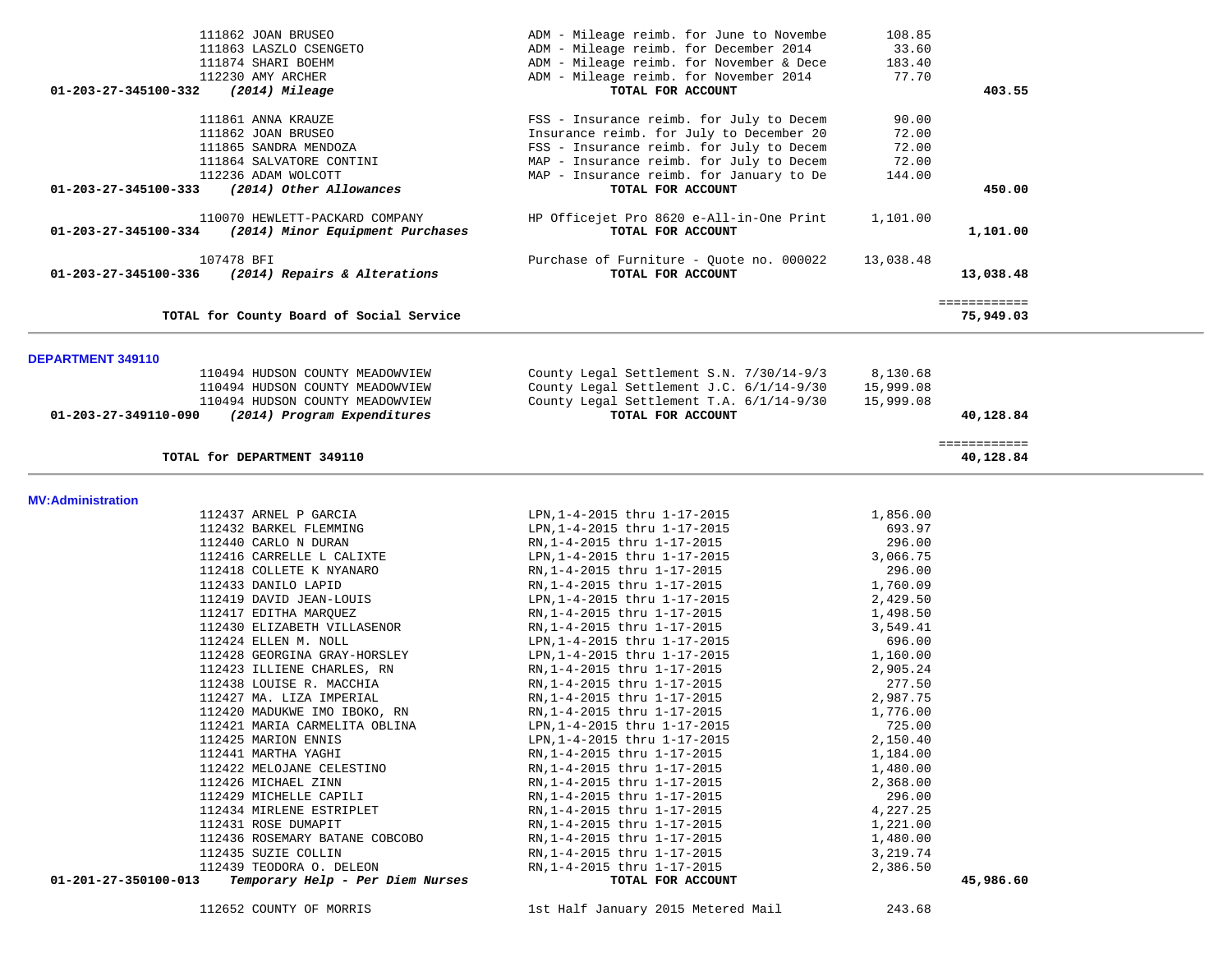**MV:Building Services** 

 ============ **TOTAL for MV:Administration 46,230.28**

| (2014) Contracted Services                                                                                                                                                                                                                     | TOTAL FOR ACCOUNT                                                                                                                                                                                                                                                                                                                               |                                                                               | 750.00    |                                                              |
|------------------------------------------------------------------------------------------------------------------------------------------------------------------------------------------------------------------------------------------------|-------------------------------------------------------------------------------------------------------------------------------------------------------------------------------------------------------------------------------------------------------------------------------------------------------------------------------------------------|-------------------------------------------------------------------------------|-----------|--------------------------------------------------------------|
| 109261 TOWNSHIP OF MORRIS<br>$(2014)$ Sewer                                                                                                                                                                                                    | 1609-0/ MORRIS VIEW/ SPLIT INVOICE<br>TOTAL FOR ACCOUNT                                                                                                                                                                                                                                                                                         | 78, 217.39                                                                    | 78,217.39 |                                                              |
| 112479 DIRECT SUPPLY INC<br>(2014) Plant Operation                                                                                                                                                                                             | 29406, 12-11-2014<br>TOTAL FOR ACCOUNT                                                                                                                                                                                                                                                                                                          | 716.85                                                                        | 716.85    |                                                              |
| TOTAL for MV: Building Services                                                                                                                                                                                                                |                                                                                                                                                                                                                                                                                                                                                 |                                                                               | 79,684.24 |                                                              |
|                                                                                                                                                                                                                                                |                                                                                                                                                                                                                                                                                                                                                 |                                                                               |           |                                                              |
| 112388 BARBARA LIMONE<br>(2014) Associations and Memberships                                                                                                                                                                                   | APIC Membership Renewal for Infection Co<br>TOTAL FOR ACCOUNT                                                                                                                                                                                                                                                                                   | 225.00                                                                        | 225.00    |                                                              |
| 112488 JAMES H WOLF<br>(2014) Contracted Services                                                                                                                                                                                              | Medical Director for Morris View, 12-11 t<br>TOTAL FOR ACCOUNT                                                                                                                                                                                                                                                                                  | 1,685.00                                                                      | 1,685.00  |                                                              |
| 103183 ELI HEALTHCARE<br>(2014) Publication & Subscriptions                                                                                                                                                                                    | 46912555, MDS Alert Renewal for 2014-2015<br>TOTAL FOR ACCOUNT                                                                                                                                                                                                                                                                                  | 299.00                                                                        | 299.00    |                                                              |
| 112390 ALTESHA BERFET<br>112384 ELAINE MUCHION<br>112386 FAITHLYN I ALLEN<br>112399 JOAN HIGGINS<br>112387 JEFFREY DURAN<br>112385 MARGARET E MINOTT<br>112391 MONICA BROWN<br>112389 NATASHA JOHNSON<br>112398 VELMA SAVORY<br>(2014) Nursing | CNA Re-Certification, 11-20-2014<br>CNA Re-Certification, 1-2-2014<br>CNA Re-Certification, 11-13-2014<br>CNA Re-Certification, 12-30-2014<br>CNA Re-Certification, 11-19-2014<br>CNA Re-Certification, 11-25-2014<br>CNA Re-Certification, 12-9-2014<br>CNA Re-Certification, 12-9-14<br>CNA Re-Certification, 12-19-2014<br>TOTAL FOR ACCOUNT | 30.00<br>30.00<br>30.00<br>30.00<br>30.00<br>30.00<br>30.00<br>30.00<br>30.00 | 270.00    |                                                              |
| TOTAL for MV:Nursing                                                                                                                                                                                                                           |                                                                                                                                                                                                                                                                                                                                                 |                                                                               | 2,479.00  |                                                              |
| 112395 KAREN HOGAN<br>Patient Activities                                                                                                                                                                                                       | Volunteer Uniforms & Embroidery, 1-7-2015<br>TOTAL FOR ACCOUNT                                                                                                                                                                                                                                                                                  | 169.40                                                                        | 169.40    |                                                              |
| TOTAL for MV: Recreation/Volunteer Svc                                                                                                                                                                                                         |                                                                                                                                                                                                                                                                                                                                                 |                                                                               | 169.40    |                                                              |
| <b>Assistance Dep Child: Local Shr</b><br>111869 OFFICE OF TEMPORARY ASSISTANCE                                                                                                                                                                | For estimated Co. share of OTA for TANF<br>TOTAL FOR ACCOUNT                                                                                                                                                                                                                                                                                    | 7,000.00                                                                      | 7,000.00  |                                                              |
| TOTAL for Assistance Dep Child: Local Shr                                                                                                                                                                                                      |                                                                                                                                                                                                                                                                                                                                                 |                                                                               | 7,000.00  |                                                              |
|                                                                                                                                                                                                                                                |                                                                                                                                                                                                                                                                                                                                                 | Assistance Dep Child: Local Shr Program E                                     |           | ============<br>============<br>============<br>============ |

112396 ACORN TERMITE AND PEST Pest Control,December~2014 750.00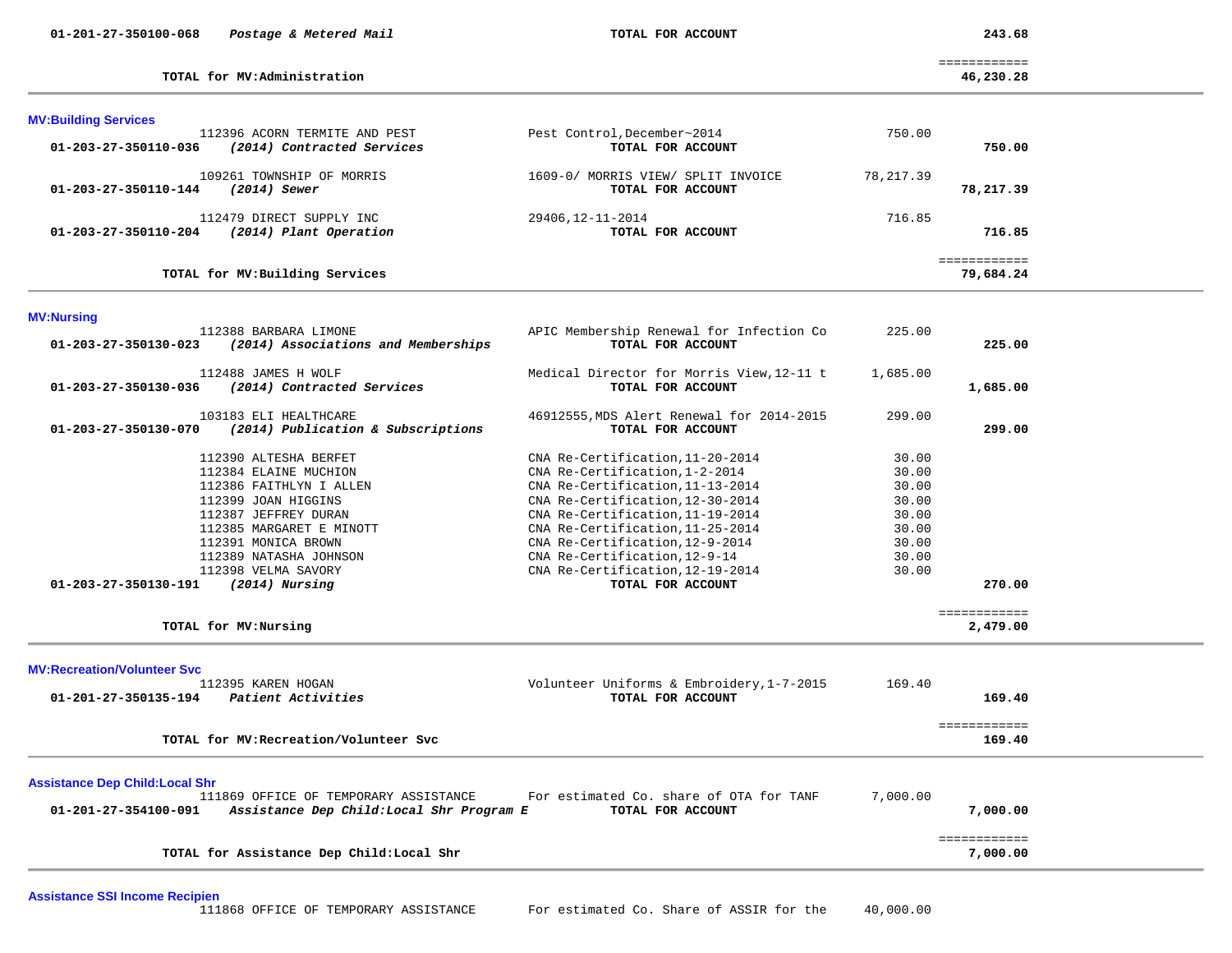| 01-201-27-355100-090                  | Assistance SSI Income Recipien Expenditu          | TOTAL FOR ACCOUNT                                          |             | 40,000.00                  |  |
|---------------------------------------|---------------------------------------------------|------------------------------------------------------------|-------------|----------------------------|--|
|                                       | TOTAL for Assistance SSI Income Recipien          |                                                            |             | ============<br>40,000.00  |  |
| <b>County Adjuster</b>                |                                                   |                                                            |             |                            |  |
| 01-201-27-357100-068                  | 112652 COUNTY OF MORRIS<br>Postage & Metered Mail | 1st Half January 2015 Metered Mail<br>TOTAL FOR ACCOUNT    | 235.58      | 235.58                     |  |
|                                       | 110398 TELESEARCH INC                             | T.Kennedy w/e 11/30/14                                     | 170.63      |                            |  |
|                                       | 110398 TELESEARCH INC                             | T.Kennedy $w/e$ 12/7/14                                    | 687.38      |                            |  |
|                                       | 110398 TELESEARCH INC                             | T.Kennedy w/e 12/14/14                                     | 277.88      |                            |  |
| 01-203-27-357100-016                  | (2014) Outside Salaries & Wages                   | TOTAL FOR ACCOUNT                                          |             | 1,135.89                   |  |
|                                       | TOTAL for County Adjuster                         |                                                            |             | ============<br>1,371.47   |  |
| <b>Dental Clinic</b>                  |                                                   |                                                            |             |                            |  |
|                                       | 111431 ROBERT A. CHARMOY, DMD PA                  | Frank Delane 12/08/14                                      | 60.00       |                            |  |
| 01-203-27-365100-095                  | (2014) Dental Clinic Other Administrativ          | TOTAL FOR ACCOUNT                                          |             | 60.00                      |  |
|                                       |                                                   |                                                            |             | ============               |  |
|                                       | TOTAL for Dental Clinic                           |                                                            |             | 60.00                      |  |
| <b>County Library</b>                 |                                                   |                                                            |             |                            |  |
|                                       | 112652 COUNTY OF MORRIS                           | 1st Half January 2015 Metered Mail                         | 819.94      |                            |  |
| 01-201-29-390100-068                  | Postage & Metered Mail                            | TOTAL FOR ACCOUNT                                          |             | 819.94                     |  |
|                                       | TOTAL for County Library                          |                                                            |             | ============<br>819.94     |  |
| <b>County Superintendent of Schoo</b> |                                                   |                                                            |             |                            |  |
|                                       | 112652 COUNTY OF MORRIS                           | 1st Half January 2015 Metered Mail                         | 64.75       |                            |  |
| 01-201-29-392100-068                  | Postage & Metered Mail                            | TOTAL FOR ACCOUNT                                          |             | 64.75                      |  |
|                                       | 110643 ROSALIE LAMONTE                            | Auto Mileage from 9/10/14 to 9/19/14                       | 7.44        |                            |  |
|                                       | 110643 ROSALIE LAMONTE                            | Auto Mileage from 10/08/14 to 10/17/14                     | 11.16       |                            |  |
| 01-203-29-392100-082                  | 110643 ROSALIE LAMONTE<br>(2014) Travel Expense   | Auto Mileage from 11/3/14 to 11/20/14<br>TOTAL FOR ACCOUNT | 8.60        | 27.20                      |  |
|                                       |                                                   |                                                            |             |                            |  |
|                                       | TOTAL for County Superintendent of Schoo          |                                                            |             | ============<br>91.95      |  |
|                                       |                                                   |                                                            |             |                            |  |
| <b>Contribution to County College</b> |                                                   |                                                            |             |                            |  |
|                                       | 112590 COUNTY COLLEGE OF MORRIS                   | 2ND HALF 1/15 OPERATING BUDGET                             | 568, 256.75 |                            |  |
| 01-201-29-395100-090                  | Expenditures                                      | TOTAL FOR ACCOUNT                                          |             | 568,256.75                 |  |
|                                       | TOTAL for Contribution to County College          |                                                            |             | ============<br>568,256.75 |  |
| <b>Rutgers Extension Service</b>      |                                                   |                                                            |             |                            |  |
|                                       | 112652 COUNTY OF MORRIS                           | 1st Half January 2015 Metered Mail                         | 1.44        |                            |  |
| 01-201-29-396100-068                  | Postage & Metered Mail                            | TOTAL FOR ACCOUNT                                          |             | 1.44                       |  |
|                                       |                                                   |                                                            |             | ============               |  |
|                                       | TOTAL for Rutgers Extension Service               |                                                            |             | 1.44                       |  |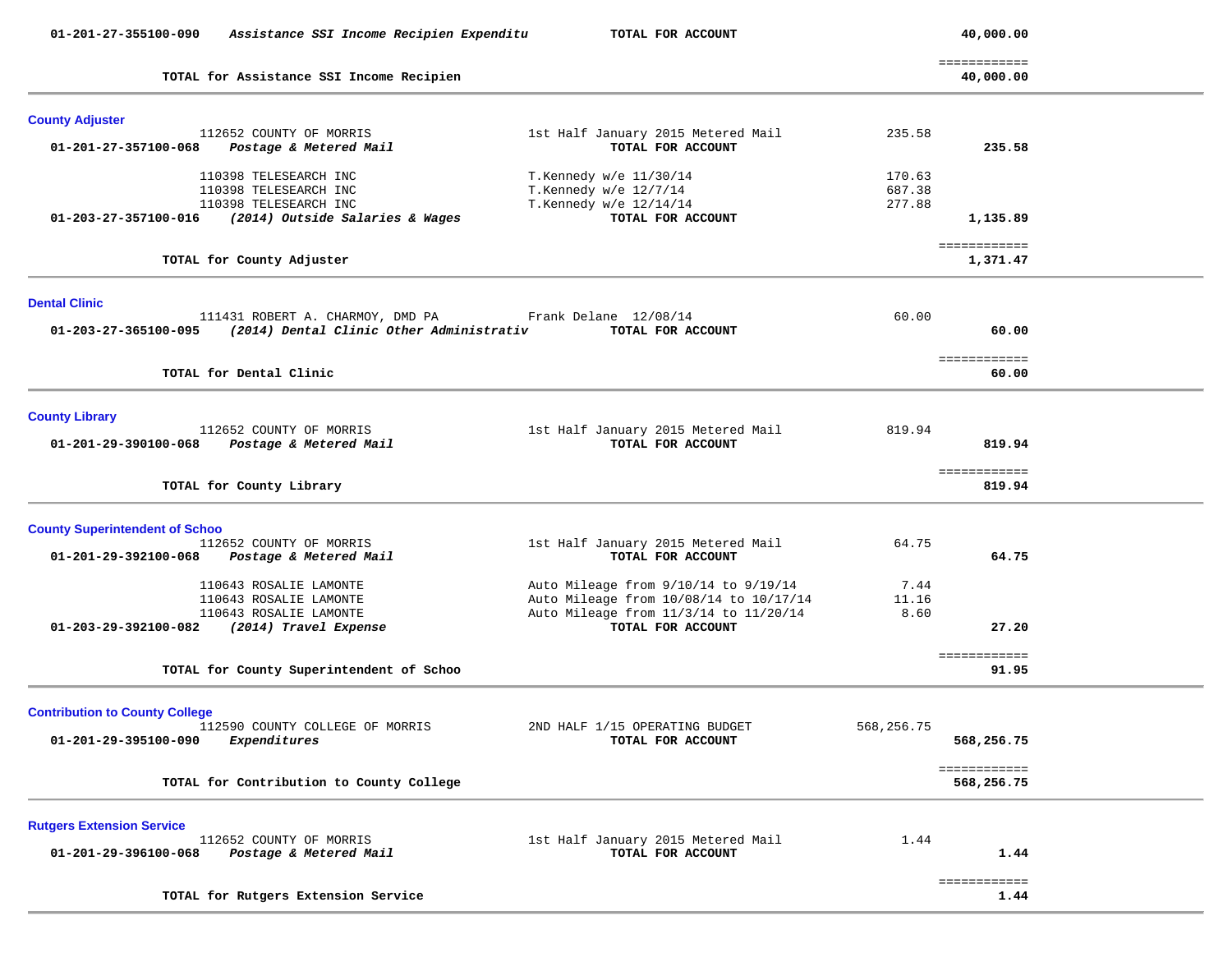| <b>Rmb Out of Cty Two Yr Coll</b><br>112658 MERCER COUNTY COMMUNITY              | Chargeback for Fall 2014 for Morris Coun                                               | 750.36            |                        |  |
|----------------------------------------------------------------------------------|----------------------------------------------------------------------------------------|-------------------|------------------------|--|
| 01-203-29-397100-090<br>(2014) Rmb Out of Cty Two Yr Coll Expend                 | TOTAL FOR ACCOUNT                                                                      |                   | 750.36                 |  |
| TOTAL for Rmb Out of Cty Two Yr Coll                                             |                                                                                        |                   | ============<br>750.36 |  |
| <b>Fire and Police Academy</b>                                                   |                                                                                        |                   |                        |  |
| 112652 COUNTY OF MORRIS<br>01-201-29-407100-068<br>Postage & Metered Mail        | 1st Half January 2015 Metered Mail<br>TOTAL FOR ACCOUNT                                | 194.50            | 194.50                 |  |
| TOTAL for Fire and Police Academy                                                |                                                                                        |                   | ============<br>194.50 |  |
| <b>Utilities</b>                                                                 |                                                                                        |                   |                        |  |
| 112159 JERSEY CENTRAL POWER & LIGHT                                              | 10-00-64-2465-3-9 Rt 53 & Diamond Spring                                               | 36.78             |                        |  |
| 112158 JERSEY CENTRAL POWER & LIGHT                                              | 10-00-59-9968-9-0 Rt 15 & Dewey Ave 1/8/                                               | 84.83             |                        |  |
| 01-201-31-430100-137<br><i>Electricity</i>                                       | TOTAL FOR ACCOUNT                                                                      |                   | 121.61                 |  |
| 111721 VERIZON                                                                   | 973-455-0378 979 71Y / RE: PENTHOUSE- A                                                | 65.99             |                        |  |
| 01-201-31-430100-146<br>Telephone                                                | TOTAL FOR ACCOUNT                                                                      |                   | 65.99                  |  |
| 111387 BOROUGH OF BUTLER                                                         | Rt 23 & Decker Ave                                                                     | 71.56             |                        |  |
| 111387 BOROUGH OF BUTLER                                                         | Rt 23 Traffic Light                                                                    | 91.38             |                        |  |
| 111387 BOROUGH OF BUTLER                                                         | Rt 8495-0 Rt 23 So Light Pole #144                                                     | 110.37            |                        |  |
| 110428 BOROUGH OF BUTLER                                                         | 8496-0 Rt 23 & Decker                                                                  | 69.22             |                        |  |
| 110428 BOROUGH OF BUTLER                                                         | 8495-1 Rt 23 Traffic Light                                                             | 89.71             |                        |  |
| 110428 BOROUGH OF BUTLER                                                         | 8495-0 Rt 23 South Light Pole #144                                                     | 90.38             |                        |  |
| 111490 JERSEY CENTRAL POWER & LIGHT                                              | 100 102 459 516 - COMM CENTER 11-20-14 T                                               | 17,142.13         |                        |  |
| 109333 JERSEY CENTRAL POWER & LIGHT                                              | 100 105 119 190 O Rt 10 & Hillside Ave-L                                               | 46.99             |                        |  |
| 110414 JERSEY CENTRAL POWER & LIGHT<br>110397 JERSEY CENTRAL POWER & LIGHT       | 10-00-89-1397-3-5 ORt 206                                                              | 110.76<br>345.83  |                        |  |
| 110403 JERSEY CENTRAL POWER & LIGHT                                              | 10-00-05-8414-2-2 St Lighting Morristown<br>$10-00-44-7627-6-1$ Rt 46 and Canfield Ave | 31.24             |                        |  |
| 111492 JERSEY CENTRAL POWER & LIGHT                                              | 20-00-00-0528-1-7 MASTER ACCOUNT DATED 1                                               | 36,511.39         |                        |  |
| 111491 JERSEY CENTRAL POWER & LIGHT                                              | 100 102 459 516 - WARRANTS DATED 12/18/1                                               | 834.06            |                        |  |
| 111494 JERSEY CENTRAL POWER & LIGHT                                              | 10-00-04-8856-2-8 MOSQUITO 10-25-14 TO 1                                               | 685.55            |                        |  |
| 111493 JERSEY CENTRAL POWER & LIGHT                                              | 200 000 971 008 - MASTER ACCOUNT 10-18-1                                               | 294.60            |                        |  |
| 110393 JERSEY CENTRAL POWER & LIGHT                                              | $10-00-01-6063-0-8$ St Lighting Dover                                                  | 655.03            |                        |  |
| 110402 JERSEY CENTRAL POWER & LIGHT                                              | 10-00-28-8978-6-4 Mt Arlington                                                         | 65.52             |                        |  |
| 110408 JERSEY CENTRAL POWER & LIGHT                                              | $10-00-84-5117-1-4$ O Berkshire Valley Roa                                             | 21.88             |                        |  |
| 110411 JERSEY CENTRAL POWER & LIGHT                                              | 20-00-00-0539-3-0 120 E Hanover Ave                                                    | 546.70            |                        |  |
| 110406 JERSEY CENTRAL POWER & LIGHT<br>111495 JERSEY CENTRAL POWER & LIGHT       | 10-00-64-2465-3-9 Rt 53 & Diamond Spring                                               | 38.11<br>3,431.05 |                        |  |
| 110410 JERSEY CENTRAL POWER & LIGHT                                              | 20-00-00-05238-4-9, LIGHTING FIXTURES, DA<br>10-00-84-5137-1-0 O Berkshire Valley Roa  | 22.24             |                        |  |
| 110139 TIOGA SOLAR MORRIS COUNTY 1 LLC                                           | 136242003/ RE: VOTING MACHINE                                                          | 951.48            |                        |  |
| 110139 TIOGA SOLAR MORRIS COUNTY 1 LLC                                           | 136242003/ RE: SCHUYLER BLDG                                                           | 391.59            |                        |  |
| 110139 TIOGA SOLAR MORRIS COUNTY 1 LLC                                           | 136242003/ RE: SCHUYLER GRG                                                            | 587.34            |                        |  |
| 110139 TIOGA SOLAR MORRIS COUNTY 1 LLC                                           | 136242003/ RE: VOTING MACHINE                                                          | 652.46            |                        |  |
| 110139 TIOGA SOLAR MORRIS COUNTY 1 LLC                                           | 136242003/ RE: SCHUYLER BLDG                                                           | 261.11            |                        |  |
| 110139 TIOGA SOLAR MORRIS COUNTY 1 LLC                                           | 136242003/ RE: SCHUYLER GRG                                                            | 391.67            |                        |  |
| 110139 TIOGA SOLAR MORRIS COUNTY 1 LLC<br>110139 TIOGA SOLAR MORRIS COUNTY 1 LLC | 136242003/ RE: VOTING MACHINE<br>136242003/ RE: SCHUYLER BLDG                          | 427.86<br>162.78  |                        |  |
| 110139 TIOGA SOLAR MORRIS COUNTY 1 LLC                                           | 136242003/ RE: SCHUYLER GRG                                                            | 244.17            |                        |  |
| 112055 JERSEY CENTRAL POWER & LIGHT                                              | 100 004 885 628- MOSQUITO CONTROL/ 11/25                                               | 659.38            |                        |  |
| 112215 JERSEY CENTRAL POWER & LIGHT                                              | 20 00 00 0537 8 1 - MASTER ACCT - HILL/                                                | 76,411.86         |                        |  |
| 112215 JERSEY CENTRAL POWER & LIGHT                                              | 100 004 956 445 - REVERSED INVOICE CREDI                                               | $-11, 377.77$     |                        |  |
| 112215 JERSEY CENTRAL POWER & LIGHT                                              | 100 005 063 530 - REVERSED INVOICE CREDI                                               | $-41, 280.86$     |                        |  |
| 112215 JERSEY CENTRAL POWER & LIGHT                                              | 100 005 064 041 - REVERSED INVOICE CREDI                                               | $-4, 213.80$      |                        |  |
| 112358 MORRISTOWN PARKING AUTHORITY                                              | JCP & L/ SCHUYLER ANNEX PARKING                                                        | 710.36            |                        |  |
| 110405 JERSEY CENTRAL POWER & LIGHT                                              | 10-00-59-9968-9-0 Rt 15 & Dewey Ave                                                    | 78.24             |                        |  |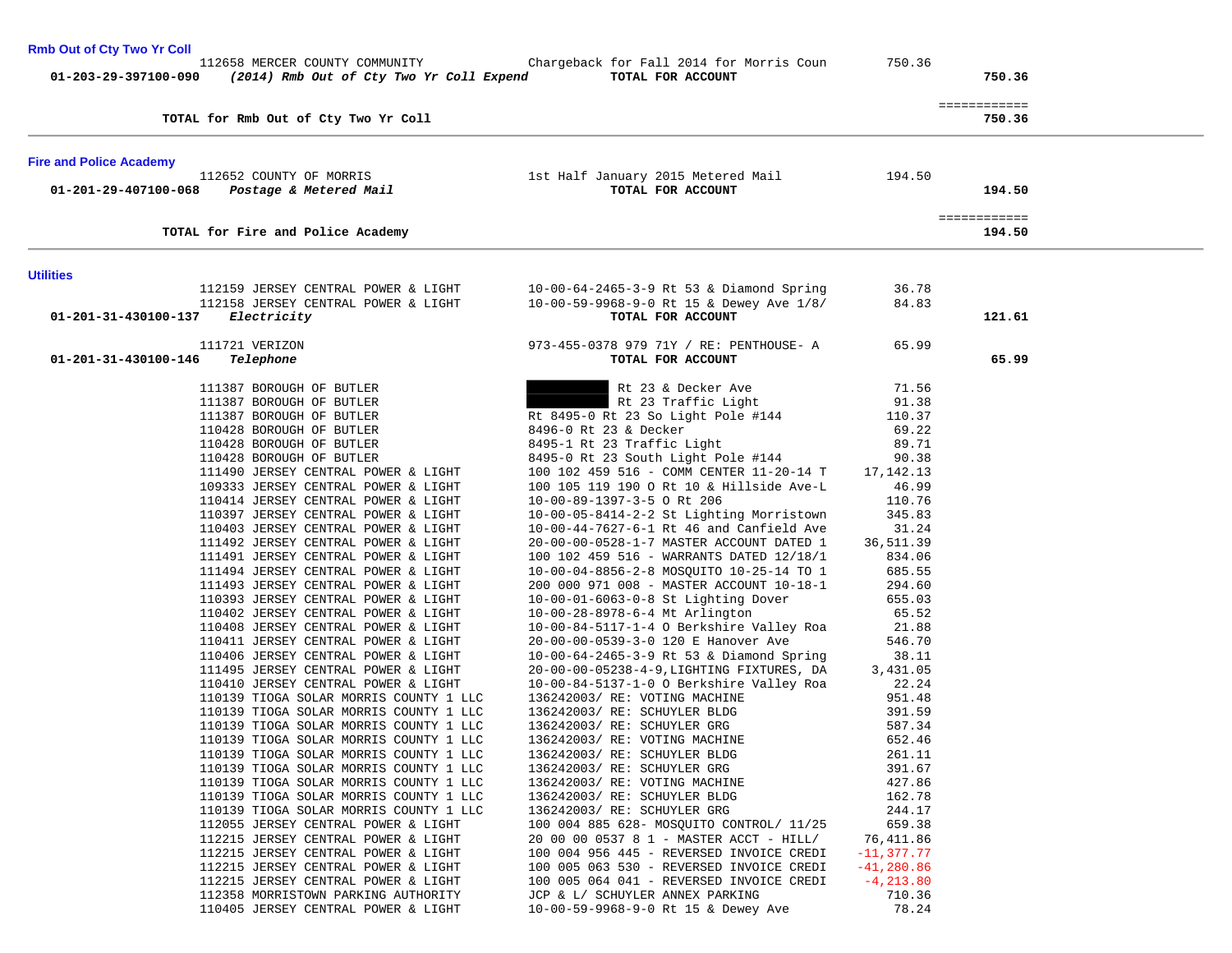|                                                                                                                                                                                                                                     | 111496 DIRECT ENERGY BUSINESS MARKETING 1316 - SUMMARY GROUP #/MORRIS COUNTY (61                                                                                                                                                        | 26,448.98        |           |
|-------------------------------------------------------------------------------------------------------------------------------------------------------------------------------------------------------------------------------------|-----------------------------------------------------------------------------------------------------------------------------------------------------------------------------------------------------------------------------------------|------------------|-----------|
|                                                                                                                                                                                                                                     | 11499 DIRECT ENERGY BUSINESS MARKETING 1316 - SUMMARY GROUP #7MUCKLEY (DUNTY (612830) 612953 - LONG VALLEY (12-06-14 T<br>111661 ELIZABETHTOWN GAS COMPANY 3333344641 / RE: LONG VALLEY (12-06-14 T<br>111664 R.J. NATURAL GAS CO       |                  |           |
|                                                                                                                                                                                                                                     |                                                                                                                                                                                                                                         |                  |           |
|                                                                                                                                                                                                                                     |                                                                                                                                                                                                                                         |                  |           |
|                                                                                                                                                                                                                                     |                                                                                                                                                                                                                                         |                  |           |
|                                                                                                                                                                                                                                     |                                                                                                                                                                                                                                         |                  |           |
|                                                                                                                                                                                                                                     |                                                                                                                                                                                                                                         |                  |           |
|                                                                                                                                                                                                                                     |                                                                                                                                                                                                                                         |                  |           |
|                                                                                                                                                                                                                                     |                                                                                                                                                                                                                                         |                  |           |
|                                                                                                                                                                                                                                     |                                                                                                                                                                                                                                         |                  |           |
|                                                                                                                                                                                                                                     |                                                                                                                                                                                                                                         |                  |           |
|                                                                                                                                                                                                                                     |                                                                                                                                                                                                                                         |                  |           |
|                                                                                                                                                                                                                                     |                                                                                                                                                                                                                                         |                  |           |
|                                                                                                                                                                                                                                     | 111644 N.J. NATURAL GAS COMPANY 12-1157-4515-09/RE: DOVER PROBATION/12<br>111644 N.J. NATURAL GAS COMPANY 12-1157-4515-09/RE: DOVER PROBATION/12<br>111650 N.J. NATURAL GAS COMPANY 12-1126-4370-18/RE: WHARTON ROADS/12-0 715.57<br>11 |                  |           |
|                                                                                                                                                                                                                                     |                                                                                                                                                                                                                                         |                  |           |
|                                                                                                                                                                                                                                     |                                                                                                                                                                                                                                         |                  |           |
|                                                                                                                                                                                                                                     |                                                                                                                                                                                                                                         |                  |           |
|                                                                                                                                                                                                                                     |                                                                                                                                                                                                                                         |                  |           |
| 111659 N.J. NATURAL GAS COMPANY<br>111659 N.J. NATURAL GAS COMPANY<br>16-1126-41374-12/2 RE: WHARTON ORTZ (15-203-23<br>112128 YEREN EIGHEAT RESPONSIBLE TO THE SIMULATE CONTENT (16-124-142-04 -18 INCREDIENT (16-203-31-430100-14 |                                                                                                                                                                                                                                         |                  | 36,921.06 |
|                                                                                                                                                                                                                                     |                                                                                                                                                                                                                                         |                  |           |
|                                                                                                                                                                                                                                     |                                                                                                                                                                                                                                         |                  |           |
|                                                                                                                                                                                                                                     |                                                                                                                                                                                                                                         |                  | 9,633.91  |
|                                                                                                                                                                                                                                     |                                                                                                                                                                                                                                         |                  |           |
|                                                                                                                                                                                                                                     |                                                                                                                                                                                                                                         |                  |           |
|                                                                                                                                                                                                                                     |                                                                                                                                                                                                                                         |                  |           |
|                                                                                                                                                                                                                                     |                                                                                                                                                                                                                                         |                  |           |
|                                                                                                                                                                                                                                     |                                                                                                                                                                                                                                         |                  |           |
|                                                                                                                                                                                                                                     |                                                                                                                                                                                                                                         |                  |           |
|                                                                                                                                                                                                                                     |                                                                                                                                                                                                                                         |                  |           |
|                                                                                                                                                                                                                                     |                                                                                                                                                                                                                                         |                  |           |
|                                                                                                                                                                                                                                     |                                                                                                                                                                                                                                         |                  |           |
|                                                                                                                                                                                                                                     |                                                                                                                                                                                                                                         |                  |           |
|                                                                                                                                                                                                                                     |                                                                                                                                                                                                                                         |                  |           |
|                                                                                                                                                                                                                                     |                                                                                                                                                                                                                                         |                  |           |
|                                                                                                                                                                                                                                     |                                                                                                                                                                                                                                         |                  |           |
|                                                                                                                                                                                                                                     |                                                                                                                                                                                                                                         |                  |           |
|                                                                                                                                                                                                                                     |                                                                                                                                                                                                                                         |                  | 15,699.24 |
|                                                                                                                                                                                                                                     |                                                                                                                                                                                                                                         |                  |           |
|                                                                                                                                                                                                                                     |                                                                                                                                                                                                                                         |                  |           |
|                                                                                                                                                                                                                                     |                                                                                                                                                                                                                                         |                  |           |
|                                                                                                                                                                                                                                     |                                                                                                                                                                                                                                         |                  |           |
|                                                                                                                                                                                                                                     |                                                                                                                                                                                                                                         |                  |           |
|                                                                                                                                                                                                                                     |                                                                                                                                                                                                                                         |                  |           |
|                                                                                                                                                                                                                                     |                                                                                                                                                                                                                                         |                  |           |
|                                                                                                                                                                                                                                     |                                                                                                                                                                                                                                         |                  |           |
|                                                                                                                                                                                                                                     |                                                                                                                                                                                                                                         |                  |           |
|                                                                                                                                                                                                                                     |                                                                                                                                                                                                                                         |                  |           |
| 110749 SOUTHEAST MORRIS COUNTY                                                                                                                                                                                                      | 763510590000/ MORRIS SHELTER                                                                                                                                                                                                            | 362.56           |           |
| 110749 SOUTHEAST MORRIS COUNTY                                                                                                                                                                                                      | 763510586000/ MV2                                                                                                                                                                                                                       | 216.30           |           |
| 110749 SOUTHEAST MORRIS COUNTY<br>110749 SOUTHEAST MORRIS COUNTY                                                                                                                                                                    | 762510236000/ SEU<br>763510104000/ CT ST                                                                                                                                                                                                | 84.46            |           |
| 110749 SOUTHEAST MORRIS COUNTY                                                                                                                                                                                                      | 763510406000/ CT ST                                                                                                                                                                                                                     | 130.81<br>130.81 |           |
| 110749 SOUTHEAST MORRIS COUNTY                                                                                                                                                                                                      | 763510478000/ SEU                                                                                                                                                                                                                       | 362.56           |           |
| 110749 SOUTHEAST MORRIS COUNTY                                                                                                                                                                                                      | 763510135000/ CTY GRG                                                                                                                                                                                                                   | 130.81           |           |
| 110749 SOUTHEAST MORRIS COUNTY                                                                                                                                                                                                      | 762510055001/ MV3                                                                                                                                                                                                                       | 337.84           |           |
| 110749 SOUTHEAST MORRIS COUNTY                                                                                                                                                                                                      | 762510395000/ H/S-MV1                                                                                                                                                                                                                   | 168.92           |           |
| 110749 SOUTHEAST MORRIS COUNTY                                                                                                                                                                                                      | 763510809000/ H/S-MV1                                                                                                                                                                                                                   | 362.56           |           |
| 110749 SOUTHEAST MORRIS COUNTY                                                                                                                                                                                                      | 762510397000/ JDC                                                                                                                                                                                                                       | 84.46            |           |
|                                                                                                                                                                                                                                     |                                                                                                                                                                                                                                         |                  |           |

 **01-203-31-430100-137** *(2014) Electricity* **TOTAL FOR ACCOUNT 86,363.57**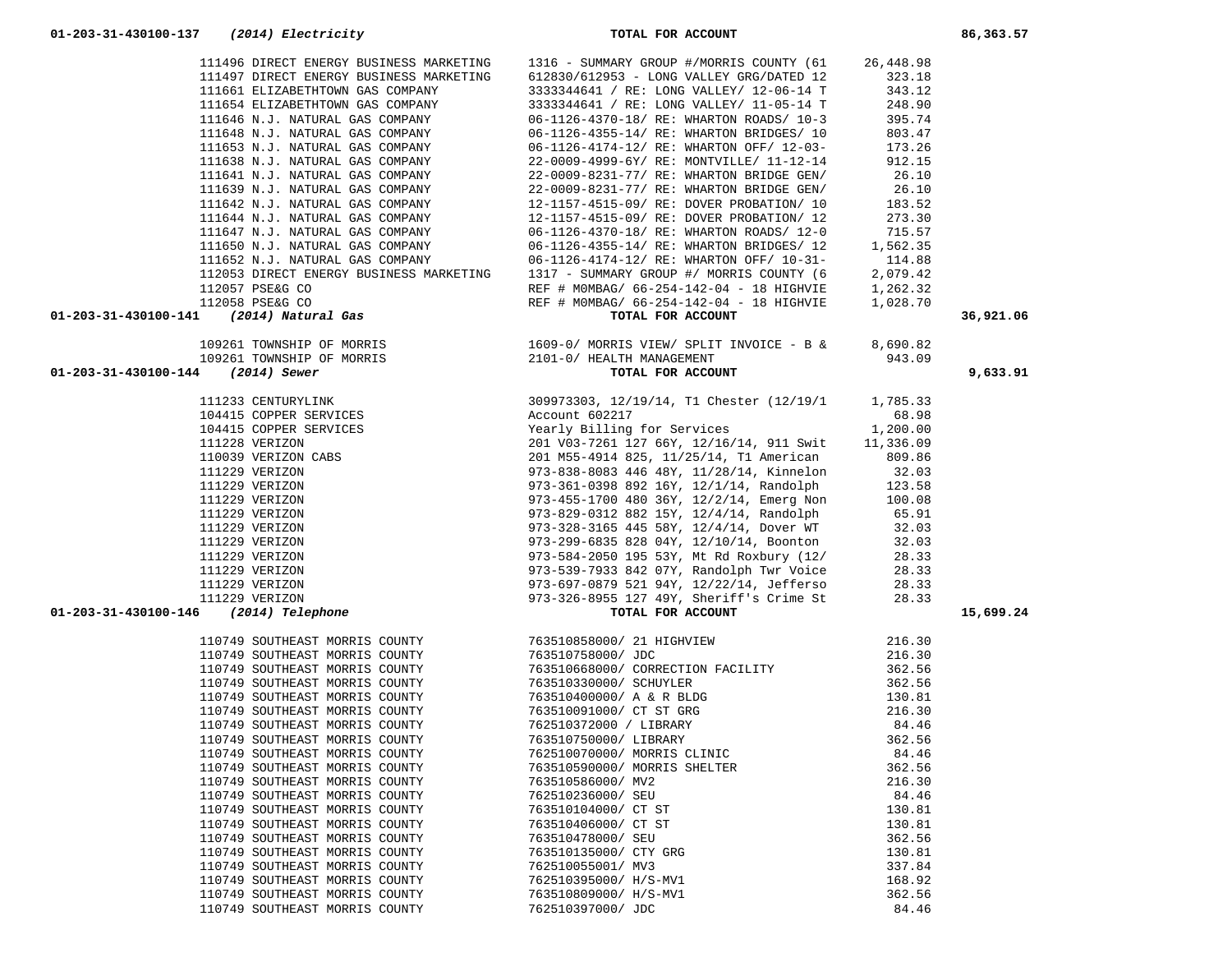| TOTAL for Area Plan Grant                                              |                                                                                      |                      | ============<br>92,594.00 |
|------------------------------------------------------------------------|--------------------------------------------------------------------------------------|----------------------|---------------------------|
| 01-203-41-716110-090<br>(2014) Expenditures                            | TOTAL FOR ACCOUNT                                                                    |                      | 92,594.00                 |
| 112190 CFCS - HOPE HOUSE                                               | 2014 Funding through the Older Americans                                             | 327.00               |                           |
| 111536 VMC                                                             | ASE 14-14-026 Per. 9/1/14-9/30/14                                                    | 6, 292.00            |                           |
| 111538 VMC                                                             | ASE OAA Per. 11/1/14-11/30/14                                                        | 6,571.00             |                           |
| 111537 VMC                                                             | ASE OAA Per. 10/1/14-10/31/14                                                        | 6,702.00             |                           |
| 111665 NEWBRIDGE SERVICES INC                                          | VNA CGI 14-14-076 Per. 10/1/14-12/31/14                                              | 972.00               |                           |
| 111662 NEWBRIDGE SERVICES INC                                          | 2014 Funding through the Older Americans                                             | 26,466.00            |                           |
| 111657 MORRIS COUNTY SHERIFF'S OFFICE<br>111656 NEWBRIDGE SERVICES INC | 2014 Funding through the Older Americans<br>IHMH +60 Per. 10/1/14-12/31/14 161 MHC u | 2,970.00<br>5,407.00 |                           |
| 112136 M.C. ORGANIZATION FOR                                           | 14-14-084 AT SHTP OAA Per. 1/1/14-12/31/                                             | 1,055.00             |                           |
| 112135 M.C. ORGANIZATION FOR                                           | 14-14-084 SHTP OAA                                                                   | 3,118.00             |                           |
| 111531 LEGAL SERVICES OF NORTHWEST                                     | #14-14-033 OAA SLP 196 units @\$135 (tota                                            | 26,460.00            |                           |
| 111560 CORNERSTONE FAMILY PROGRAMS                                     | 14-14-088 OAA MM Resp. Per. 10/1/14-12/3                                             | 2,665.00             |                           |
| 111559 CORNERSTONE FAMILY                                              | CGI 14-14-076 Period 7/1/14-9/30/14 36 u                                             | 3,589.00             |                           |

|                                | 110750 SOUTHEAST MORRIS COUNTY      | 7721000080.00/ SCHUYLER                    | 666.68   |                            |
|--------------------------------|-------------------------------------|--------------------------------------------|----------|----------------------------|
|                                | 110750 SOUTHEAST MORRIS COUNTY      | 7721000133.00/ CENTRAL AVE                 | 650.74   |                            |
|                                | 110750 SOUTHEAST MORRIS COUNTY      | 7721001827.00/ LIBRARY                     | 575.83   |                            |
|                                | 110750 SOUTHEAST MORRIS COUNTY      | 7721000127.00/ SEU                         | 149.23   |                            |
|                                | 110750 SOUTHEAST MORRIS COUNTY      | 7721000131.00/ YOUTH SHELTER               | 299.33   |                            |
|                                | 112054 TOWNSHIP OF PARSIPPANY -     | 1330060-1/ 500 W HANOVER                   | 1,159.98 |                            |
|                                | 112054 TOWNSHIP OF PARSIPPANY -     | 1330060-2/ 500 W HANOVER                   | 145.00   |                            |
|                                | 112054 TOWNSHIP OF PARSIPPANY -     | 1330060-3/ 500 W HANOVER                   | 770.00   |                            |
|                                | 112054 TOWNSHIP OF PARSIPPANY -     | 1330060-4/ 500 W HANOVER                   | 2,538.47 |                            |
| 01-203-31-430100-147           | (2014) Water                        | TOTAL FOR ACCOUNT                          |          | 22,093.36                  |
|                                | TOTAL for Utilities                 |                                            |          | ============<br>170,898.74 |
| <b>Nutrition</b>               |                                     |                                            |          |                            |
|                                | 111557 STAPLES ADVANTAGE            | ATT cdl phone w/lg dis, Exam glove vyl pf  | 51.00    |                            |
|                                | 111557 STAPLES ADVANTAGE            | Exam glove ntrl pfree M, L, XLExam glove V | 75.49    |                            |
| 01-203-41-716100-058           | (2014) Office Supplies & Stationery | TOTAL FOR ACCOUNT                          |          | 126.49                     |
|                                | 111550 TOWN OF DOVER                | Food and Drink License for Dover Nutriti   | 50.00    |                            |
| $01 - 203 - 41 - 716100 - 059$ | (2014) Other General Expenses       | TOTAL FOR ACCOUNT                          |          | 50.00                      |
|                                | 111547 VERIZON                      | Monthly Service Charge, Dec 2014Acct#201   | 805.30   |                            |
| $01 - 203 - 41 - 716100 - 146$ | (2014) Telephone                    | TOTAL FOR ACCOUNT                          |          | 805.30                     |
|                                |                                     |                                            |          | ============               |
|                                | TOTAL for Nutrition                 |                                            |          | 981.79                     |

|                                 | $112054$ TOWNSHIP OF PARSIPPANY - $1330060-4/500$ W HANOVER      |                              | 2,538.47 |  |
|---------------------------------|------------------------------------------------------------------|------------------------------|----------|--|
|                                 | $112054$ TOWNSHIP OF PARSIPPANY - $1330060-3/500$ W HANOVER      |                              | 770.00   |  |
| 112054 TOWNSHIP OF PARSIPPANY - |                                                                  | 1330060-2/ 500 W HANOVER     | 145.00   |  |
|                                 | 112054 TOWNSHIP OF PARSIPPANY -                                  | 1330060-1/ 500 W HANOVER     | 1,159.98 |  |
|                                 | 110750 SOUTHEAST MORRIS COUNTY                                   | 7721000131.00/ YOUTH SHELTER | 299.33   |  |
|                                 | 110750 SOUTHEAST MORRIS COUNTY 7721000127.00/ SEU                |                              | 149.23   |  |
|                                 | 110750 SOUTHEAST MORRIS COUNTY 7721001827.00/ LIBRARY            |                              | 575.83   |  |
|                                 | 110750 SOUTHEAST MORRIS COUNTY 7721000133.00/ CENTRAL AVE        |                              | 650.74   |  |
|                                 | 110750 SOUTHEAST MORRIS COUNTY 7721000080.00/ SCHUYLER           |                              | 666.68   |  |
| 110750 SOUTHEAST MORRIS COUNTY  |                                                                  | 7721001924.00/ H/S-MV1       | 883.93   |  |
|                                 | 110418 SOUTHEAST MORRIS COUNTY 691220161000/ MOSQUITO - HIGHVIEW |                              | 157.13   |  |
| 110418 SOUTHEAST MORRIS COUNTY  |                                                                  | 691220167002/ 16 HIGHVIEW    | 18.05    |  |
|                                 | 110418 SOUTHEAST MORRIS COUNTY 691220133000/ CNTY GRG            |                              | 334.88   |  |
|                                 | 110418 SOUTHEAST MORRIS COUNTY 691220165000/ VOTING MACHINE      |                              | 48.09    |  |
|                                 | 110424 SOUTHEAST MORRIS COUNTY 212000053001/ SHADETREE           |                              | 462.10   |  |
|                                 | 110424 SOUTHEAST MORRIS COUNTY 21100005000/ADM CTS               |                              | 268.55   |  |
|                                 | 110424 SOUTHEAST MORRIS COUNTY 212000084700/ CORRECTION FACILITY |                              | 5,084.80 |  |
|                                 | 110424 SOUTHEAST MORRIS COUNTY                                   | 211000004500/ CH             | 1,399.45 |  |
|                                 | $110424$ SOUTHEAST MORRIS COUNTY 211000004000/ A & R BLDG        |                              | 564.80   |  |
|                                 | 110749 SOUTHEAST MORRIS COUNTY 762510423000/ CENTRAL AVE         |                              | 844.60   |  |
|                                 | 110749 SOUTHEAST MORRIS COUNTY 763510886500/ CENTRAL AVE         |                              | 362.56   |  |
|                                 | 110749 SOUTHEAST MORRIS COUNTY 763510828000/YOUTH SHELTER        |                              | 216.30   |  |
|                                 | 110749 SOUTHEAST MORRIS COUNTY 762510401000/ YOUTH SHELTER       |                              | 84.46    |  |
|                                 |                                                                  |                              |          |  |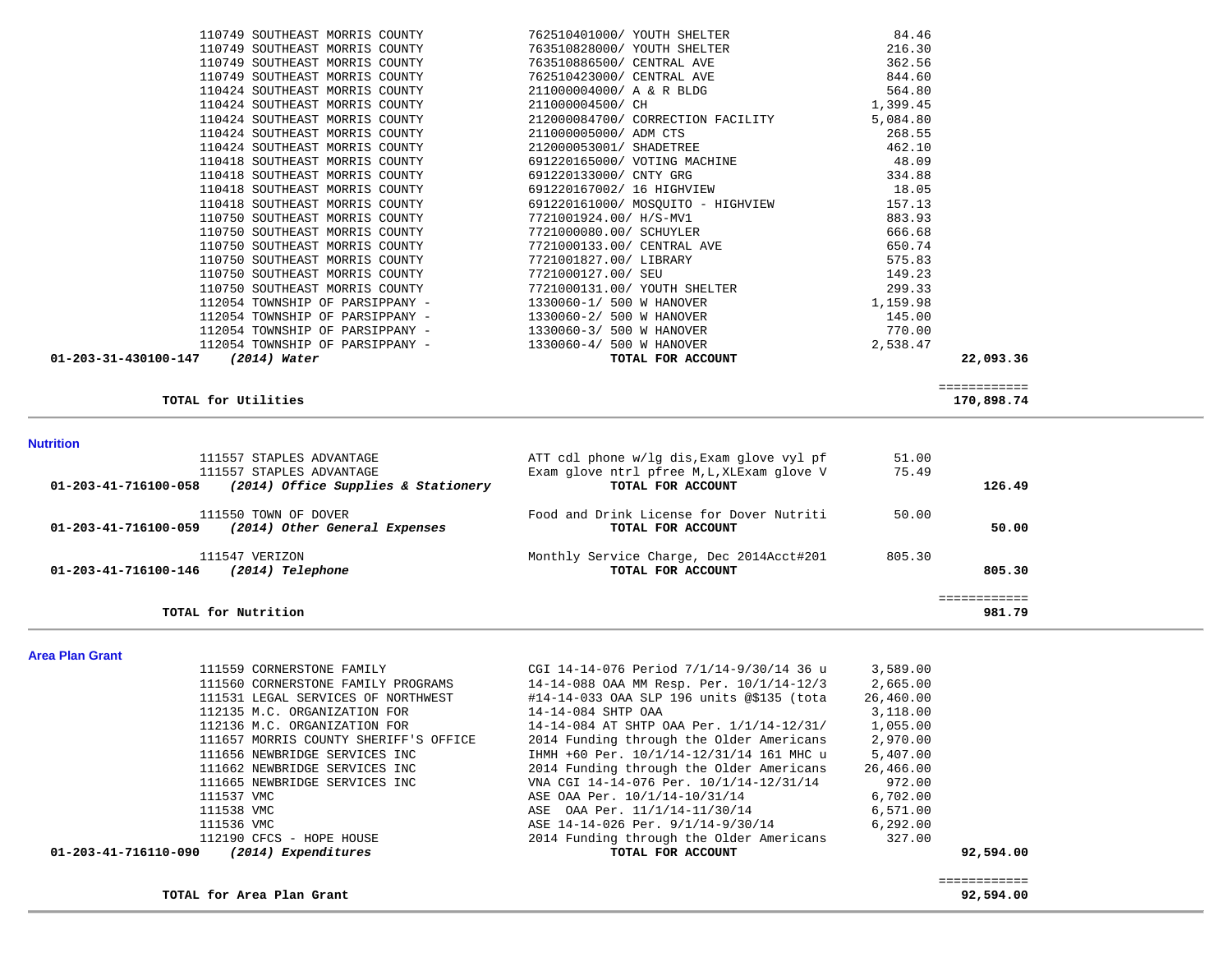| <b>ALPN</b>                |                                          |                                               |            |                            |  |
|----------------------------|------------------------------------------|-----------------------------------------------|------------|----------------------------|--|
|                            | 111544 CORNERSTONE FAMILY PROGRAMS       | #1415 SC Period 10/1/14-12/31/14 318 uni      | 9,001.00   |                            |  |
|                            | 111561 CORNERSTONE FAMILY PROGRAMS       | #1407 TOADC Per. 10/1/14-12/31/14 302 Un      | 19,630.00  |                            |  |
|                            | 111694 CORNERSTONE FAMILY PROGRAMS       | 2014 Funding through the Peer Grouping I      | 4,023.00   |                            |  |
|                            | 111534 CFCS - HOPE HOUSE                 | Chore PG 1403 Per. 11/1/14-11/30/14 148       | 5,042.00   |                            |  |
|                            | 111562 DAWN CENTER FOR INDEPENDENT       | CM #1420 per. 10/1/14-12/31/14                | 5,959.00   |                            |  |
|                            | 111669 VISITING NURSE ASSOC. OF          | 2014 Funding through the Peer Grouping I      | 27,510.00  |                            |  |
|                            | 111679 VISITING NURSE ASSOC. OF          | 2014 Funding through the Peer Grouping I      | 12,249.00  |                            |  |
|                            | 111676 VISITING NURSE ASSOC. OF          | 2014 Funding through the Peer Grouping I      | 31, 319.94 |                            |  |
|                            | 112193 CFCS - HOPE HOUSE                 | 2014 Funding through the Peer Grouping I      | 6, 201.00  |                            |  |
| 01-203-41-759000-063       | (2014) ALPN Peer Grouping                | TOTAL FOR ACCOUNT                             |            | 120,934.94                 |  |
|                            |                                          |                                               |            |                            |  |
|                            | TOTAL for ALPN                           |                                               |            | ============<br>120,934.94 |  |
|                            |                                          |                                               |            |                            |  |
|                            |                                          | <b>Grant Fund</b>                             |            |                            |  |
| <b>Bio-Terrorism Grant</b> |                                          |                                               |            |                            |  |
|                            | 112636 COUNTY OF MORRIS                  | 1st Half January 2015 Metered Mail            | 108.08     |                            |  |
|                            | 108462 DELL MARKETING L.P.               | Quote 1016290546378 3-24 monitors             | 818.97     |                            |  |
| 02-213-41-718505-391       | Public Health Emer Grant(7/1/14-6/30/15) | TOTAL FOR ACCOUNT                             |            | 927.05                     |  |
|                            |                                          |                                               |            |                            |  |
|                            |                                          |                                               |            | ============               |  |
|                            | TOTAL for Bio-Terrorism Grant            |                                               |            | 927.05                     |  |
| <b>DEPARTMENT 741420</b>   |                                          |                                               |            |                            |  |
|                            | 110608 INSTITUTE FOR THERAPEUTIC         | Sara H.                                       | 3,200.00   |                            |  |
| 02-213-41-741420-392       | WFNJ-General Assistance(7/1/13-6/30/14)  | TOTAL FOR ACCOUNT                             |            | 3,200.00                   |  |
|                            |                                          |                                               |            | ============               |  |
|                            | TOTAL for DEPARTMENT 741420              |                                               |            | 3,200.00                   |  |
| <b>DEPARTMENT 741435</b>   |                                          |                                               |            |                            |  |
|                            | 110609 WILLIAM PATERSON UNIVERSITY       | Oreste C.                                     | 1,390.00   |                            |  |
| 02-213-41-741435-392       | WDP DW (7/1/13-6/30/14)                  | TOTAL FOR ACCOUNT                             |            | 1,390.00                   |  |
|                            |                                          |                                               |            |                            |  |
|                            |                                          |                                               |            | ============               |  |
|                            | TOTAL for DEPARTMENT 741435              |                                               |            | 1,390.00                   |  |
|                            |                                          |                                               |            |                            |  |
| <b>DEPARTMENT 741515</b>   | 112317 COUNTY OF MORRIS                  |                                               | 20,642.62  |                            |  |
|                            | 110652 PROJECT SELF SUFFICIENCY          | Yvonne T.                                     | 206.00     |                            |  |
|                            | 110652 PROJECT SELF SUFFICIENCY          | Amber M.                                      | 206.00     |                            |  |
|                            | 110536 ROBOTECH CAD SOLUTIONS            | Ed J.                                         | 1,600.00   |                            |  |
|                            | 110516 AEROFUND FINANCIAL INC.           | Transportation from 12/15/14 to 12/19/14      | 2,993.76   |                            |  |
|                            | 110514 AEROFUND FINANCIAL INC.           | Transportation from 12/1/14 to 12/7/14.       | 2,993.76   |                            |  |
|                            | 110515 AEROFUND FINANCIAL INC.           | Transportation from $12/8/14$ to $12/12/14$ . | 2,993.76   |                            |  |
|                            | 112106 EDWARDS LEARNING CENTER           | Melissa, S.- 30 days.                         | 444.00     |                            |  |
|                            | 112349 EDWARDS LEARNING CENTER           | November 2014 monthly reimbursable expen      | 4,119.70   |                            |  |
|                            | 112350 EDWARDS LEARNING CENTER           | December 2014 Monthly reimbursable expen      | 4,166.48   |                            |  |
|                            | 112105 EDWARDS LEARNING CENTER           | Jennifer O., placement 60 days.               | 206.00     |                            |  |
|                            | 112105 EDWARDS LEARNING CENTER           | Vicki O.; Placement, 60 days.                 | 206.00     |                            |  |
|                            | 112348 PROJECT SELF SUFFICIENCY          | July, Aug, Sept. 2014, Monthly reimbursabl    | 13,370.16  |                            |  |
|                            | 111600 SOPHIE WESTFIELD                  | Postage stamps for work-readiness class.      | 9.80       |                            |  |
|                            | 111601 BRAD SCHMITT                      | Travel for 12/18 and 12/31/14.                | 66.50      |                            |  |
| 02-213-41-741515-392       | WFNJ-TANF (7/1/14-12/31/15)              | TOTAL FOR ACCOUNT                             |            | 54,224.54                  |  |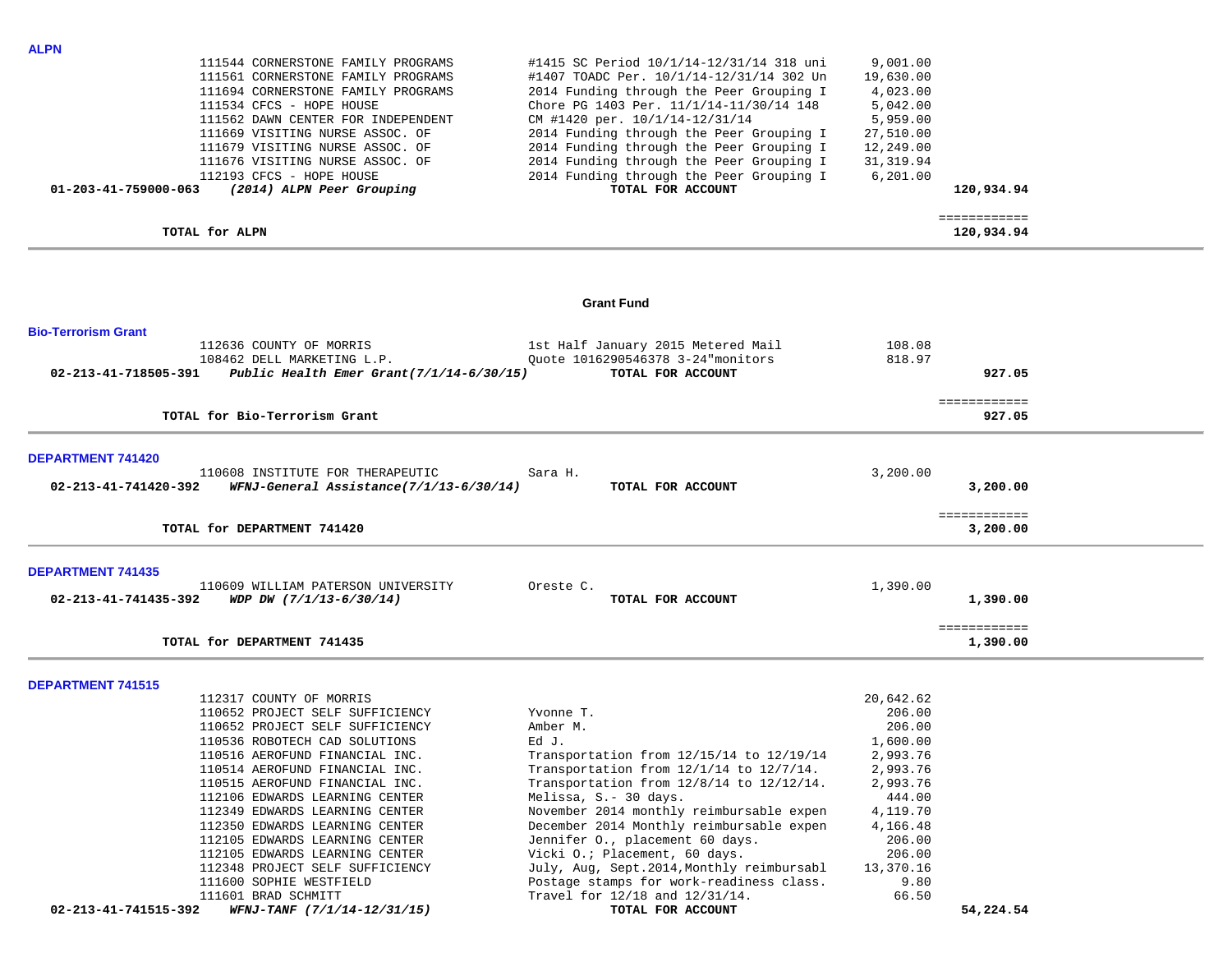|                          |                                          |                                    | ============ |                           |  |
|--------------------------|------------------------------------------|------------------------------------|--------------|---------------------------|--|
|                          | TOTAL for DEPARTMENT 741515              |                                    |              | 54,224.54                 |  |
| <b>DEPARTMENT 741520</b> |                                          |                                    |              |                           |  |
|                          | 112317 COUNTY OF MORRIS                  |                                    | 16,082.74    |                           |  |
|                          | 109567 MANPOWER                          | Sarah D., W/E 11/23/14.            | 907.20       |                           |  |
|                          | 109566 MANPOWER                          | Komi A.; W/E 11/23/14              | 907.20       |                           |  |
|                          | 110516 AEROFUND FINANCIAL INC.           |                                    | 748.44       |                           |  |
|                          | 110514 AEROFUND FINANCIAL INC.           |                                    | 748.44       |                           |  |
|                          | 110515 AEROFUND FINANCIAL INC.           |                                    | 748.44       |                           |  |
|                          | 112348 PROJECT SELF SUFFICIENCY          |                                    | 1,997.84     |                           |  |
|                          | 112175 WARREN COUNTY TECHNICAL SCHOOL    | Tynisha 0.                         | 448.14       |                           |  |
|                          | 112186 WARREN COUNTY TECHNICAL SCHOOL    | Ronald J.                          | 550.56       |                           |  |
| 02-213-41-741520-392     | WFNJ-General Assistance(7/1/14-12/31/15) | TOTAL FOR ACCOUNT                  |              | 23,139.00                 |  |
|                          |                                          |                                    |              | ============              |  |
|                          | TOTAL for DEPARTMENT 741520              |                                    |              | 23,139.00                 |  |
| DEPARTMENT 741530        |                                          |                                    |              |                           |  |
|                          | 112317 COUNTY OF MORRIS                  |                                    | 7,098.85     |                           |  |
| 02-213-41-741530-392     | WFNJ-WLLP (7/1/14-6/30/15)               | TOTAL FOR ACCOUNT                  |              | 7,098.85                  |  |
|                          |                                          |                                    |              |                           |  |
|                          |                                          |                                    |              | ============              |  |
|                          | TOTAL for DEPARTMENT 741530              |                                    |              | 7,098.85                  |  |
| <b>DEPARTMENT 742505</b> |                                          |                                    |              |                           |  |
|                          | 112317 COUNTY OF MORRIS                  | 3rd quarter fringe benefits        | 20,741.65    |                           |  |
|                          | 110500 RAMAPO COLLEGE OF NJ              | Theresa 1.                         | 3,742.00     |                           |  |
|                          | 112140 AVTECH INSTITUTE                  | Tiffany N.                         | 587.00       |                           |  |
| 02-213-41-742505-391     | WIA Adult (7/1/13-6/30/15)               | TOTAL FOR ACCOUNT                  |              | 25,070.65                 |  |
|                          |                                          |                                    |              |                           |  |
|                          | TOTAL for DEPARTMENT 742505              |                                    |              | ============<br>25,070.65 |  |
|                          |                                          |                                    |              |                           |  |
| <b>DEPARTMENT 742510</b> |                                          |                                    |              |                           |  |
|                          | 112317 COUNTY OF MORRIS                  |                                    | 33, 342.36   |                           |  |
|                          | 110518 EASTWICK COLLEGE                  | Kelly H.                           | 1,200.00     |                           |  |
|                          | 110656 JUMBOOL DRIVING SCHOOL            | Jorge T.                           | 3,140.00     |                           |  |
|                          | 110612 LASCOMP INSTITUTE                 | Barbara C.                         | 4,000.00     |                           |  |
|                          | 110606 RAMAPO COLLEGE OF NJ              | Cynthia L.                         | 767.40       |                           |  |
|                          | 110604 RAMAPO COLLEGE OF NJ              | Kelly I.                           | 3,200.00     |                           |  |
|                          | 110654 RUTGERS CENTER FOR CONTINUING     | Faith R.                           | 3,116.00     |                           |  |
|                          | 110605 RAMAPO COLLEGE OF NJ              | Phyllis H.                         | 2,320.00     |                           |  |
|                          | 110501 RUTGERS CENTER FOR CONTINUING     | Sherelle S.                        | 2,032.00     |                           |  |
|                          | 110763 RARITAN VALLEY COMMUNITY          | Mark D.                            | 2,076.00     |                           |  |
|                          | 110513 RAMAPO COLLEGE OF NJ              | Denise K.                          | 1,384.76     |                           |  |
|                          | 112154 AVTECH INSTITUTE                  | Yesenia L.                         | 400.00       |                           |  |
|                          | 112149 AVTECH INSTITUTE                  | Joseph L.                          | 800.00       |                           |  |
|                          | 112636 COUNTY OF MORRIS                  | 1st Half January 2015 Metered Mail | 260.78       |                           |  |
|                          | 112111 DENTAL & MEDICAL CAREER           | Michelle O.                        | 785.00       |                           |  |
|                          | 112187 WARREN COUNTY TECHNICAL SCHOOL    | Kamal B.                           | 550.56       |                           |  |
|                          | 112170 WARREN COUNTY TECHNICAL SCHOOL    | Richard S.                         | 550.56       |                           |  |
|                          | 112188 WARREN COUNTY TECHNICAL SCHOOL    | Matthew F.                         | 550.56       |                           |  |
|                          | 112168 WARREN COUNTY TECHNICAL SCHOOL    | Jeffrey P.                         | 550.56       |                           |  |
| 02-213-41-742510-391     | WIA Dislocated Worker $(7/1/13-6/30/15)$ | TOTAL FOR ACCOUNT                  |              | 61,026.54                 |  |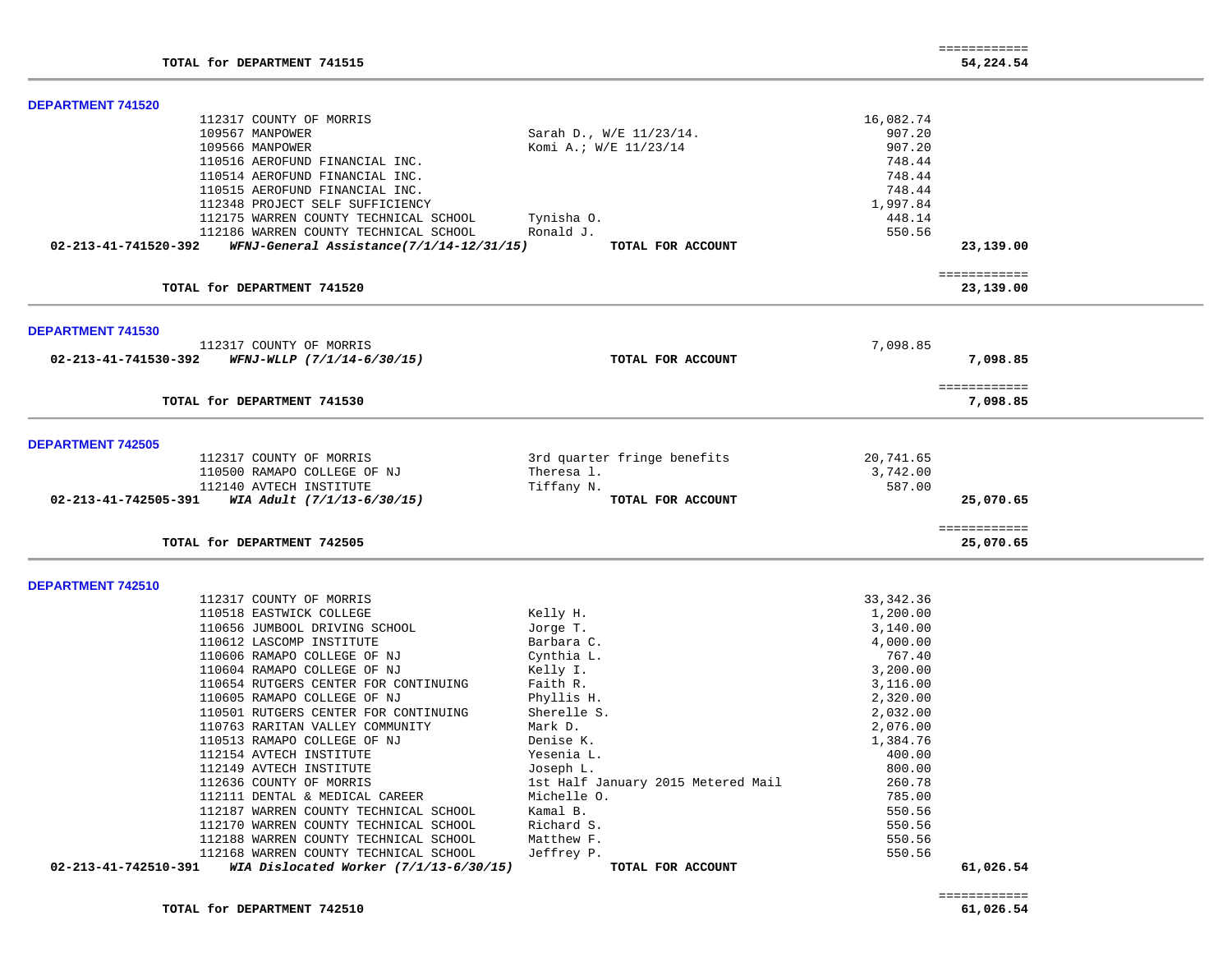| <b>DEPARTMENT 742520</b>                           |                           |           |              |
|----------------------------------------------------|---------------------------|-----------|--------------|
| 112317 COUNTY OF MORRIS                            |                           | 14,820.09 |              |
| 110517 NEWBRIDGE SERVICES INC                      | Tyler K.                  | 770.00    |              |
| 110508 PHILLIPSBURG SCHOOL BASED                   | Darren K.                 | 211.00    |              |
| 110508 PHILLIPSBURG SCHOOL BASED                   | Nathaniel P.              | 739.00    |              |
| 110508 PHILLIPSBURG SCHOOL BASED                   |                           | 211.00    |              |
| 110508 PHILLIPSBURG SCHOOL BASED                   |                           | 211.00    |              |
| 110508 PHILLIPSBURG SCHOOL BASED                   |                           | 450.00    |              |
| 110508 PHILLIPSBURG SCHOOL BASED                   | Brianna W.                | 739.00    |              |
| 110508 PHILLIPSBURG SCHOOL BASED                   |                           | 211.00    |              |
| 110508 PHILLIPSBURG SCHOOL BASED                   |                           | 450.00    |              |
| 110508 PHILLIPSBURG SCHOOL BASED                   | Heather W.                | 739.00    |              |
| 110603 PHILLIPSBURG SCHOOL BASED                   | Zachary D.                | 211.00    |              |
| 110603 PHILLIPSBURG SCHOOL BASED                   | Evan R.                   | 211.00    |              |
| 110603 PHILLIPSBURG SCHOOL BASED                   | Kolby D.                  | 211.00    |              |
| 110603 PHILLIPSBURG SCHOOL BASED                   | Rich C.                   | 450.00    |              |
| 110603 PHILLIPSBURG SCHOOL BASED                   |                           | 211.00    |              |
| 112083 LEIGH CARTER                                | Travel 12/9/14 to 1/2/15. | 66.96     |              |
| 111607 NEWBRIDGE SERVICES INC                      | Michelle S.               | 739.25    |              |
| 02-213-41-742520-391<br>WIA Youth (7/1/13-6/30/15) | TOTAL FOR ACCOUNT         |           | 21,651.30    |
|                                                    |                           |           |              |
|                                                    |                           |           | ============ |
| TOTAL for DEPARTMENT 742520                        |                           |           | 21,651.30    |
| <b>DEPARTMENT 742605</b>                           |                           |           |              |
| 110602 INFORMATION & TECHNOLOGY                    | Jamaal R.                 | 2,048.00  |              |
| 110537 M.C. SCHOOL OF TECHNOLOGY                   | Pootchina P. B.           | 794.50    |              |
| 110630 WARREN COUNTY COMMUNITY COLL.               | Jean D.                   | 1,425.00  |              |
| 110627 WARREN COUNTY COMMUNITY COLL.               | Abdul A.                  | 712.50    |              |
| 110622 WARREN COUNTY COMMUNITY COLL.               | Elena G.                  | 1,425.00  |              |
| 110632 WARREN COUNTY COMMUNITY COLL.               | Adwoa T.                  | 479.75    |              |
| 110635 WARREN COUNTY COMMUNITY COLL.               | Jamie P.                  | 1,010.00  |              |
| 110623 WARREN COUNTY COMMUNITY COLL.               | Magda M.                  | 1,425.00  |              |
| 112146 AVTECH INSTITUTE                            | Peining G.                | 1,260.00  |              |
| 112142 AVTECH INSTITUTE                            | Lina A.                   | 1,120.00  |              |
| 112141 AVTECH INSTITUTE                            | Heidi W.                  | 1,232.00  |              |
| 112147 AVTECH INSTITUTE                            | Scott A.                  | 1,256.00  |              |
| 112155 DENTAL & MEDICAL CAREER                     | Terri 0.                  | 785.00    |              |
| 106544 FRED PRYOR SEMINARS                         |                           | 430.92    |              |
| 112284 WILLIAM PATERSON UNIVERSITY                 | Meredith R.               | 2,852.62  |              |
| 112184 WARREN COUNTY TECHNICAL SCHOOL              | Tiffany S.                | 448.14    |              |
| 112174 WARREN COUNTY TECHNICAL SCHOOL              | Brandi S.                 | 448.14    |              |
| 112185 WARREN COUNTY TECHNICAL SCHOOL              | Tiffany P.                | 122.22    |              |
| 112181 WARREN COUNTY TECHNICAL SCHOOL              | Alanthia G.               | 162.96    |              |
| 112179 WARREN COUNTY TECHNICAL SCHOOL              | Linda H.                  | 434.56    |              |
| 02-213-41-742605-391<br>WIA Adult (7/1/14-6/30/16) | TOTAL FOR ACCOUNT         |           | 19,872.31    |
|                                                    |                           |           | ============ |
| TOTAL for DEPARTMENT 742605                        |                           |           | 19,872.31    |
|                                                    |                           |           |              |

#### **DEPARTMENT 742610**

| 110648 ACE HEALTHCARE TRAINING       | Trisha S.    | 1,500.00 |
|--------------------------------------|--------------|----------|
| 110647 ACE HEALTHCARE TRAINING       | Tracey L.    | 1,500.00 |
| 110506 MR. DRIVING SCHOOL INC.       | Enrique C.   | 3,110.00 |
| 110535 M.C. SCHOOL OF TECHNOLOGY     | Phillip D.   | 1,076.77 |
| 110653 RUTGERS OCPE                  | Stephanie P. | 1,545.00 |
| 110504 RUTGERS, THE STATE UNIVERSITY | Nancy J.     | 3,200.00 |
| 110502 RUTGERS CENTER FOR CONTINUING | Julie R.     | 1,600.00 |
| 110611 RARITAN VALLEY COMMUNITY      | Christine B. | 3,180.20 |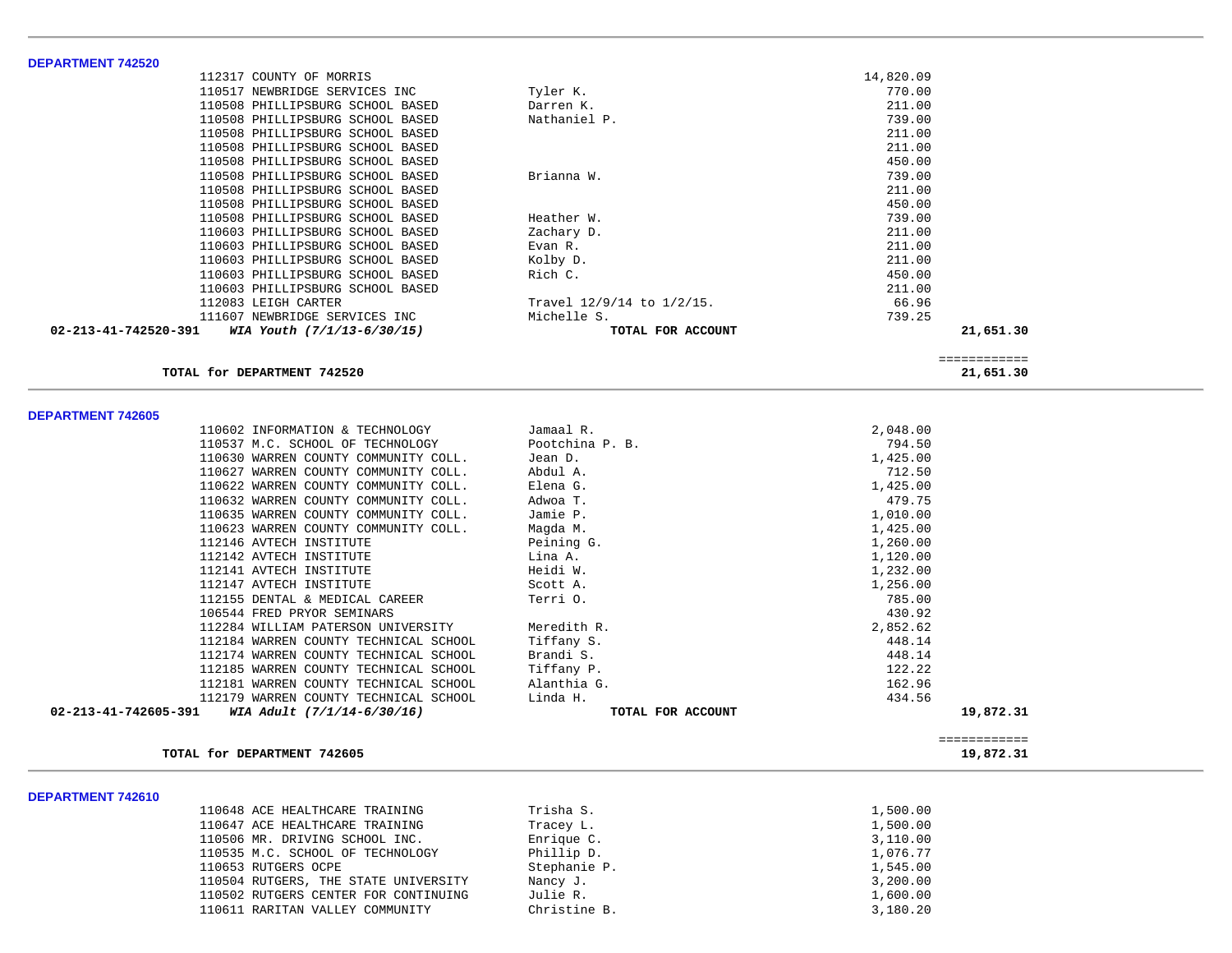| 110503 RUTGERS CENTER FOR CONTINUING                             | Tracy K.                | 1,819.00                  |  |
|------------------------------------------------------------------|-------------------------|---------------------------|--|
| 110505 RUTGERS, THE STATE UNIVERSITY                             | Robyn S.                | 3,200.00                  |  |
| 110661 CLINICAL RESEARCH ACADEMY                                 | Susan E.                | 3,200.00                  |  |
| 110624 WARREN COUNTY COMMUNITY COLL.                             | Tammie B.               | 1,010.00                  |  |
| 110633 WARREN COUNTY COMMUNITY COLL.                             | Renee K.                | 1,010.00                  |  |
| 110631 WARREN COUNTY COMMUNITY COLL.                             | Ana S.                  | 1,425.00                  |  |
| 110626 WARREN COUNTY COMMUNITY COLL.                             | Cecilia M.              | 1,425.00                  |  |
| 112148 AVTECH INSTITUTE                                          | Ariel M.                | 1,093.37                  |  |
| 112144 AVTECH INSTITUTE                                          | Marissa C.              | 1,608.00                  |  |
| 112139 AVTECH INSTITUTE                                          | Kenneth C.              | 427.34                    |  |
| 112143 AVTECH INSTITUTE                                          | Leyla V.                | 1,075.00                  |  |
| 112145 AVTECH INSTITUTE                                          | Michael G.              | 1,256.00                  |  |
| 112110 DENTAL & MEDICAL CAREER                                   | Irene P.                | 2,820.00                  |  |
| 112153 DENTAL & MEDICAL CAREER                                   | Eileen D.               | 705.00                    |  |
| 111602 E-TEK COMPUTER TRAINING                                   | Joseph C.               | 799.40                    |  |
| 106544 FRED PRYOR SEMINARS                                       | Fluency Pack - Personal | 766.08                    |  |
| 112172 FORTIS INSTITUTE                                          | Marta B.                | 563.20                    |  |
| 112156 JERSEY TRACTOR-TRAILER                                    | Scott C.                | 3,200.00                  |  |
| 112108 JERSEY TRACTOR-TRAILER                                    | Kadeem M.               | 3,200.00                  |  |
| 112109 QUALITY & PRODUCTIVITY                                    | Susan S.                | 2,000.00                  |  |
| 112152 RUTGERS CENTER FOR CONTINUING                             | Michael D.              | 2,132.00                  |  |
| 112150 RUTGERS CENTER FOR CONTINUING                             | Susan R.                | 519.00                    |  |
| 112151 RUTGERS CENTER FOR CONTINUING                             | Robin B.                | 1,820.00                  |  |
| 111603 WARREN COUNTY COMMUNITY COLL.                             | Patricia M.             | 1,425.00                  |  |
| 112182 WARREN COUNTY TECHNICAL SCHOOL                            | Elizabeth F.            | 420.98                    |  |
| 112183 WARREN COUNTY TECHNICAL SCHOOL                            | Dickson A-G.            | 434.56                    |  |
| 02-213-41-742610-391<br>WIA Dislocated Worker $(7/1/14-6/30/16)$ | TOTAL FOR ACCOUNT       | 56,065.90                 |  |
|                                                                  |                         |                           |  |
| TOTAL for DEPARTMENT 742610                                      |                         | ============<br>56,065.90 |  |
|                                                                  |                         |                           |  |
|                                                                  |                         |                           |  |
| <b>DEPARTMENT 742620</b><br>110534 NEWBRIDGE SERVICES INC        | Mary Rose G.            | 3,637.00                  |  |
| 110531 NEWBRIDGE SERVICES INC                                    | Liz C.                  | 3,132.00                  |  |
| 110529 NEWBRIDGE SERVICES INC                                    | Walter G. T.            | 4,142.00                  |  |
| 110498 NEWBRIDGE SERVICES INC                                    | Kyle F.                 | 3,132.00                  |  |
| 110629 NEWBRIDGE SERVICES INC                                    | Tammy D.                | 505.00                    |  |
| 110628 NEWBRIDGE SERVICES INC                                    | Briana M.               | 505.00                    |  |
| 110497 NEWBRIDGE SERVICES INC                                    | Connor L.               | 3,132.00                  |  |
| 110499 NEWBRIDGE SERVICES INC                                    | Mary Rose G.            | 778.00                    |  |
| 110528 NEWBRIDGE SERVICES INC                                    | Kayla C.                | 778.00                    |  |
| 110530 NEWBRIDGE SERVICES INC                                    | Liz C.                  | 505.00                    |  |
| 110533 NEWBRIDGE SERVICES INC                                    | Emily D.                | 1,043.00                  |  |
| 110799 NEWBRIDGE SERVICES INC                                    | Matthew W.              | 1,028.00                  |  |
| 110800 NEWBRIDGE SERVICES INC                                    | Kayla Z.                | 1,028.00                  |  |
|                                                                  |                         |                           |  |

 110798 NEWBRIDGE SERVICES INC Mary Rose G. 250.00 110801 NEWBRIDGE SERVICES INC Crystal S. 1,028.00 110802 NEWBRIDGE SERVICES INC Crystal S. 3,132.00 110507 PHILLIPSBURG SCHOOL BASED Sean M. 746.00 110507 PHILLIPSBURG SCHOOL BASED 747.00

110507 PHILLIPSBURG SCHOOL BASED Peyton S. 746.00

 110507 PHILLIPSBURG SCHOOL BASED Joseph T. 746.00 110507 PHILLIPSBURG SCHOOL BASED 747.00

110509 PHILLIPSBURG SCHOOL BASED Tyler B. 746.00

746.00

747.00

213.00

747.00

746.00

213.00

213.00

746.00

110507 PHILLIPSBURG SCHOOL BASED Jasmine S.

110507 PHILLIPSBURG SCHOOL BASED

110507 PHILLIPSBURG SCHOOL BASED

110507 PHILLIPSBURG SCHOOL BASED

110507 PHILLIPSBURG SCHOOL BASED

110507 PHILLIPSBURG SCHOOL BASED

110507 PHILLIPSBURG SCHOOL BASED

110509 PHILLIPSBURG SCHOOL BASED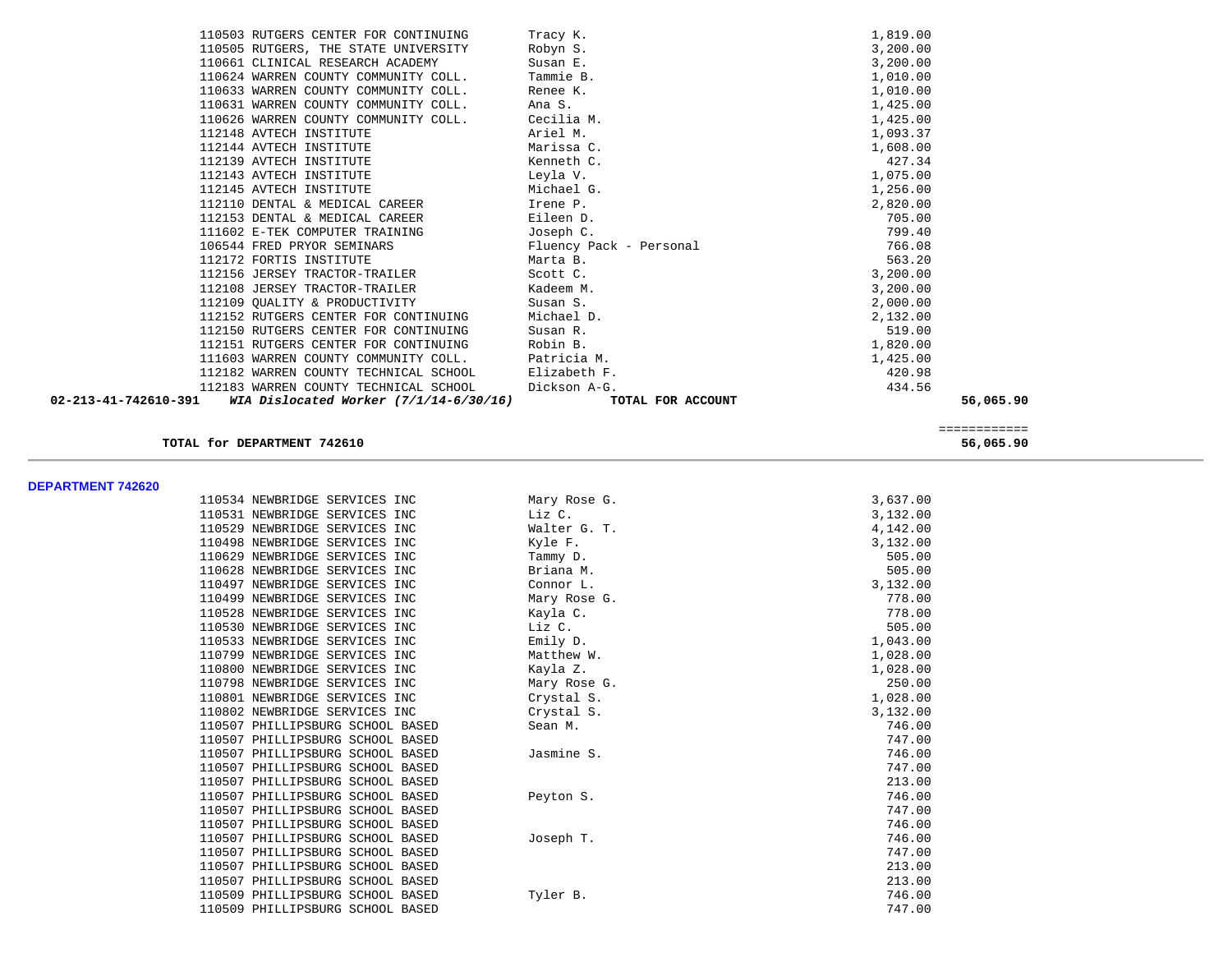|                          | 110509 PHILLIPSBURG SCHOOL BASED       |                                              | 746.00     |                           |  |
|--------------------------|----------------------------------------|----------------------------------------------|------------|---------------------------|--|
|                          | 110509 PHILLIPSBURG SCHOOL BASED       | Blaire H.                                    | 746.00     |                           |  |
|                          | 110509 PHILLIPSBURG SCHOOL BASED       |                                              | 747.00     |                           |  |
|                          | 110509 PHILLIPSBURG SCHOOL BASED       |                                              | 746.00     |                           |  |
|                          | 110509 PHILLIPSBURG SCHOOL BASED       |                                              | 213.00     |                           |  |
|                          | 110509 PHILLIPSBURG SCHOOL BASED       |                                              | 213.00     |                           |  |
|                          | 110509 PHILLIPSBURG SCHOOL BASED       |                                              | 455.00     |                           |  |
|                          | 110509 PHILLIPSBURG SCHOOL BASED       | Damian L.                                    | 746.00     |                           |  |
|                          | 110509 PHILLIPSBURG SCHOOL BASED       |                                              | 747.00     |                           |  |
|                          | 112127 NEWBRIDGE SERVICES INC          | Crystal S.                                   | 647.00     |                           |  |
|                          | 112125 NEWBRIDGE SERVICES INC          | Kayla Z.                                     | 3,729.00   |                           |  |
|                          | 112123 NEWBRIDGE SERVICES INC          | Tammy D.                                     | 3,224.00   |                           |  |
|                          | 112112 NEWBRIDGE SERVICES INC          | Matthew W.                                   | 3,729.00   |                           |  |
|                          | 112124 NEWBRIDGE SERVICES INC          | Briana M.                                    | 3,224.00   |                           |  |
|                          | 112126 NEWBRIDGE SERVICES INC          | Walter T.                                    | 615.00     |                           |  |
|                          | 112104 PROJECT SELF SUFFICIENCY        | Kristle L.                                   | 762.00     |                           |  |
|                          | 112104 PROJECT SELF SUFFICIENCY        | Alyssa C. - Benchmark B.                     | 1,702.00   |                           |  |
|                          | 112104 PROJECT SELF SUFFICIENCY        | Benchmark D                                  | 762.00     |                           |  |
|                          | 112104 PROJECT SELF SUFFICIENCY        | Benchmark E                                  | 480.00     |                           |  |
|                          | 112104 PROJECT SELF SUFFICIENCY        | Michael H. - Benchmark A                     | 1,803.00   |                           |  |
|                          | 112104 PROJECT SELF SUFFICIENCY        | Benchmark B                                  | 1,702.00   |                           |  |
|                          | 112104 PROJECT SELF SUFFICIENCY        | Benchmark D                                  | 762.00     |                           |  |
| 02-213-41-742620-391     | WIA Youth (7/1/14-6/30/16)             | TOTAL FOR ACCOUNT                            |            | 65,105.00                 |  |
|                          |                                        |                                              |            | ============              |  |
|                          | TOTAL for DEPARTMENT 742620            |                                              |            | 65,105.00                 |  |
| <b>Reach-FIPZ4N</b>      |                                        |                                              |            |                           |  |
|                          | 112317 COUNTY OF MORRIS                |                                              | 14, 193.63 |                           |  |
| 02-213-41-751505-392     | Reach Program (7/1/14-6/30/15)         | TOTAL FOR ACCOUNT                            |            | 14,193.63                 |  |
|                          |                                        |                                              |            |                           |  |
|                          | TOTAL for Reach-FIPZ4N                 |                                              |            | ============<br>14,193.63 |  |
|                          |                                        |                                              |            |                           |  |
| <b>DEPARTMENT 752420</b> |                                        |                                              |            |                           |  |
|                          | 111512 MORRIS COUNTY PREVENTION        | 4 Mentoring units expended on client BD      | 400.00     |                           |  |
|                          | 111512 MORRIS COUNTY PREVENTION        | 3 Mentoring units expended on client CA      | 300.00     |                           |  |
|                          | 111267 MORRISTOWN NEIGHBORHOOD HOUSE   | services for the social recreation progr     | 5,362.00   |                           |  |
| 02-213-41-752420-392     | SCP-Program Services (1/1/14-12/31/14) | TOTAL FOR ACCOUNT                            |            | 6,062.00                  |  |
|                          |                                        |                                              |            |                           |  |
|                          | TOTAL for DEPARTMENT 752420            |                                              |            | ============<br>6,062.00  |  |
|                          |                                        |                                              |            |                           |  |
| <b>Chapter 51</b>        |                                        |                                              |            |                           |  |
|                          | 111523 CFCS - HOPE HOUSE               | 6 INDIVIDUAL SESSIONS @ \$90.IN SEPT. 201    | 540.00     |                           |  |
|                          | 111523 CFCS - HOPE HOUSE               | 6 GROUP SESSIONS @ \$85. SEPT 2014           | 510.00     |                           |  |
|                          | 111523 CFCS - HOPE HOUSE               | 7 URINE SCREENS @ \$25 SEPT                  | 175.00     |                           |  |
|                          | 111523 CFCS - HOPE HOUSE               | 1 URINE SCREEN @ 50. SEPT                    | 50.00      |                           |  |
|                          | 111523 CFCS - HOPE HOUSE               | 2 EVALUATIONS @ \$200 SEPT                   | 400.00     |                           |  |
|                          | 111523 CFCS - HOPE HOUSE               | 6 INDIVIDUAL SESSIONS @ \$90. OCT. 2014      | 540.00     |                           |  |
|                          | 111523 CFCS - HOPE HOUSE               | 8 GROUP SESSIONS @ \$85. OCT. 2014           | 680.00     |                           |  |
|                          | 111523 CFCS - HOPE HOUSE               | 14 URINE SCREENS @ \$25 OCT. 14              | 350.00     |                           |  |
|                          | 111523 CFCS - HOPE HOUSE               | 3 EVALUATIONS @ 200. OCT. 14                 | 600.00     |                           |  |
|                          | 110741 FREEDOM HOUSE INC.              | 2 client bed days for $10/1/2014 - 10/2/201$ | 172.00     |                           |  |
|                          | 110741 FREEDOM HOUSE INC.              | 31 client bed days from $10/1/14-10/31/14$   | 2,120.00   |                           |  |
|                          | 110741 FREEDOM HOUSE INC.              | 31 client bed days from $10/1/14-10/31/14$   | 2,441.00   |                           |  |
|                          | 110741 FREEDOM HOUSE INC.              | 31 client bed days from $10/1/14-1031/14$    | 2,666.00   |                           |  |
|                          | 110741 FREEDOM HOUSE INC.              | 31 client bed days from $10/1/14-10/31/14$   | 2,666.00   |                           |  |
|                          | 110741 FREEDOM HOUSE INC.              | 23 bed days from $10/6/14-10/28/14$          | 1,978.00   |                           |  |

110741 FREEDOM HOUSE INC. 13 client bed days from 10/19/14-10/31/1 1,118.00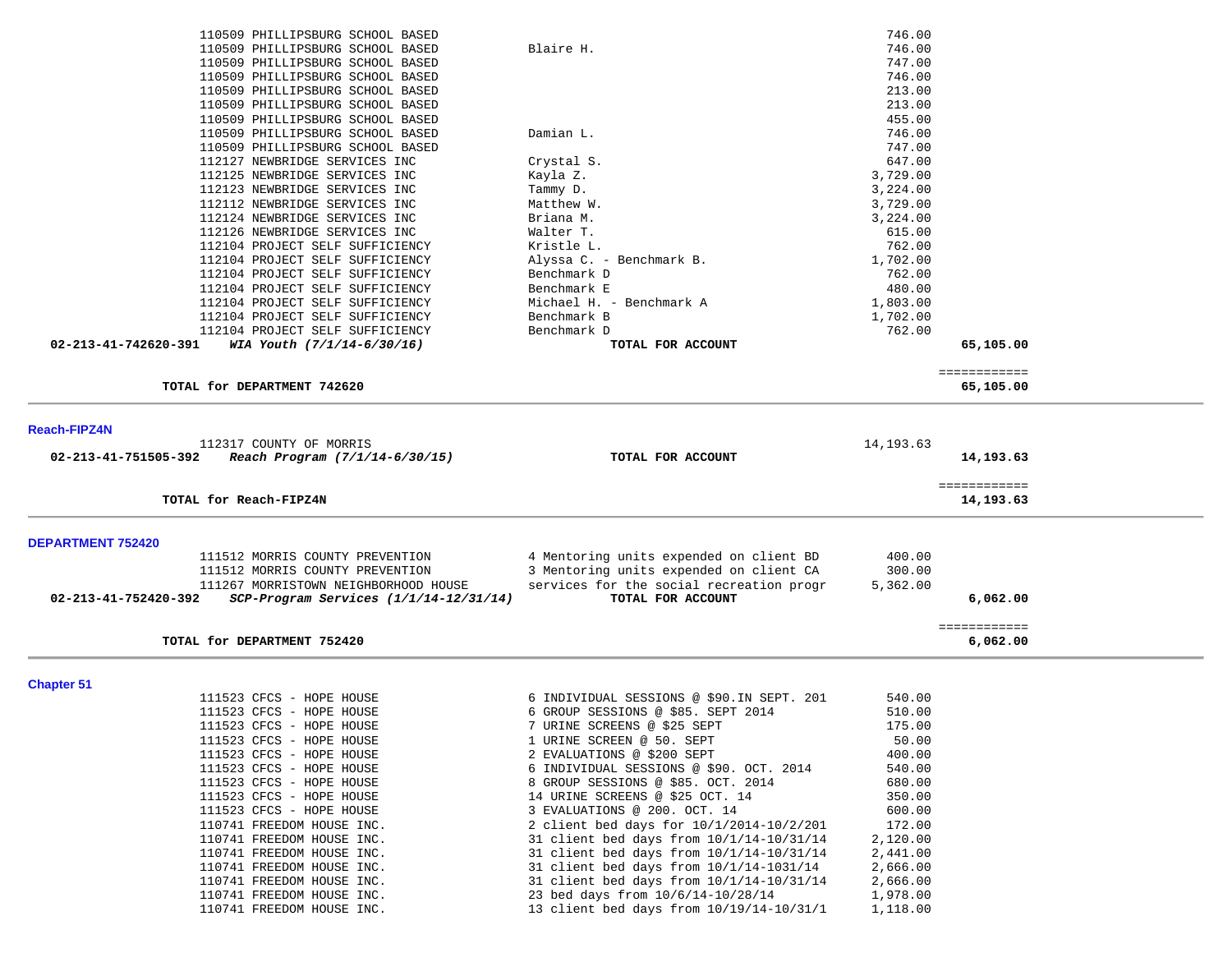| 110741 FREEDOM HOUSE INC.                                          | 30 client bed days from $11/1/14-11/30/14$                    | 2,034.00  |              |  |
|--------------------------------------------------------------------|---------------------------------------------------------------|-----------|--------------|--|
| 110741 FREEDOM HOUSE INC.                                          | 30 client bed days from 11/1/14-1130/14                       | 2,320.00  |              |  |
| 110741 FREEDOM HOUSE INC.                                          | 30 client bed days from 11/1/14-1130/14                       | 2,580.00  |              |  |
| 110741 FREEDOM HOUSE INC.                                          | 19 client bed days from 11/1/14-11/19/14                      |           |              |  |
|                                                                    |                                                               | 1,634.00  |              |  |
| 110741 FREEDOM HOUSE INC.                                          | 16 client bed days from 11/1/14-11/6/14                       | 1,376.00  |              |  |
| 110744 NEW HOPE FOUNDATION INC.                                    | 12 CLIENT BED DAYS JULY 2014 FOR 2 CLIEN                      | 2,448.00  |              |  |
| 110728 NEW HOPE FOUNDATION INC.                                    | CLIENT BED DAYS FOR OCTOBER 2014 3 CLIEN                      | 2,750.00  |              |  |
| 111262 CURA INC.                                                   | REIMBURSEMENT FOR 28 DAYS ADULT RESIDENT                      | 1,890.00  |              |  |
| 111262 CURA INC.                                                   | REIMBURSEMENT FOR 28 DAYS ADULT RESIDENT                      | 8,190.00  |              |  |
| 111263 CFCS - HOPE HOUSE                                           | URINE SCREENS SEPTEMBER 2014                                  | 550.00    |              |  |
| 111263 CFCS - HOPE HOUSE                                           | NOVEMBER 2014 INDIVIDUAL SESSIONS                             | 990.00    |              |  |
| 111263 CFCS - HOPE HOUSE                                           | GROUP SESSIONS                                                | 510.00    |              |  |
| 111263 CFCS - HOPE HOUSE                                           | URINE SCREENS                                                 | 350.00    |              |  |
| 111263 CFCS - HOPE HOUSE                                           | URINE SCREENS                                                 | 250.00    |              |  |
| 111263 CFCS - HOPE HOUSE                                           | <b>EVALUATIONS</b>                                            | 400.00    |              |  |
| 111263 CFCS - HOPE HOUSE                                           | PSYCH FOLLOW UP                                               | 250.00    |              |  |
| 110832 DAYTOP VILLAGE OF NJ, INC.                                  | SERVICES FOR THE MONTH OF OCTOBER 2014                        | 6,854.00  |              |  |
| 110832 DAYTOP VILLAGE OF NJ, INC.                                  | SERVICES FOR THE MONTH OF NOVEMBER 2014                       | 2,491.00  |              |  |
| 110833 NEW HOPE FOUNDATION INC.                                    | CLIENT BED DAYS FOR 3 CLIENTS IN THE MON                      | 2,652.00  |              |  |
|                                                                    | CLIENT BED DAYS FOR 4 CLIENTS IN OCT. 20                      |           |              |  |
| 110730 NEW HOPE FOUNDATION INC.                                    |                                                               | 6,885.00  |              |  |
| 110730 NEW HOPE FOUNDATION INC.                                    | CLIENT BED DAYS FOR 3 CLIENTS NOV. 2014                       | 4,590.00  |              |  |
| 110732 NEW HOPE FOUNDATION INC.                                    | 79.92 CLIENT BED DAYS FOR 3 CLIENTS IN S                      | 10,789.00 |              |  |
| 111524 NEW HOPE FOUNDATION INC.                                    | CLIENT BED DAYS FOR 2 CLIENTS SEPT. 2014                      | 1,428.00  |              |  |
| 02-213-41-757405-392<br>CHAPTER 51 (1/1/14-12/31/14)               | TOTAL FOR ACCOUNT                                             |           | 81,217.00    |  |
|                                                                    |                                                               |           | ============ |  |
| TOTAL for Chapter 51                                               |                                                               |           | 81,217.00    |  |
|                                                                    |                                                               |           |              |  |
| DEPARTMENT 758310                                                  |                                                               |           |              |  |
|                                                                    | Sponsorship for First Night Morris Count                      |           |              |  |
| 110676 FIRST NIGHT MORRIS, INC.                                    |                                                               | 1,500.00  |              |  |
| 110762 TOWNSHIP OF CHESTER                                         | 2014 Chester Municipal Alliance suppleme                      | 1,067.00  |              |  |
| 110675 CATERERS OF EXCELLENCE/ BON                                 | Food For Mental Health First Aid Trainin                      | 441.80    |              |  |
| 112085 PARSIPPANY-TROY HILLS                                       | 2014 Parsippany Municipal Alliance Suppl                      | 2,000.00  |              |  |
| 02-213-41-758310-394<br>Municipal Alliance $(1/1/13-12/31/14)$     | TOTAL FOR ACCOUNT                                             |           | 5,008.80     |  |
|                                                                    |                                                               |           | ============ |  |
| TOTAL for DEPARTMENT 758310                                        |                                                               |           | 5,008.80     |  |
|                                                                    |                                                               |           |              |  |
|                                                                    |                                                               |           |              |  |
| DEPARTMENT 758510                                                  |                                                               |           |              |  |
| 110702 ROCKAWAY BOROUGH                                            | FY 2015 Rockaway Boro Municipal Alliance                      | 537.18    |              |  |
| 110674 CORE PROMOTIONS, LLC                                        | Lanyards for Opiate Conference on 11/12/                      | 242.82    |              |  |
| Municipal Alliance (7/1/14-6/30/15)<br>02-213-41-758510-392        | TOTAL FOR ACCOUNT                                             |           | 780.00       |  |
|                                                                    |                                                               |           |              |  |
|                                                                    |                                                               |           | ============ |  |
| TOTAL for DEPARTMENT 758510                                        |                                                               |           | 780.00       |  |
|                                                                    |                                                               |           |              |  |
| DEPARTMENT 783410                                                  |                                                               |           |              |  |
| 105571 BODELIN, INC.                                               | Order # 643274 Bodelin Proscope with Len                      | 598.00    |              |  |
| SART/SANE Program(10/1/13-9/30/14)<br>02-213-41-783410-391         | TOTAL FOR ACCOUNT                                             |           | 598.00       |  |
|                                                                    |                                                               |           |              |  |
|                                                                    |                                                               |           | ============ |  |
| TOTAL for DEPARTMENT 783410                                        |                                                               |           | 598.00       |  |
|                                                                    |                                                               |           |              |  |
| <b>DEPARTMENT 784505</b>                                           |                                                               |           |              |  |
| 109573 DELL MARKETING L.P.                                         | Equipment Order per Attached Quote #6950<br>TOTAL FOR ACCOUNT | 23,891.55 |              |  |
| $FFY13$ Homeland Security (9/1/13-8/31/15)<br>02-213-41-784505-391 |                                                               |           | 23,891.55    |  |

TOTAL for DEPARTMENT 784505

 ============ 23,891.55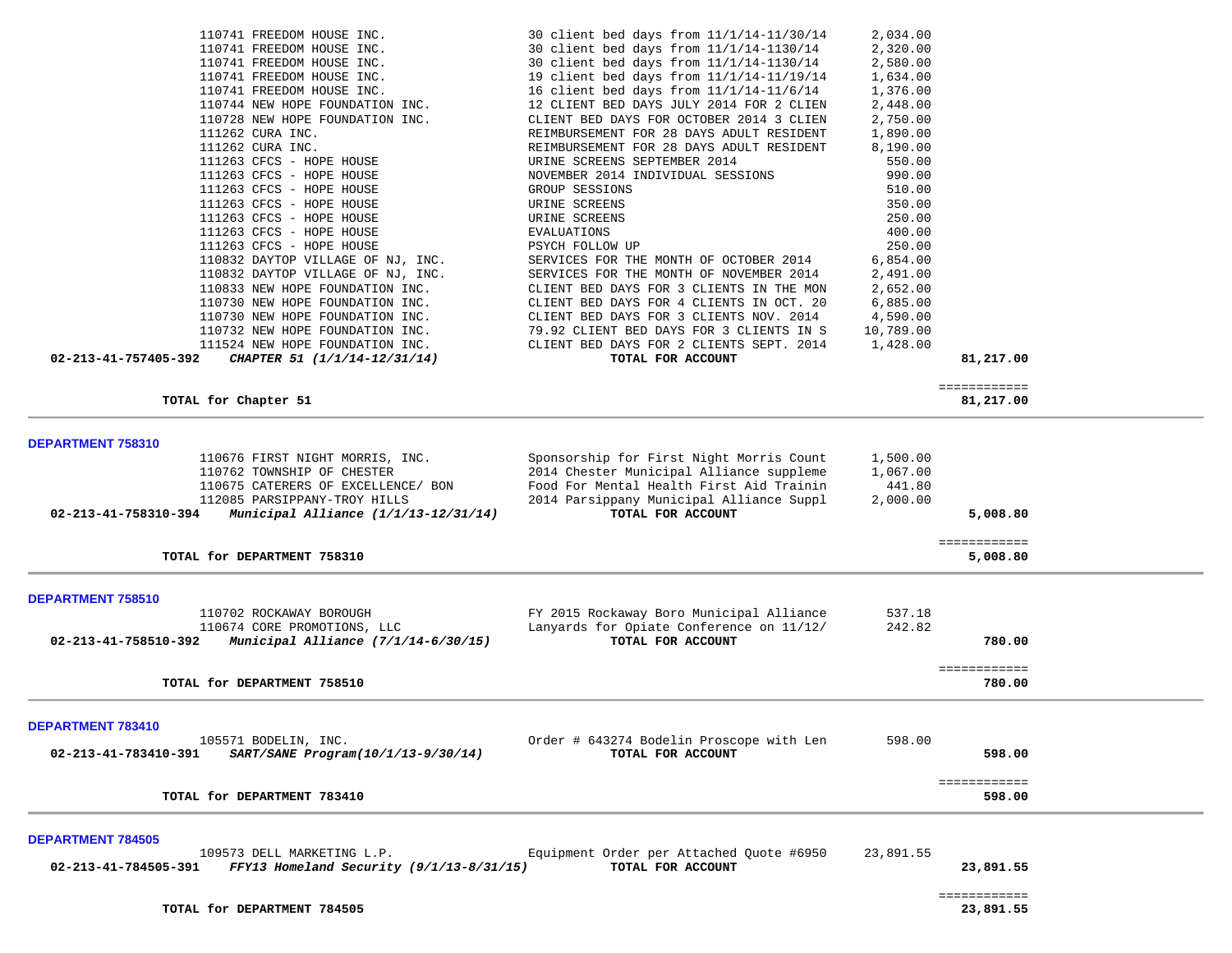| <b>Urban Areas Security Initiativ</b>    |                                                                                |                                                                                    |                      |                           |  |
|------------------------------------------|--------------------------------------------------------------------------------|------------------------------------------------------------------------------------|----------------------|---------------------------|--|
| 02-213-41-784530-391                     | 110835 TETRA TECH INC.<br>FFY13 UASI (9/1/13-8/31/15)                          | Inv Date 12/10/14<br>TOTAL FOR ACCOUNT                                             | 11,271.36            | 11,271.36                 |  |
|                                          |                                                                                |                                                                                    |                      | ============              |  |
|                                          | TOTAL for Urban Areas Security Initiativ                                       |                                                                                    |                      | 11,271.36                 |  |
| <b>DEPARTMENT 784740</b>                 |                                                                                |                                                                                    |                      |                           |  |
| 02-213-41-784740-391                     | 110855 TETRA TECH INC.<br>Hazard Mitigation (5/27/14-5/26/17)                  | Inv Date 12/22/14<br>TOTAL FOR ACCOUNT                                             | 35,530.00            | 35,530.00                 |  |
|                                          |                                                                                |                                                                                    |                      |                           |  |
|                                          | TOTAL for DEPARTMENT 784740                                                    |                                                                                    |                      | ============<br>35,530.00 |  |
| <b>MAPS</b>                              |                                                                                |                                                                                    |                      |                           |  |
|                                          | 111564 MUNICIPAL CAPITAL CORP<br>02-213-41-786405-394 MAPS $(1/1/14-12/31/14)$ | Office Machine Rental/Contract#T-2075/10<br>TOTAL FOR ACCOUNT                      | 465.80               | 465.80                    |  |
|                                          |                                                                                |                                                                                    |                      |                           |  |
|                                          | TOTAL for MAPS                                                                 |                                                                                    |                      | ============<br>465.80    |  |
| <b>NYS&amp;W Bicycle/Pedestrian Path</b> |                                                                                |                                                                                    |                      |                           |  |
| 02-213-41-790015-391                     | 112050 THE RBA GROUP INC.<br>NYS&W Bicycle/Ped Path 9/16/09-xt4/30/16          | Professional Services rendered concernin<br>TOTAL FOR ACCOUNT                      | 2,697.13             | 2,697.13                  |  |
|                                          |                                                                                |                                                                                    |                      |                           |  |
|                                          | TOTAL for NYS&W Bicycle/Pedestrian Path                                        |                                                                                    |                      | ============<br>2,697.13  |  |
| <b>DEPARTMENT 792520</b>                 |                                                                                |                                                                                    |                      |                           |  |
|                                          | 112286 AEROFUND FINANCIAL INC.                                                 | Transportation from 12/29/14 to 1/2/15.                                            | 2,993.76             |                           |  |
|                                          | 112285 AEROFUND FINANCIAL INC.<br>112287 AEROFUND FINANCIAL INC.               | Transportation from 12/22/14 to 12/26/14<br>Transportation from 1/5/15 to 1/11/15. | 2,993.76<br>3,742.20 |                           |  |
| 02-213-41-792520-392                     | NJ JARC Round 1 (7/1/14-6/30/15)                                               | TOTAL FOR ACCOUNT                                                                  |                      | 9,729.72                  |  |
|                                          | TOTAL for DEPARTMENT 792520                                                    |                                                                                    |                      | ============<br>9,729.72  |  |
|                                          |                                                                                |                                                                                    |                      |                           |  |
| <b>General Operating Support</b>         |                                                                                |                                                                                    |                      |                           |  |
| 02-213-41-860405-392                     | 109717 BOROUGH OF WHARTON<br>General Operating Spprt(7/1/13-6/30/14)           | RE-GRANT FINAL PAYMENT 20% OF TOTAL AWAR<br>TOTAL FOR ACCOUNT                      | 1,000.00             | 1,000.00                  |  |
|                                          |                                                                                |                                                                                    |                      |                           |  |
|                                          | TOTAL for General Operating Support                                            |                                                                                    |                      | ============<br>1,000.00  |  |
| <b>DEPARTMENT 864505</b>                 |                                                                                |                                                                                    |                      |                           |  |
|                                          | 112048 GREENMAN PEDERSEN INC                                                   | Construction Inspection/Resident Enginee                                           | 17,980.00            |                           |  |
| 02-213-41-864505-392                     | Nwbrgh Rd STP-C00S(211)(9/11/12-9/11/15)                                       | TOTAL FOR ACCOUNT                                                                  |                      | 17,980.00                 |  |
|                                          | TOTAL for DEPARTMENT 864505                                                    |                                                                                    |                      | ============<br>17,980.00 |  |
|                                          |                                                                                |                                                                                    |                      |                           |  |
| <b>DEPARTMENT 864515</b>                 |                                                                                |                                                                                    |                      |                           |  |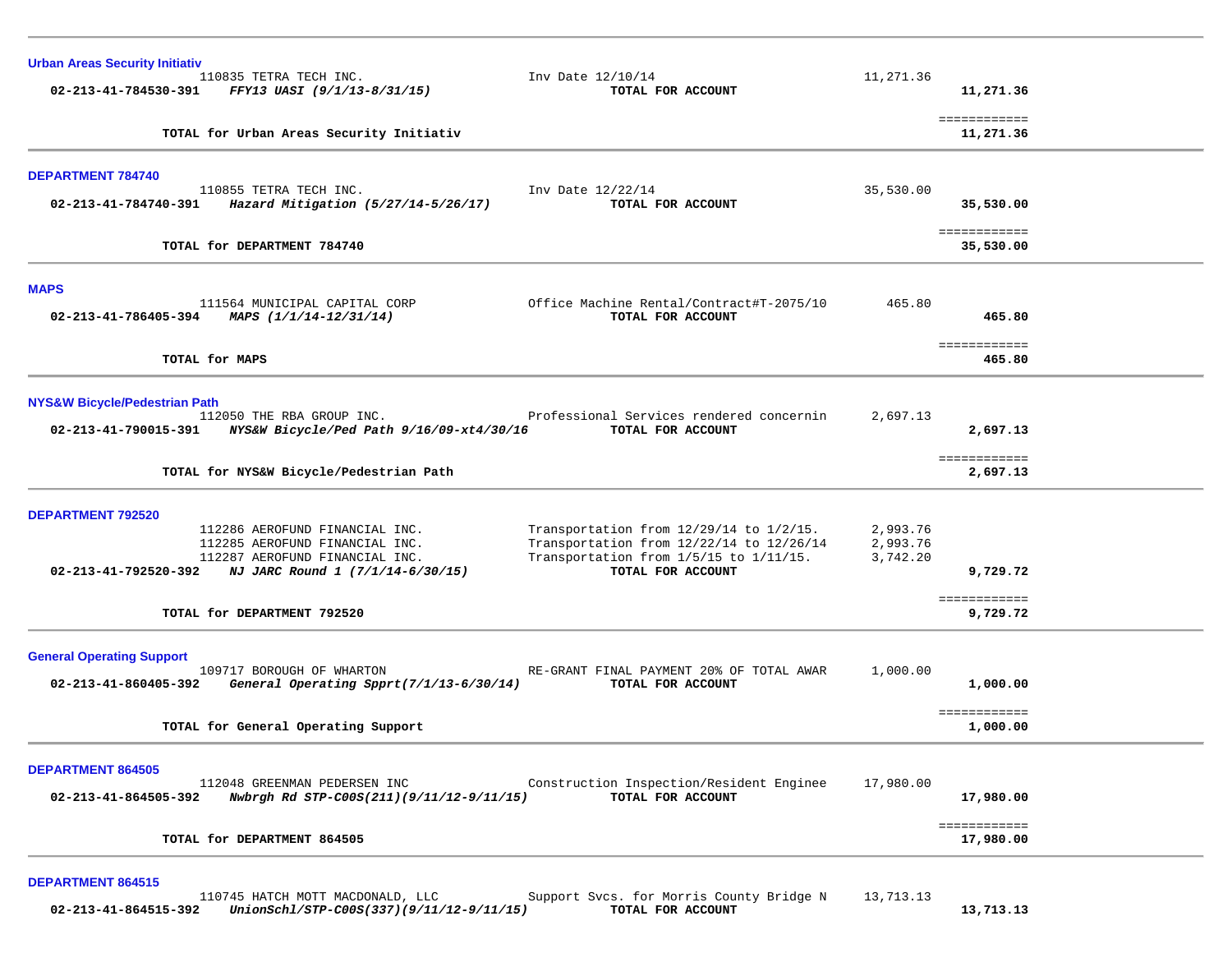# **County Capital**

| Analy dam condition, rehab dams                               |                                                                                                     |                                                               |           |                                      |
|---------------------------------------------------------------|-----------------------------------------------------------------------------------------------------|---------------------------------------------------------------|-----------|--------------------------------------|
| 04-216-55-953113-909                                          | 112028 CIVIL DYNAMICS INC<br>Miscellaneous - Other                                                  | CONSTRUCTION INSPECTION & SUPPORT<br>TOTAL FOR ACCOUNT        | 18,000.00 | 18,000.00                            |
|                                                               | TOTAL for Analy dam condition, rehab dams                                                           |                                                               |           | ============<br>18,000.00            |
| <b>Bridge DesignConstr varCty Loc</b><br>04-216-55-953137-909 | 110727 FST ENGINEERS INC<br>Miscellaneous - Other                                                   | Replacement of Canal Street Bridge No 10<br>TOTAL FOR ACCOUNT | 7,561.29  | 7,561.29                             |
|                                                               | TOTAL for Bridge DesignConstr varCty Loc                                                            |                                                               |           | ============<br>7,561.29             |
| <b>Roof Replacement Various Facil</b><br>04-216-55-953172-909 | 110141 TECTONIC ENGINEERING<br>Miscellaneous - Other                                                | RE: PROFESSIONAL SERVICES - RE: PSTA - S<br>TOTAL FOR ACCOUNT | 2,454.00  | 2,454.00                             |
|                                                               | TOTAL for Roof Replacement Various Facil                                                            |                                                               |           | ============<br>2,454.00             |
| <b>Bridge DesignConst varCty Loc</b><br>04-216-55-953184-951  | 110737 REIVAX CONTRACTING CORP<br>Building & Improvements                                           | Replacement of Canal Street Bridge 1401-<br>TOTAL FOR ACCOUNT | 28,667.94 | 28,667.94                            |
|                                                               | TOTAL for Bridge DesignConst varCty Loc                                                             |                                                               |           | ============<br>28,667.94            |
| <b>DEPARTMENT 953225</b><br>04-216-55-953225-909              | 110727 FST ENGINEERS INC<br>Bridge Design, Renov, Construc - Var Loc<br>TOTAL for DEPARTMENT 953225 | Replacement of Canal Street Bridge No 10<br>TOTAL FOR ACCOUNT | 8,576.94  | 8,576.94<br>============<br>8,576.94 |
| <b>DEPARTMENT 953264</b>                                      |                                                                                                     |                                                               |           |                                      |
| 04-216-55-953264-909                                          | 110729 KELLER & KIRKPATRICK<br>Design/Constr CentralAveFields-CentralPk                             | Central Park of Morris CountyOur File No<br>TOTAL FOR ACCOUNT | 768.00    | 768.00                               |
|                                                               | TOTAL for DEPARTMENT 953264                                                                         |                                                               |           | ============<br>768.00               |
| <b>DEPARTMENT 953269</b><br>04-216-55-953269-909              | 110733 KELLER & KIRKPATRICK<br>Bridge Design/Constr - var locations                                 | Construction Inspection Clerk of the Wor<br>TOTAL FOR ACCOUNT | 10,868.00 | 10,868.00                            |

 ============ ============<br>10,868.00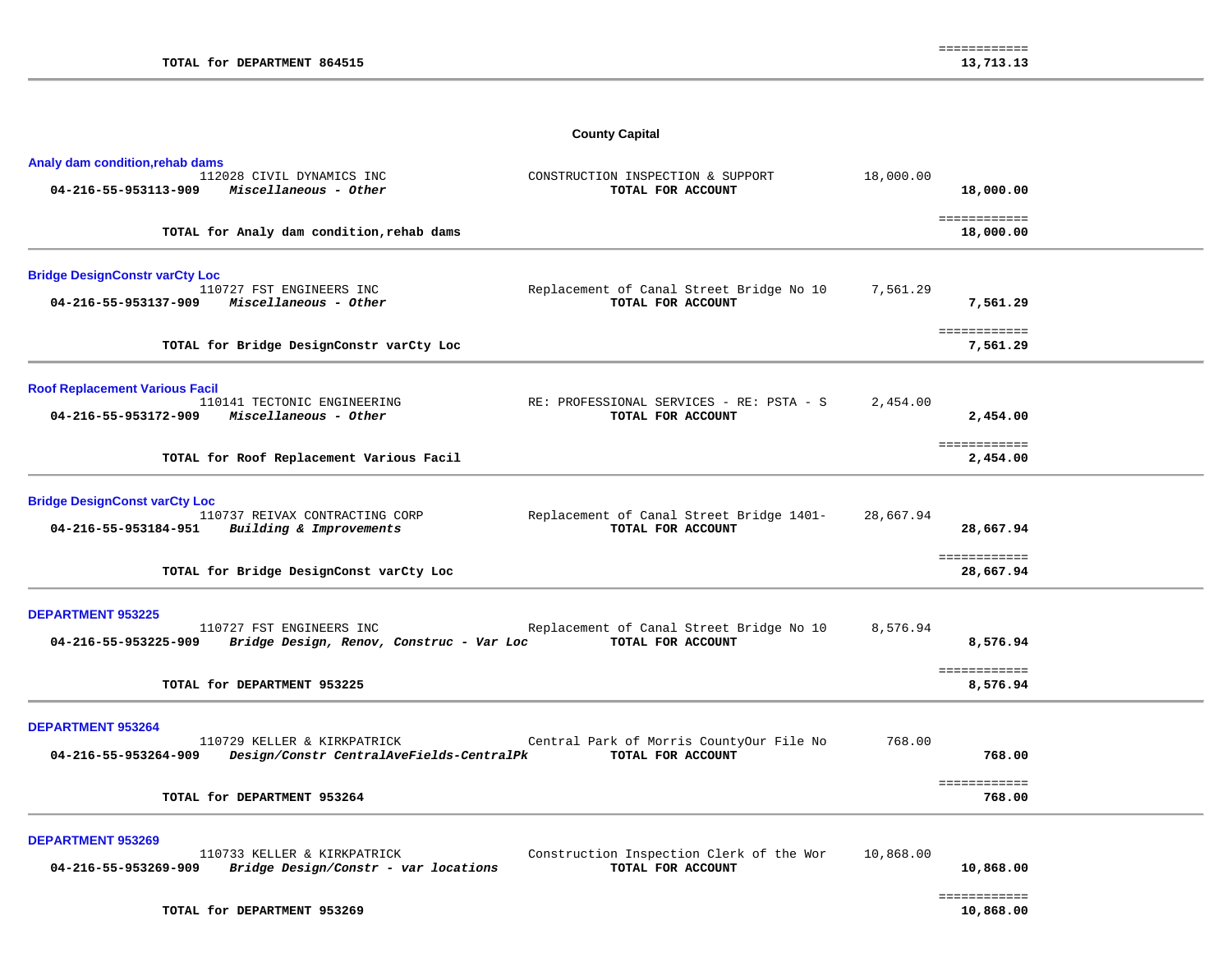| <b>DEPARTMENT 953291</b> |                                                                                   |                                                               |                      |                            |  |
|--------------------------|-----------------------------------------------------------------------------------|---------------------------------------------------------------|----------------------|----------------------------|--|
|                          | 110697 D.R. JOHNSON & ASSOCIATES, LLC                                             | General Engineering Services for the per                      | 3,774.44             |                            |  |
|                          | 110747 D.R. JOHNSON & ASSOCIATES, LLC<br>Var Roadway Drainage Proj - Public Works | General Engineering Services from 12/21/                      | 2,095.26             |                            |  |
| 04-216-55-953291-909     |                                                                                   | TOTAL FOR ACCOUNT                                             |                      | 5,869.70                   |  |
|                          | TOTAL for DEPARTMENT 953291                                                       |                                                               |                      | ============<br>5,869.70   |  |
| <b>DEPARTMENT 953311</b> |                                                                                   |                                                               |                      |                            |  |
| 04-216-55-953311-951     | 112165 JOHNSTONE SUPPLY<br>Rplc Motors/Pumps/Fans - BldgsGrnds                    | WO74214/ RE: A&R/ 12-18-14<br>TOTAL FOR ACCOUNT               | 290.45               | 290.45                     |  |
|                          | TOTAL for DEPARTMENT 953311                                                       |                                                               |                      | ============<br>290.45     |  |
| <b>DEPARTMENT 953314</b> |                                                                                   |                                                               |                      |                            |  |
|                          | 110721 PANCIELLO CONSTRUCTION LLC                                                 | RE: HEALTH MGMT - BRICK POINTING/ 12-28-                      | 1,360.00             |                            |  |
|                          | 110721 PANCIELLO CONSTRUCTION LLC                                                 | RE: PSTA - CONCRETE REPAIR/ 01-04-15                          | 1,020.00             |                            |  |
|                          | 110141 TECTONIC ENGINEERING<br>112687 EDGE PROPERTY MAINTENANCE                   | DATED 11-13-14<br>RE: DOVER PROBATION OFFICE ALTERATION/ P    | 4,070.00<br>6,081.98 |                            |  |
|                          | 112221 PANCIELLO CONSTRUCTION LLC                                                 | RE: MORRIS VIEW - CONCRETE REPAIR STEPS/                      | 1,460.00             |                            |  |
|                          | 112221 PANCIELLO CONSTRUCTION LLC                                                 | RE: HEALTH MGMT - CONCRETE AND BRICK REP                      | 5,440.00             |                            |  |
| 04-216-55-953314-951     | Repair/Rplcment/Upgrd VarEquip-BldgGrnds                                          | TOTAL FOR ACCOUNT                                             |                      | 19,431.98                  |  |
|                          | TOTAL for DEPARTMENT 953314                                                       |                                                               |                      | ============<br>19,431.98  |  |
| DEPARTMENT 953362        |                                                                                   |                                                               |                      |                            |  |
| 04-216-55-953362-951     | 112689 EDGE PROPERTY MAINTENANCE<br>Security Improvement AR Bldg/Courthouse       | NEW MAIL ROOM & GARAGE EXIT AT ADMIN & R<br>TOTAL FOR ACCOUNT | 16,493.40            | 16,493.40                  |  |
|                          | TOTAL for DEPARTMENT 953362                                                       |                                                               |                      | ============<br>16,493.40  |  |
| <b>DEPARTMENT 953366</b> |                                                                                   |                                                               |                      |                            |  |
| 04-216-55-953366-957     | 103829 BEYER FORD<br>Purchase Heavy Duty Crew Cab Truck Mosq.                     | 2015 FORD F450 4WD REG CAB EQUIPPED PER<br>TOTAL FOR ACCOUNT  | 46,959.00            | 46,959.00                  |  |
|                          | TOTAL for DEPARTMENT 953366                                                       |                                                               |                      | ============<br>46,959.00  |  |
| DEPARTMENT 954360        |                                                                                   |                                                               |                      |                            |  |
|                          | 101291 DAY CHEVROLET INC                                                          | 2014 CHEVROLET TAHOE SSV 4WD EQUIPPED PE                      | 102,684.48           |                            |  |
|                          | 101291 DAY CHEVROLET INC                                                          | K-9 PACKAGE                                                   | 13,999.35            |                            |  |
| 04-216-55-954360-957     | 101291 DAY CHEVROLET INC<br>Purchase SUV's K-9/Emergency Srvs                     | PAINT BLACK AND WHITE - DOORS WHITE ONLY<br>TOTAL FOR ACCOUNT | 5,097.00             | 121,780.83                 |  |
|                          | TOTAL for DEPARTMENT 954360                                                       |                                                               |                      | ============<br>121,780.83 |  |
| <b>DEPARTMENT 955321</b> |                                                                                   |                                                               |                      |                            |  |
| 04-216-55-955321-951     | 112483 EXTEL COMMUNICATIONS<br>Var Cap Proj at Morris View - MV                   | MORRISVIEW, 12-16-2014<br>TOTAL FOR ACCOUNT                   | 983.00               | 983.00                     |  |

============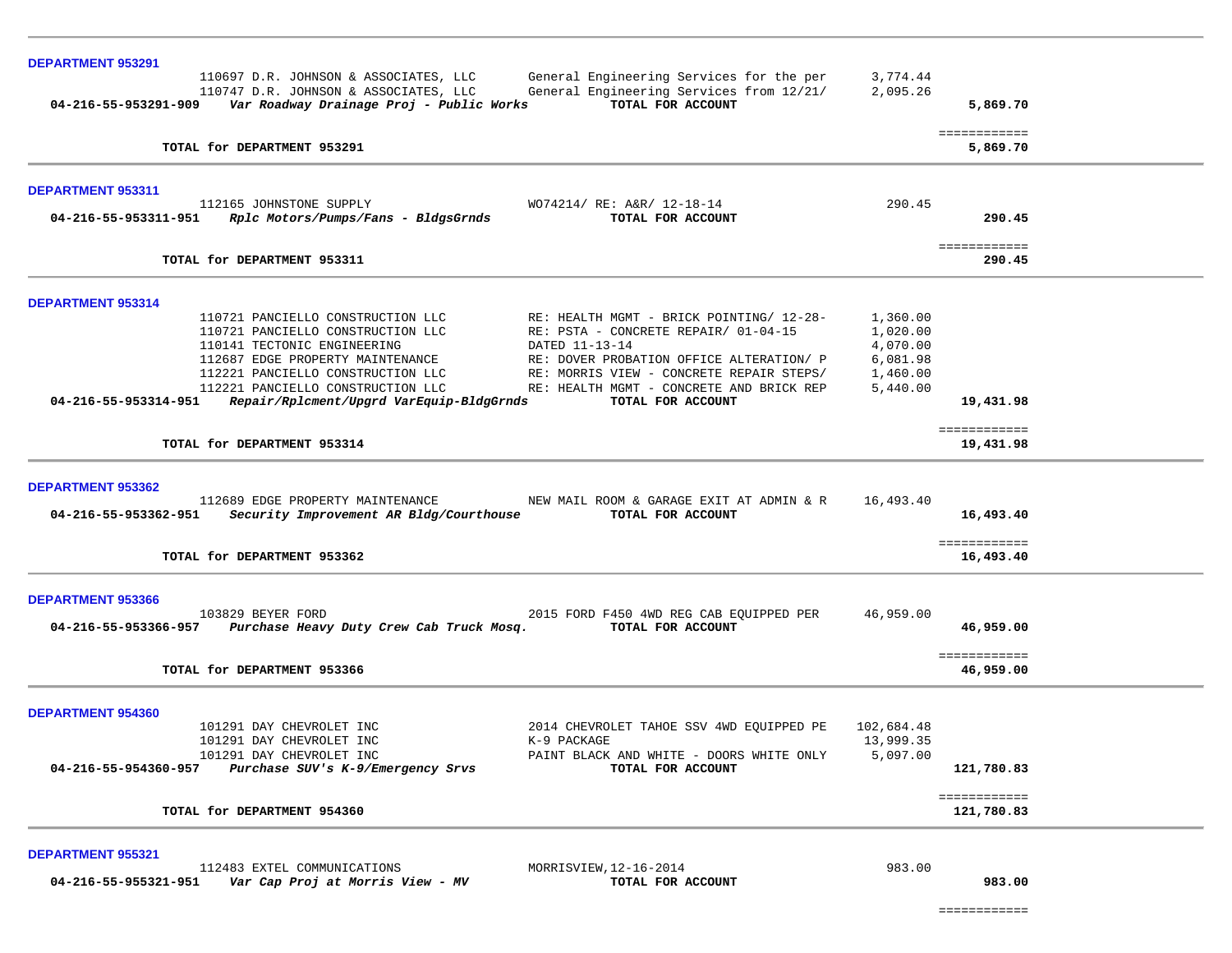| <b>DEPARTMENT 955345</b><br>112479 DIRECT SUPPLY INC<br>29406,12-9-2014                                                                                                                     | 138.49                                 |
|---------------------------------------------------------------------------------------------------------------------------------------------------------------------------------------------|----------------------------------------|
| 04-216-55-955345-940<br>Various Projects - Morris View<br>TOTAL FOR ACCOUNT                                                                                                                 | 138.49                                 |
| TOTAL for DEPARTMENT 955345                                                                                                                                                                 | ============<br>138.49                 |
| <b>DEPARTMENT 963232</b><br>109680 DELL MARKETING L.P.<br>Quote 695046947, 11/11/14, CAD System ba<br>Acq ComputerAidedDispatch/RecordsMgmtSys<br>TOTAL FOR ACCOUNT<br>04-216-55-963232-955 | 7,073.49<br>7,073.49                   |
| TOTAL for DEPARTMENT 963232                                                                                                                                                                 | ============<br>7,073.49               |
| DEPARTMENT 969332<br>111428 COUNTY COLLEGE OF MORRIS<br>Randolph Twp water and sewer<br>Expansion/Renovation Various Facil - CCM<br>TOTAL FOR ACCOUNT<br>04-216-55-969332-909               | 4,190.00<br>4,190.00                   |
| TOTAL for DEPARTMENT 969332                                                                                                                                                                 | ============<br>4,190.00               |
| DEPARTMENT 969336<br>111428 COUNTY COLLEGE OF MORRIS<br>ML, Inc.<br>Various Projects at CCM-Hard Costs<br>04-216-55-969336-951<br>TOTAL FOR ACCOUNT                                         | 126,938.97<br>126,938.97               |
| TOTAL for DEPARTMENT 969336                                                                                                                                                                 | ============<br>126,938.97             |
| <b>Dedicated Trust</b>                                                                                                                                                                      |                                        |
| <b>Motor Vehicle Fines</b><br>110594 GREEN OUTLOOK LANDSCAPING &<br>Storm #2 Nov. 26, 2014<br>Motor Vehicle Fines<br>TOTAL FOR ACCOUNT<br>13-290-56-575701-888                              | 13,736.25<br>13,736.25<br>============ |
| TOTAL for Motor Vehicle Fines                                                                                                                                                               | 13,736.25                              |
| <b>Construction Board of Appeals</b><br>110739 DAILY RECORD<br>Legal Notice w/affidavit published 12/17<br>TOTAL FOR ACCOUNT<br>13-290-56-576801-888<br>Construction Board of Appeals       | 47.76<br>47.76                         |
| TOTAL for Construction Board of Appeals                                                                                                                                                     | ============<br>47.76                  |
| <b>M.V. Patient Activities Fund</b><br>112472 APPLE INC.<br>Apple iPods & Hardware for Morris View R<br>13-290-56-577601-888<br>M.V. Patient Activities Fund<br>TOTAL FOR ACCOUNT           | 2,564.00<br>2,564.00                   |
|                                                                                                                                                                                             | ============                           |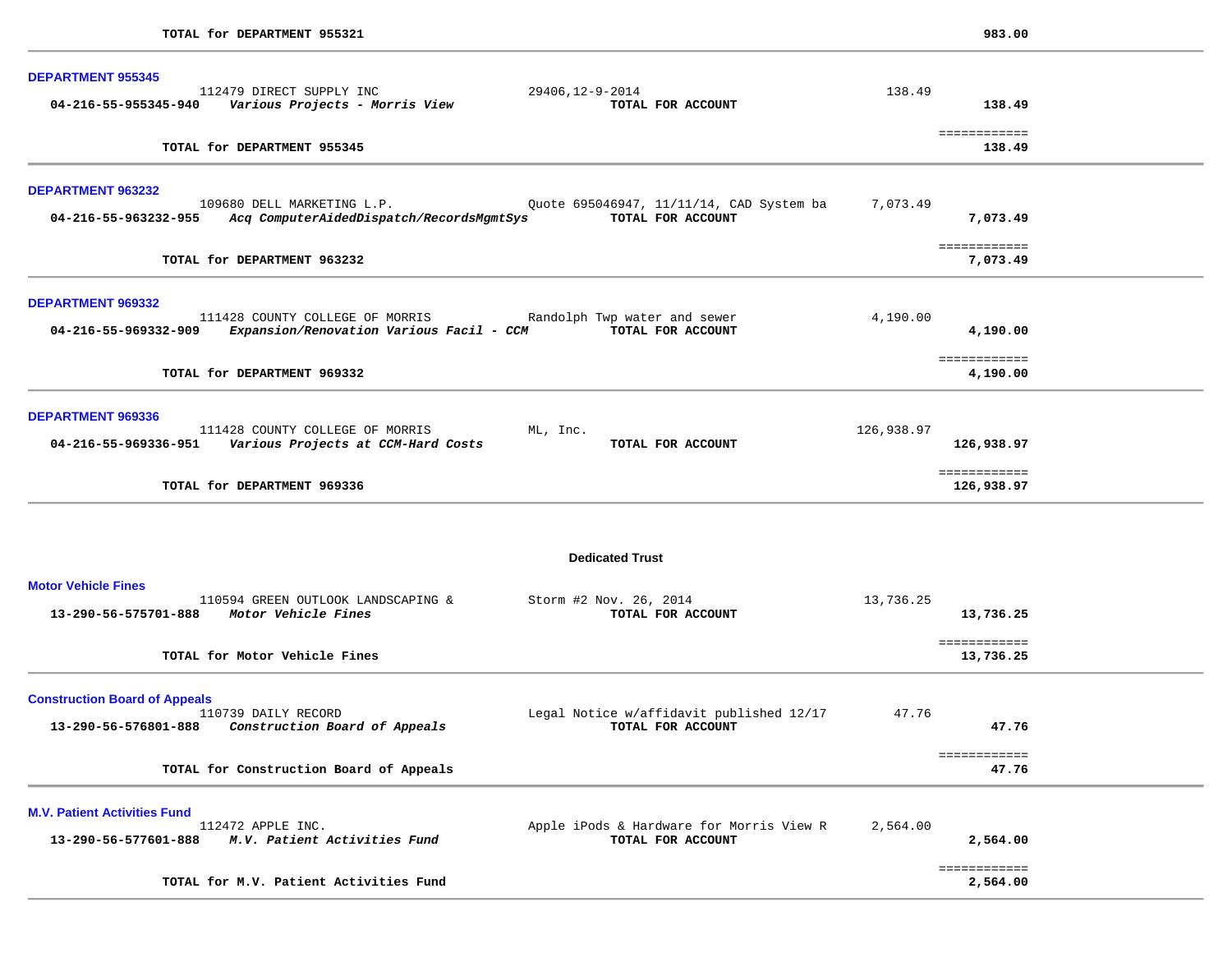| <b>Environ Quality &amp; Enforcement</b> |                                                                                     |                                                                                      |                      |                           |  |
|------------------------------------------|-------------------------------------------------------------------------------------|--------------------------------------------------------------------------------------|----------------------|---------------------------|--|
|                                          | 110856 COUNTY OF MORRIS                                                             | Aue, Deacon, Marrone, Mynes                                                          | 1,992.07             |                           |  |
|                                          | 110857 COUNTY OF MORRIS                                                             | Vreeland                                                                             | 6,075.48             |                           |  |
|                                          | 110857 COUNTY OF MORRIS                                                             | Marrone                                                                              | 12,229.71            |                           |  |
| 13-290-56-578901-888                     | Environ Quality & Enforcement                                                       | TOTAL FOR ACCOUNT                                                                    |                      | 20,297.26                 |  |
|                                          |                                                                                     |                                                                                      |                      | ============              |  |
|                                          | TOTAL for Environ Quality & Enforcement                                             |                                                                                      |                      | 20,297.26                 |  |
| <b>DEPARTMENT 580554</b>                 |                                                                                     |                                                                                      |                      |                           |  |
|                                          | 110309 CENTRAL JERSEY TITLE CO INC                                                  |                                                                                      | 477.00               |                           |  |
|                                          | 110309 CENTRAL JERSEY TITLE CO INC                                                  |                                                                                      | 1,489.00             |                           |  |
|                                          | 110306 KENNON SURVEYING SERVICES, INC                                               |                                                                                      | 9,070.00             |                           |  |
|                                          | 110306 KENNON SURVEYING SERVICES, INC                                               |                                                                                      | 14,175.00            |                           |  |
|                                          | 110306 KENNON SURVEYING SERVICES, INC                                               |                                                                                      | 5,900.00             |                           |  |
|                                          | 110306 KENNON SURVEYING SERVICES, INC                                               |                                                                                      | 14,250.00            |                           |  |
|                                          | 110306 KENNON SURVEYING SERVICES, INC                                               |                                                                                      | 5,880.00             |                           |  |
|                                          | 110306 KENNON SURVEYING SERVICES, INC                                               |                                                                                      | 8,040.00             |                           |  |
|                                          | 96645 INTEGRA REALTY RESOURCES-                                                     | OSTF - MCPC - Appraisal services                                                     | 15,000.00            |                           |  |
|                                          | 96645 INTEGRA REALTY RESOURCES-                                                     | NYS&W Trails, Pequannock/Wayne Rail Corr                                             | 6,450.00             |                           |  |
|                                          | 110305 VAN CLEEF ENGINEERING ASSOC                                                  |                                                                                      | 11,289.00            |                           |  |
|                                          | 109293 MORRIS COUNTY PARK COMMISSION                                                | November 2013                                                                        | 2,478.76             |                           |  |
|                                          | 109293 MORRIS COUNTY PARK COMMISSION<br>109293 MORRIS COUNTY PARK COMMISSION        | December 2013<br>Perchem Closing                                                     | 3,944.30<br>5,000.00 |                           |  |
|                                          | 109293 MORRIS COUNTY PARK COMMISSION                                                | January 2014                                                                         | 2,308.48             |                           |  |
|                                          | 109293 MORRIS COUNTY PARK COMMISSION                                                | May - September 2014                                                                 | 15,058.58            |                           |  |
| 13-290-56-580554-888                     | Open Space - Park Commission                                                        | TOTAL FOR ACCOUNT                                                                    |                      | 120,810.12                |  |
|                                          |                                                                                     |                                                                                      |                      | ============              |  |
|                                          | TOTAL for DEPARTMENT 580554                                                         |                                                                                      |                      | 120,810.12                |  |
|                                          |                                                                                     |                                                                                      |                      |                           |  |
| <b>DEPARTMENT 580557</b>                 | 110707 HARRY L. SCHWARZ & CO.                                                       | Professional Services for 49 Cypress, 91                                             | 2,835.00             |                           |  |
| 13-290-56-580557-888                     | Open Space - Flood Mitigation                                                       | TOTAL FOR ACCOUNT                                                                    |                      | 2,835.00                  |  |
|                                          |                                                                                     |                                                                                      |                      |                           |  |
|                                          | TOTAL for DEPARTMENT 580557                                                         |                                                                                      |                      | ============<br>2,835.00  |  |
|                                          |                                                                                     |                                                                                      |                      |                           |  |
| <b>DEPARTMENT 580558</b>                 |                                                                                     |                                                                                      |                      |                           |  |
|                                          | 110706 BARBARA MURRAY                                                               | Supplies & Refreshments for the OSTFC fi                                             | 43.65                |                           |  |
|                                          | 110714 PRESERVATION DESIGN                                                          | Professional Services related to the 201                                             | 840.00               |                           |  |
|                                          | 110713 PRESERVATION DESIGN                                                          | Professional services related to the 201                                             | 2,090.00             |                           |  |
|                                          | 110708 PRESERVATION DESIGN PARTNERSHIP LLC Professional Services related to the 201 |                                                                                      | 190.00<br>4,034.00   |                           |  |
|                                          | 111876 RICHARD GRUBB & ASSOC., INC.<br>111876 RICHARD GRUBB & ASSOC., INC.          | OSTF - CAF#96721 Meeting, planning, rese<br>Period of November 10, 2014 - December 7 | 2,924.00             |                           |  |
| 13-290-56-580558-888                     | Open Space - Ancillary                                                              | TOTAL FOR ACCOUNT                                                                    |                      | 10,121.65                 |  |
|                                          |                                                                                     |                                                                                      |                      |                           |  |
|                                          | TOTAL for DEPARTMENT 580558                                                         |                                                                                      |                      | ============<br>10,121.65 |  |
|                                          |                                                                                     |                                                                                      |                      |                           |  |
| <b>DEPARTMENT 580559</b>                 |                                                                                     |                                                                                      |                      |                           |  |
|                                          | 110743 LANDMARK 1 APPRAISAL, LLC                                                    | Aresty Farm Vacant Land Only 61.00 Acres                                             | 3,950.00             |                           |  |
|                                          | 110735 STERLING DISANTO & ASSOC LLC                                                 | Aresty Farm Appraisal File #14168222 Ea                                              | 4,500.00             |                           |  |
| 13-290-56-580559-888                     | Open Space - Farm Preservation                                                      | TOTAL FOR ACCOUNT                                                                    |                      | 8,450.00                  |  |
|                                          |                                                                                     |                                                                                      |                      | ============              |  |
|                                          | TOTAL for DEPARTMENT 580559                                                         |                                                                                      |                      | 8,450.00                  |  |
|                                          |                                                                                     |                                                                                      |                      |                           |  |